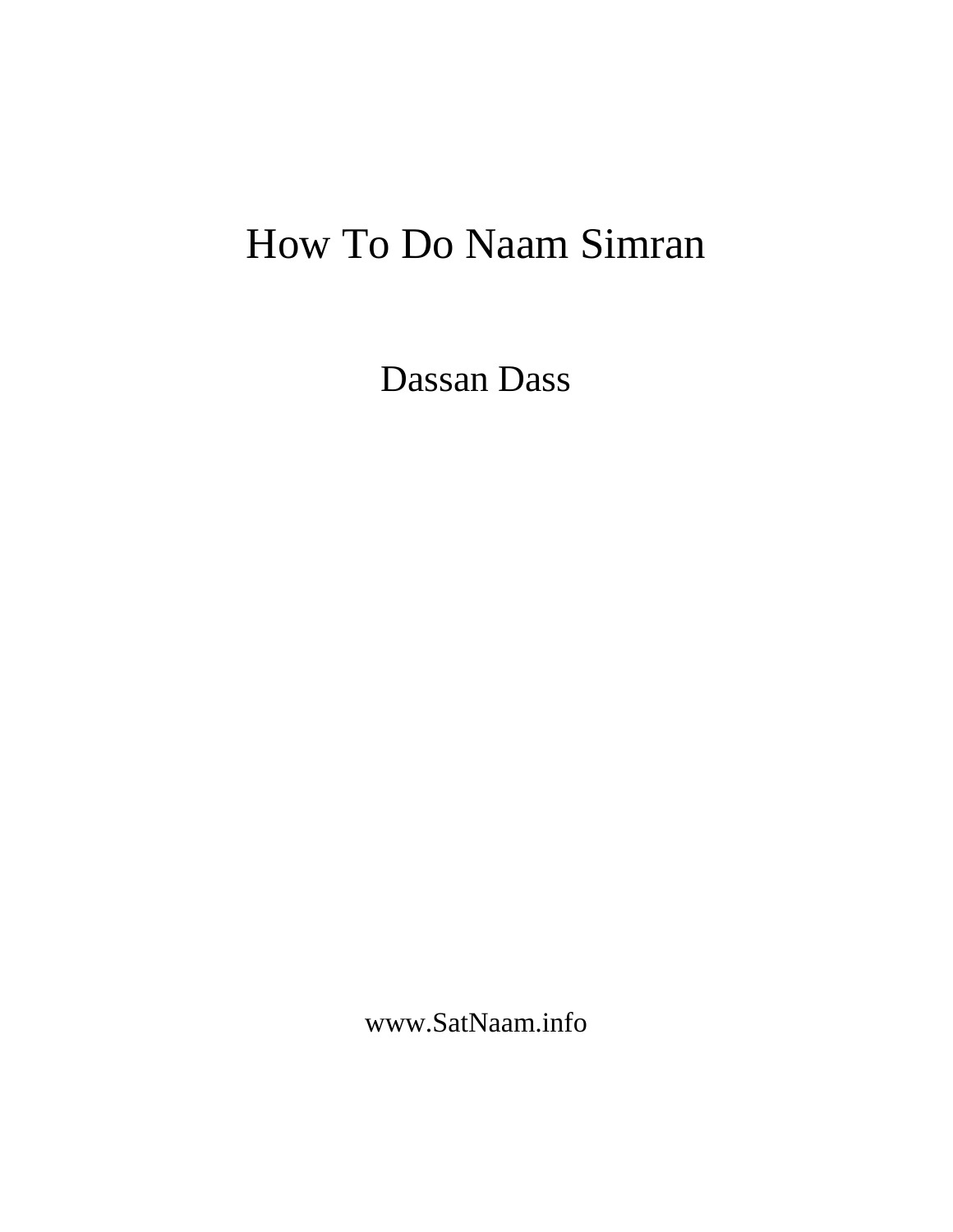#### **How To Do Naam Simran**

Copyright © 2012 by [www.SatNaam.info](http://www.satnaam.info/)

First Edition December 2012

*All rights reserved. However, do feel free to use any part of this book for inspiring others just mention where you got the information from i.e. Dassan Dass. You can also help distribute the books by purchasing them online from the website. This is a not-for- profit Seva project done on a volunteer basis – so feel free to join in.*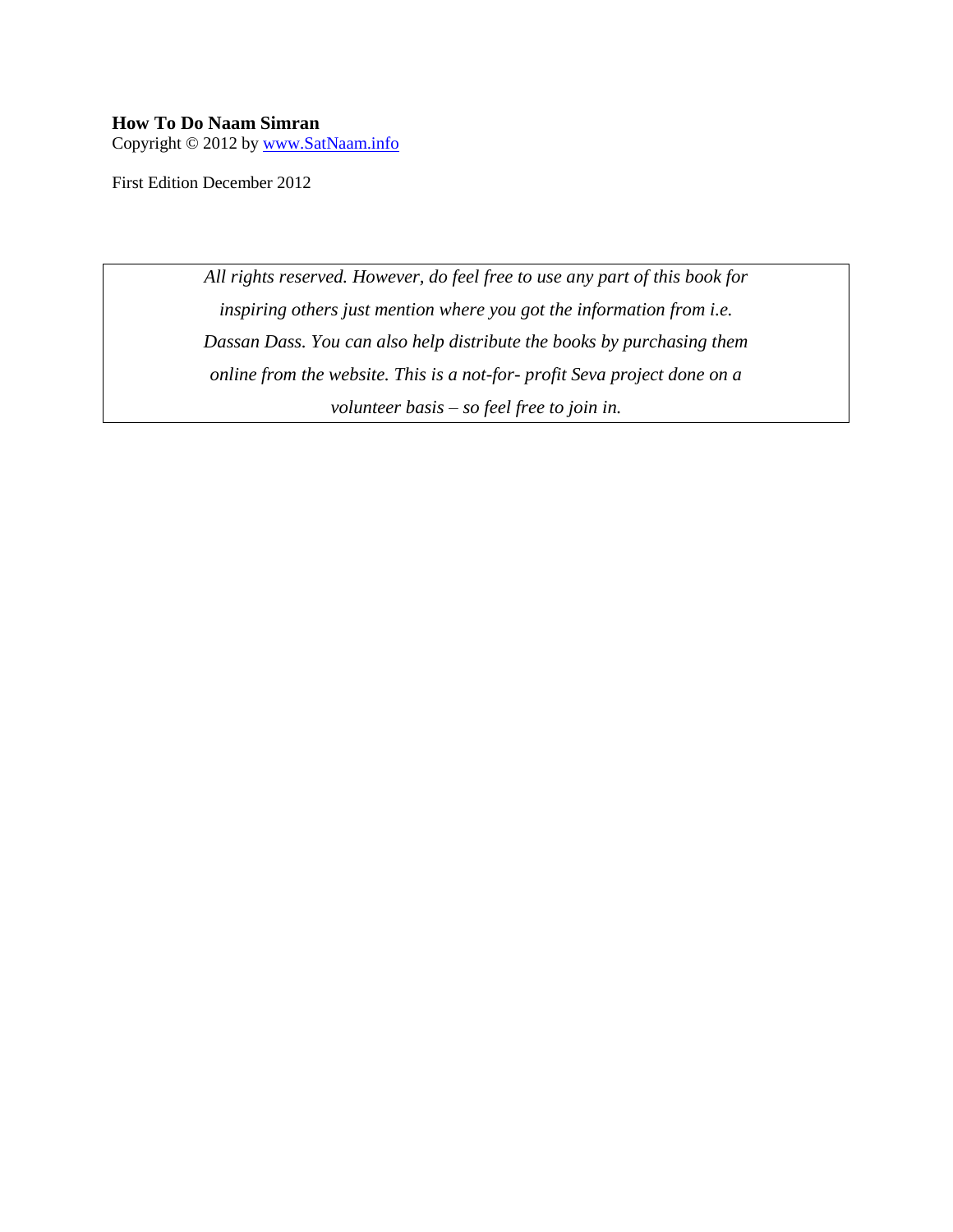# **CONTENTS**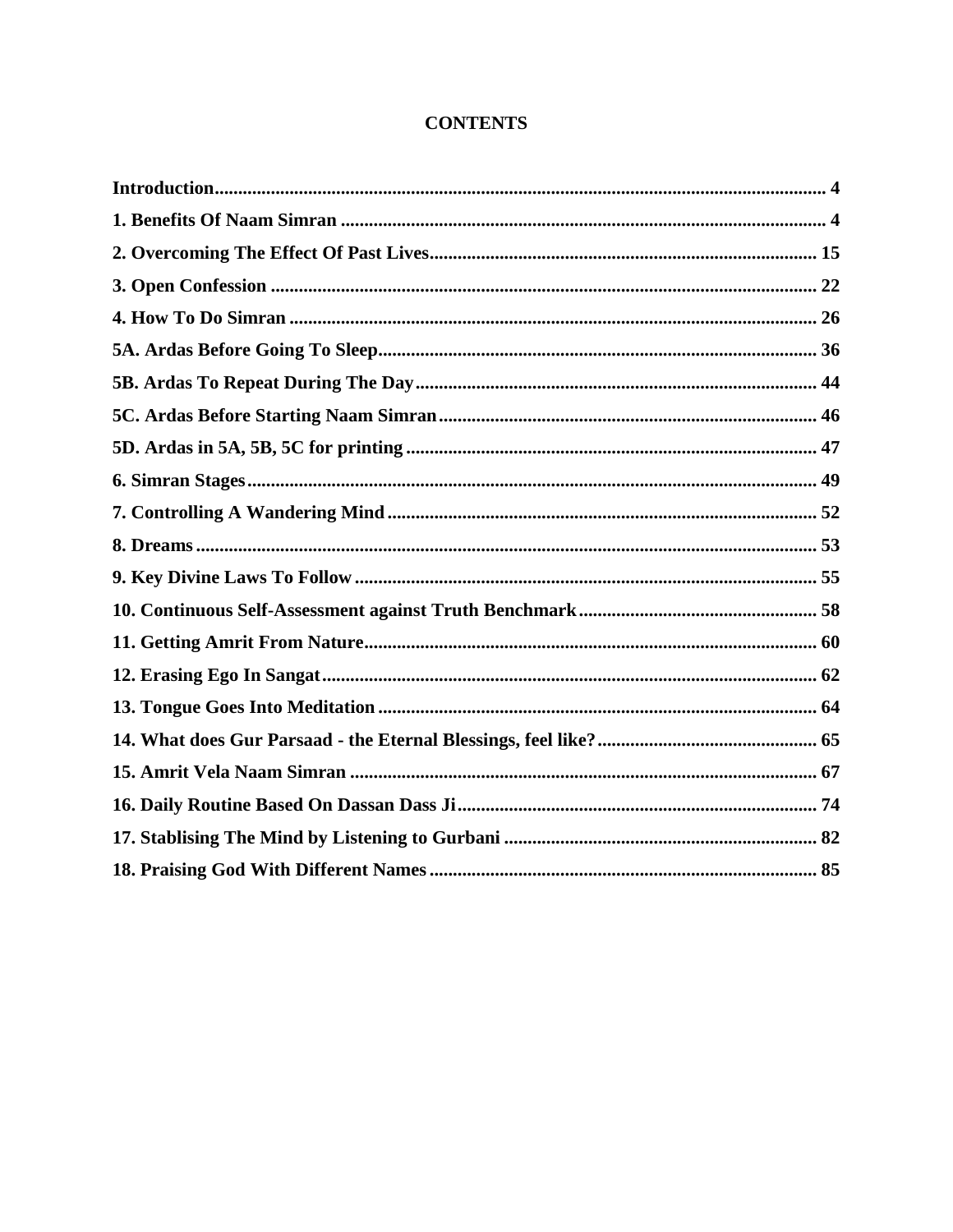# <span id="page-3-0"></span>**Introduction**

Articles mostly written by Dassan Das about doing naam simran in the most effective way.

# <span id="page-3-1"></span>**1. Benefits Of Naam Simran**

This article is written with the unlimited Gur Parsaad and Gur Kirpa of God (Agam Agochar Anant Beyant Aprampar Dhan Dhan Paar Braham Parmesar) and the Guru.

Let us pray to them for divine understanding and divine knowledge about the benefits of Naam Simran.

Let us pray for Gur Parsaad.

Let us pray to be always blessed with this Eternal Gift of Naam and Naam Simran.

Naam is the ladder for the complete realization of the Almighty. Naam is the ladder which leads us to :

the discovery of the Eternal Truth (

the Param Tatt – Supreme Essence,

the Braham Tatt – God's essence,

the Puran Jyot Parkash – Complete Brightness of God's Light,

the Nirgun Saroop of Akal Purakh – Spiritual Form of Timeless God)

· the complete silence of mind and soul,

- becoming completely truthful
- · Sach Khand (God's realm Of Truth).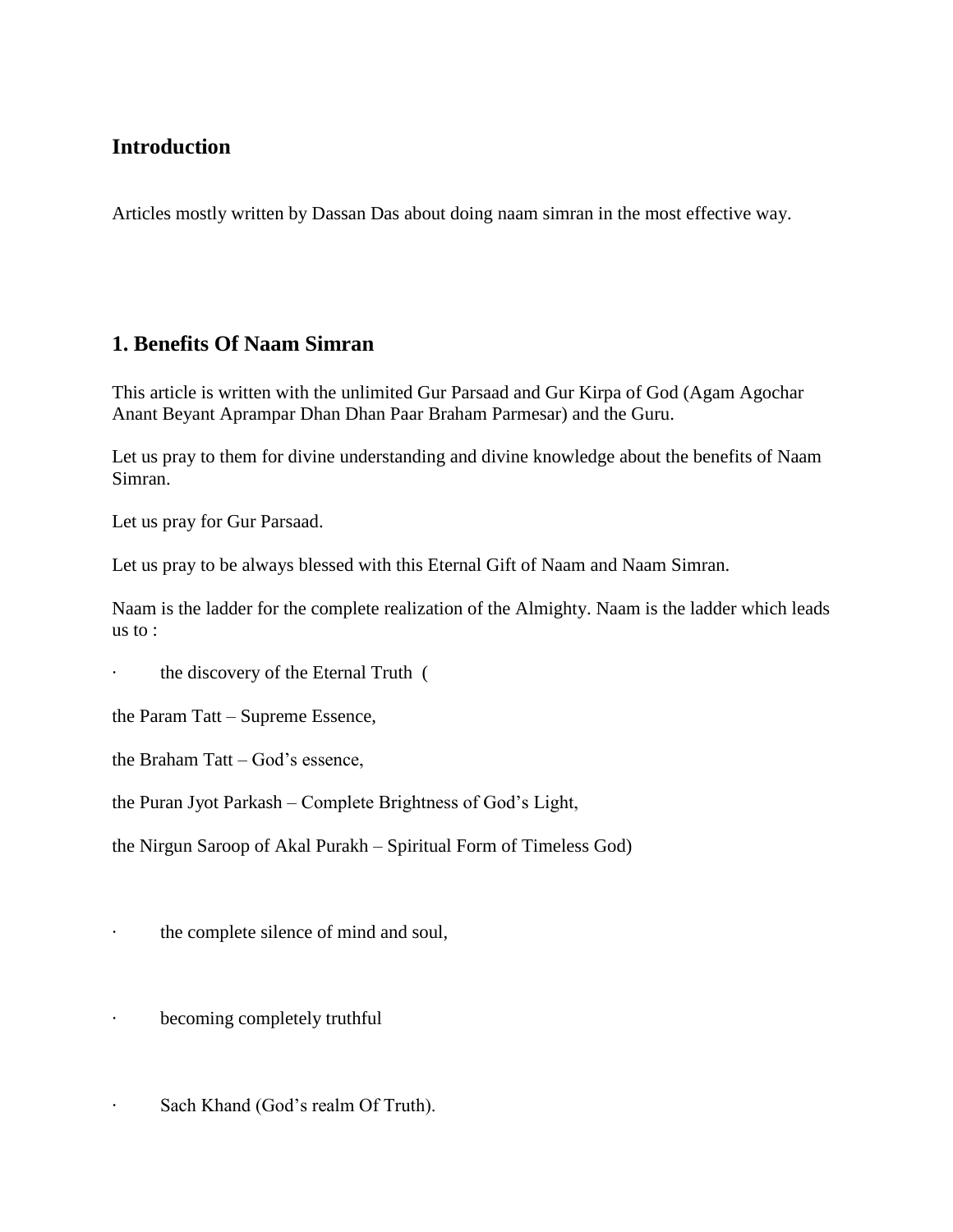By doing Naam Simran we keep on climbing on this ladder and step by step get closer to the Almighty. Eventually we merge in Him.

Naam is the Eternal Truth.

By doing Naam Simran we can realize this Eternal Truth, the Almighty Himself, the Amrit, the Atam Rus.

Naam is the highest eternal gift one can get through Gur Parsaad:

jaevadd aap thaevadd thaeree dhaath ||

## **As Great as You Yourself are, O Lord, so Great are Your Gifts.**

SGGS 9

By doing Naam Simran we can realize this highest eternal gift. This gift contains

- · Akal Purakh Himself
- · All His eternal treasures and
- · all His spiritual and divine powers

So why ask or settle for anything less than that? We can get the highest eternal gift with our sustained efforts. We should forget about day today and worldly things and ask for the highest eternal gift, which contains everything, which contains Paar Braham Himself. Once He becomes ours and we realize Him completely within ourselves and become His then all His possessions will become ours. This is the biggest and unexplainable benefit of Naam and Naam Simran.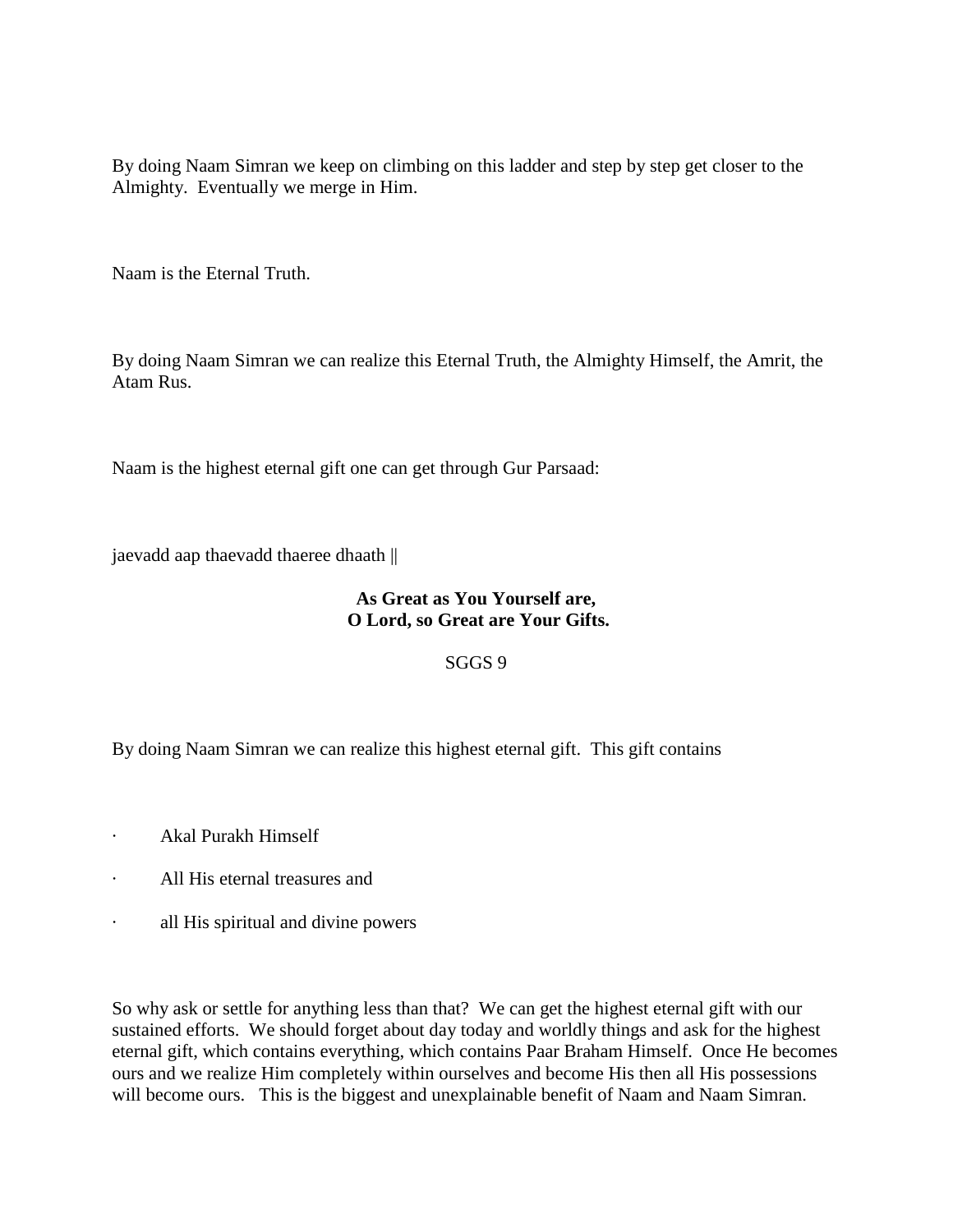However, there are a lot of other benefits of doing Naam Simran, some of which are listed below with a brief description:

## **YOU BECOME BEYOND DESCRIPTION**

k**i**nak**aa** e**ae**k j**i**s j**ee**a bas**aa**v**ai** || th**aa** k**ee** meh**i**m**aa** gan**ee** n **aa**v**ai** ||

## **That one, in whose soul the One Lord dwells the praises of his glory cannot be recounted.**

SGGS 262

The Naam is unlimited, it is Agam Apaar Anant and Beant like Akal Purakh Himself. It is the origin of the universe. It is Akal Purakh's Aad Jugaadi Naam, created by Himself. If a person is able to plant even a little bit of the Naam in his Hirda, then it will be impossible to descibe such a soul. Because such a soul will become a Sant Hirda and will become unlimited like Almighty Himself. Such a soul will become a Pargatyeo Jyot Braham Gyani and a Puran Sant, a Puran Khalsa. Naam Simran will bring the highest level of happiness to us. All our sorrows will disappear and we will be filled with complete joy and happiness forever.

## **SALVATION FROM THE CYCLE OF LIFE AND DEATH – JIVAN MUKTI**

The highest level of sorrow is the involvement in the cycle of birth and death. We all have been involved in this cycle for a very long time. We have been through countless births and deaths in 8.4 million species. Naam Simran is the only power, which can take us out of the cycle of life and death. We will be able to get ourselves out of the fear of death only by Naam Simran. This means that we will be able to achieve salvation – Jivan Mukti through Naam Simran only.

**FEAR OF DEATH**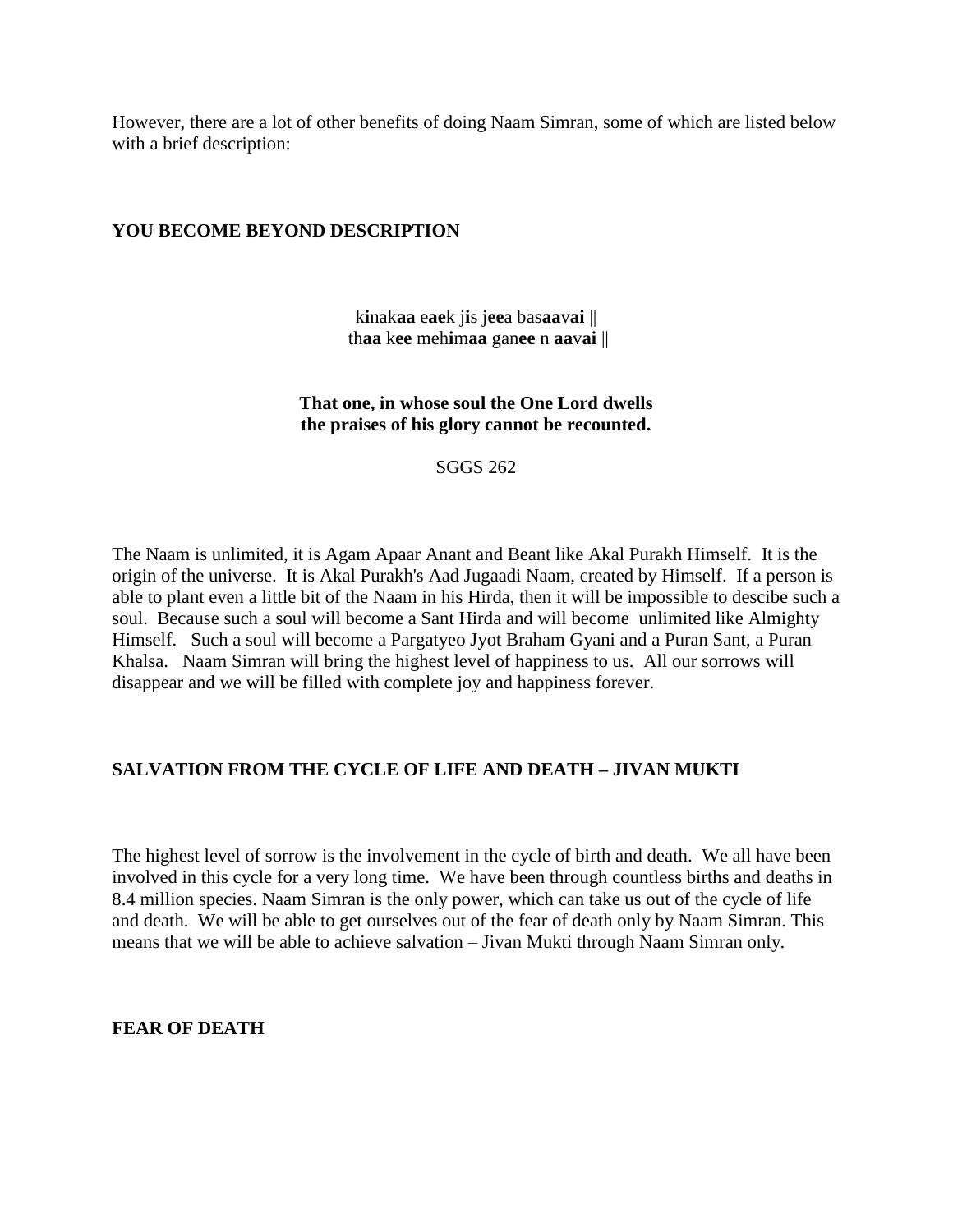The biggest fear is the fear of death. This is a universal truth and a fact that cant be denied. Such a fear vanishes only with the Naam Simran. Actually when you go in deep meditation – Smadhee and Sunn Smadhee you might encounter out of body and soul travel experiences. During such incidents the soul actually physically leaves the physical body and goes into various astral planes depending upon the spiritual state of the soul and see and experience the higher levels of spiritual worlds – Sach Khand and so on. These experiences teach you what can happen to you after you die physically and where your soul will be after your physical death. That is why the Sants and Braham Gyanis know beforehand about what will happen to their souls after death.

#### **WINNING THE MAYA**

Naam Simran is so powerful that it saves us from all our enemies – and what are these enemies? These are Panj Doot – Kaam, Krodh, Lobh, Moh and Ahankaar, which are the deepest chronic mental sicknesses along with Asa, Trishna and Mansha, Nindya, Chugli and Bakhili. The Naam is the prescription to cure our heart from these deepest mental sicknesses. All these enemies of our soul form a barrier between us and the Almighty. Naam Simran is the most powerful weapon to kill all these enemies. These enemies are the road blocks in the path to Sach Khand and Naam Simran removes these road blocks. By keeping our mind alert and helping us to restrain from doing any such deeds which are performed under the influence of these enemies of ours. Our mind remains awake all the time and we are able to deal with these enemies in our dayto-day life. Thereby defeating them every time they try to cheat us and rob us of the Amrit.

#### **WINNING OVER MIND**

Your mind operates all your five senses, and your mind is operated by your own wisdom. Your own wisdom is operated under the three attributes of Maya: Rajo, Tamo and Sato. By winning over Maya your soul goes beyond the shackles of Maya. It is liberated from the shackles of Maya and your mind comes under direct control of the divine wisdom. In fact your own wisdom and your mind are eliminated when you reach the heights of spirituality. Then all your five senses come under direct control of the divinity and the divine wisdom operates your five senses. They no longer remain under the control of Maya. This is salvation from Maya. By winning over your own mind you replace your mind with Param Jyot (Supreme Light)

man th**oo**(n) j**o**th sar**oo**p h**ai aa**pan**aa** m**oo**l pashh**aa**n ||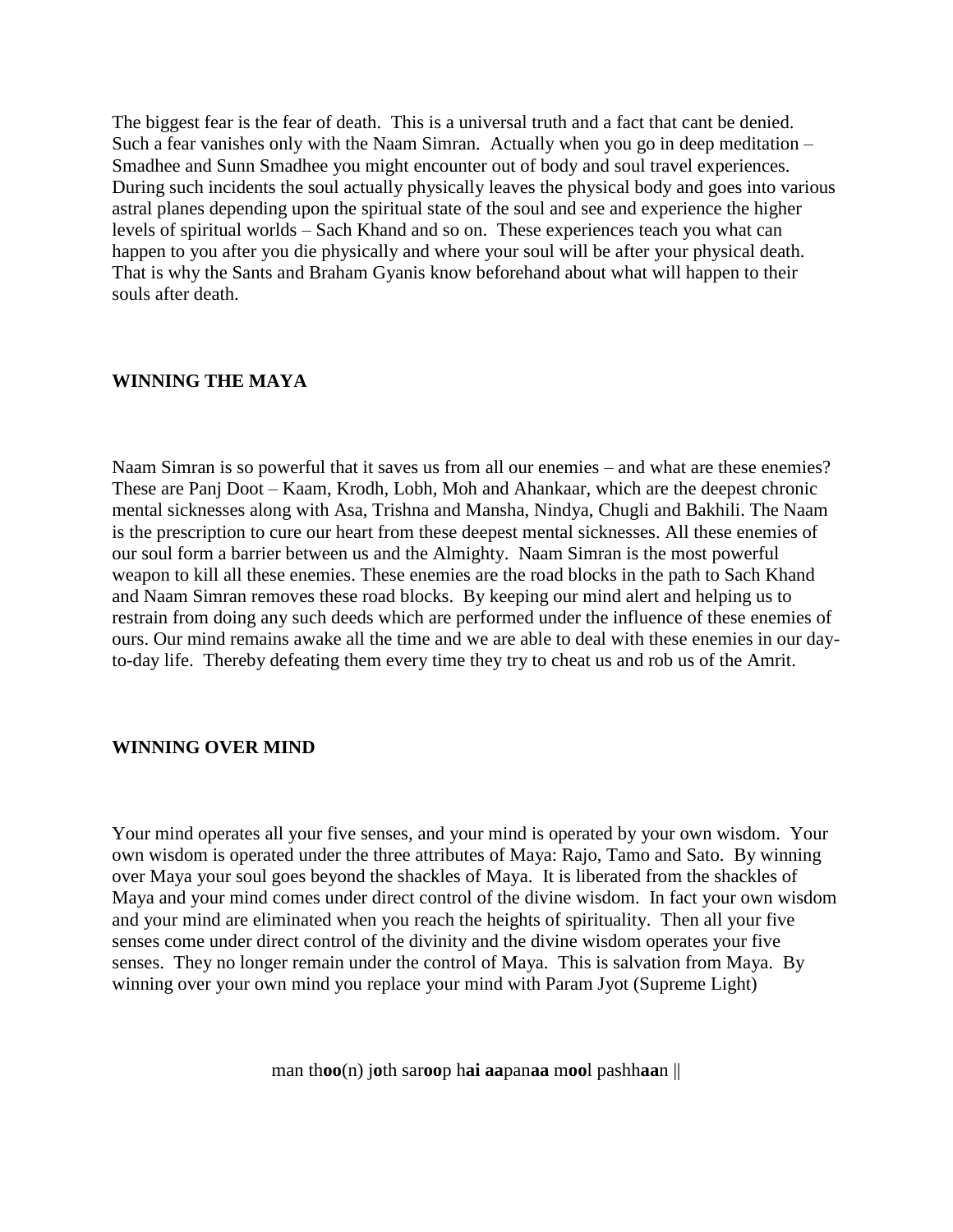## **O my mind, you are the embodiment of the Divine Light - recognize your own origin.**

SGGS 441

## **NO ILLUSIONS OR DELUSIONS**

The illusions, delusions, distractions, doubts and all the negative forces governing your mind and soul are eliminated by doing Naam Simran. Your mind starts to become stable and eventually you win over all the situations that cause distractions in your mind. Your concentration of mind will increase with the advancements in your spirituality and eventually your mind and soul will become free from all kinds of illusions and distractions.

## **MAKES US FEARLESS**

Naam Simran makes us fearless in our day today activities. With Naam Simran we keep on becoming more and more truthful to ourselves, to others and to the Almighty. We are given the strength to speak the truth, see the truth and serve the truth. We are not afraid of speaking and serving the Truth. We start to see the difference between the truth and non-truth, and save ourselves from non-truth deeds.

## **ELIMINATION OF ALL SORROWS & SICKNESSES**

sarab r**o**g k**aa** ao**u**khadh n**aa**m ||

#### **The Naam is the panacea, the remedy to cure all ills.**

Naam Simran eliminates all the sorrows in our life. We become so strong mentally that we are able to tolerate all kind of sorrows and diseases including chronic mental diseases. There remains no difference between sorrow and happiness. We become single vision and enjoy the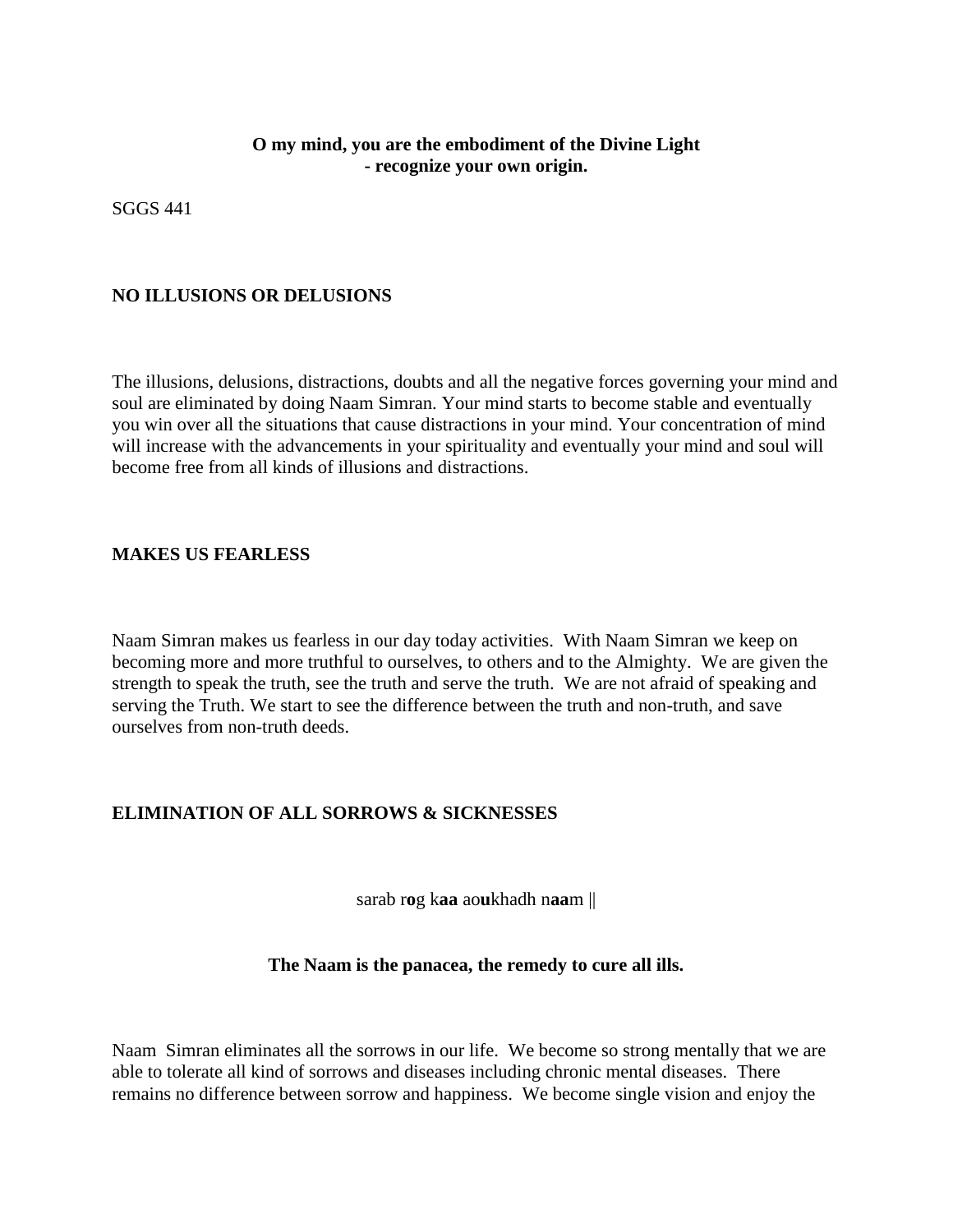complete, pure and pious happiness – Sat Chit Anand – which is Param Jyot Puran Parkash – Nirgun Saroop of Akal Purakh.

### **ETERNAL TREASURES**

Naam Simran brings all the eternal treasures and also supernatural powers- comprising of nine treasures and Ridhis and Sidhis. Please keep in mind that these treasures give us all kinds of powers to create miracles - Karamaats – public surprising acts, which can attract a large number of people towards us. By using these powers we can fullfill worldly desires of people, become famous, make a lot of money and obtain all kinds of worldly comforts. BUT keep in mind, if we use these powers EVEN ONCE, our spiritual progress will stop right there and then. We will never be able to achieve salvation. When you reach the heights of Bandgi then Akal Purakh Himself uses these powers to create miracles for you. Such miracles were created by the Almighty many times during the Guru Sahibans times.

## **DIVINE INTELLIGENCE – BRAHAM GYAN**

Naam Simran brings the divine knowledge and divine intelligence inside us. We start to listen to and understand Gurbani. This motivates us further to practise the teachings of Gurbani in our daily lives. Our commitment and belief in the Guru, Gurbani and Akal Purakh keeps on growing. All kinds and means of worshipping the Almighty are contained with in Naam Simran. This means that Naam Simran is the highest level of service of Almighty. By doing so we realize and establish in our inside the fact that there is no one like the Almighty Himself and that He is the Supreme and creator of the entire universe. We develop a total belief and commitment to the Almighty.

#### **THE INTERNAL PILGRIMAGE**

The real pilgrimage is the internal pilgrimage and this happens due to Naam Simran. This means that when we go through different stages of Naam Simran in Smadhi, when we go through different stages of spirituality as described in the Jap Ji – Dharam Khand, Gyan Khand, Saram Khand, Karam Khand and Sach Khand, then we physically see the divine things and esperience the divinity, Puran Parkash, Guru Darshan, Sach Khand Darshan and so on. This is the real pilgrimage.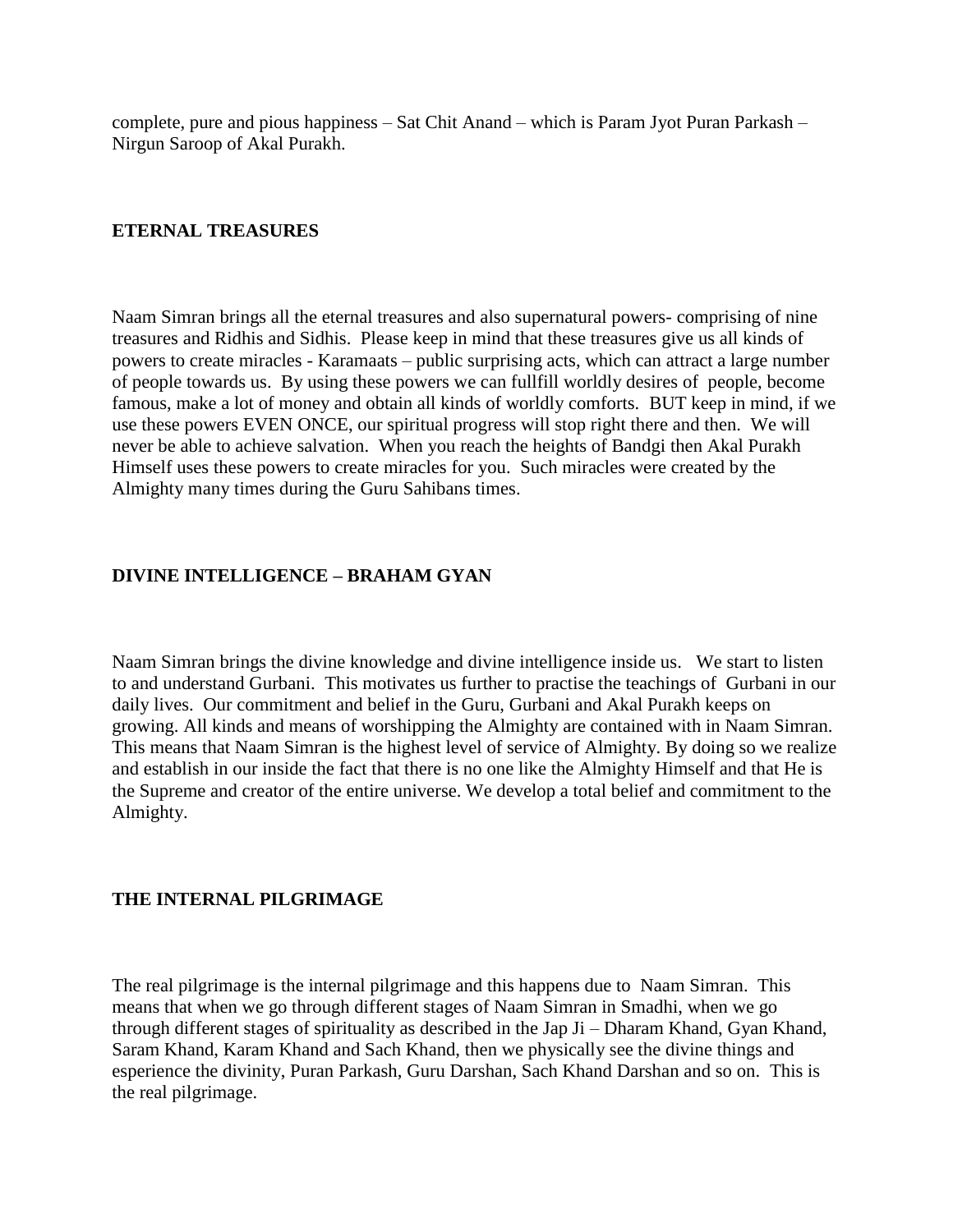When we pass through such stages of spirituality and go into Smadhi and Sun Smadhi then we are recognized by the Dargah for this highest level of service to the Akal Purakh. We remain satisfied and contented in all circumstances and everything that happens a round us appears to be due to the will of God – Hukam. This means that we are able to recognize the Hukam of Akal Purakh, we don't complain for anything and thus remain silent and peaceful under all circumstances. By doing so we are able to achieve our spiritual objectives –

h**u**kam b**oo**jh param padh p**aaee** ||

## **Obeying the Lord's Command, the supreme status is obtained.**

### SGGS 292

Naam Simran is a priceless gift which is given to us only with the blessings of Akal Purakh, and that is what Gurparsadi means. There is nothing more precious than Naam Simran. We should all bow to such souls who have been blessed with Naam Simran.

#### **HIGHEST SERVICE TO THE ALMIGHTY**

prabh k**aa** s**i**maran sabh th**ae oo**ch**aa** ||

#### **The remembrance of God is the highest and most exalted of all.**

SGGS 263

Here Almighty God has made it absolutely clear, there should remains no doubt in anybody's mind whatsoever, that Naam Simran is the highest service of Akal Purakh. This means that all the other religious acts (Dharam Karams) are of a lower value than Naam Simran. Now we have learned this fact from Sukhmani why don't we devote our time to Naam Simran? When Naam Simran is going to bring us the highest and the sweetest fruits, highest level of happiness, complete silence, Param Jyot and Puran Parkash Darshan, then why don't we concentrate on Naam Simran?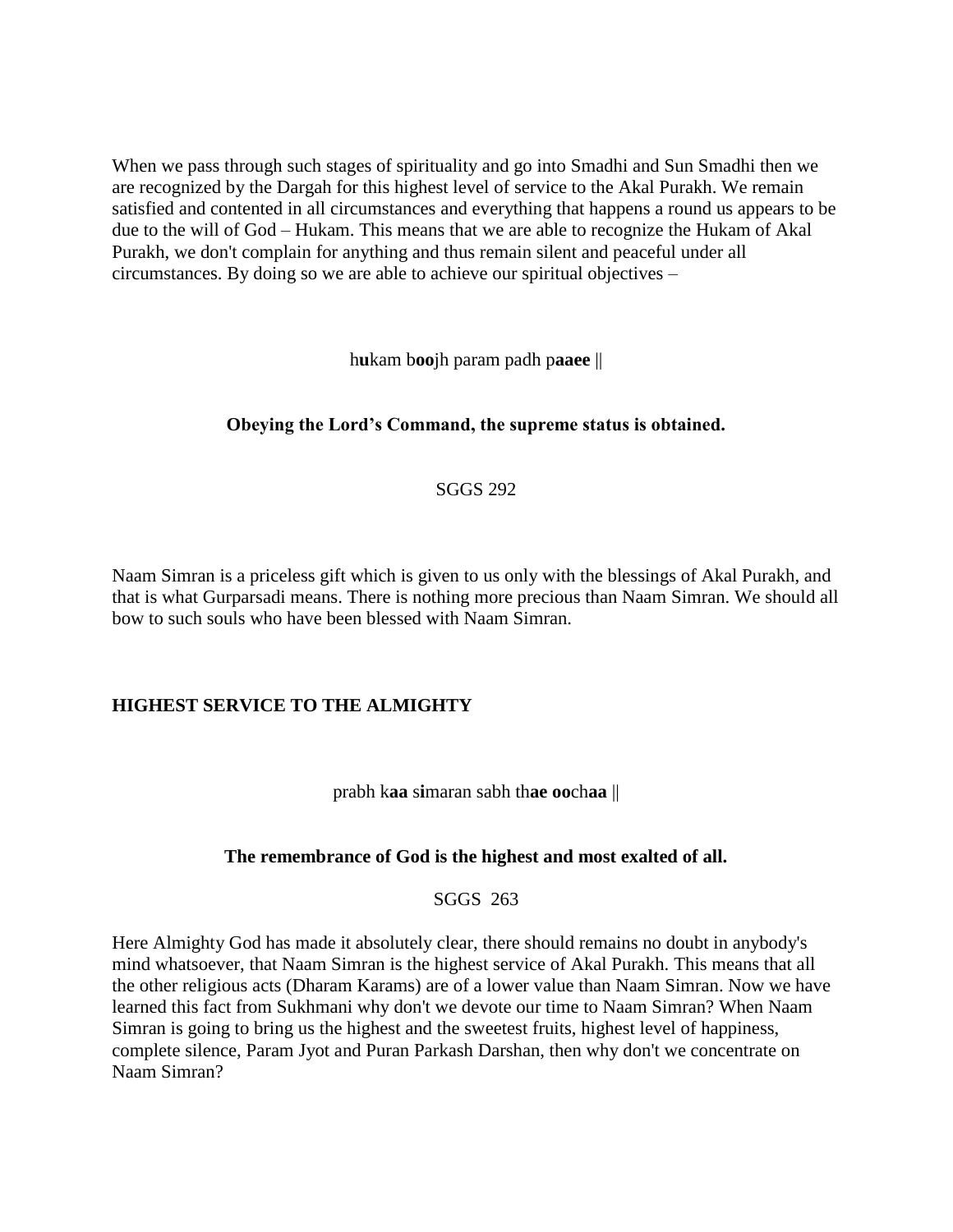Just reading Sukhmani is not enough. Doing Naam Simran as sukhmani instructs us to is the highest service of Almighty. This is a part of Perfect Original Divine Wisdom (Puran Tat Gyan) and is mandatory for Perfect Devotion (Puran Bhagtee). And people who don't follow this Gyan remain in doing lowest service of mere religious acts (Dharam Khand).

#### **HUMBLENESS**

Naam Simran brings into us the divine quality of utmost humbleness. The souls which get absorbed in Naam become full of humbleness. Their extreme humbleness takes them to the height of spirituality:

> breham g**iaa**n**ee** sagal k**ee** r**ee**n**aa** || **aa**tham ras breham g**iaa**n**ee** ch**ee**n**aa** ||

**The God-conscious being is the dust of all. The God-conscious being knows the nature of the soul.**

#### SGGS 272

They become the dust of the feet of the entire creation. We should all bow on the feet of such souls. Such humbleness comes only with Naam Simran. Such humbleness is the key to the Dargah of Akal Purakh.

## **THE BIGGEST TREASURE IS AKAL PURAKH'S NAAM – "IK OANKAAR SATNAAM"**

a(n)mr**i**th n**aa**m n**i**dhh**aa**n h**ai** m**i**l p**ee**vah**u** bh**aaee** ||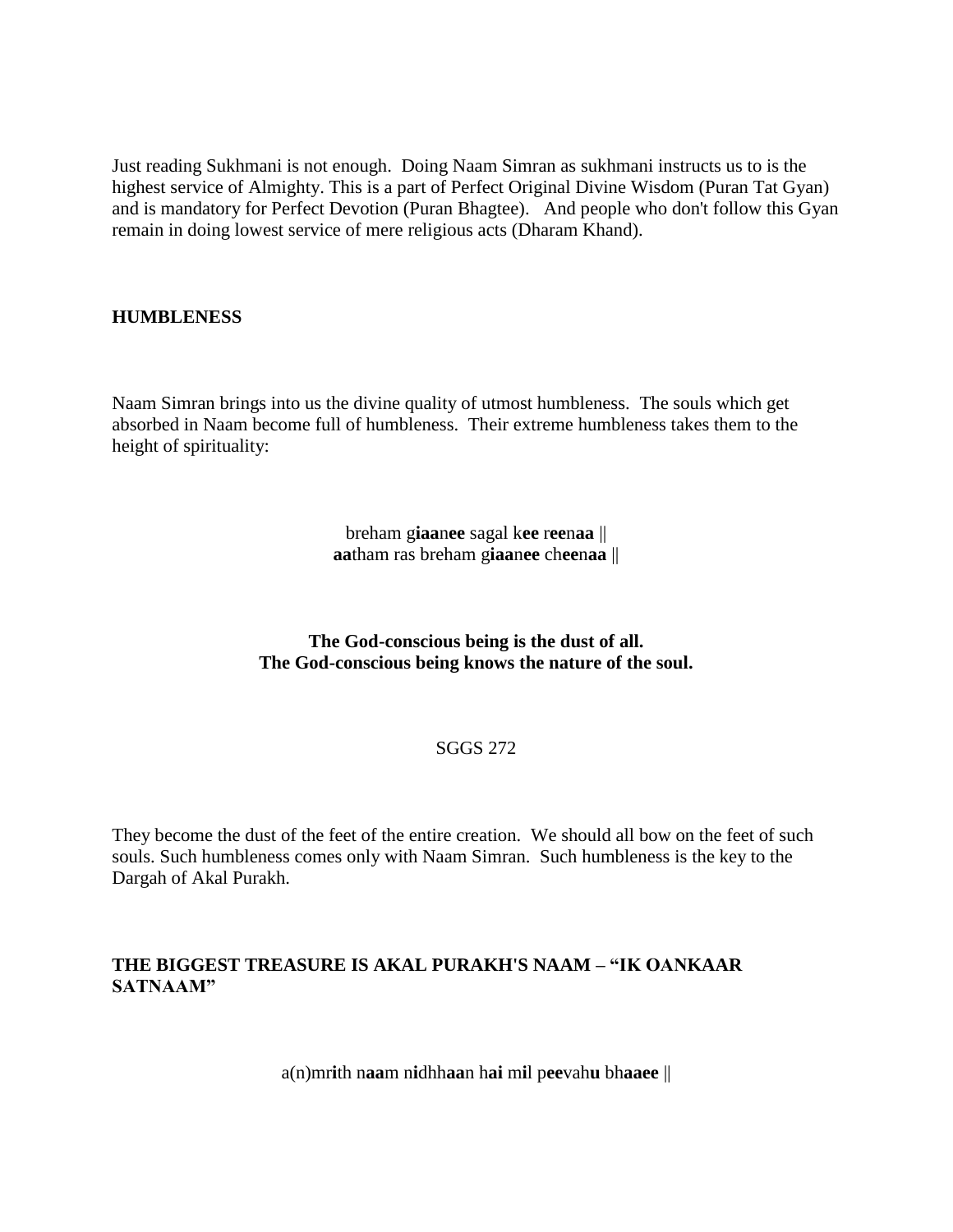## **The treasure of the Naam, the Name of the Lord, is Ambrosial Nectar; meet together and drink it in brothers.**

#### **SGGS 318**

When we do Naam Simran, we will become the owner of Akal Purakh's priceless treasure "Ik Oankar Satnaam". When we own this priceless jewel and it goes into our mind and spiritual heart (Hirda), then we will become honorable in the Royal Court Of the Immortal One (Dargah of Akal Purakh). The Sant, Braham Gyani who owns this priceless jewel of Naam becomes the wealthiest soul in the universe. There is nothing above this treasure. Such a soul :

- · becomes honorable
- is respected everywhere in the universe
- completes his pilgrimage
- · is accepted as successful in the Dargah
- · is always in a very high spiritual state
- never needs to look for anything more
- · has obtained everything
- · has achieved Eternity
- becomes the King of the entire universe King of 14 Dimensions Here and Hereafter (Lok Parlok).
- Speaks and it happens their words are honored by the Almighty
- never dies they achieve the Eternal happiness and Eternal silence,
- · wins over everything,
- · is always absorbed in the Almighty.

We should all pray for the dust of the feet of such souls. By doing so, Akal Purakh will bless us and get us involved in this Gurparsadi Game. All this doesn't happen without the Gurkirpa. We should all pray for Gurkirpa and ask for the eternal treasure of Naam Simran.

## **DIVINE QUALITIES**

With this eternal treasure of Naam Simran our Hirda will become very powerful and very vast, it will develop in us the highest qualities of head and heart, selflessness, sacrifice for others, helping the poor and others, doing good to others, think about the well being of others, not live for self but live for others, forgiveness, kindness, contentment and openness of heart comes in, total peace and silence of mind comes in, such qualities will make our life more and more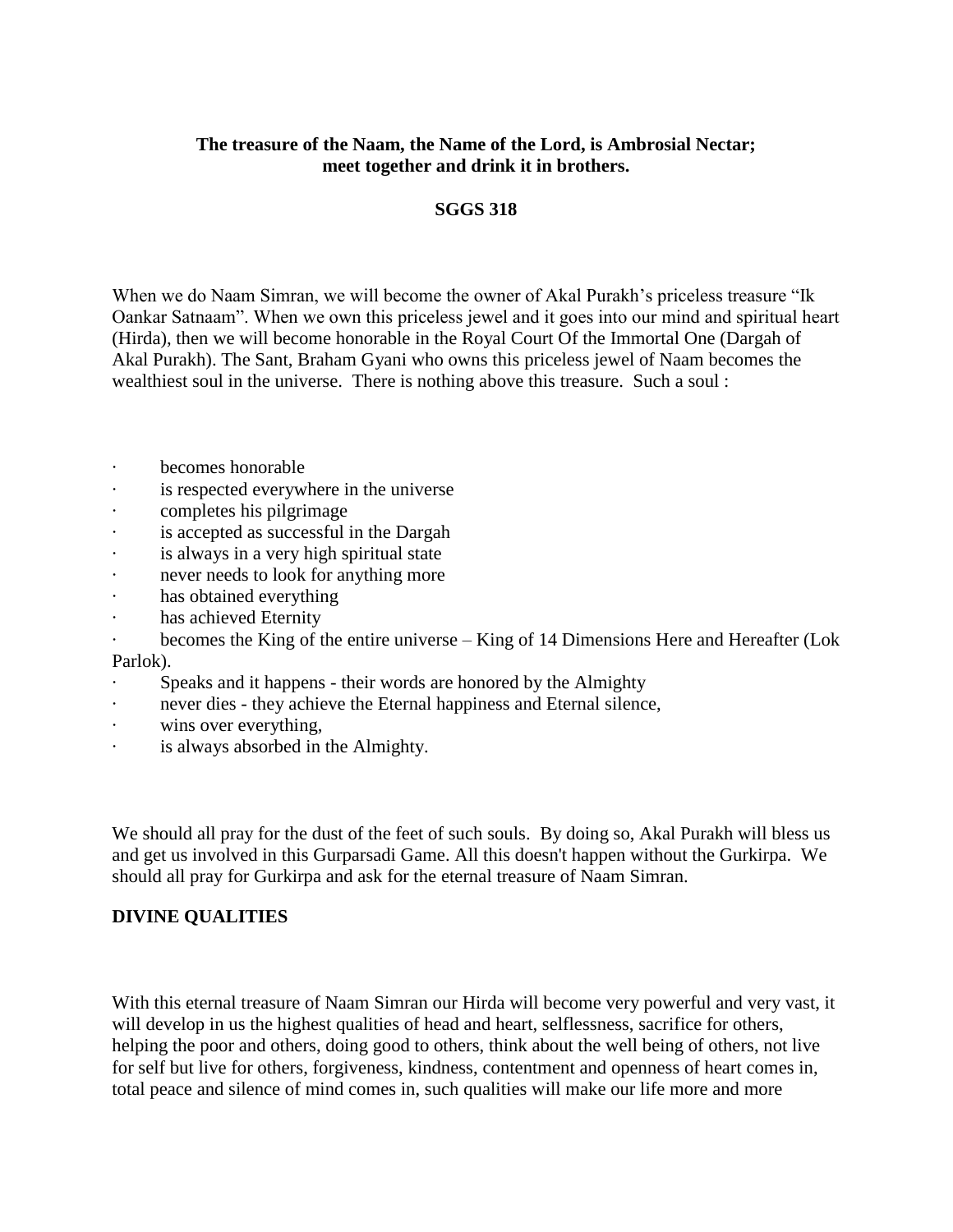meaningful to the society, and imagine if every one becomes like this than will it not be an age of the Truth – Sat Yug. These are the vital signs of a Sant Hirda and such souls will always be regarded in the Dargah and in the universe, such souls will always have bright and shining faces in the society and in the Dargah, they will always enjoy the highest level of eternal comforts and happiness in their inside. Such souls win over their minds and their life becomes very pure and pious, truthful and dignified. Souch souls who are engaged in the Naam Simran will always stay very close to the Almighty, and stay in eternal happiness, everlasting happiness – Sat Chit Anand. Such souls live with the Almighty always remain in awareness of the things happening around them, for that matter the things happening in the entire universe.

## **NO DESIRES AND WORRIES**

The soul and mind which absorbs itself in the Naam Simran no longer is controlled by the need to fulfill worldly desires. He will always remain in complete satisfaction. He will never feel deficient of anything. No worldly comforts can distract him. All his worries disappear. This all happens to him because all his actions and reactions are recognized by him as and under the Hukam of Akal Purakh. Basically his mind and soul become totally stable.

This is a very high spiritual condition the soul remains in, and such a condition comes only in Sach Khand, when a person becomes completely truthful, speaks the truth, listens to the truth and serves the truth only.

Such a soul is always engaged in the praise of Akal Purakh and in the service of the Guru and Sangat. Such a soul will always remain stable and absorbed in the Almighty. Nothing can distract such a soul, which always stays in the state of complete eternal peace and happiness. His heart always remains blossoming like a lotus flower. Such souls enjoy the eternal music vibrations on a continuous basis in their body, and always stay in a never ending eternal happiness. Only such people who are blessed by the Akal Purakh Himself can get this eternal treasure of Naam Simran.

## **SMOOTHNESS IN DAILY LIFE**

With Naam Simran, everything starts to fall in the right place for you. All your problems start to disappear and things will start to happen in your way. Your life will become very clean and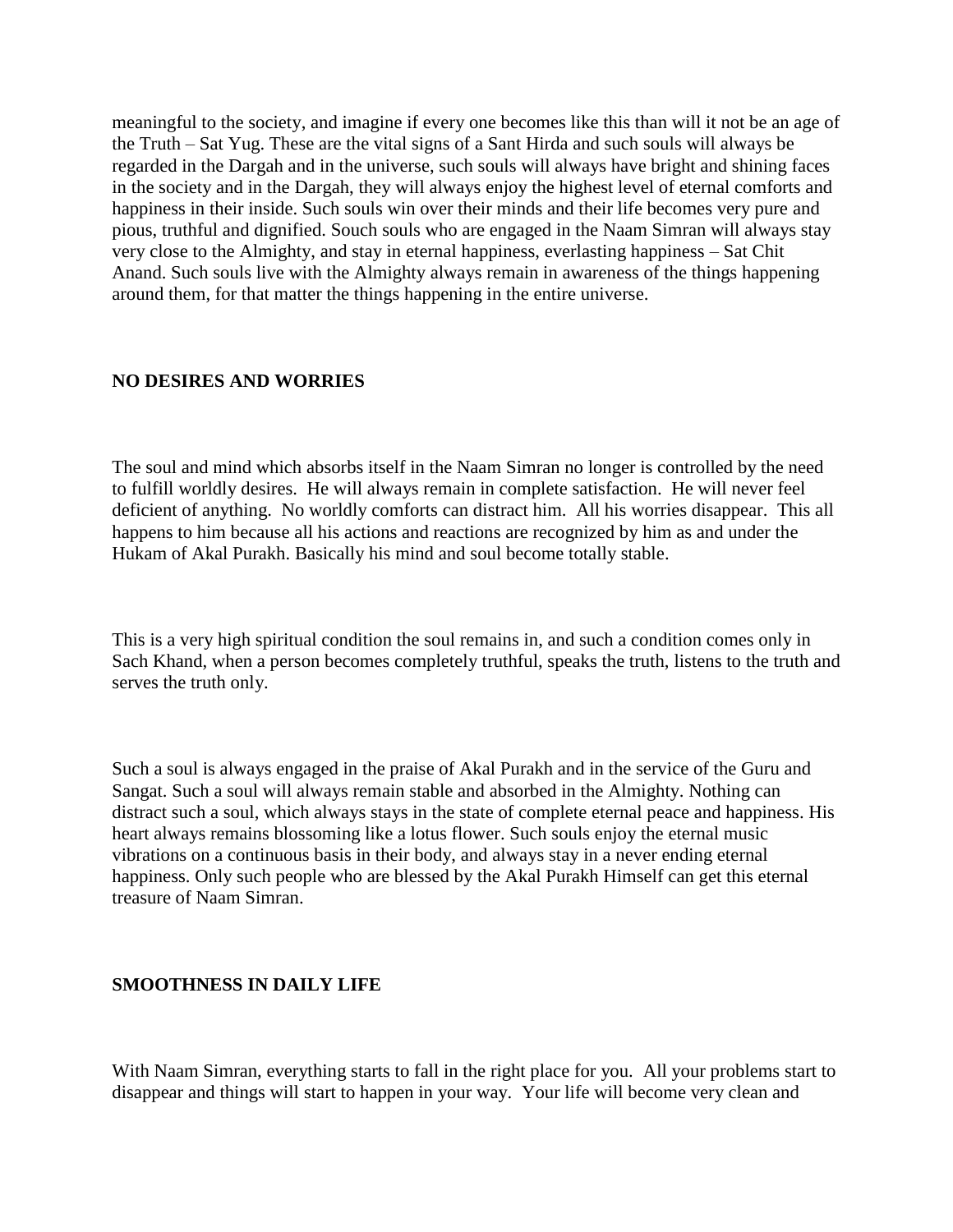smooth. No difficulties will remain in your way. The people around you will become more understanding of you and will start to cooperate with you. Your work environment and family environment will become more and more congenial. Things will start to appear very simple and easy for you. The family disputes and other problems will gradually start to disappear and your surrounding will become very enjoyable and nice.

## **REACHING THE HEIGHTS OF SPIRITUAL WORLD - SANTS AND BHAGATS**

All the Sants and Bhagats of every religion have only become Sants and Bhagats through Naam Simran. Such souls could reach these highest levels of spirituality only because of the eternal treasure of Naam Simran they obtained and performed on a regular basis in their lives.

This is how these souls became so powerful spiritually and became one on one with Almighty. There are a number of such souls whose Bani is included in Shri Guru Granth Sahib Jee, including our Great Ten Gurus. Some of them are Sant Kabir Ji, Bhagat Ravidass Ji, Bhagat Nam Dev Ji, Bhagat Baba Farid Ji, Bhagat Peepa Ji, Bhagat Sain Naai Ji, Bhagat Benney Ji and some others.

All these souls reached the highest levels in spirituality became absorbed in Akal Purakh and obtained Param Padvi, and became Puran Braham Gyanis. Such souls are also known as Pargatyeo Jyot Puran Braham Gyanis.

Such souls have continued to come to this world after Dassam Patshah Ji, some of them are Sant Baba Nand Singh Ji, Sant Baba Ishar Singh Ji and Sant Baba Attar Singh Ji.

Such souls also exist now and are engaged in this highest level of service to the Almighty – Naam Simran. They will continue to provide spiritual energy and guidance to the Sangat for all ages to come, some of them are there at this moment as well. They are serving the Sangat, and will continue to come to this world in all Ages to come

har j**u**g j**u**g bhagath o**u**p**aa**e**iaa** p**ai**j rakhadh**aa aa**e**iaa** r**aa**m r**aa**j**ae** ||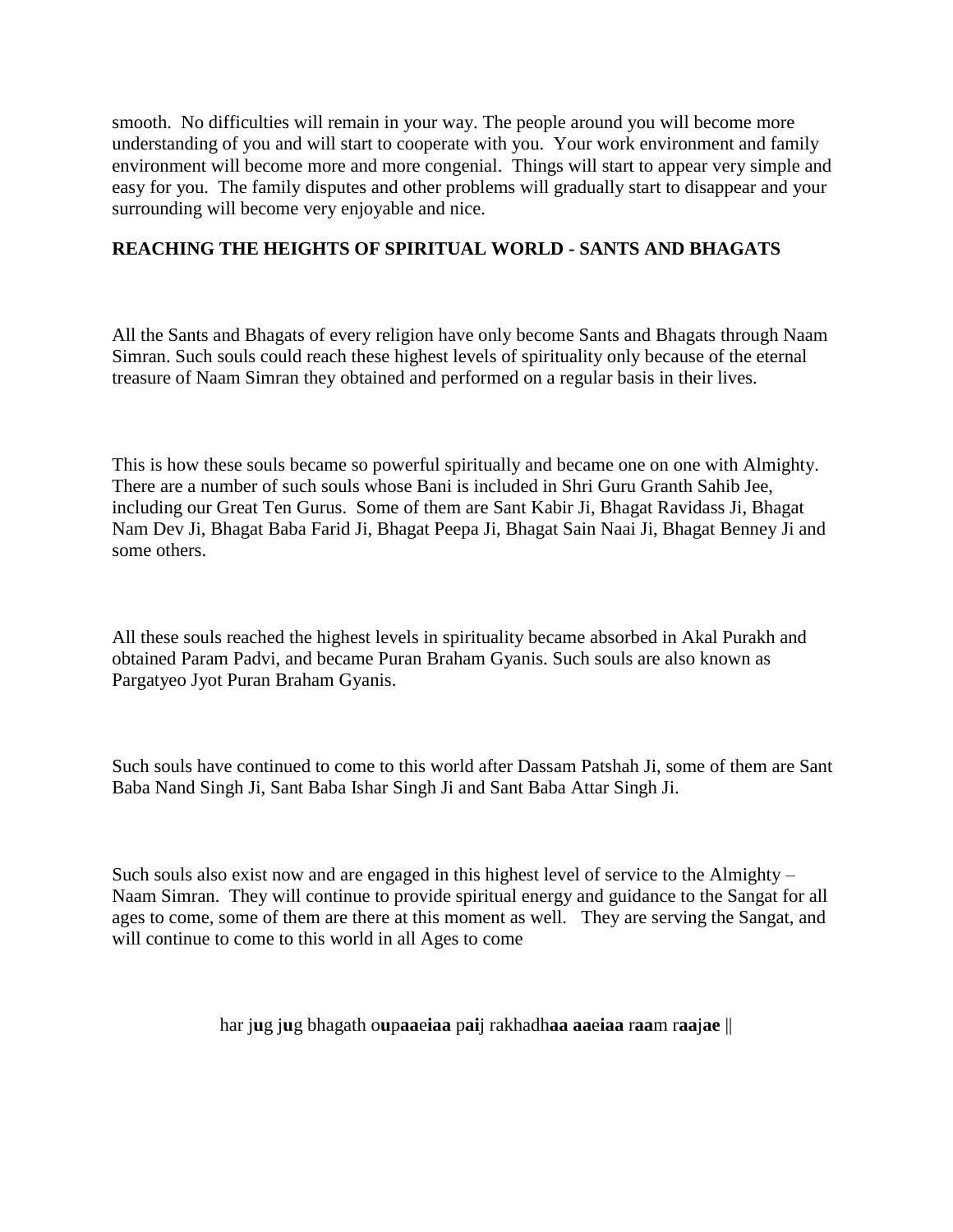## **In each and every age, He creates His devotees and preserves their honor, O Lord King.**

SGGS 451

The benefits of Naam Simran are indescribable. we have just tried to give you a glimpse of what happens when you do Naam Simran. In reality these benefits have to be felt and physically experienced to be truly understood. The above descriptions are just a taste of this divine eternal blessing, the Gur Parsaad to help you get motivated and start doing Naam Simran. Then you will reap its unlimited rewards and make your human life sublime. The only condition is to surrender yourself completely to the Gur and Guru and have full faith, trust commitment and belief in Gur, Guru and Gurbani.

Dassan Das

# <span id="page-14-0"></span>**2. Overcoming The Effect Of Past Lives**

How to recover from the effects of the past lives

## JAPP SATNAAM SATNAAM SATNAAM SATNAAM SATNAAM SADA SADA SATNAAM

Guru Pyari Sadh Sangat Ji (Guru's Beloved Saintly Society),

with the Agami Anant Apaar (Unreachable, Unlimited, Unparalled)

and Beant Kirpa (Infinite Grace)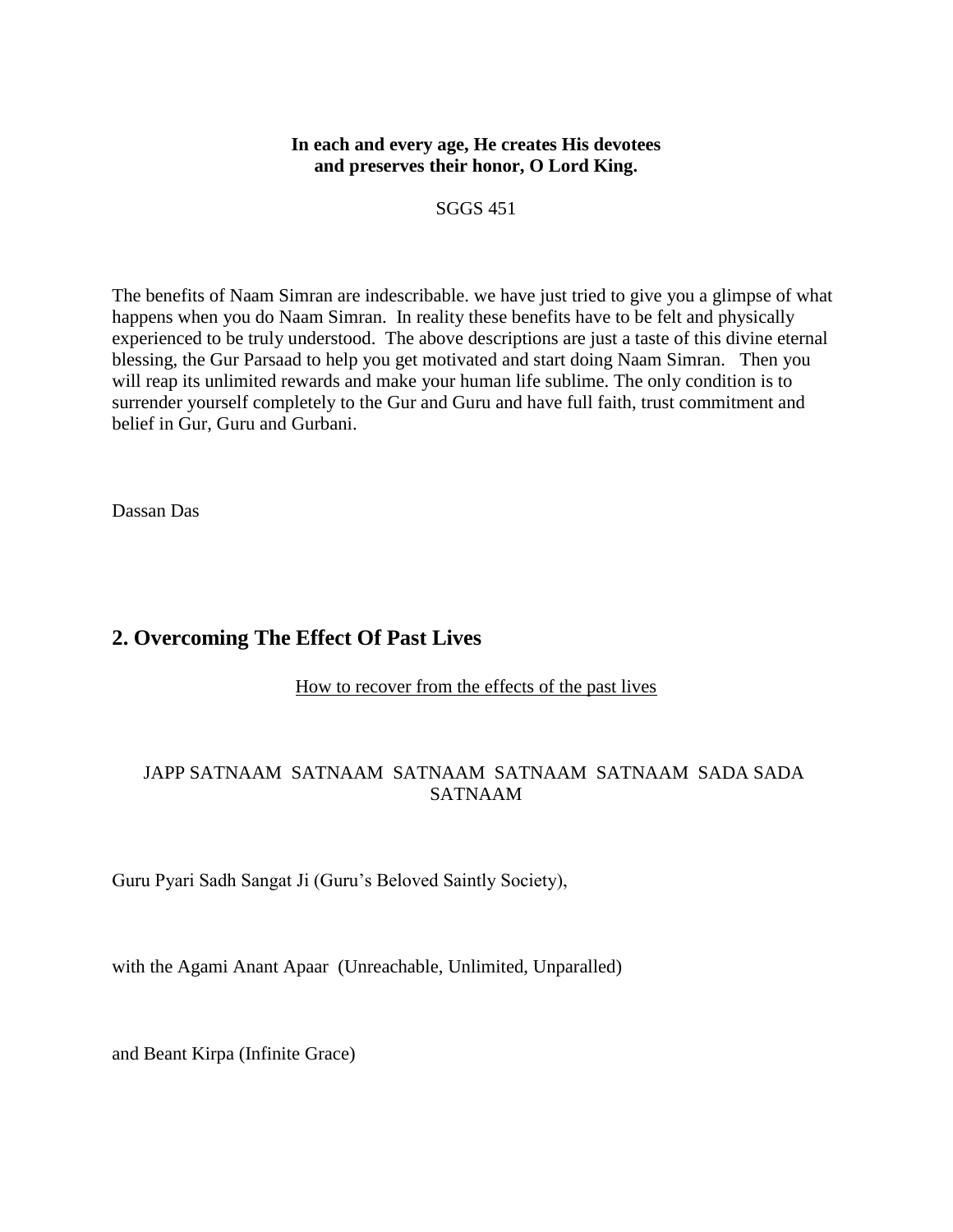of Satgur Sache Patshah (True Guru True King)

this chakkar (servant) of yours is humbly writing this.

We are very humbly going to tell you a few ways of getting rid of the influence of your past life on your current activities. This will make you into a truthful person - SACHYARA.

#### **"Kiv Sachyara hoiaa?"**

How does One become Truthful – sachyara?

Jap Ji Sahib.

A truthful person - SACHYARA - is one who

- · serves the truth,
- · sees the difference between truth and non truth,
- · speaks truth,
- · is always truthful in his actions and reactions,
- · and is truthful from inside and outside.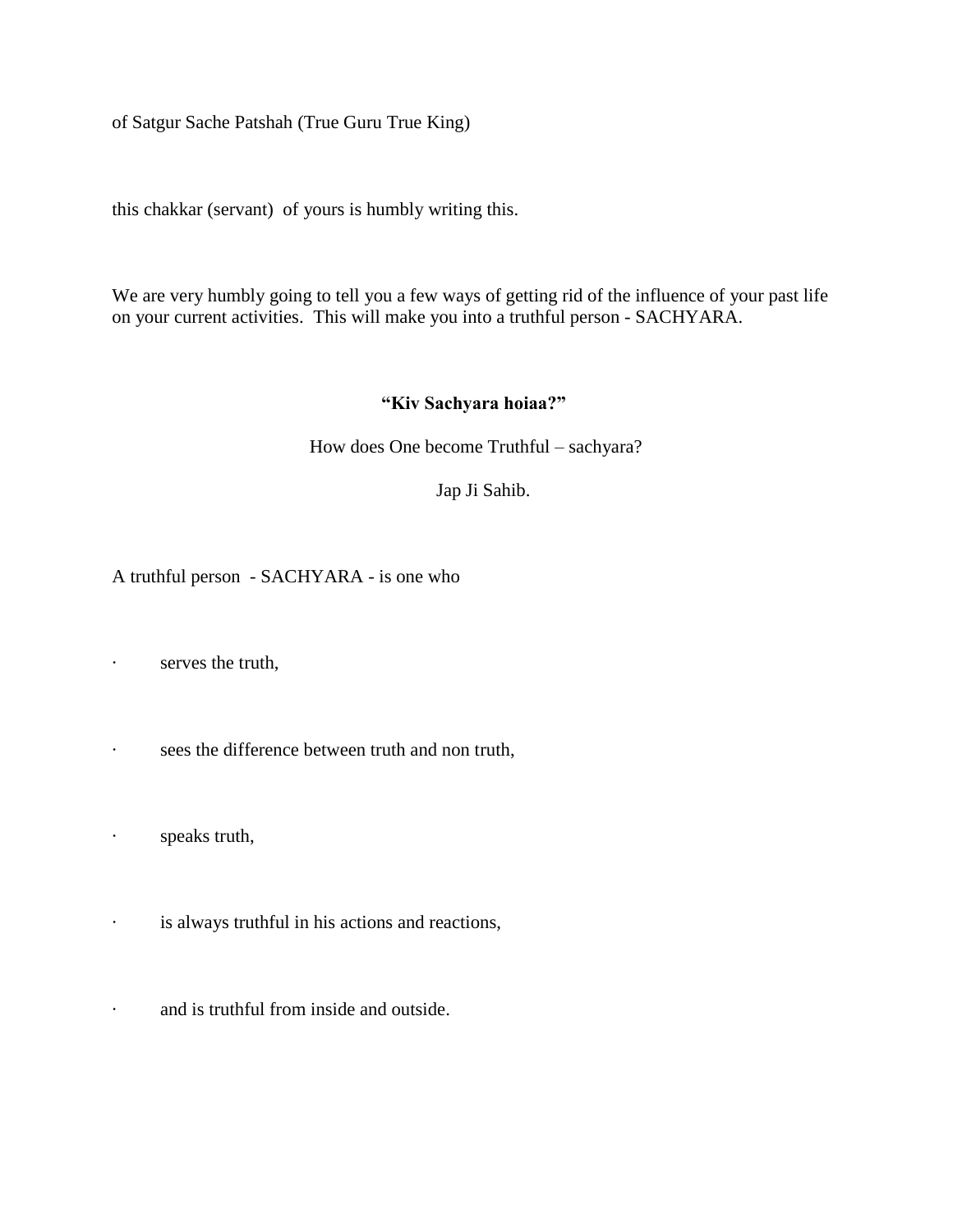Every experience in everyday life is being influenced by the past. I.E. Your present is influenced by your past actions, decisions, reactions. The way you conduct yourself in day-today activities and interact with others is influenced by past experiences. The present is being greatly influenced by the way you have behaved in the past. Actions are what are judged by in the Divine Judge:

## **Karmo apo apanee ke neray ke dhoor**

Our actions are our own, some of us get closer to God some go further away.

Jap Ji

Understanding the root cause of our actions is fundamental to our spiritual progress.

Actions and reactions are carried under the direct control of your mind.

The mind works under the direct control of PANJ DOOT (Five thieves)

- · KAAM (lust),
- · KRODH (anger),
- · LOBH (greed),
- · MOH (selfish love/wordly attachment)
- · AND AHANKAAR (ego / pride).

When you are trying to be truthful and avoid all the untruthful deeds (ASAT KARAMS), in your current life, you are still affected by your previous habits, good or bad (SANSKAARS). Please try to understand the following sequence for your actions and reactions:

YOUR BODY – does the actions and reactions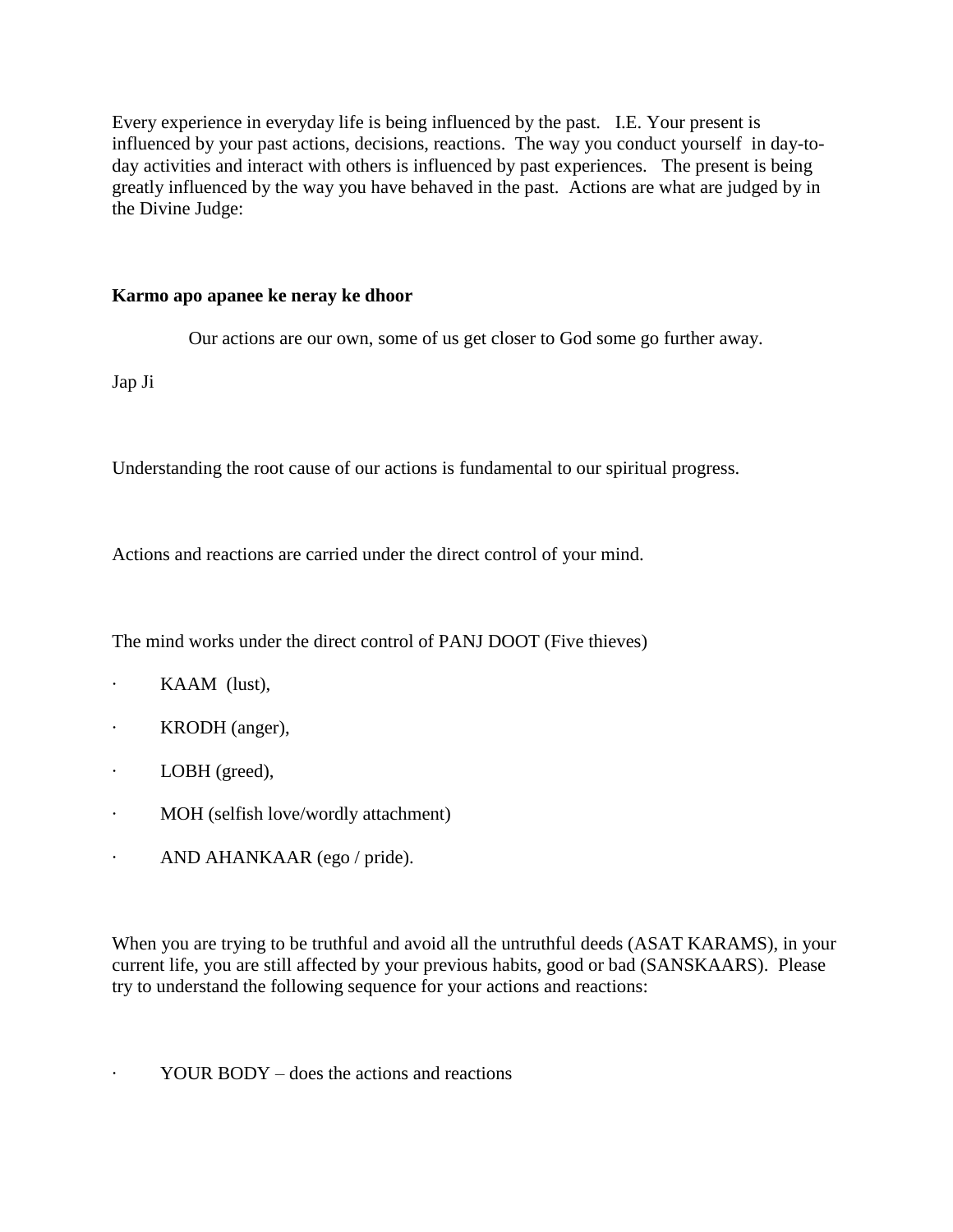YOUR FIVE SENSES (GYAN INDRES) – direct your body to perform these actions and reactions

· YOUR MIND – orders your five gyan indrees

YOUR WISDOM – your wisdom directs your mind

## PARAM JYOT (SUPREME DIVINE LIGHT) – which resides inside your body is the base for the DIVINE WISDOM

Now the problem is that you are under the influence of the panj doot that are operating on your mind. You are operating under your own wisdom and you are completely separated from the DIVINE WISDOM. This is trapped inside you under a very powerful and dark curtain of the panj doot.

#### **sahas seyanpha lakh howe te ek naa challe naal**

Countless clever worldy thoughts – not one will go with you

Jap Ji

The task in front of you is to bring your five senses (gyan inderees) under the direct control of Supreme Light (param jyot). This will give you divine wisdom (braham gyan). How do you do eliminate your wisdom and hence your mind?

The sant and BrahmGiani (knower of God) don't have any of their own wisdom and mind they are under direct control of divine wisdom which is the hukum. Their brain is 100% functional where as a common man's brain is functional only up to 8% or so. That is why they are called Brahmgiani because they know everything in present, past and future. However, this divine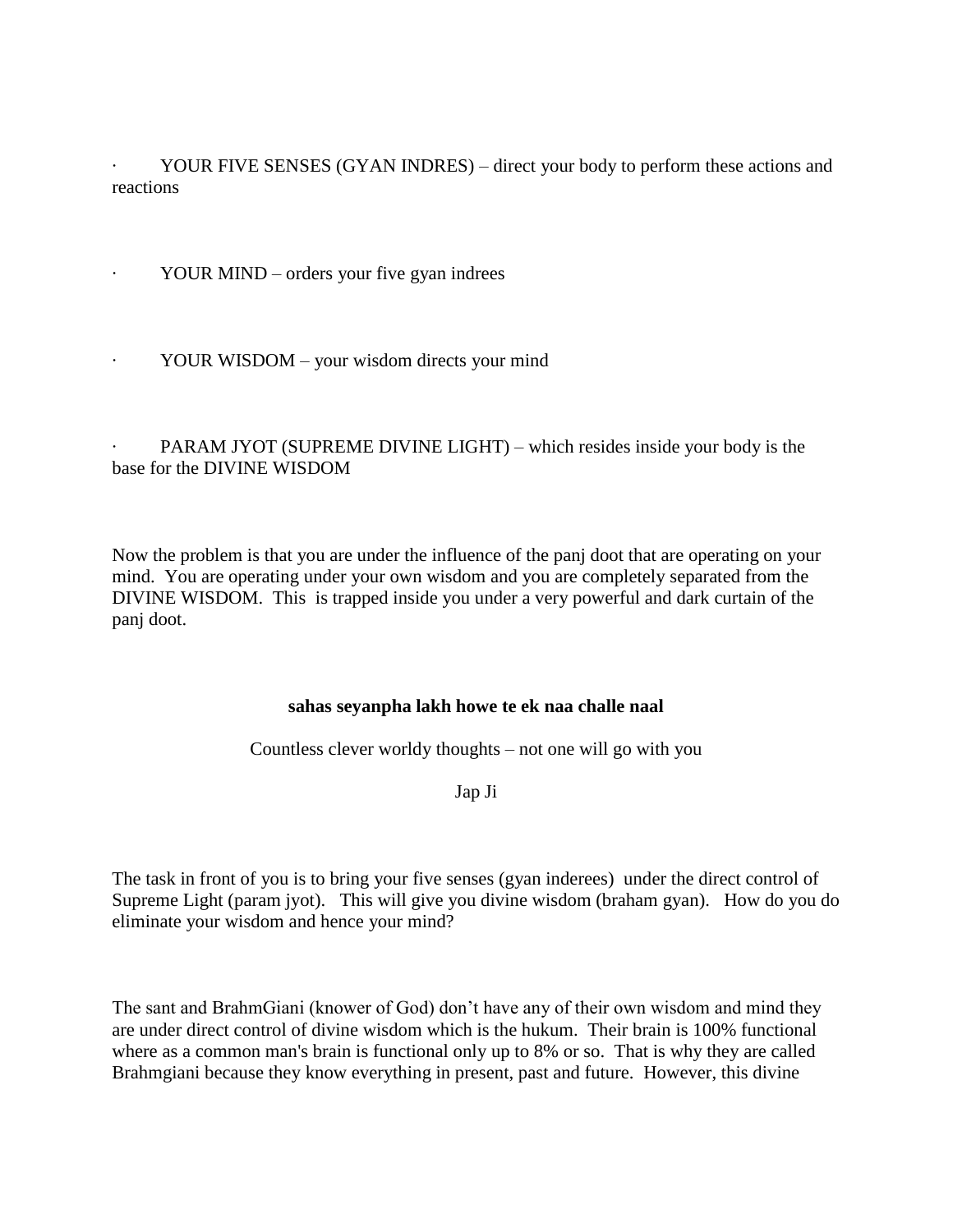wisdom is used only for the good and betterment of the mankind, if used for other purpose, will result in loss of this Agami (Unreachable) power.

Though it is a very difficult task to eliminate your mind and wisdom, in order to bring you under hukum, but believe us it can be done. It has been done by the bhagats, sants, gurus and Brahmgianis, in the past. it is still being done in the present and will continue to be done in the future – that is what gurbani says:

## **har jug jug bhagat upayea**

God sends His lovers (bhagats) in each and every Age

Asa Di Waar

You will have to clean up your inside completely in order to

- · become completely truthful
- · progress in the direction of spirituality
- · reach the level of elimination of mind and your own wisdom,
- · and obtain the divine wisdom.

How will you do it? By accepting all your misdeeds of the past.

One thing very important to understand here is that a new born baby is completely pious and pure and truthful. The baby is unaffected by the panj doot. His dassam dwaar is open. All his actions and reactions are under the direct control of PARAM JYOT – HUKUM. But when he grows up a year or so later, when he starts to say my mommy my daddy, my bottle, my toy, that is where the panj doot start to enter his body. The habits, his nature, and attitude he develops are influenced by his previous lives.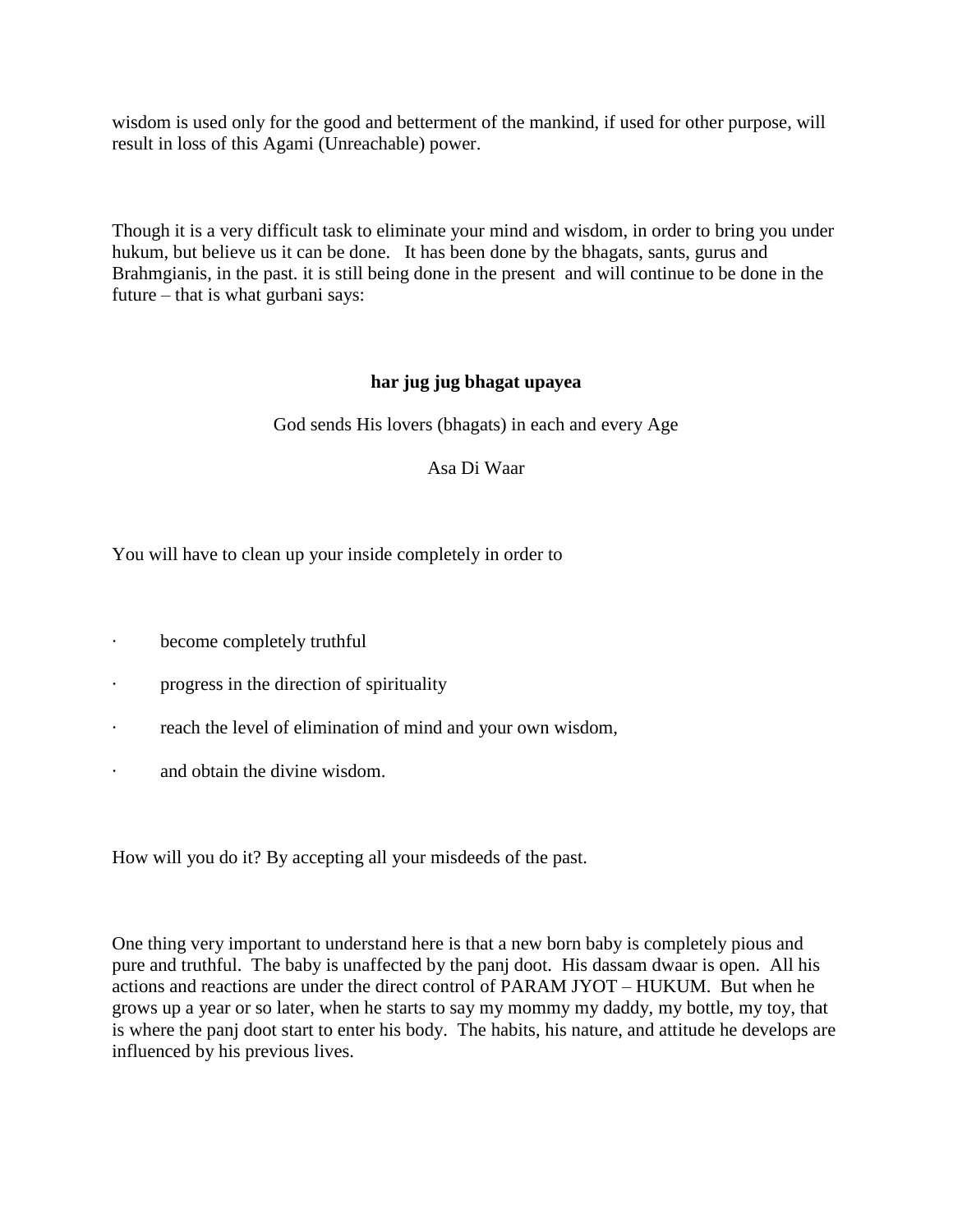First clear your mind (CHITTER GUPT past memories and secrets) from the influence of your past life. Then you will be able to clean up your soul from the effect of all the bad deeds of your past lives. What you have to do is very simple and easy as follows

We will take one doot at a time. Let us take KAAM first of all as it is the easiest one to handle. Tomorrow morning when you sit for amritvela simran do this

do your normal ardaas

- · do simran for 15 minutes stabilizing your mind
- · then say:

## **"kirpa kar ke kaam vas kite sadhe sare gunah sanoo dekha de, aasi apne sare gunah kubool karne han ji"**

#### Or in English

"Please with your kindness show me all my sins

that I must have committed under KAAM in my whole life."

· then scan your entire life yourself.

Once you start doing this you will see that all your sins will start to appear before your eyes, like a film. You will probably see the most serious sin committed by you in the beginning and then the next one and then so on.

keep accepting your sins with whole heart, and it will be pardoned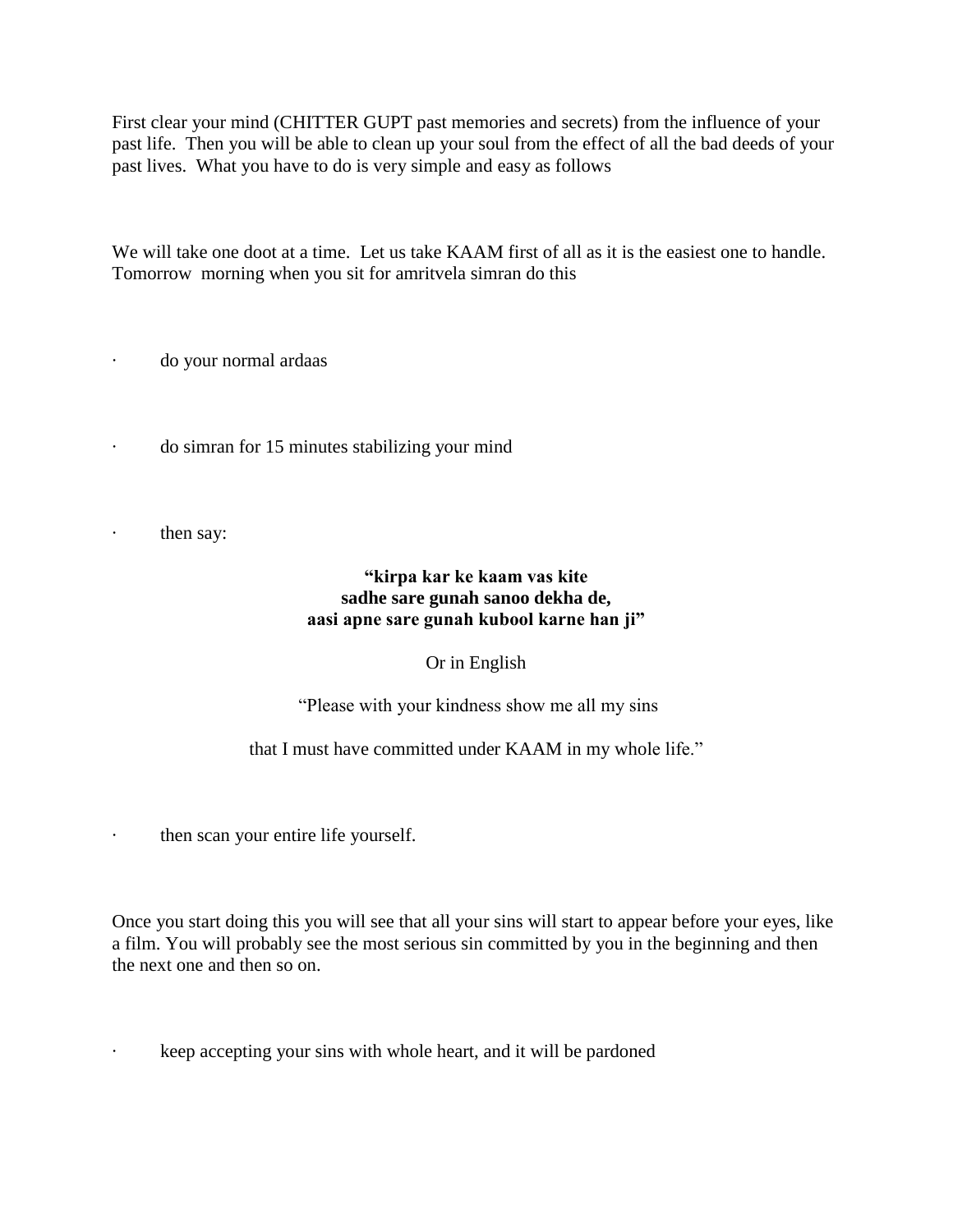· keep doing this until the time you are completely cleaned and you have accepted all your sins.

It might take a few hours, a few hours every day until it is done, it might take more than a day, more than a week even to do so and clear just the kaam doot, but make sure that your inside have been cleaned completely.

The same process will be done to attack the other doots, one at a time – KRODH, LOBH, MOH AND AHANKAAR. It might take you a few weeks before you are completely done.

Once you are done then watch your daily actions and reactions as suggested by this sevak in one of the earlier messages – on mind control and panj doot. If you want to make it more quick and effective you can accept your misdeeds in the Sangat (in public congregation).

This process once complete will completely change your behavior. You will become very cautious in your daily activities. You will start to realize the moment a bad thought is entering your mind, and will stop it right there. Believe us, this will do wonders to your daily life. Your spiritual journey will get on a fast track, you will feel the difference with in yourself. Your family will see the change in yourself too. Your family and friends will also be effected in a better way with the improvements in your character and behavior.

Please accept this much seva from this sevak of yours, and forgive this chakkar for any offenses or misrepresentations. Don't hesitate to ask questions if any or any difficulties you face in exercising these tips. This sevak of yours will always try to answer your questions to your satisfaction.

Dassan Das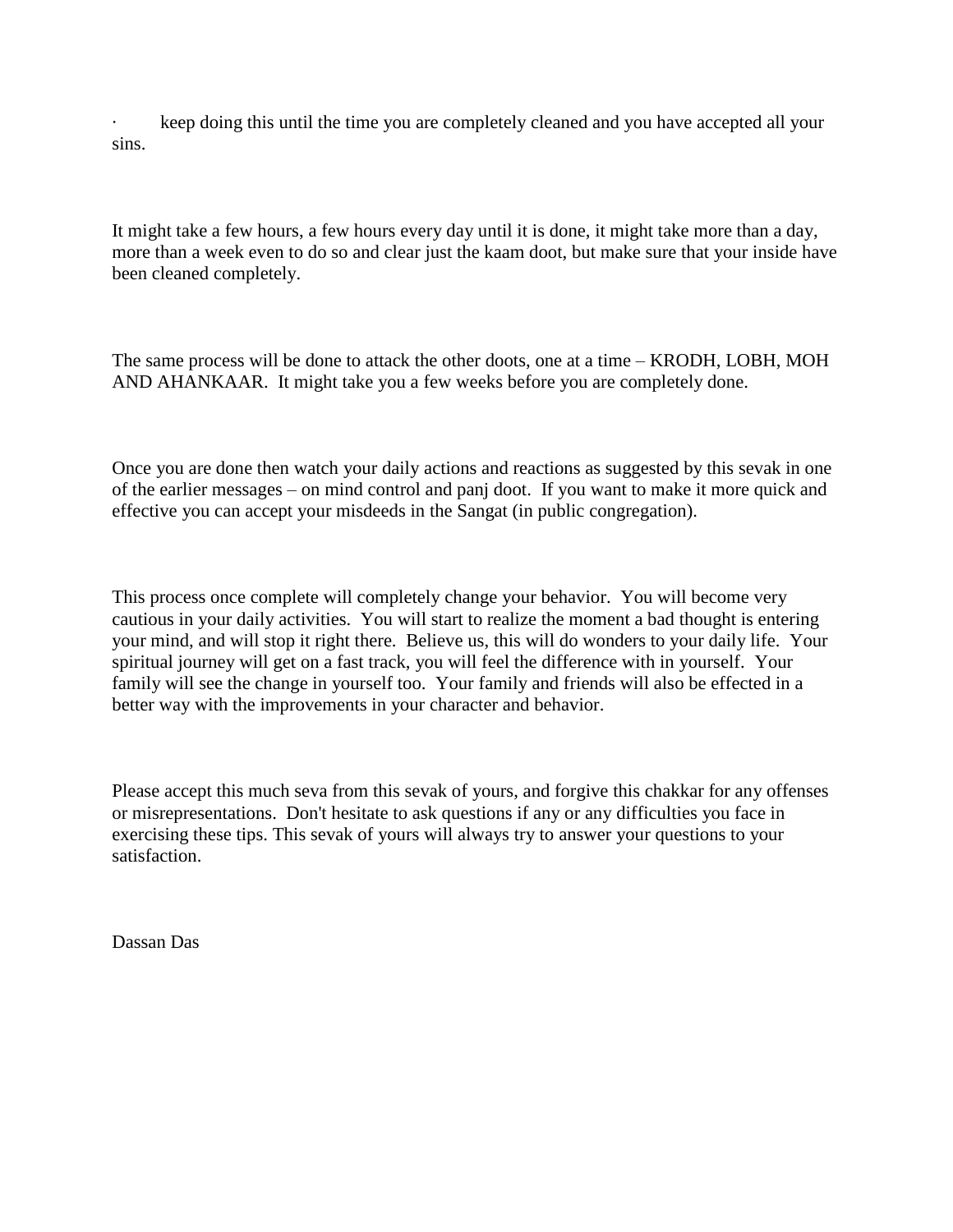# <span id="page-21-0"></span>**3. Open Confession**

Some messages about the power of open confession, of confessing our misdeeds infront of the sangat either in person or by email.

## 1) IK OANKAAR SATNAAM SATGUR PARSAAD DHAN DHAN PAAR BRAHAM PARMESAR JEE DHAN DHAN GUR GURU SATGUR GURBANI SAT SANGAT SATNAAM

## DHAN DHAN SATNAAM PARIVAAR JEE KOTTAN KOT DANDAUT PARVAAN KARNA JEE

Fighting with the situation you are in at any given point in time and space is fighting with Hukam. Fighting with Hukam means inviting more trouble. Staying calm and composed, looking at the situation and reciting Satnaam inside you will pave your way to removal of the negative forces around you and fill yourself with Amrit. Fighting with Hukam is Ego – Ahankaar and Ahankaar gives birth to Krodh – anger.

Ahankaar is the worst of the Panj Doots and lives in your head at all times until you have become Mukt. Please keep in your mind since it is sitting right in your head, it can pop up at anytime, no matter where you are and what you are doing. Basically you are serving Ahankaar at all times until you are freed of Haumai – Ahankaar – Ego. The goal is to bring Ahankaar under your feet, so that it becomes your servant.

The root cause of Ahankaar is that you think that you are the Doer, by saying you we mean you as a physical body and not the soul. The divine truth is that you as a physical body is not the Doer, the Doer is the infinite divine power that is running this physical body along with the entire creation. Until the time this infinite divine power takes over completely and your Ahankaar – Haumai – ego is completely killed, you will continue to face this demon of Ahankaar.

Every person is dominated by one of the Panj Doots – means one is the most stronger one than others; some face Kaam, some Ahankaar, Ahankaar and Krodh are complementary, some are dominated by Lobh and some are bigger slaves of Moh or Lust - Kaam. However, all these Doots are present at all the times inside our physical body and they rule us completely until they are defeated and Maya is conquered completely.

Winning over the Maya is Puran Bandgi. Focusing on Satnaam Simran and collecting Naam Ki Kamai is the first step in Puran Bangi process. Winning over Maya is basically winning over the Panj Doots and desires. When you are focusing on Satnaam Simran the strongest of the Panj Doots that prevails inside your mind and body will bother you the most, for an example if lust is the one which is stronger in you, then your thoughts will keep on drifting towards lustful thoughts when you are doing Satnaam Simran, same way for those who are dominated by anger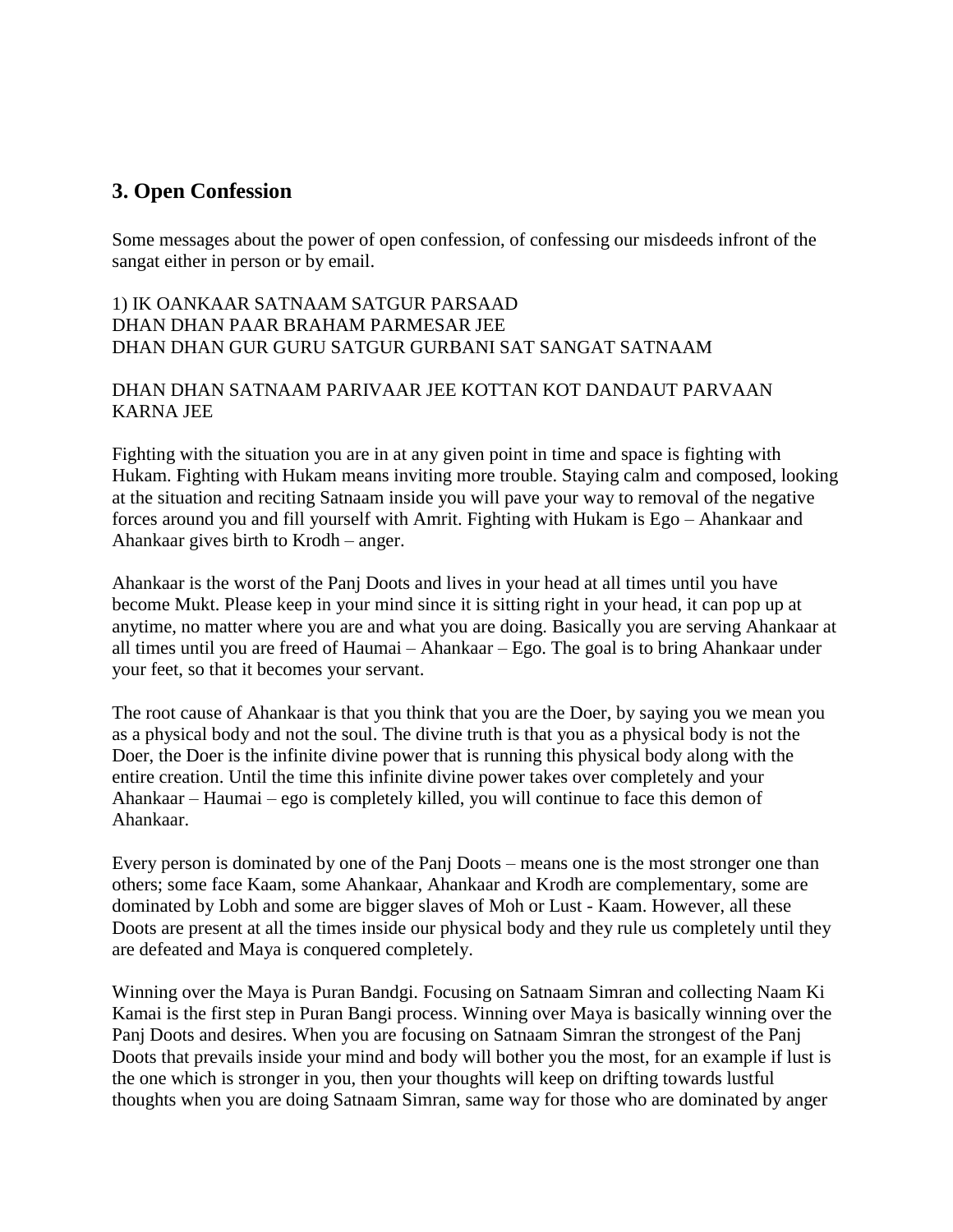or Krodh or Ahankaar will be hit with those kinds of thoughts, and so on, so it is not hard to figure out which is your most strong enemy out of these Panj Doots. This will help you in focusing your attention on elimination of those kinds of thoughts.

The best way to clean yourself internally of the strongest and most powerful enemy of yours will be to pray for showing you all the sins you have committed under the slavery of that particular Doot – for example if lust is your weakest point then you should pray and keep on praying until you start seeing within your ownself all the sins committed under the influence of the Doot of lust or Kaam, when you do so you will start seeing by way of your photographic memory bringing those worst incidents in front of your eyes first and then continue until you have seen the last incident. When you see these incidents then think for a second how bad it was, what were the consequences, what and how it effected your life in the negative direction, when you focus on these kind of confessional thoughts then your Hirda will get filled with guilt, you will feel guilty of these sins, which will prompt you to confess these sins and once you accept these sins and ask for forgiveness then your Hirda will be cleansed of these sins and you will be blessed with the divine power not to repeat the same kind of sins from then onwards.

Open confession of these Karams will help you a great deal in cleansing your inside, some of you have shown some courage and came forward with the open confession, others are just fighting within their ownself against their ego weather they should do so or not, and some are not even considering it to do.

Open confession is the most powerful divine power that will help you all cleanse yourselves from inside, however, those who are hesitant to use this divine power can have a self confession, until they are blessed with this divine power to confess openly in Satsangat.

Dedicating yourself to 2.5 hours simran every day will make you stronger from inside and give you the courage to come forward with open confession. Internal cleansing is internal compliance, compliance of panj doots, internal cleansing will fill your Hirda with Amrit and super divine powers in the form of all divine qualities.

2) This is in response to an open confession by a person drowning under drug and cigarrette addictions.

Guru Pyare ji:

God bless you with everything you need to come out of this addiction. Please don't feel guilty anymore, your open confession is the GurParsaad - your open confession is the forgiveness - all your sins of this life have been washed away with your open confession - it is incredible and very blissfull confession, that is the key to internal cleansing, so please keep your confession always and forever in your mind and you will not repeat the same mistake again.

Whenever you feel weak inside just start reciting Sat Naam - just keep reciting Sat Naam inside you and no bad thoughts will touch you, and even then if you feel that you are still getting such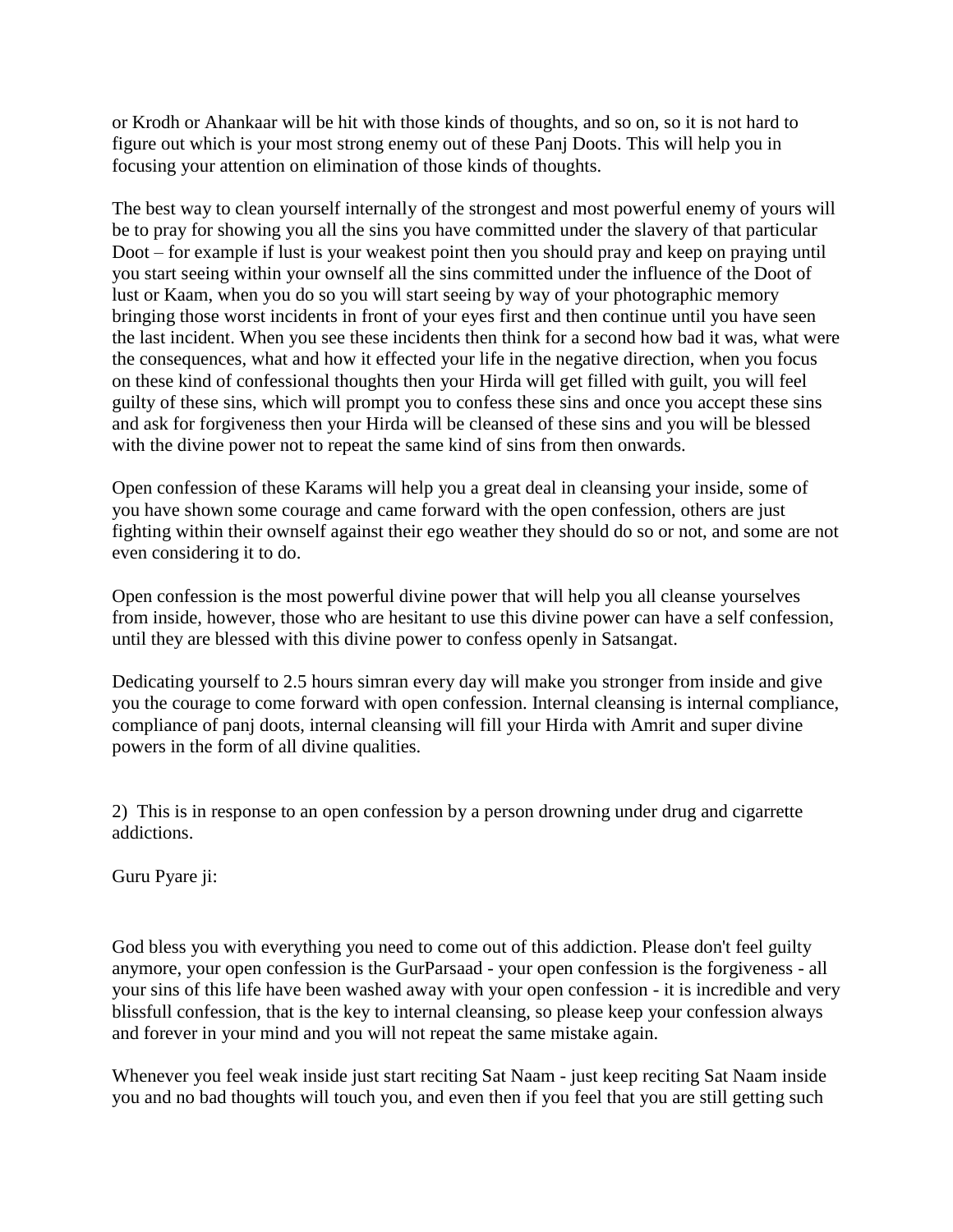thoughts and you may continue to have them for some time until they stop, just keep on asking internally for forgiveness and it will be granted there and then to you.

But stay in awareness - keep your mind open to these kinds of attacks of may - bandgi is just a war against maya - it is a war against panj doots- kaam krodh lobh moh, ahankaar and desires and Sat Naam Simran and complete surrender will help you fight maya out and win over the maya. But you need to stay focused on Sat Naam and Sat Naam will take care of you, just keep on enhancing your trust on Sat Naam and you will keep on improving. Also go and get the blessings of Naamjivan Ji in the UK. You should go in to the Sat Sangat and that will also help you a great deal.

#### 3) Dhan Dhan guru pyare jee:

Sat naam Sat Naam Sat Naam Sat Naam Sat Naam Sat Naam Sat Naam Sat Naam Sat Naam Sat Naam Sat Naam Sat Naam Sat Naam Sat Naam Sat Naam Sat Naam Sat Naam Sat Naam Sat Naam Sat Naam Sat Naam Sat Naam Sat Naam Sat Naam Sat Naam Sat Naam Sat Naam Sat Naam Sat Naam Sat Naam Sat Naam Sat Naam sada sada Sat Naam

Sat Naam will protect you from everything negative – from maya.

You are very fortunate to be blessed with this divine quality of open confession – that is what is meant by being naked. When we start working on open confession then we realize that how bad we have are and once that happens then the doors to the refinement and reforming open up – we would say acceptance of your misdeeds cleans you up of these bad deeds.

We are all like this in the true sense – we all are gunegaar (great offenders) and loonharami (traitor to God). We all are maha paapi (great sinners), maha pakhandi (great hypocrites), maha kaami (greatly lustful), maha krodhi (greatly angry), maha lobhi (greatly greedy), maha mohi (greatly attached) and maha ahankaari (great egotists). We are all Kalyugi Jeevs (beings of the Dark Age) and are swaas swaas gunegaar (offenders with each and every breath).

We all have committed coutless sins and bad deeds in the past of this life and all previous lives, but God is very kind and there is no limit to his kindness and forgiveness. He doesn't look at our Awguns – bad qualities or bad deeds. He is sitting there in your Hirda to forgive you at every moment of your life. So please take this word for granted, "Har kaa naam kot paap par harey" which means that the GurParsaad of Dhan Dhan Sat Naam doesn't take a fraction of a second to forgive your sins and misdeeds.

Open confession is the key to the cleaning of your soul and mind and that is what you have done and we consider you to be extremely fortunate to be blessed with this divine quality. We would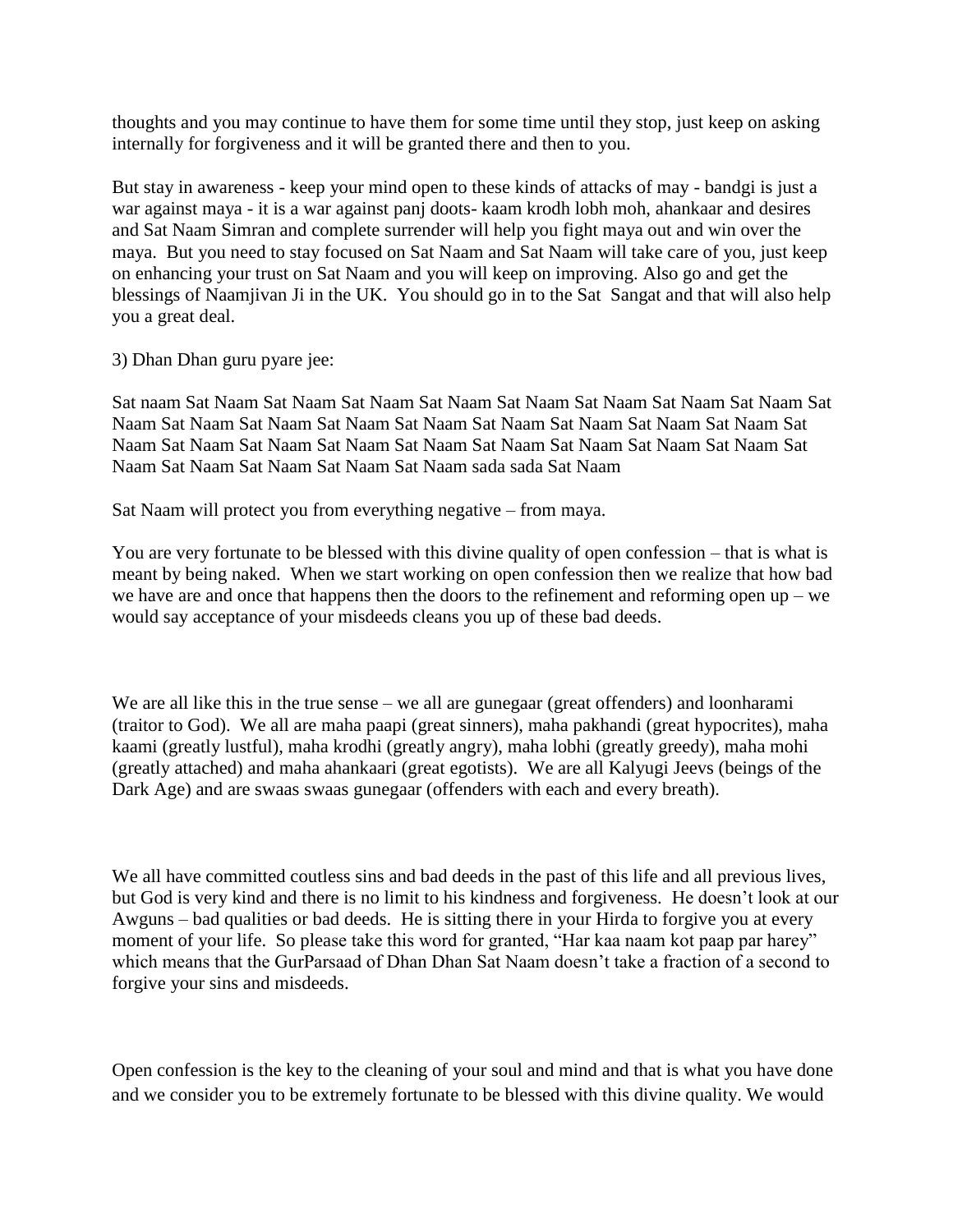also say that it requires a lot of courage and fearlessness to do an open confession and that is what you have displayed with the GurParsaad and GurKirpa. Yes, this kind of an open confession is a GurParsaad and a GurKirpa and that is what happens when you are truly dedicated to the service of Sat Naam. So please stay focused on Sat Naam and always and forever keep in mind whatever you may do you will never be able to hide it from Sat Naam.

There are some GurParsaadee writings for helping the Sat Naam Parivaar (everyone blessed with the Naam) for the internal cleansing on the website called, ["Overcoming the effect of Past lives."](http://satnaam.info/index.php?option=com_content&task=view&id=63&Itemid=14)  Please take some time to read them and practice them in your meditation which will completely clean you up from inside and make your Hirda a Puran Sachyara Hirda – a place for God to appear with all his Infinite Divine Superpowers.

God bless you with Naam Simran, Naam Ki Kamai, Puran Bandgi and Seva.

4) We appreciate your confession, open confession is the way to spiritual success, confession is an excellent divine power a divine weapon that helps a very fast cleansing of the Hirda, open confession is the real divine blessing, so please stay focused on open confession and your inside cleansing will bring unimaginable divine rewards to you. Bandgi is nothing but only internal cleansing, the internal compliance, and this internal cleansing is the only way to conquer Maya

5) Guru Pyari Jee please continue to accept your internal weeknesses, all negative things, negative thoughts, misdeeds, untrue deeds in an open manner as you have just done, open up yourself more and more in the Satsangat – Satnaam Parivaar, this is what we call as open confession and this open confession will do wonders to your inside cleansing, focus on Satnaam Simran and open confession will pave your way to the complete realization, all your negative energies – of Maya will disappear and will be replaced with Amrit – a continuous stream of Amrit – give your tunn munn and dhan to your Guru which will open up all your divine doors and activate all your internal sources of spiritual energies – which is what we call Amrit. Focus yourself on Satnaam Simran at least 2.5 hours every day without a break and see what happens to you. God bless you with Satnaam Simran, Naam Ki Kamai, Puran Bandgi and Seva.

6) Guru Pyare Jee you have done a marvelous job by His open confession, please feel free and continue to do so until you are completely cleansed from inside. Please continue to use this divine weapon of open confession more and more openly. Accepting our misdeeds openly is the key to cleansing our Hirdas of all these misdeeds. Open confession is the key to the Dargah as it will bring humility and humbleness in our Hirda and in the real divine senses we will realize that how bad we are and how bad we have been all life. This is not true for just this life but all previous lives as well. It takes a lot to build these kinds of bad habits, which are chronic mental sicknesses, and in order to cleanse them from your Hirda open confession is the best divine weapon that is available to all of us.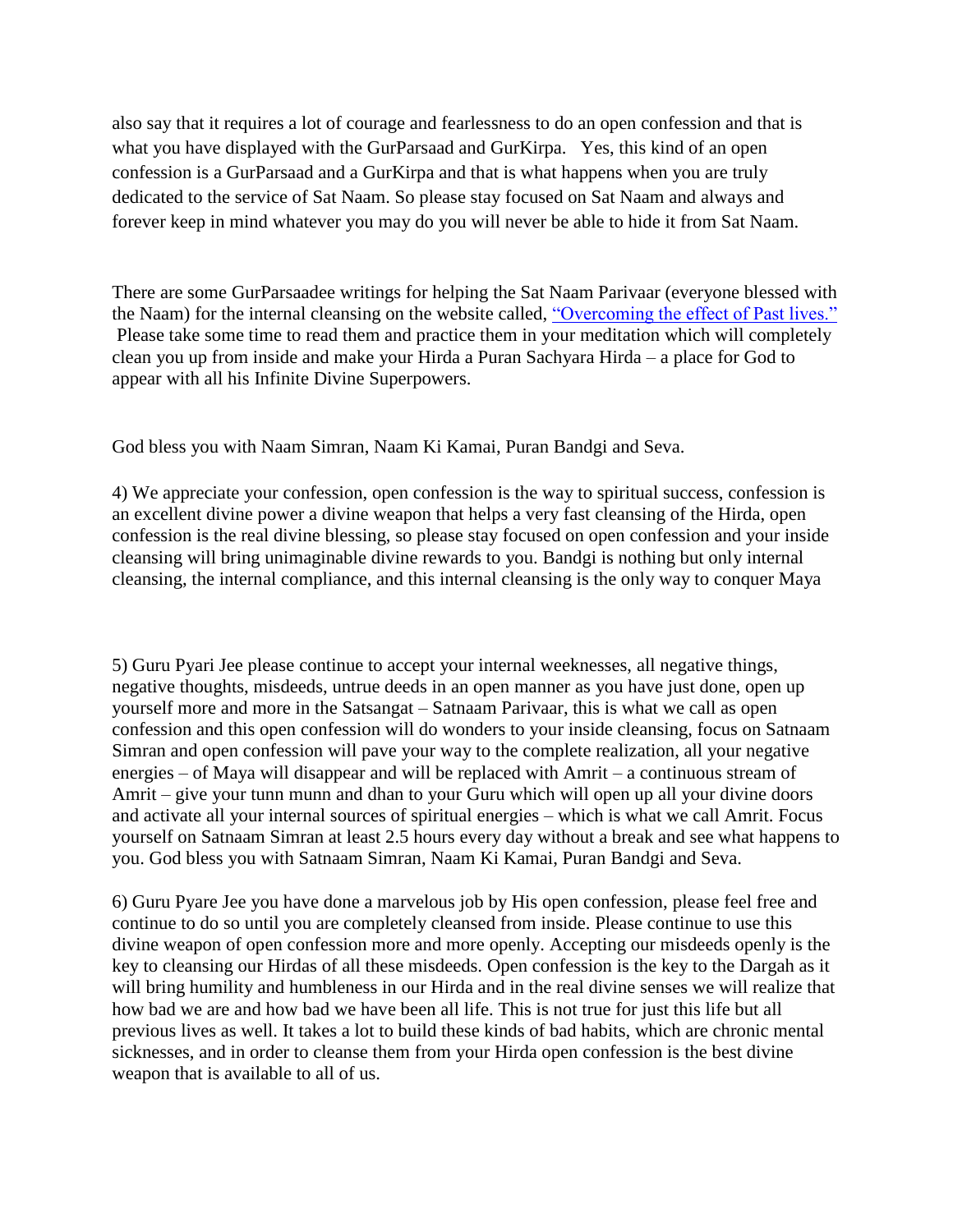Look at it from this perspective – that you have been given this divine power to confess your own misdoings, to confess your own sins, to confess your own mistakes, to confess how much dirt and filth we are carrrying on us and how much filth we have been carrying on us for all these ages. We have been all crushed under the weight of all this filth and scum. Don't you want to become weightless – by getting relieved of all this weight of filth and scum. When you go in to open confession then you will realisze how much of this filth and scum you have been carrying all along and when you are relieved from the crushing weight of this filth and scum then how much better, lighter and cleaner you will feel about it. Dedicating yourself to 2.5 hours or more Satnaam Simran will give you the strength to come out with the open confessions, which will help a great deal in the transformation of your Hirda in to a Sat Hirda. Cleansing your Hirda is the key to bring it into a Puran Sachyari Rehat and then Maya will not be able to do any harm to you. So please pick up the courage and be bold and use your divine power of open confession – use this unbelievable divine gift that you have been born with – acceptance of your own misdeeds and sins and becoming a better person, becoming a real human being, and preparing yourself for the God to appear inside your own Hirda.

7) God bless you with all the eternal treasures. We wish everyone becomes an open confessioner like you. You are a divine lesson for the rest of the Satnaam Parivaar. We wish everyone's preet becomes like yours preet and shardhaa, you are dhan dhan, your maat pita are dhan dhan, your kul is dhan dhan, you are a true bhagat in all divine senses, god bless you with jivan mukti and seva - parupkaar and maha parupkaar. Rajasthan will glow with your name.

Dassan Dass

## <span id="page-25-0"></span>**4. How To Do Simran**

#### PRABH KA SIMRAN SABH TE UNCHA

#### Remembrance of The Lord is the Highest of all.

## JAP SAT NAAM SAT NAAM SAT NAAM SAT NAAM SAT NAAM SADA SADA SAT NAAM

O my mind repeat SATNAAM always SATNAAM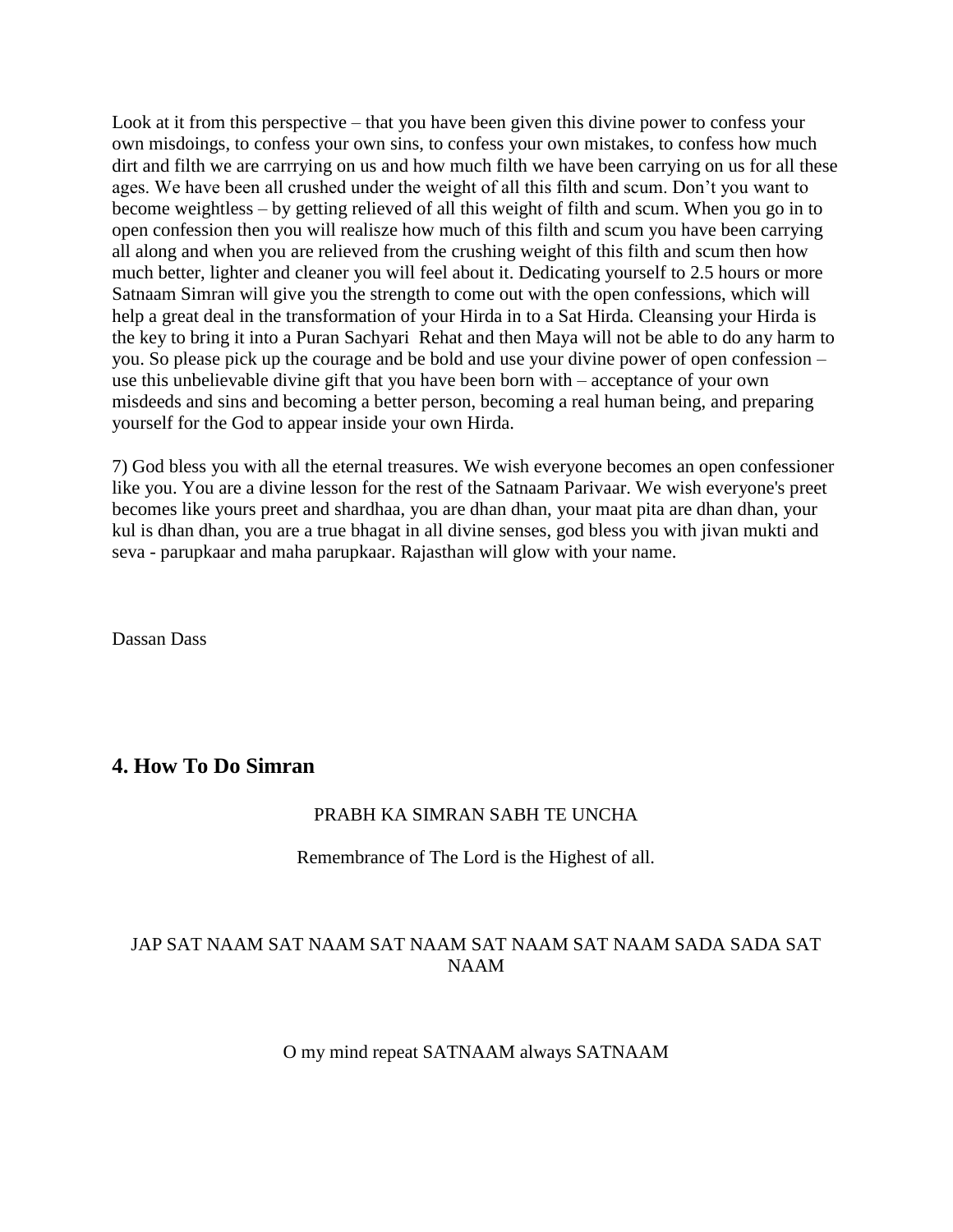With the Agami Anant Apaar and Beant Kirpa of Satgur Sache Patshah Ji this chakkar of yours is trying to serve the Sangat through this article. Please forgive this kooker of the Guru and Sangat for his mis deeds or any mis representations that are not according to the Braham Gyan given in Shri Guru Granth Sahib Ji.

> p**o**thh**ee** param**ae**sar k**aa** thh**aa**n || *This Holy Book is the home of the Transcendent Lord God.*

s**aa**dhhasa(n)g g**aa**veh**i** g**u**n g**o**b**i**(n)dh p**oo**ran breham g**iaa**n ||1|| reh**aa**o || *Whoever sings the Glorious Praises of the Lord of the Universe in the Saadh Sangat,* 

*the Company of the Holy, has the perfect knowledge of God. ||1||Pause||* 1226

One of another common problem that the Sangat faces is the method of doing Simran – how should it be attempted. Before even we talk about this issue it is utmost important to understand why we need to do Simran:

The highest AMRIT is NAAM, the highest level of comfort and enjoyment is NAAM, other AMRITS ARE BELOW NAAM AMRIT, the sequence is as follows:

1. HIGHEST AMRIT IS NAAM.

1. SECOND HIGHEST AMRIT IS "EK BOOND AMRIT" – that resides in side you and gets activated when you reach a high ATMIK AWASTHA OF KARAM KHAND OR SACH KHAND.

2. THIRD HIGHEST IS "KHANDE BATE KA AMRIT" (Served by today's Panj Pyare)

#### SUKHMANI SUKH AMRIT PRABH NAAM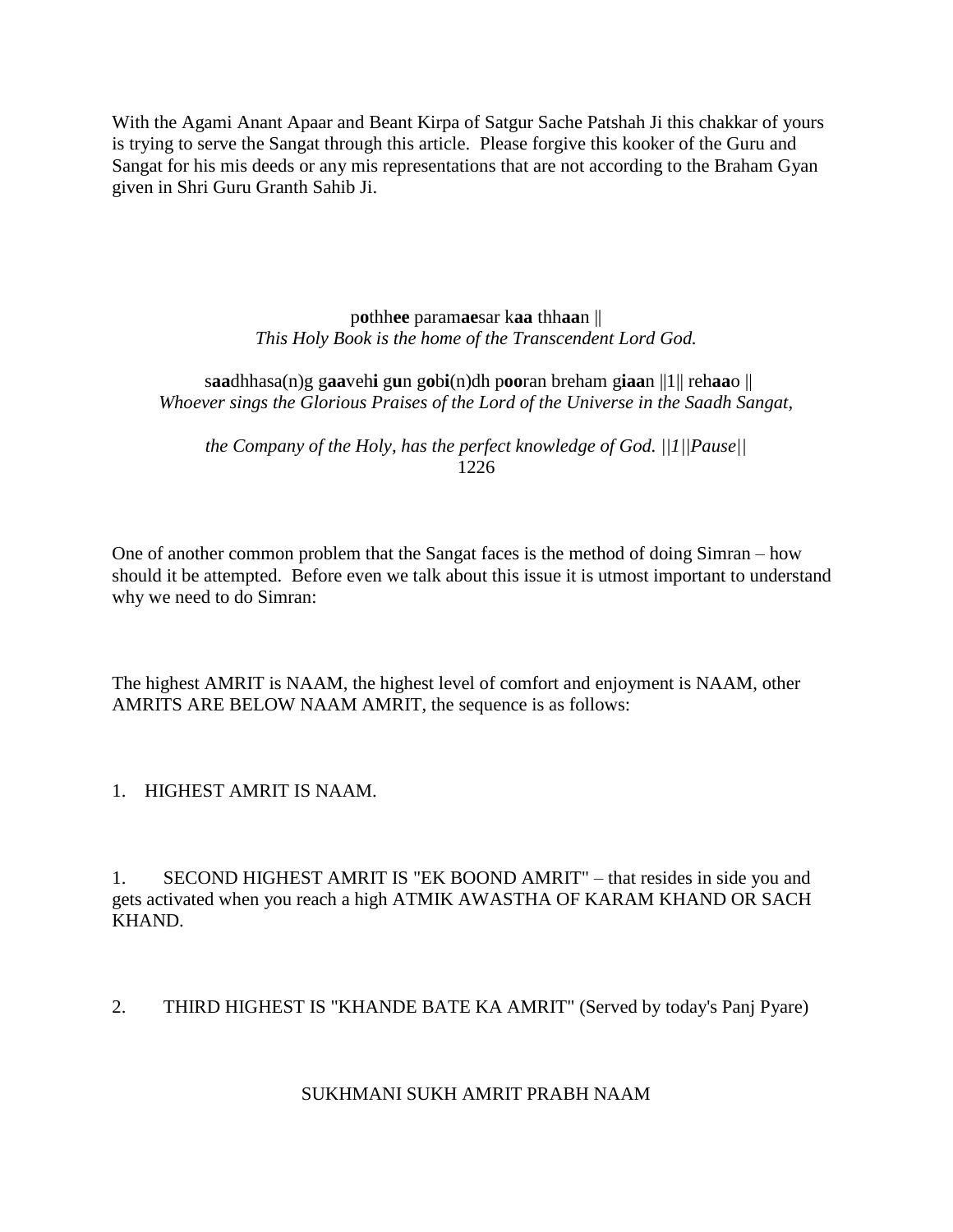## BHAGAT JANA KE MAN VISHRAAM

NANAK KE GHAR KEVAL NAAM "- Guru Nanak Dev Ji was given the MOOL MANTER by AKAL PURAKH when he went under water for three days in Sultan Pur Lodhi.

#### ABH KALOO AYEO RE EK NAAM BOWOH BOWOH – Guru Nanak Dev Ji

There is nothing above NAAM:

#### PRABH KA SIMRAN SABH TE UNCHA (Sukhmani)

## HAR SIMRAN MEH AAP NIRANKAARA

#### HAR KE NAAM SAMSAR KICHU NAAHIN (Sukhmani)

#### EH DHAN SANCHO HOWO BHAGWANT

## JEY WAD AAP TE WAD TER I DAAT (Rehraas): the ultimate and highest NAAM is his biggest gift

#### NANAK VAKHANE BENTI TUDH BAAJ KUDO KOOD (Asa Di War)

– everything else is just perishable only NAAM will survive.

Please take some time to understand the [First Ashtpadi of Sukhmani Sahib Ji,](http://satnaam.info/index.php?option=com_content&task=view&id=241&Itemid=31) you will completely understand the importance and benefits of SIMRAN. This is utmost important to do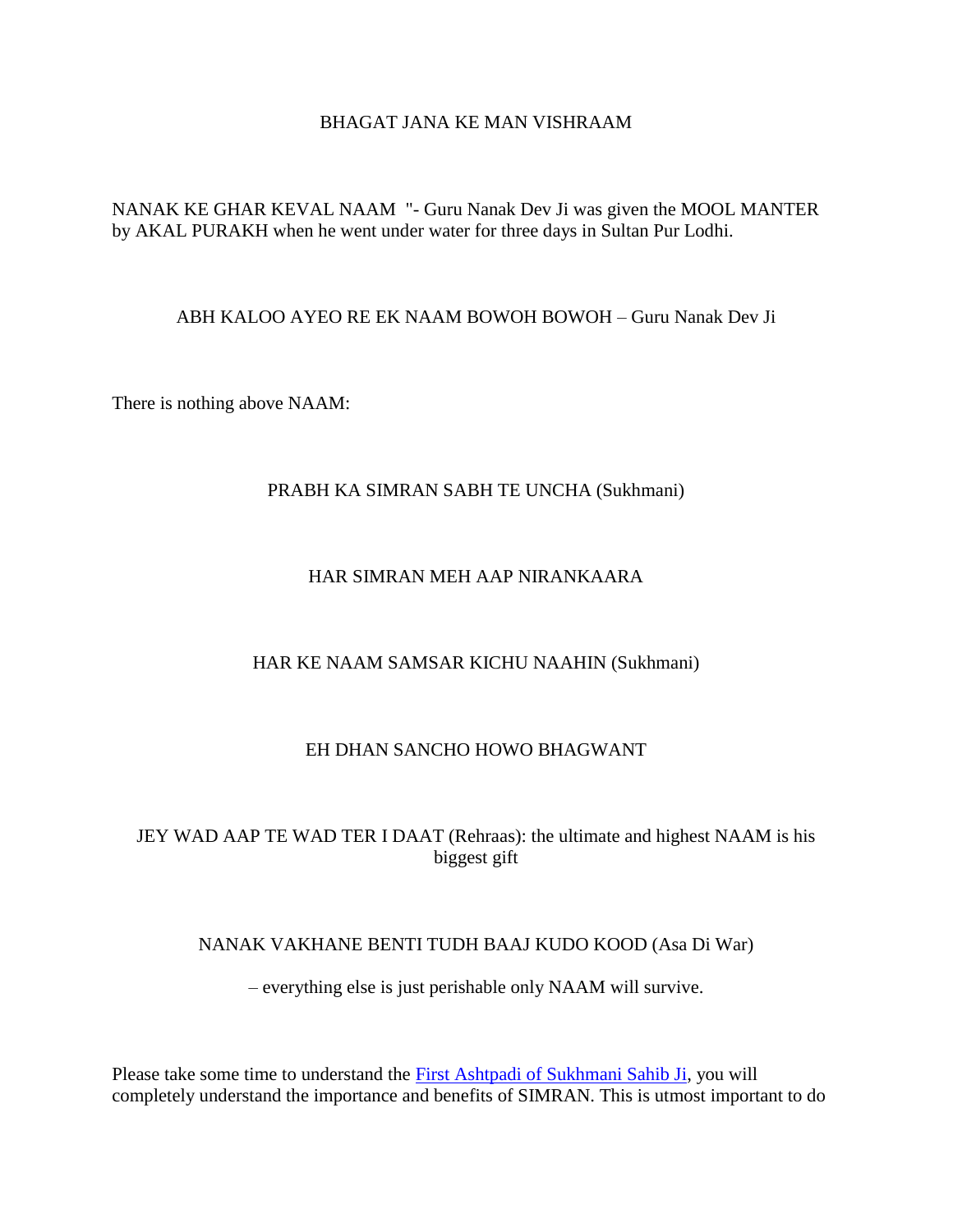so if you want to learn why GURUS, SANTS, AND BRAHAM GYANIS have concentrated on SIMRAN.

This is the only one way to JEEVAN MUKTI, PARAM PADVI and BRAHAM GYAN. All other ways will take you to midway somewhere and leave you there, and from that on wards you will have to pick up NAAM for further spiritual achievements.

This PROVES that the highest level of worshipping or Bhagti is SIMRAN. Only SIMRAN can help you conquer over your PANJ DOOT AND YOUR MIND. All the other acts of worshipping such as reading and listening Gurbani, listening and singing kirtan are a lower levels of Bhagti.

The next step is to learn how to do SIMRAN:

The best time to do Simran is amritvela (between midnight and 06:00). Start as early as 1:00 am, this is the premium time to start SIMRAN, your rewards will be just incredible, your concentration will be super, your rewards will equal to donating 40 kg of diamonds if you meditate from 1:00 am to 2:00 am, 40 kg of gold for the next hour then silver and copper and so on.

So get up around 12:30 am (this is what this sevak of yours have done) or as early as you can, take a shower, preferably wash your hair as well, keep them wet – this will help you to keep you awake – however they will dry out anyway, cover your head, and sit down in a quite corner of your house, your bed room is fine, try to use the same spot for meditation every day.

Now you don't have to sit on floor if your can't for a longer time, it can be just a SUKH ASSAN, comfortable for your body, no feeling of any pains or aches. You can sit on a comfortable, chair or sofa, if you can't sit for a long time like in case of some old people they can do it laying on the bed too, there is no hard and fast rule as to how you should sit. You should have a comfortable posture so that you can concentrate on SIMRAN.

Keep the lights turned off. After you sit down, with folded hands do the following ARDAAS: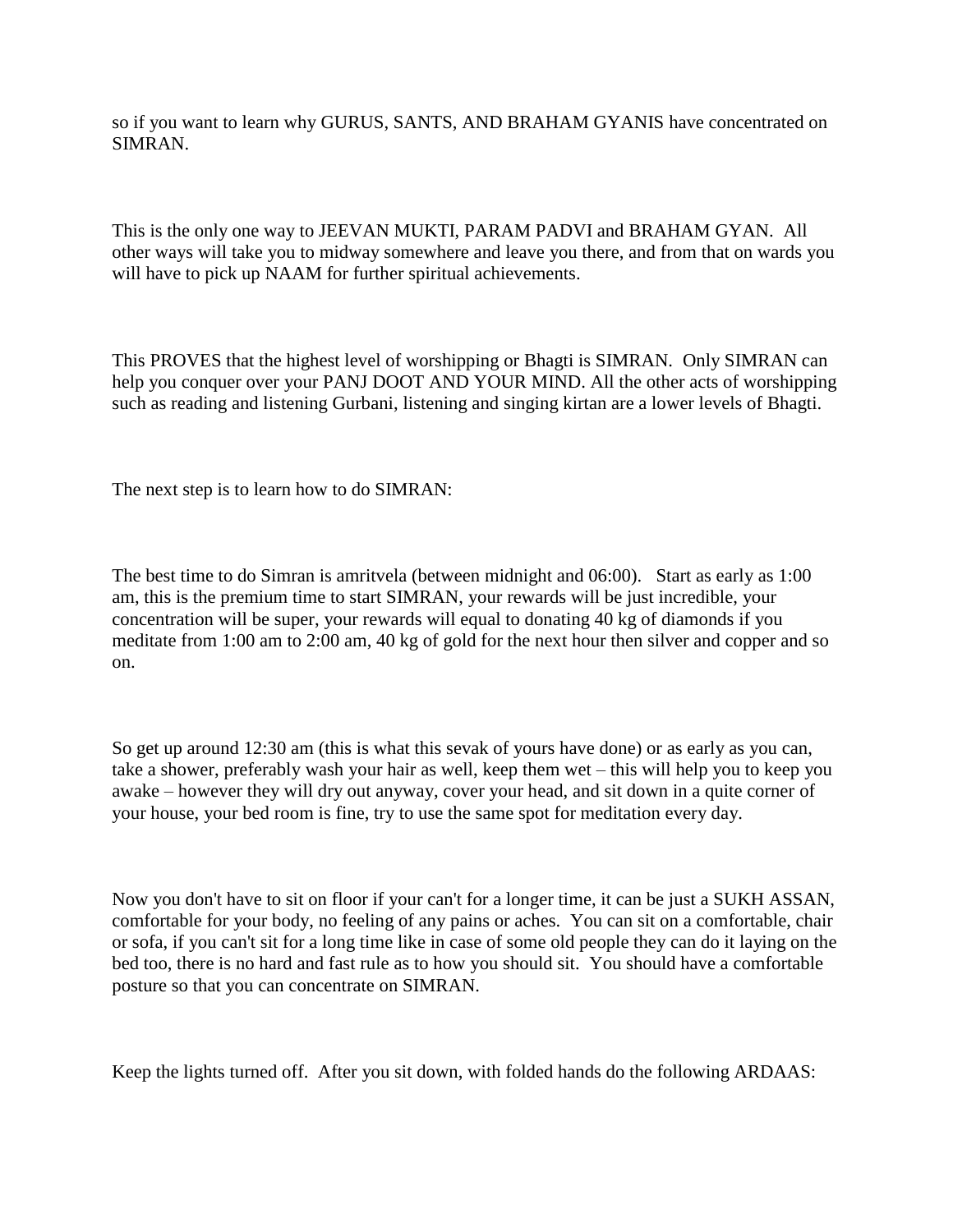### **Tere dar da eh kookar done hath jod ke ardaas jodhri benti karda hai. THIS DOG OF YOUR COURT IS DOING ARDAS WITH PRESSED HANDS LORD.**

## **Aasi beant paapi haan pakhandi haan kaami krodhi lobhi mohi te ahankari haan. I AM AN ENDLESS SINNER, A HYPOCRITE, LUSTFUL, ANGRY, GREEDY, ATTACHED AND FULL OF SELFISH PRIDE**

### **Aasi guneh gaar loon harami haan. I AM A GREAT OFFENDER AND BETRAYER**

#### **Kirpa kar ke sadhe gunah baksh de. BE KIND AND FORGIVE ALL OF MY MISTAKES**

## **Sadhe herdey which aa. COME AND RESIDE IN MY HEART Tan man seetal kar de. COOL MY MIND AND BODY.**

#### **Chit ekager kar deh. FOCUS MY MIND ON YOU.**

#### **Tan man dhan sabh tera hai teri upma tujhi ko arpan.**

## **MIND BODY AND WEALTH ARE ALL YOURS AND I SACRIFICE THEM FOR YOUR GLORY**

### **ek man ek chit kar de. FOCUS MY MIND AND ATTENTION ON ONE**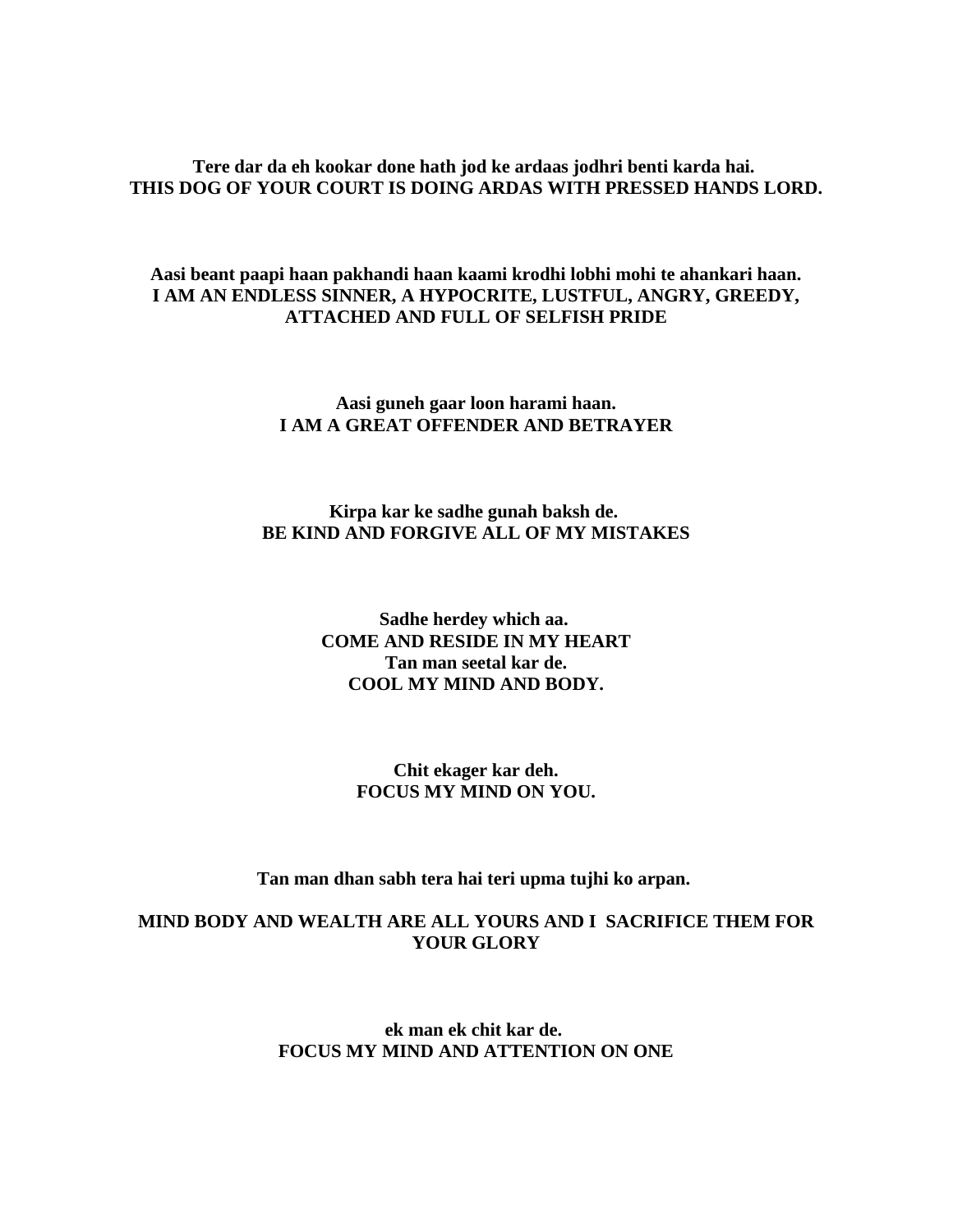#### **Apni seva aap lawo ji. YOU YOURSELF COME AND TAKE THIS SERVICE**

## **Sabh kuch tera kuch nahin mera, EVERYTHING IS YOURS, NOTHING IS MINE**

### **Hamre kite kichu naa howe ji kare karawe ape aap ji. NOTHING I DO HAPPENS, WHATEVER YOU DO COMES TO PASS**

## **Jo tudh bhawe sohi bhali kaar, WHATEVER PLEASES YOU IS A WONDERFUL THING**

## **Jive jiv hukum teve tiv kaar ONLY YOUR HUKAM HAPPENS**

## (ACCEPTING ALL YOUR MISDEEDS IS VERY IMPORTANT)

And then start your SIMRAN:

SAT NAAM SHREE WAHEGURU JI,

#### SAT NAAM SHREE WAHEGURU JI

. . . . .and continue.

We hope you understand the difference between JAAP and SIMRAN – Please this sevak's article on GURMANTER AND NAAM JAAP AND SIMRAN to understand these divine words – SHABAD GURU.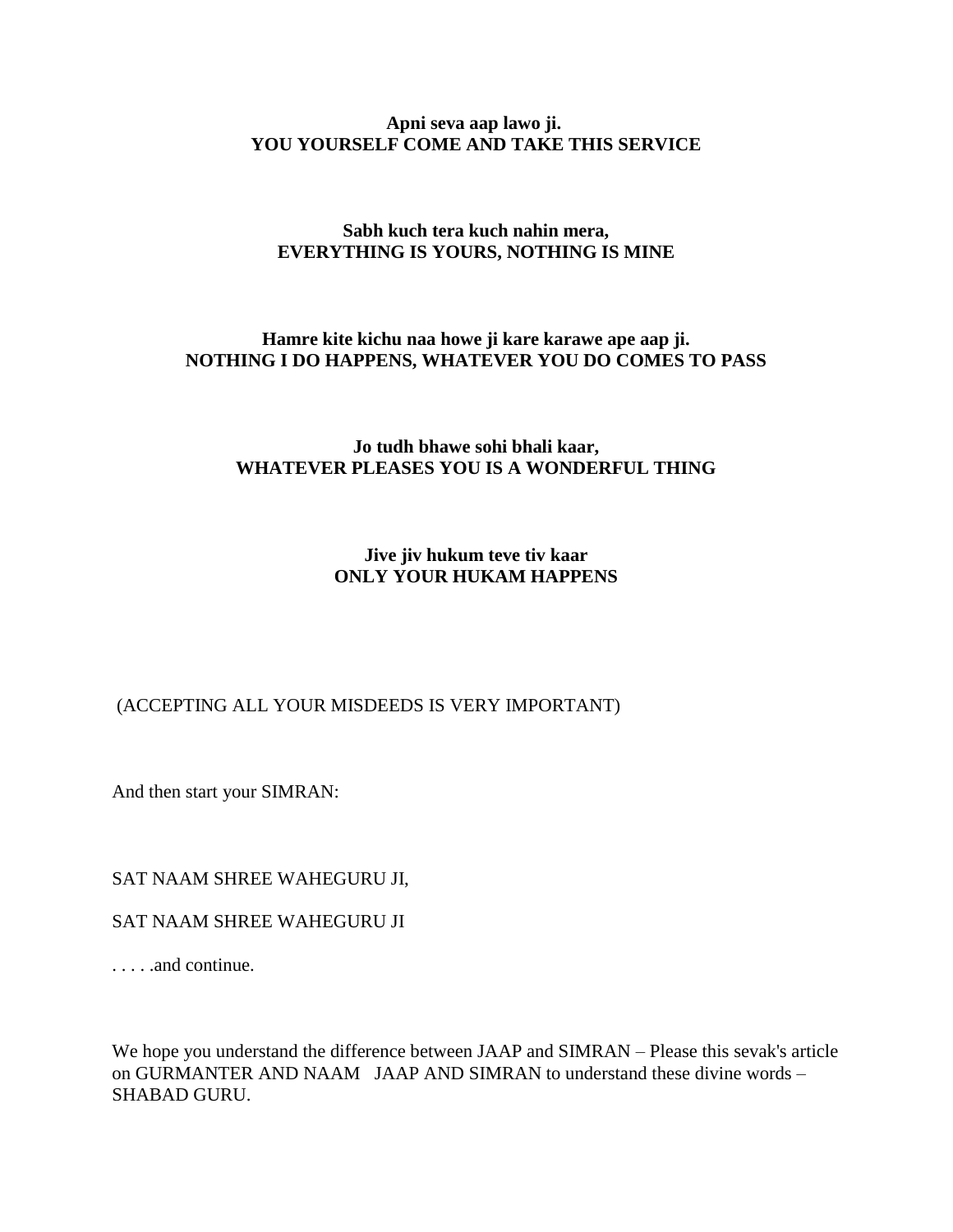So you should be doing SIMRAN in your mind at the least. The way it works is as follows:

- 1. Jaap with your tounge-RASNA will make your RASNA pious PAVITTER.
- 2. Jaap along the breath will make your breath and breathing track pious.
- 3. SIMRAN in your MIND will make your MIND pious.
- 4. SIMRAN in HIRDEY will make your HIRDEY pious.

You would like to make your MIND pious, at the least, to have a control over the mind, and if your SIMRAN STARTS IN YOUR MIND then you are very lucky. We have already talked about controlling of the mind in one of the previous messages.

We sincerely hope that all the members are doing SIMRAN for 2.5 hrs every morning, if not, then they should do it. Infact longer time is very beneficial, if you do SIMRAN continuously for two hrs you will be counted doing it on the earth, once you go into deep meditation – SMADHI IN KARAM KHAND, the third hour onward will be counted in DARGAH, and you will have a lot of unbelievable experiences. You will see a lot of ALOKIK NAZARE. The GURUS will come to bless you and so on.

Please accept these words as seva from this humble servant of yours. Please forgive this chakkar of yours for any mis representations. Thanks to every one for taking time to read these messages.

Dassan Das

[NOTE [click here to see](http://satnaam.info/index.php?option=com_content&task=view&id=2201&Itemid=14) the daily routine that Dassan Dass ji followed and we can follow.]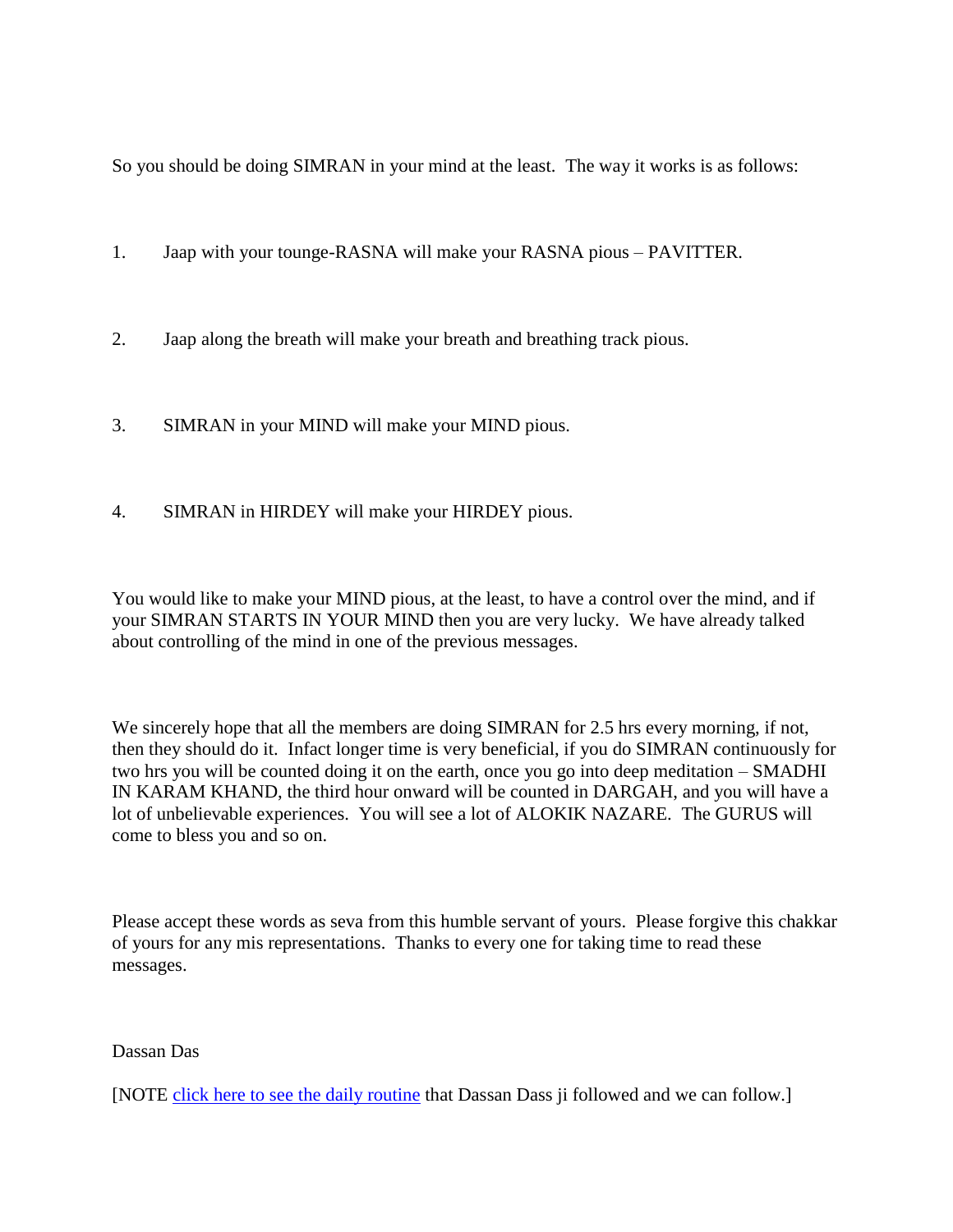## FOLLOW UP QUESTIONS:

### QUESTION:

Dear Beloved Dassan Das Ji,

Having read your website i had some humble questions to ask you ji.

Firstly regarding Simran. You have very gracefully told us the 3 stages of simran or how to achieve simran. From Jap with the tongue to sas them to simran in the mind. Could you please explain a bit more to me about the process of the sas? how is it done? when does it occur?

#### REPLY FROM DASSAN DASS:

There is no process or technique for Simran, Simran is a Gurparsaad, planting the Naam in your Surat is a Gurparsaad, this doesn't happen by you or by anybody doing it, all you can do is sit down quietly and focus on your Surat and silently keep reciting Sat Naam in your Surat, doing so will help your Surat go in to Sat Naam Simran. The Gurparsaad of Naam, Naam KI Kamai, Puran Bandgi and Seva is blessed to those who give their tunn munn and dhan to the Guru and completely surrender at the Sat Charans of the Guru with trust, faith, devotion and love.

#### QUESTION:

How does the transition from Jap with tongue to sas occur? then from sas to mind?

#### REPLY:

As we said earlier, please focus on your Surat and recite Sat Naam inside your Surat. You don't need to focus on rasna and saas. These are mechanical processes, most people try to recite Naam with their rasna, and some preach focusing on saas, but the Simran happens only from Surat, so focus on your mind or surat only to begin with. Simran is Gurparsaad, so it is te infinite divine power that is present within yourself that makes it happen. The Gurparsaad is blessed when you surrender completely at the Sat Charans of your Guru. Complete surrender means giving tunn munn and dhan at the Charan Shatan of the Guru. There are a lot of Gurparsaadi writings on the website [www.satnaam.info](http://satnaam.info/) which will help you and motivate you to dedicate yourself to the Naam, Naam Ki Kamai, Puran Bandgi and Seva.

QUESTION: I appologise for asking very silly questions.

#### REPLY: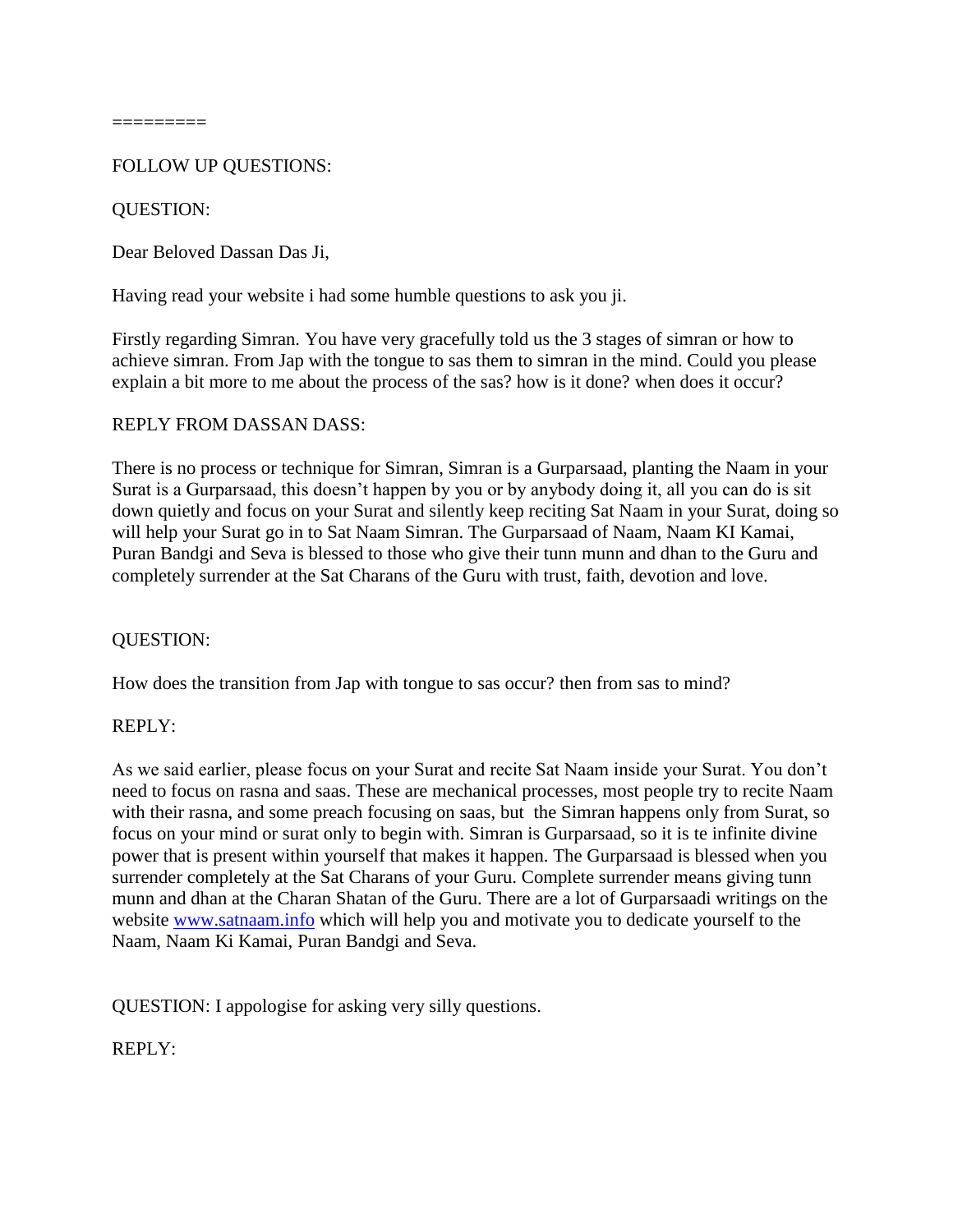We appreciate your asking these questions, we will do whatever needs to be done to help you unite with Naam, Naam Simran, Naam KI Kamai, Puran Bandgi and Seva. So please feel free to ask anything that you need to have clarification or help on. You are a blessed soul and are destined to do Bandgi in this Janam, so please focus on Sat Naam Simran, dedicate yourself to Sat Naam Simran, go in to long sessions of Sat Naam Simran.

## QUESTION:

I've noticed a lot of people ask for blessing of Gurprasadi Naam. What can i do to achieve your blessings for Gurprasadi Naam, is there any room for a meek like me to achieve such blessing from yourself?

## REPLY:

The key to the Dargah is to be at the Charan Sharan of the Guru with a complete surrender. When you do so Sat Naam will automatically go in to your mind, Hirda and Rom Rom. So please surrender yourself at the Sat Charans of your Guru and reap the rewards of doing so.

# QUESTION:

Very grateful for your swift reply. So when we actually jap with the tongue we are to concentrate on the sound of satnaam in your mind?

When i jap silently in my mind i seem to feel my heartbeat and it interupts my concentration on satnaam how can i change that? This is why i was asking about jap out loud so maybe this could break this trait. Could you please advice me? since i have no understanding, knowledge of meditation or my karma ji.

# REPLY :

Please keep your rasna silent and focus on this beat you are hearing in your mind - focus on the center of your forehead and hear this beat this vibration is the sat naam inside you, don't ignore it, it is the gurparsaadi blessing. When you focus on this and keep reciting sat naam with it then you will go in to complete silence - sunn samaadhi.

God bless you. You are doing great. Keep it up and focused on sat naam.

# QUESTION :

If i do not feel sleepy i stay awake so that i can meditate and then my dad says i'm wasting electricity and that night's are for sleeping. I do not feel like working so i stay at home wait till parent's leave so i can try and sit in meditation. When i look for a job, no one is hiring me or something goes wrong.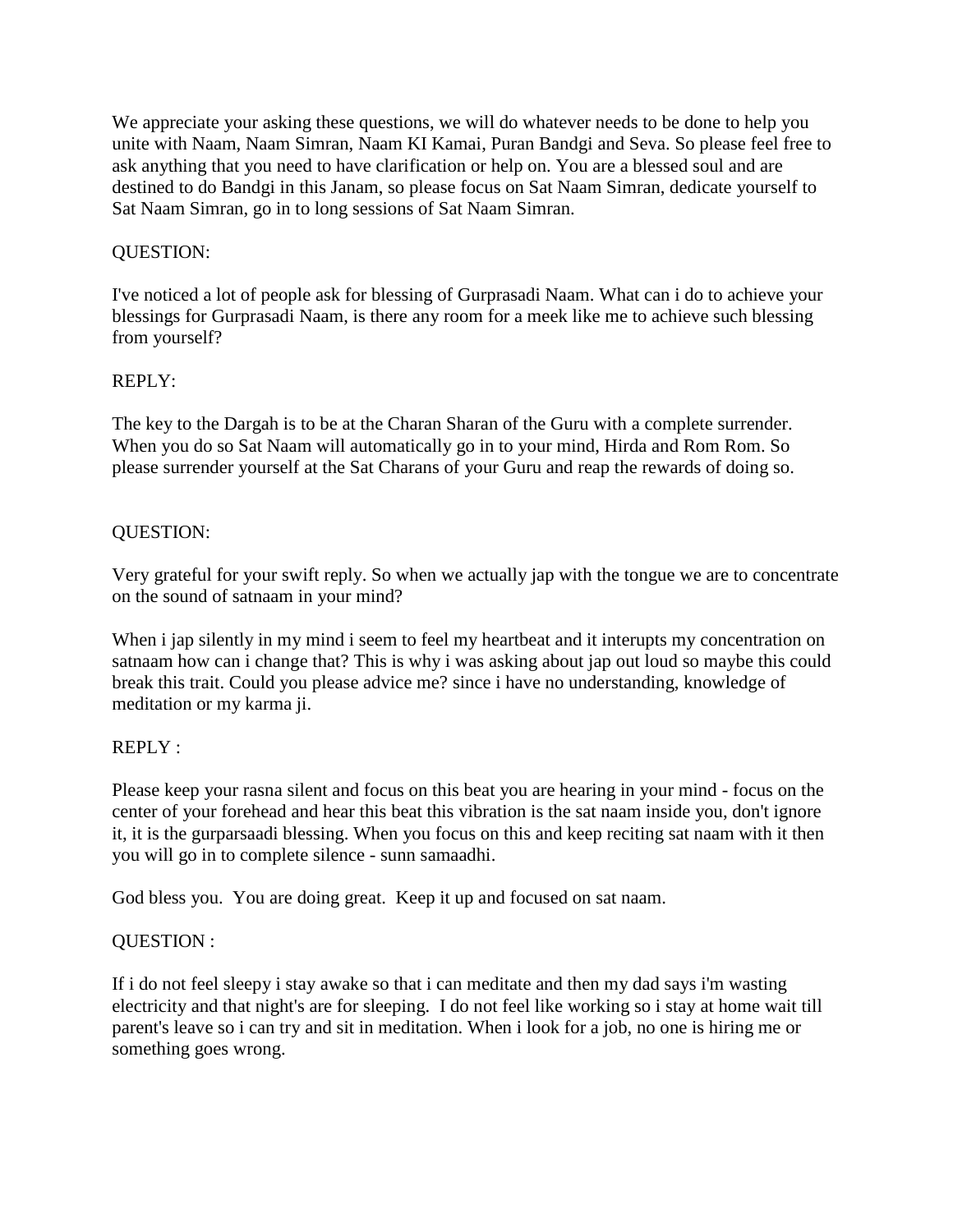You mentioned to breath silently through the mouth? do i keep my mouth open constantly ji? I find my mouth fills with saliva which i end up swallowing ji.

Sitting in Meditation i feel very blissful and elated. An undescribable feeling. You are right i do feel at times as though my surrendering process is being hindered by my ego.

Please accept my appologies and forgive me for any falsehood or mistakes in this email.

#### REPLY :

Breath normally means breathng through nose only. Keep your rmouth closed. Rasna in silence. You are right just focus on Satnaam Simran at this time and job will come to you at the right time, but don't stop applying for the job. You don't need to keep the lights on at night time during your meditation sessions. You can meditate in darkness as well.

Dassan Dass

===

**OUESTION** 

Namaste Harjit ji,

 To answer your question about how I am chanting, I am chanting silently while moving my lips and tongue, as this has been the directive of my Guru for some time now. This is the stage that I am ready for according to my Guru. Can you please briefly explain to me again what method of chanting/meditation on the NAAM brings the greatest effects? I was a bit uncertain about what you wrote. Can you please tell me how one meditates or chants NAAM that will bring it into the heart chakra? I was hoping you could just clarify that point for me. Thank-you for all your kindness and wisdom. I will always bow at your lotus feet. You have blessed me so much and you are a great servant of God. You are doing great work and you are very inspiring. PEACE.

 Sincerely, Kurt Dorauer

#### REPLY FROM HARJIT:

SatNaam Kurt Ji, Dandauth Bandhna ji,

its not really in our control to do naam simran in our hirdha (heart chakra), if we try to force it, then we fail because it is ego that is trying to make it happen. Then that is like banging your head on a closed door, leading to frustration at why the door opens for others but not for us.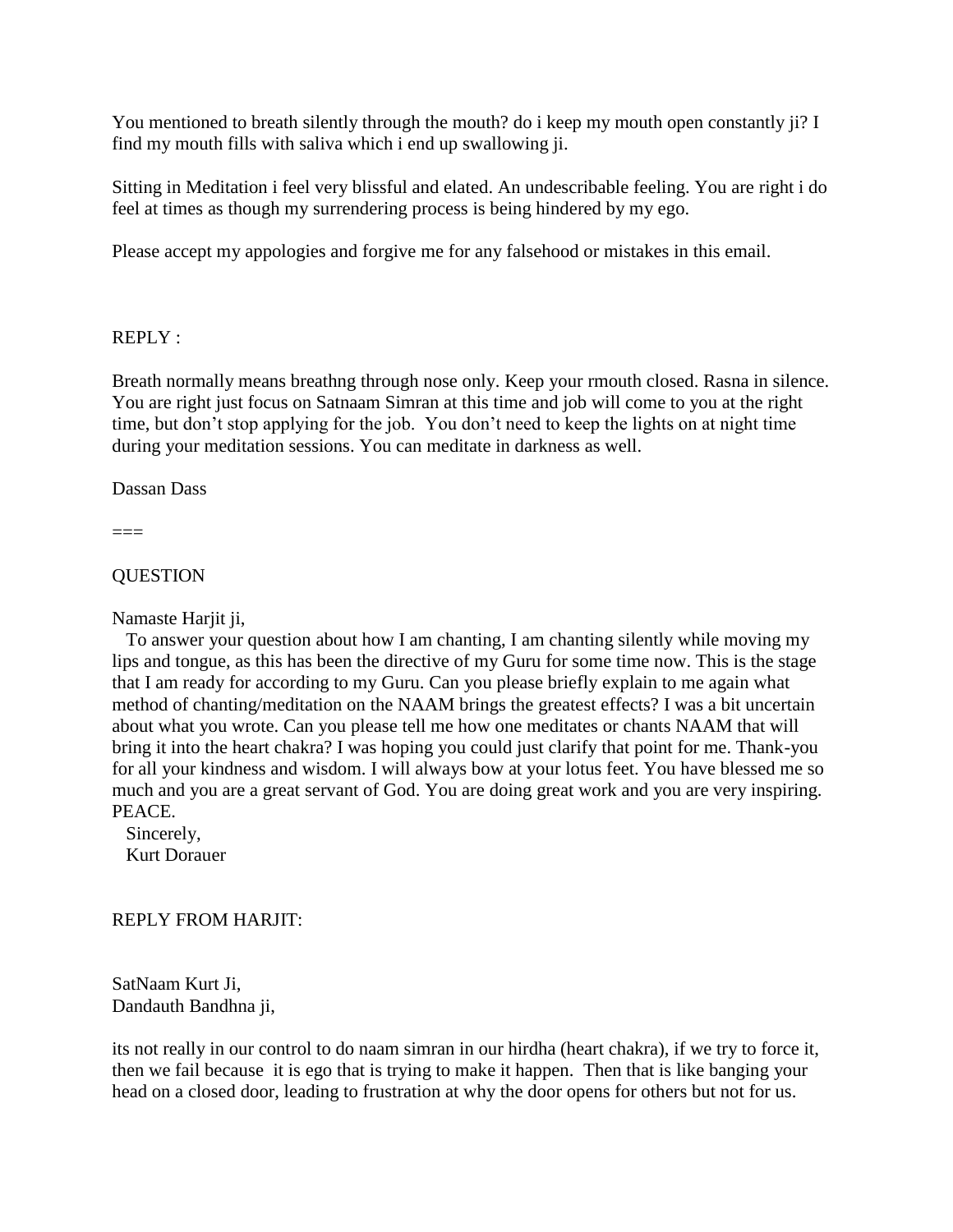Which then can lead to giving up even trying. But even in that experience of trying to do simran in the heart there is DUKH (pain) which is a lesson from the Master (SatNaam). And what is that lesson? As Guru Nanak Dev ji writes in JapJi -"No power to speak, no power to stay silent. No power to ask , no power to give. No power to live, no power to die. No power to rule which causes problems in the mind. No power to contemplate divine wisdom. The One who has the Power in His hand, is doing and watching everything. Nanak says: no one is low or high."

Guru Nanak Dev ji is telling our ego that it has no power to do anything at all.

So we are all reaping what we have sown, we are surrounded by people and problems/gifts as per our past deeds. There is no use of our ego complaining or wishing for things to be different.

But there is hope, there is one way to breakthrough and that is for our ego to become a beggar at God's door. To go with pressed palms and to do our prayer for the depths of our heart. To say to our Divine Guru (as all our prayers go through him to God), that "My Dear Satguru, other than you I have no-one. I am a foolish idiot who has come to your sanctuary. Grant me your Grace and unite me with God." - Guru Arjun Dev ji (meray satguraa ma tujh bin avar na koee. hum moorakh mugadh sarnaagati, kar kirpa milay har soee."

It is by becomnig a beggar 24hrs a day, and doing ardas like this, constant humble prayers at the Guru's feet within your heart, that one day He showers His mercy and moves tha Naam around our psychic centres (chakras) as and when we are ready. It is our heartfelt humbleness and love that moves God to bless us.

There is a beautiful ardas by Dassan Dass ji that is given further up in this article. We dont have to just do that before doing simran, we can do it all day long. Try it and see what happens .

Dust of your feet Harjit

# <span id="page-35-0"></span>**5A. Ardas Before Going To Sleep**

Some of us usually have hard time giving Dasvandh of time to the Gur and Guru in the early morning hours. Only with the unlimited Gur Kirpa of

· God (Agam Agochar Aprampar Anant Beyant Paar Braham Parmesar) and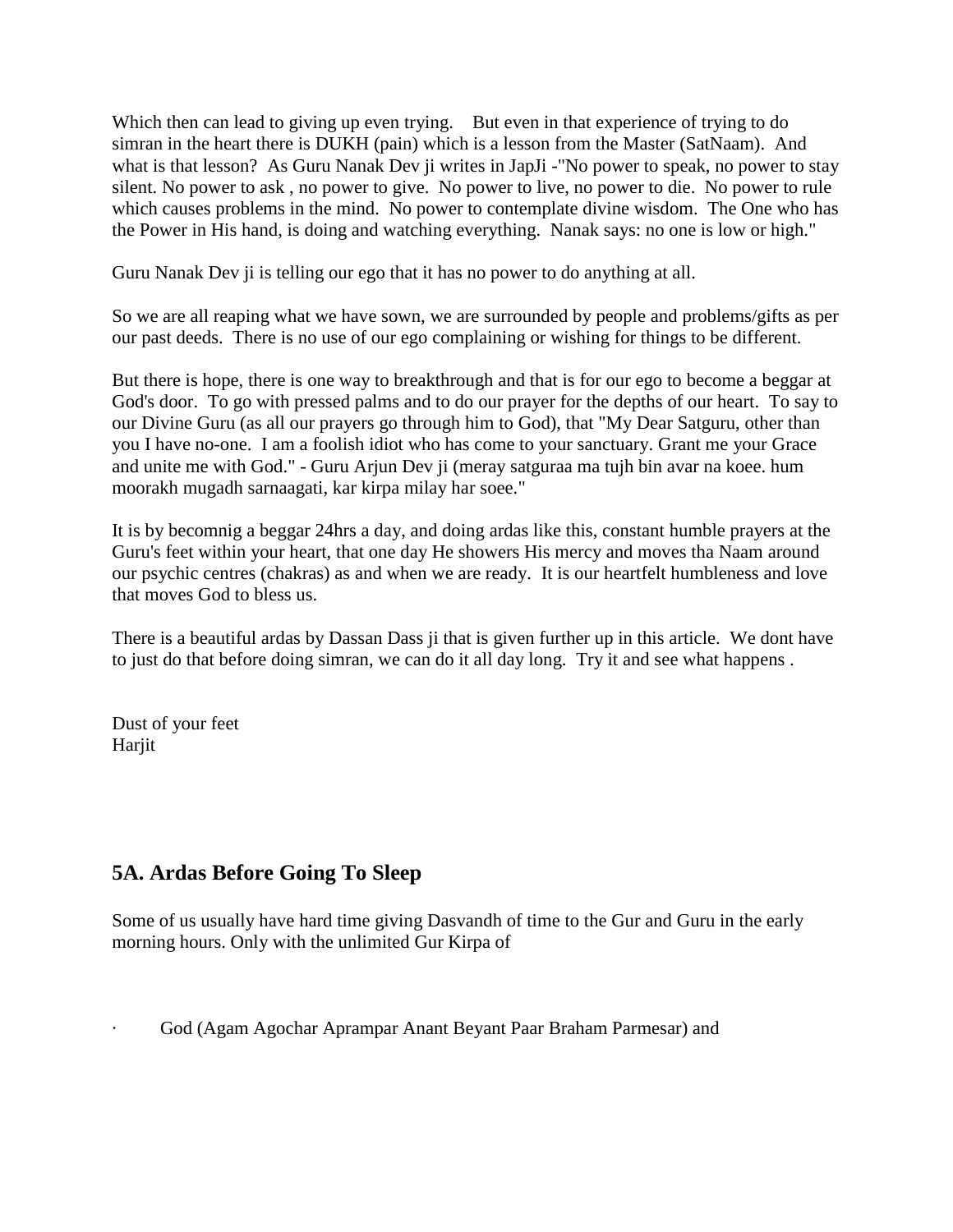· the Guru

can we make ourselves through this successfully.

We can't force this on ourselves due to a deep influence of Maya in our daily life. We can only get this Gur Parsaad through a slow and steady concerted effort with

· utmost love,

- · humbleness,
- · faith,
- · trust,
- · belief
- · commitment and
- · full and complete surrender to the Gur and Guru.

Remember the following qualities are required to do Naam Simran in the early morning hours as well as during any time in the day or night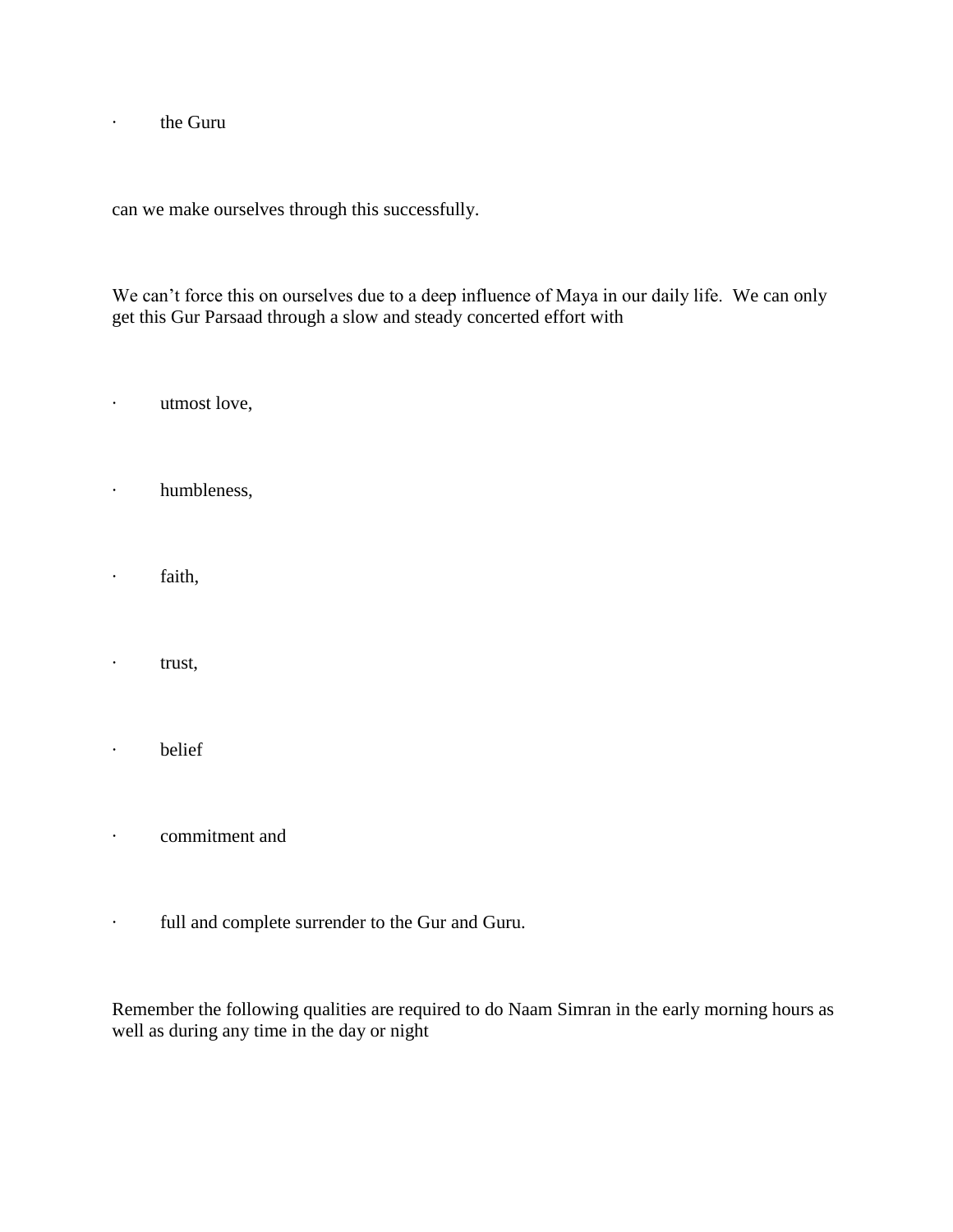- · the instinct,
- · the desire,
- · the enthusiasm,
- · the joyfullness,
- · the happiness,
- · the sense of sacrificing,
- · the sense of eternal love.

But these qualties only come inside you with Gur Parsaad. It only happens with Gur Kirpa. So what do we need to do to become connected to the Gur Kirpa on a continuous basis? Through prayer with

- · utmost humbleness,
- · true love,
- · faith and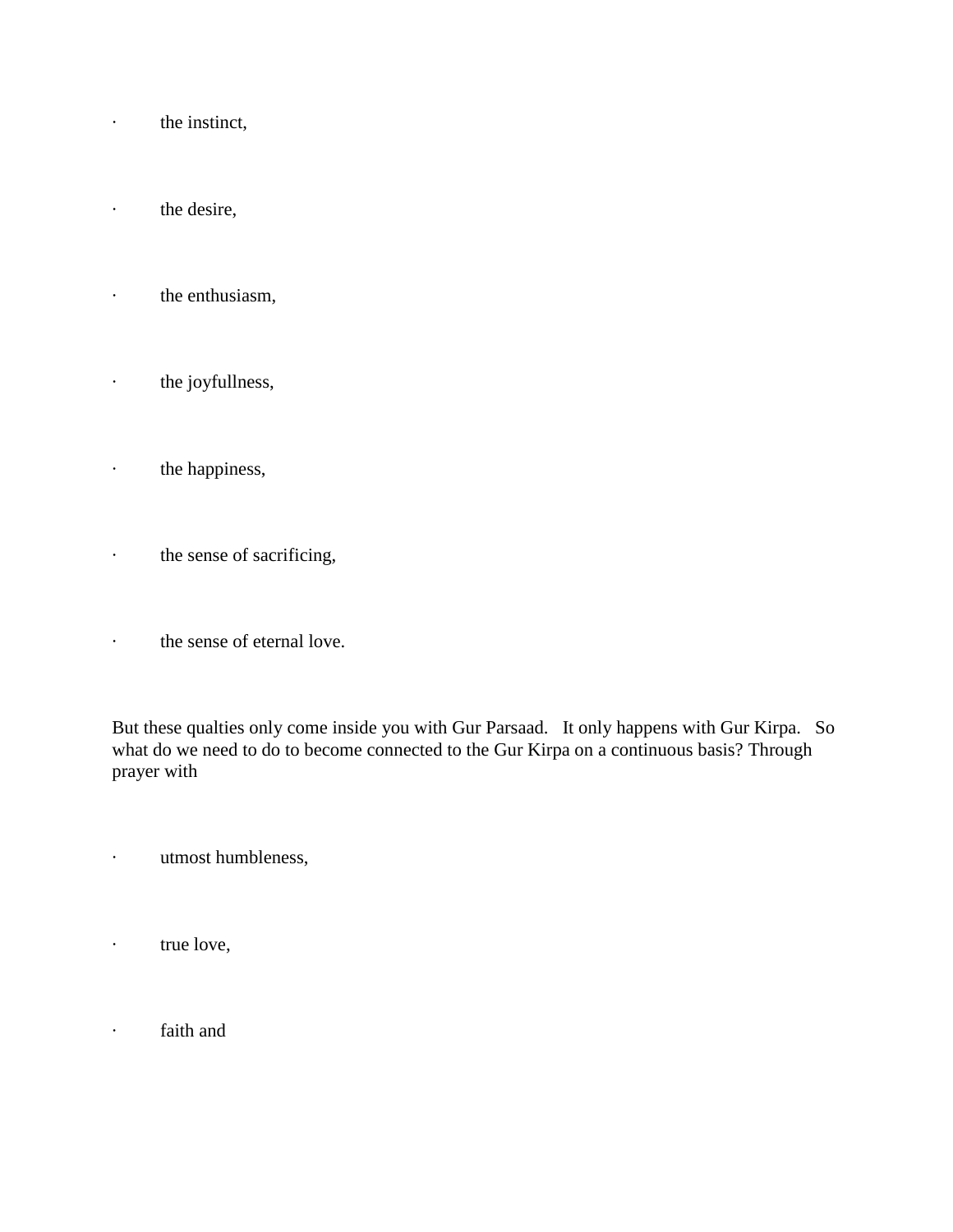· trust to the Gur and Guru.

There is no special time for the prayer, it can be done at anytime anywhere. In fact when ever your inner self tells you to do such a prayer just take a minute and do it inside you. Repeated prayers will bring excellent results. The prayer offered from the Hirda is heard right away. Remember it is not in your hands or in your control to do anything, it is all the Hukam that makes things happen, so Ardas is the way to go.

While going to sleep at night try to go to sleep early. Ask for Gur Kirpa in the morning by doing ardas like this.

Do Ardas in your Hirda (Spiritual Heart) with folded hands and with a loving feeling of

- · Kot Kot Namaskaar (Countless countless humble greetings)
- · Kot Kot Dandaut Bandana (Countless countless humble bowing flat like a stck) and
- · Kot Kot Shukrana (Countless countless Thanks).

#### towards

- · ParBrahm Parmeshar Ji and SatGuru Ji,
- · the ten Guru Sahibans,
- · to Shree Guru Granth Sahib Ji,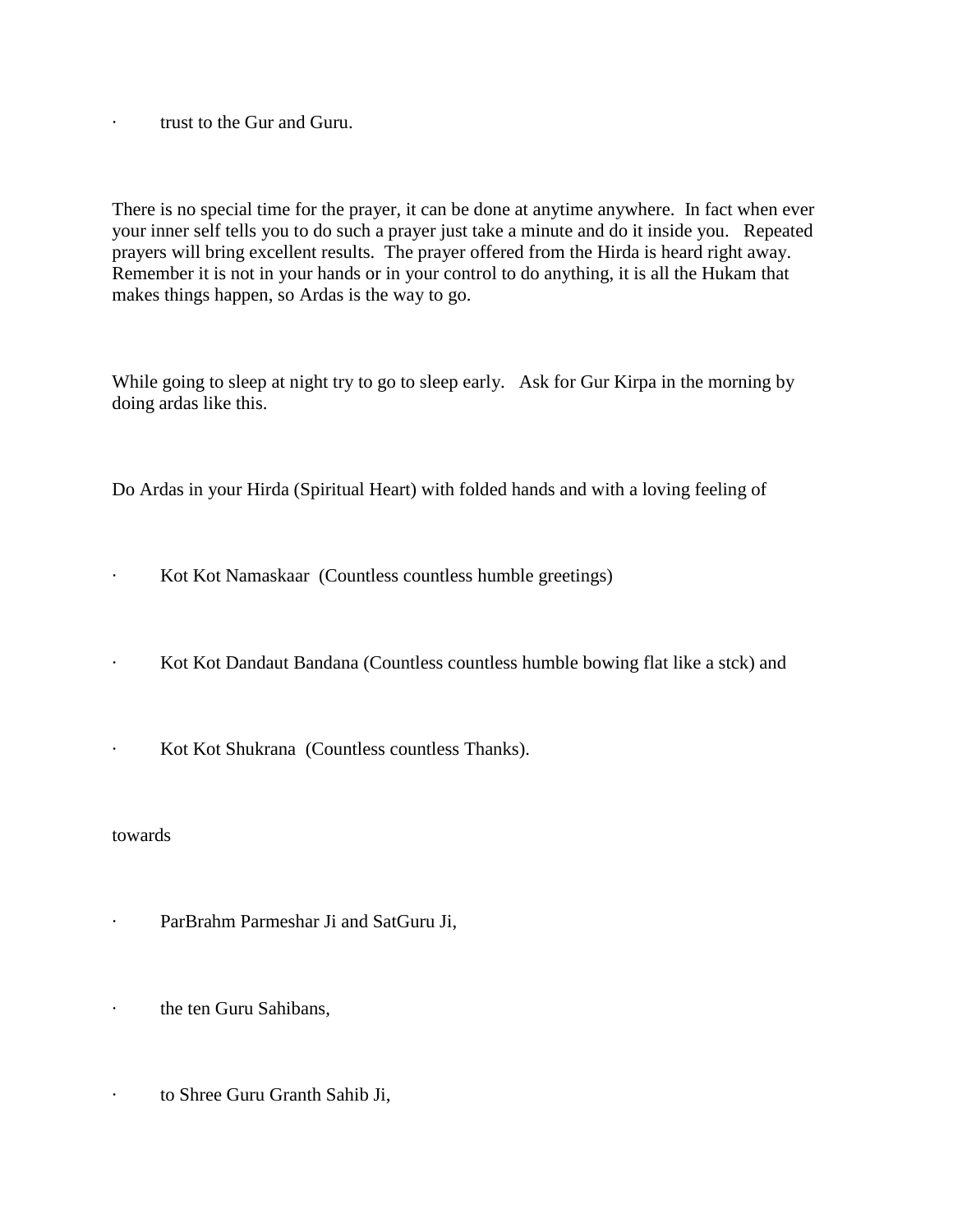- · to all the Sants, Bhagats and Braham gyanis of all the ages;
- · to all the Gursangat and
- · to the Kot Brahamand key Charans (All the feet in All the realms of Creation).

Have a time in your mind and say

· please help this kookar wakeup at XXX (whatever time your inner self is telling you to wake up),

· please be kind to take some Seva from this kookar,

- · only You can take this Seva from this kookar,
- · only Your Kirpa can take this Seva from this kookar,
- · we beg for Your Gur Kirpa,
- · please take this maha paapi in your Sharan,
- · please forgive this kood kapti maha moorakh for all the sins,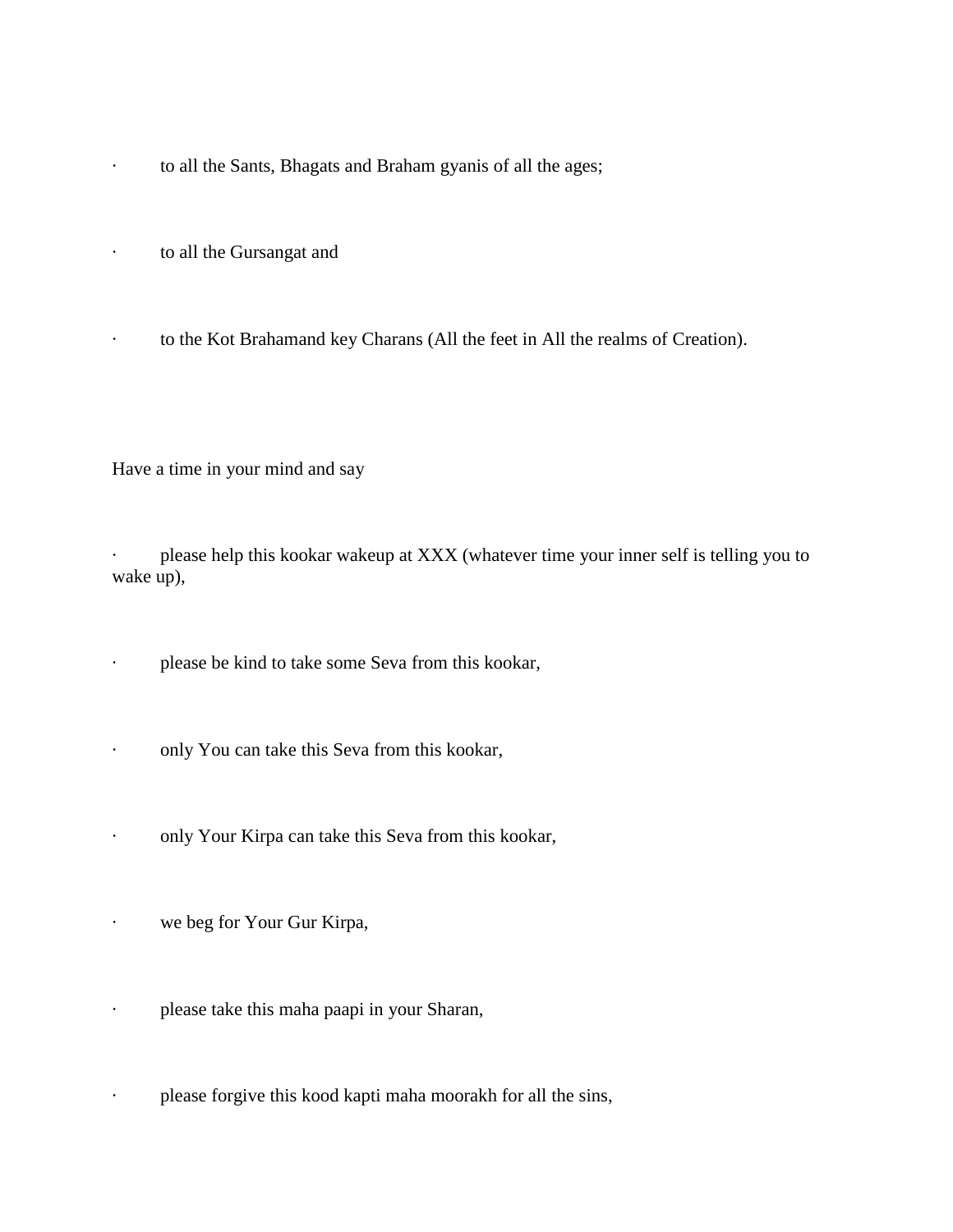- · this kookar accepts all the sins,
- · we are just a Kalyugi Jive and commit sins with every breath we take,

every breath you gave us was for your Simran and Seva and we have been wasting these breaths for an unlimited period of time,

- · we commit countless sins but you are very kind and forgiving,
- · your kindness and forgiveness are unlimited like you,
- · you have been very kind on me to get me on this path of the eternal truth,

you are Beant, you are Agam, you are Agochar, you are Aprampar, so is your Kirpa and blessings,

nothing is impossible for you, you can make things happen in the twinkling of an eye, everything is under your Hukam, please give Garibi Ves in my Hirda,

make me a humble servant of Kot Brahmand, make me the dust of Kot Brahamand,

make me Att Neechan Ka Neech – lowest of the lowest, slave of the slaves, make me a nimana (humble servant),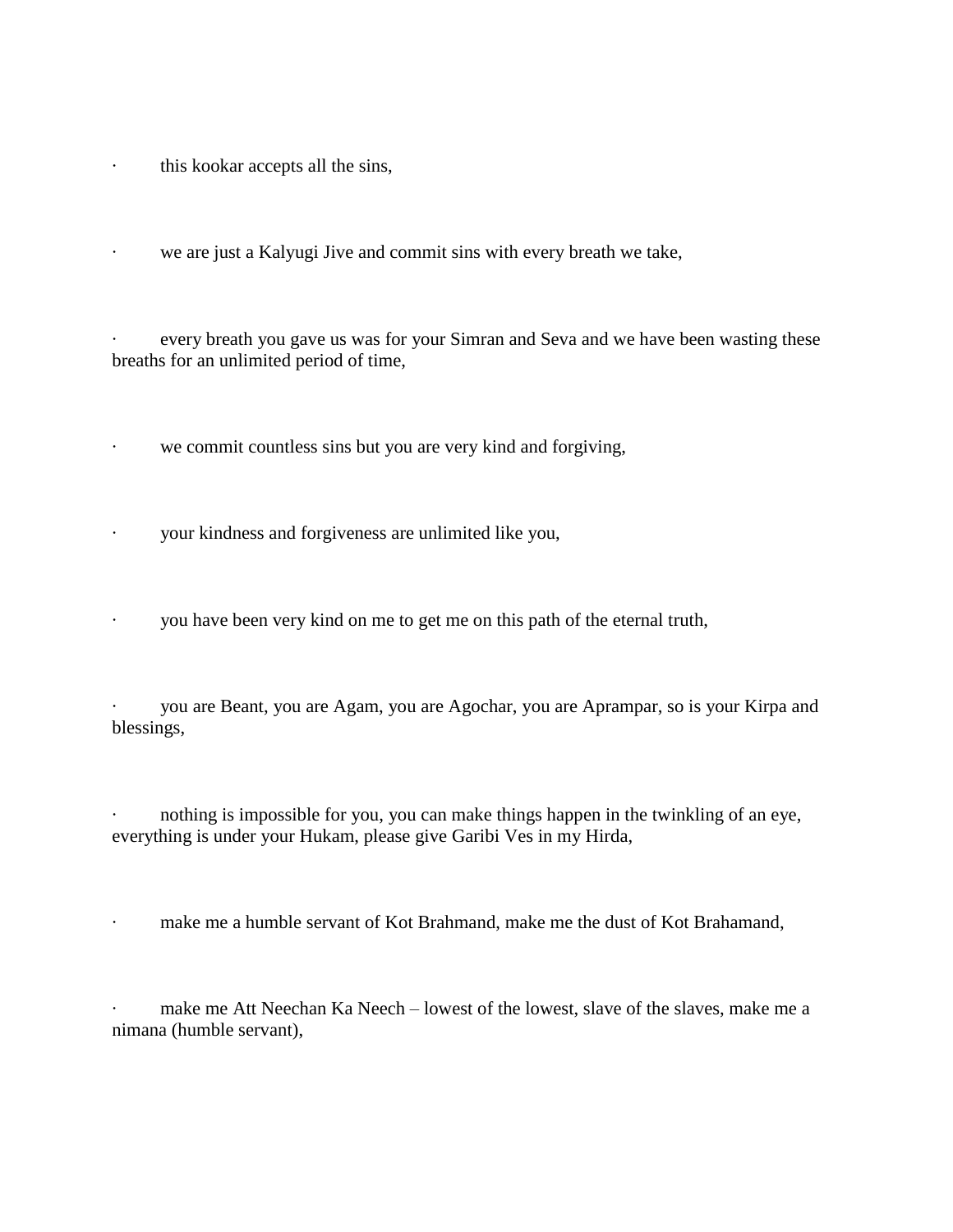- · please relieve me out of the influence of Maya,
- · please give me contentment and diminish all my desires,
- · please make me Nirbhao fearless and Nirvair without any animosity,
- · please make me single vision,
- · please make me a servant of the entire creation of yours,

· please make me worty of speaking, seeing, hearing, delivering and serving the eternal truth,

please keep my head always at the Charans of the Gur and Guru,

- · please keep me always at the Charans of Kot Brahamand,
- · Please give me Naam, Bandgi and Seva.

Until you are switched to Naam Simran automatically always perform these prayers before starting naam simran whether it is in the evening, bed time or at the Amritvela. By doing these prayers you will be rewarded tremendously.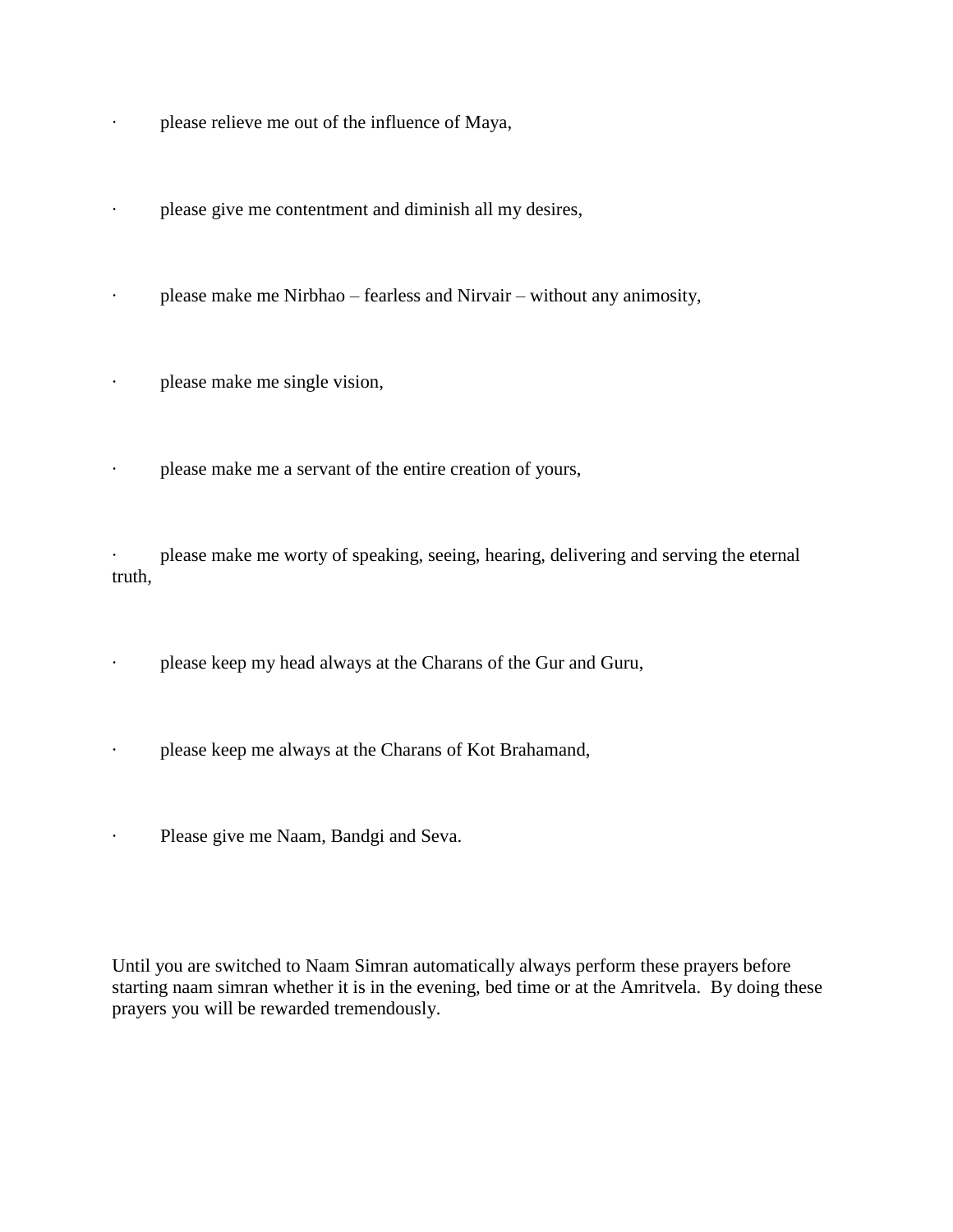At bed time perform this Ardas and then switch to Naam Simran and you will go to a good sound sleep as well as you will wake up at the right time. Keep in mind the best thing to do is to wake up at the first opening of the eye in the early morning hours.

The Amrit Vela starts after 12:00 am, when you wake up take a shower, preferably with a hair wash as well, then go to Ardas and Naam Simran.

The Amritvela Seva is the best Seva. The rewards are:

· 1:00 am to 2:00 am Naam Simran brings as much reward as much you will not get by giving to charity 40 KG of diamonds;

· the next hour will be as much reward as much by donating 40 KG of Gold,

- then next hour is silver
- and then copper and so on.

When in Smadhee one hour Naam Simran brings more reward than a full Akhand Path of Gurbani.

The first two hours of Naam Simran are counted on earth and the third, fourth, fifth hours are counted in Dargah. The rewards of sitting in Smadhee & Sunn Smadhee for long hours can't be calculated or evaluated, they are beyond description, and this is the real Bandgi which takes you to the Sach Khand.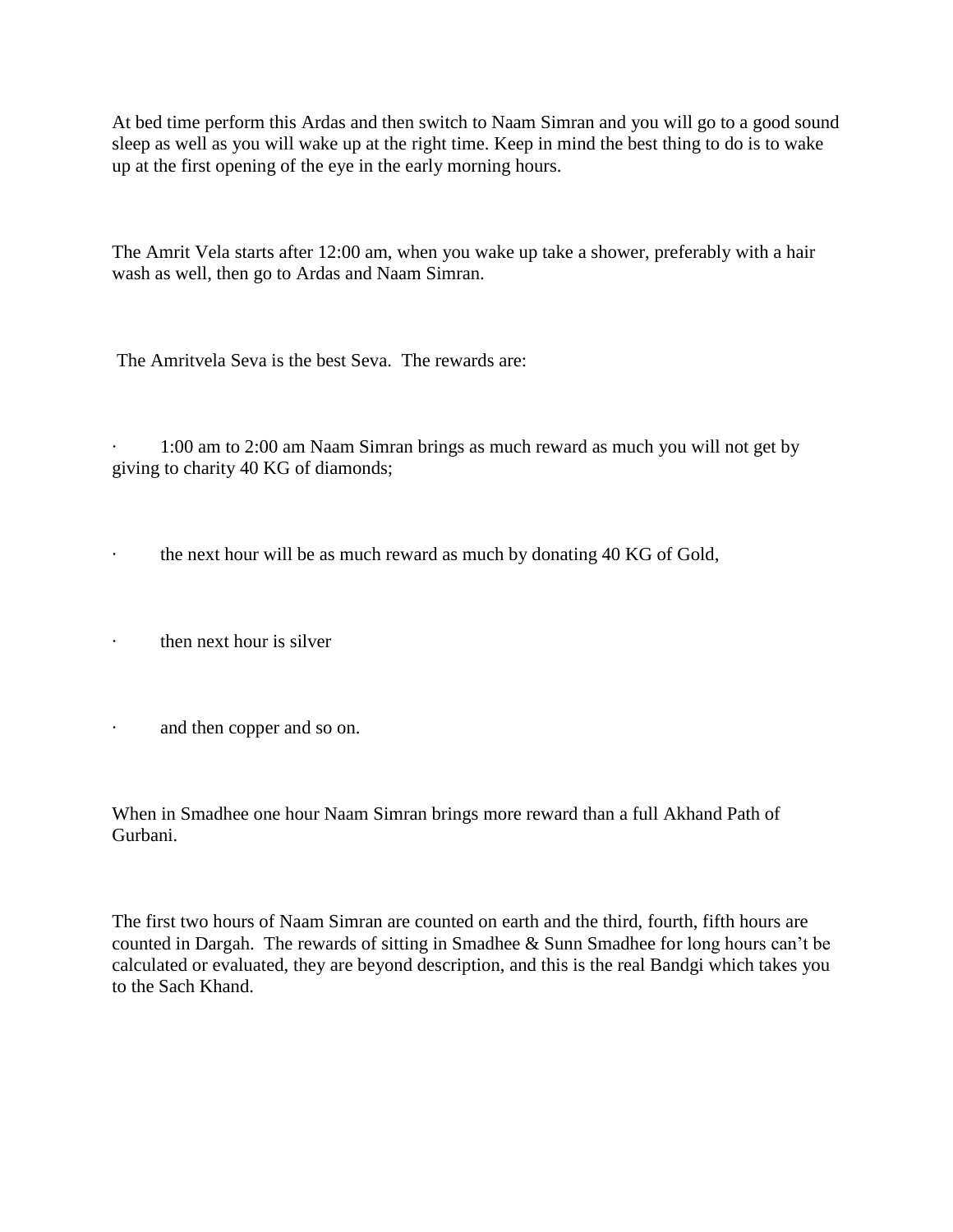Dassan Das

# **5B. Ardas To Repeat During The Day**

Surrender yourselves 100% to God and Guru and develop a full and complete faith and trust in them then the Bandgi becomes very easy, then the Guru will take care of you, just take everything that happens is the Hukam, it is the will of God that prevails, the best way is to pray and do longer sessions of Naam Simran, and repeat the following Ardaas (in Punjabi or in English) every few minutes:

> Hum Maha Paapi Maha Pakhandi Maha Kaami Maha Krodhi Maha Lobhi Mohi Maha Ahankaari Hain,

> > Hum Neechan Key Neech Hain, Hum Gunehgaar Loon Harami Hain,

### Aasi Apney Saarey Gunah Te Paap Kabool Kardey Haan, Tu Dayal Bakshand Bakshan Haraa Hain

Tu Kirpa Karkey Sadhey Saarey Gunah Te Paap Bakash Dey,

### Aasi Pal Pal Chin Chin Bhulan Haar Haan To Kirpa Kar Key Sanoo Sumat Dey Gurmat Dey Naam Dey Seva Dey Bandgi Dey Apney Rang Vich Aap Rang Ley;

Humrey Keeye Kichu Naa Howey Karey Karawey Aap He Aap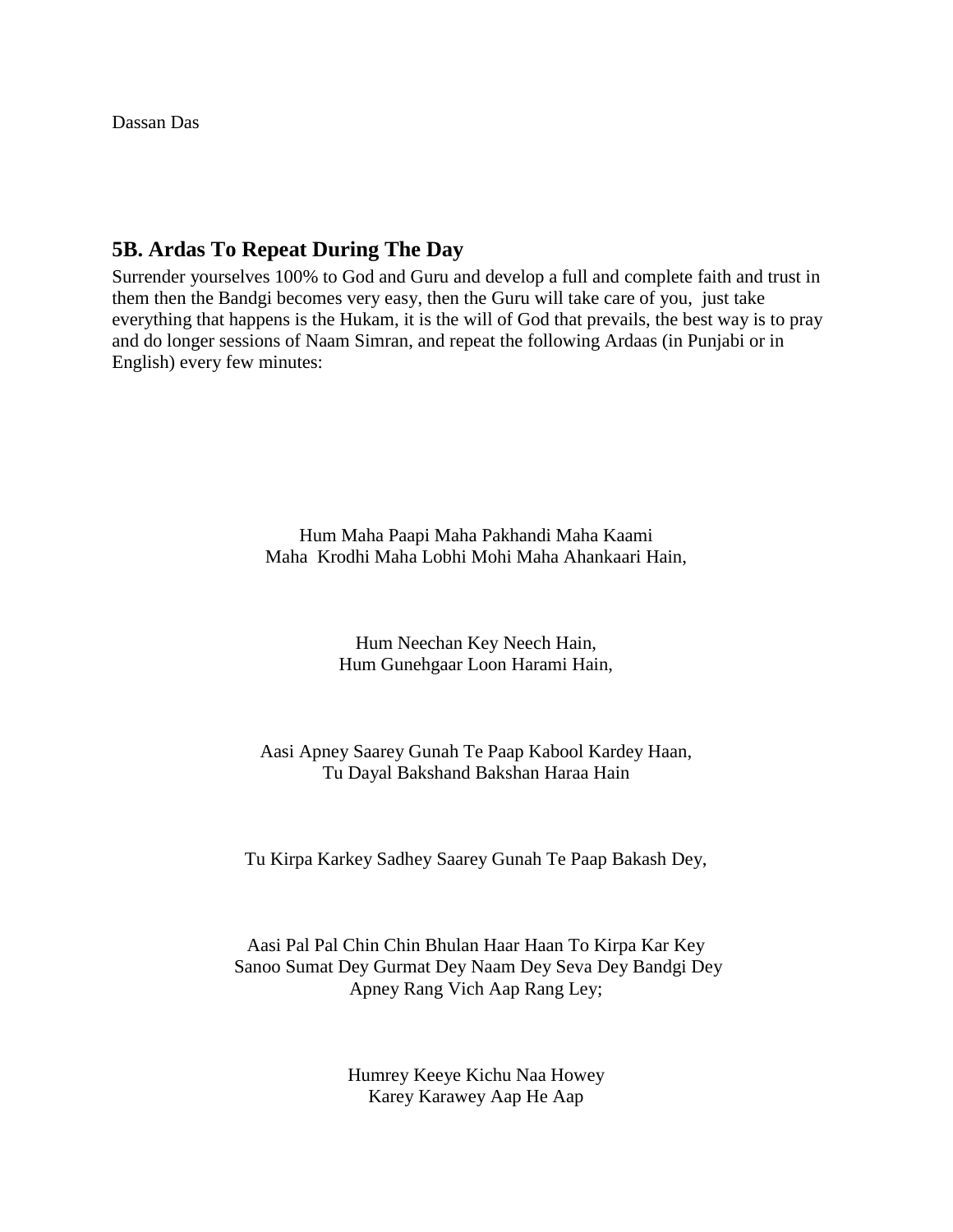I am a great sinner and hypocrite. I am so full of lust, anger, greed, attachment and pride. I am the lowest of the low. I am a great offender and traitor.

I fully accept all of my misdeeds. You are the Merciful Forgiver. Be Kind and forgive all of my faults and sins.

I make mistakes with each and every blink and at each and every moment, Please show your grace and bless me with good thoughts and Guru's wisdom. Bless me with Naam, Service and loving devotion. You Yourself please colour me with Your Love.

> Nothing happens because of me, You Yourself are the Doer of everything.

Wherever you may be during the day, at work, traveling, talking eating or may be doing whatever except when you are doing Naam Simran and even before starting Naam Simran you should conduct this Ardaas on a regular basis, and even if doing Naam Simran if you are interrupted by any bad thoughts you should repeat this Ardaas; this Ardaas did wonders for us, Now R Ji has also been blessed with this Ardaas and she has done great. We have told this Ardaas to each and every one but people forget and don't do it, but whosoever does it becomes Dhan Dhan.

Dassan Das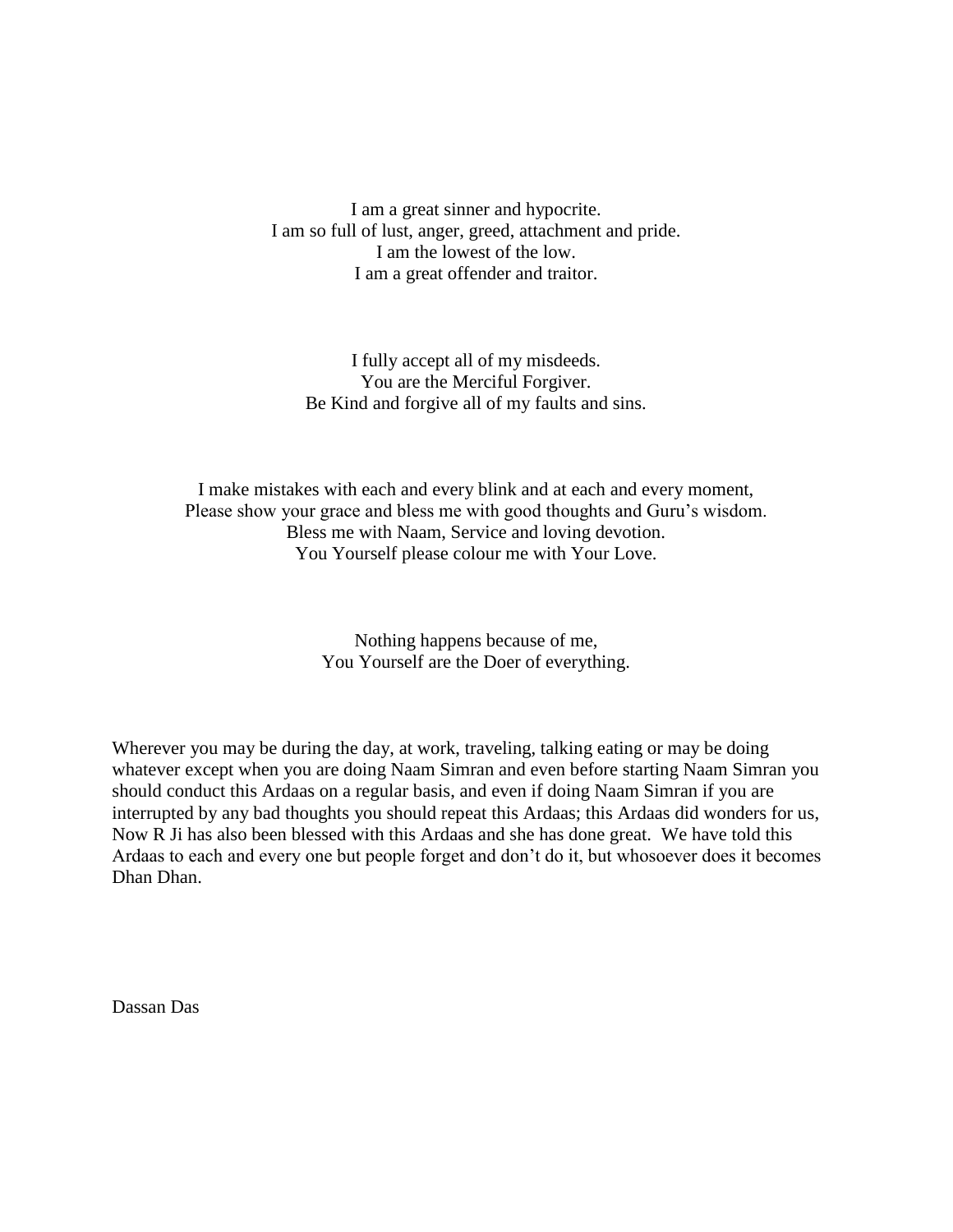# **5C. Ardas Before Starting Naam Simran**

From: Mr Singh

Satnaam Ji Ka Khalsa Satnaam Ji Ki Fateh

To Sat Sangat Ji,

The Seva of Naam is beyond comprehension, acceptance is crucial in order to climb the Path of Truth.

We must accept that we truly are fools- heavily indulgent in the temporary bliss Maya has to offer. If we wasn't: we would all be sitting in Dargah without any disturbance or irritation.

Ardaas is very important, making it our own personal confession is beautiful and is welcomed by the Guru. We have provided a copy of the Ardaas (from the website) we repeat however many times of the day it is needed, now it is fixated in our being, we have received infinite blessings because of it.

Print it, distribute it, recite it, it is there only for your benefit.

Your Brother & Slave

### **Tere dar da eh kookar done hath jod ke ardaas jodhri benti karda hai. THIS DOG OF YOUR COURT IS DOING ARDAS WITH PRESSED HANDS LORD.**

**Aasi beant paapi haan pakhandi haan kaami krodhi lobhi mohi te ahankari haan. I AM AN ENDLESS SINNER, A HYPOCRITE, LUSTFUL, ANGRY, GREEDY, ATTACHED AND FULL OF SELFISH PRIDE**

### **Aasi guneh gaar loon harami haan. I AM A GREAT OFFENDER AND BETRAYER**

### **Kirpa kar ke sadhe gunah baksh de. BE KIND AND FORGIVE ALL OF MY MISTAKES**

**Sadhe herdey which aa. COME AND RESIDE IN MY HEART Tan man seetal kar de. COOL MY MIND AND BODY.**

**Chit ekager kar deh.**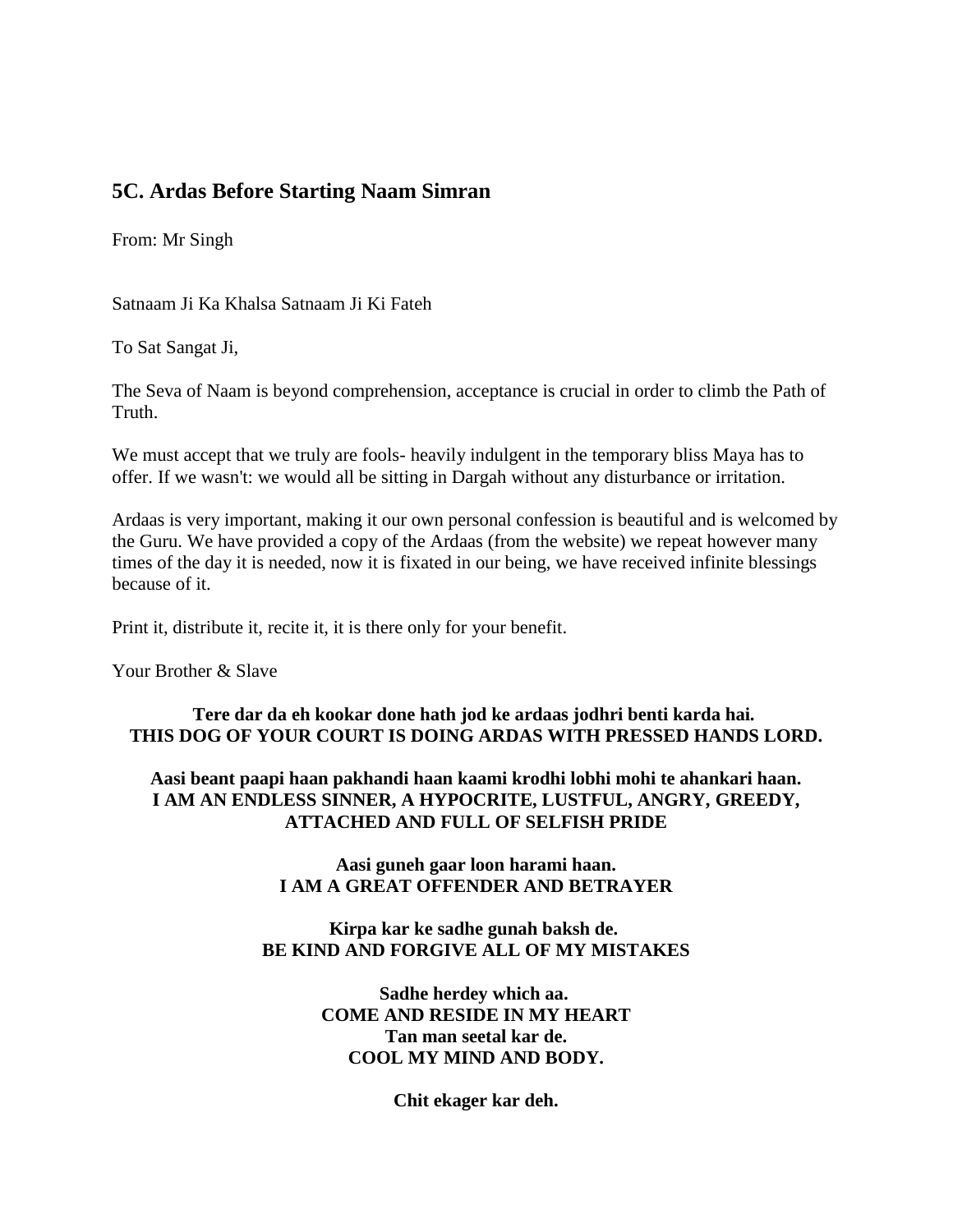#### **FOCUS MY MIND ON YOU.**

#### **Tan man dhan sabh tera hai teri upma tujhi ko arpan. MIND BODY AND WEALTH ARE ALL YOURS AND I SACRIFICE THEM FOR YOUR GLORY**

#### **ek man ek chit kar de. FOCUS MY MIND AND ATTENTION ON ONE**

**Apni seva aap lawo ji. YOU YOURSELF COME AND TAKE THIS SERVICE** 

**Sabh kuch tera kuch nahin mera, EVERYTHING IS YOURS, NOTHING IS MINE**

#### **Hamre kite kichu naa howe ji kare karawe ape aap ji. NOTHING I DO HAPPENS, WHATEVER YOU DO COMES TO PASS**

**Jo tudh bhawe sohi bhali kaar, WHATEVER PLEASES YOU IS A WONDERFUL THING**

> **Jive jiv hukum teve tiv kaar ONLY YOUR HUKAM HAPPENS**

# **5D. Ardas in 5A, 5B, 5C for printing**

### **[5A. ARDAS BEFORE GOING TO SLEEP.](http://www.satnaam.info/index.php?option=com_content&task=view&id=60&Itemid=14)**

Please help this kookar wakeup at amritvela. Please be kind to take some Seva from this kookar, only You can take this Seva from this kookar. Only Your Kirpa can take this Seva from this kookar, we beg for Your Gur Kirpa.

Please take this maha paapi in your Sharan. Please forgive this kood kapti maha moorakh for all the sins. This kookar accepts all the sins. We are just a Kalyugi Jive and commit sins with every breath we take. Every breath you gave us was for your Simran and Seva and we have been wasting these breaths for an unlimited period of time.

We commit countless sins but you are very kind and forgiving, your kindness and forgiveness are unlimited like you. You have been very kind on me to get me on this path of the eternal truth. You are Beant, you are Agam, you are Agochar, you are Aprampar, so is your Kirpa and blessings.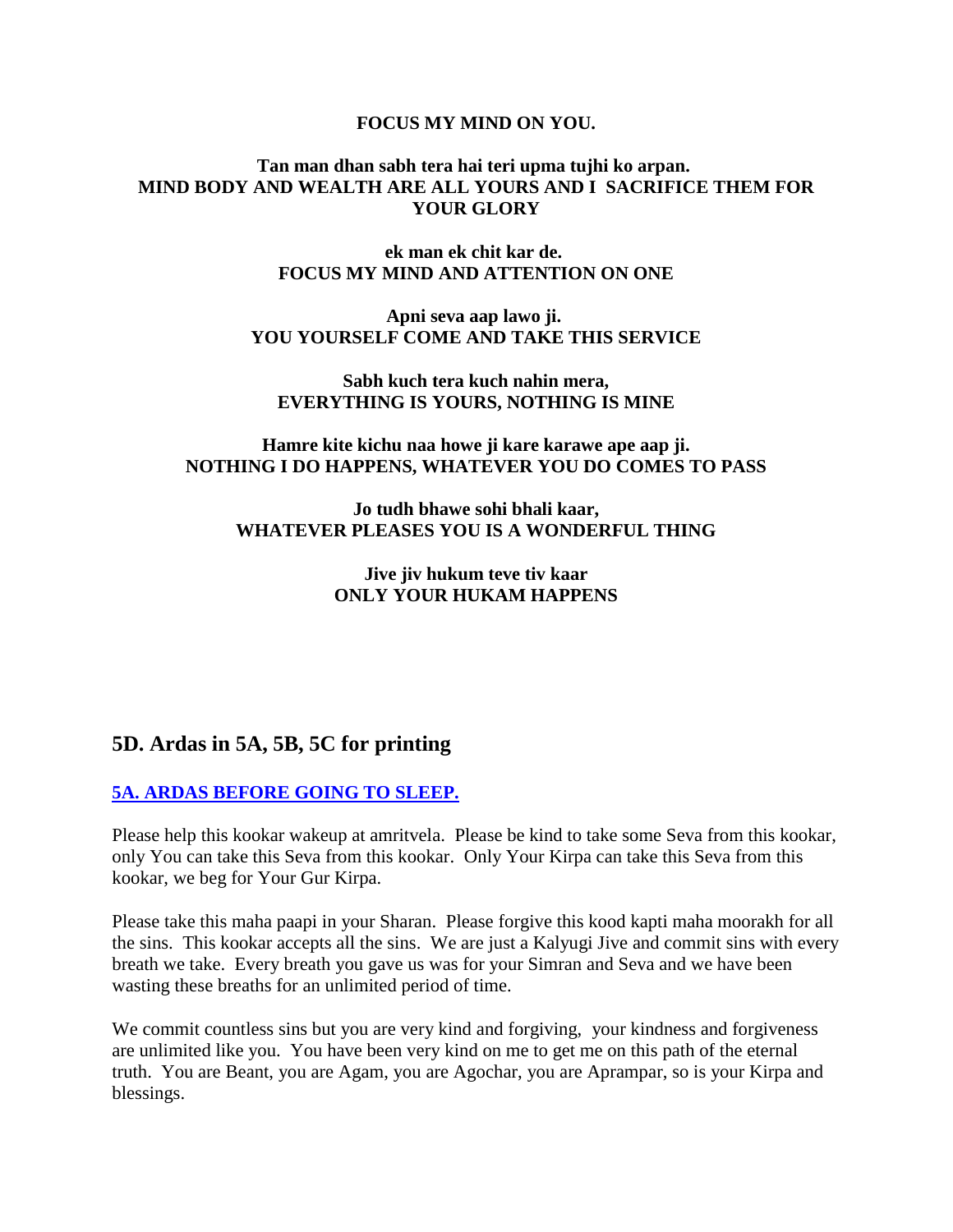Nothing is impossible for you, you can make things happen in the twinkling of an eye, everything is under your Hukam, please give Garibi Ves in my Hirda. Make me a humble servant of Kot Brahmand, make me the dust of Kot Brahamand. Make me Att Neechan Ka Neech – lowest of the lowest, slave of the slaves, make me a nimana (humble servant),

Please relieve me out of the influence of Maya. Please give me contentment and diminish all my desires. Please make me Nirbhao – fearless and Nirvair – without any animosity, please make me single vision, please make me a servant of the entire creation of yours. Please make me worty of speaking, seeing, hearing, delivering and serving the eternal truth. Please keep my head always at the Charans of the Gur and Guru. Please keep me always at the Charans of Kot Brahamand. Please give me Naam, Bandgi and Seva.

# **[5B. ARDAS TO REPEAT DURING THE DAY \(EVERY 10 MINS\).](http://www.satnaam.info/index.php?option=com_content&task=view&id=59&Itemid=14)**

I am a great sinner and hypocrite. I am so full of lust, anger, greed, attachment and pride. I am the lowest of the low. I am a great offender and traitor.

I fully accept all of my misdeeds. You are the Merciful Forgiver. Be Kind and forgive all of my faults and sins.

I make mistakes with each and every blink and at each and every moment. Please show your grace and bless me with good thoughts and Guru's wisdom. Bless me with Naam, Service and loving devotion. You Yourself please colour me with Your Love.

Nothing happens because of me, You Yourself are the Doer of everything.

## **[5C. ARDAS BEFORE STARTING NAAM SIMRAN AT AMRTIVELA AND IN THE](http://www.satnaam.info/index.php?option=com_content&task=view&id=1934&Itemid=14)  [EVENING.](http://www.satnaam.info/index.php?option=com_content&task=view&id=1934&Itemid=14)**

This dog of your court is doing ardas with pressed hands lord. I am an endless sinner, a hypocrite, lustful, angry, greedy, attached and full of selfish pride. I am a great offender and betrayer. Be kind and forgive all of my mistakes

Come and reside in my heart. Cool my mind and body. Focus my mind on you. Mind body and wealth are all yours and i sacrifice them for your glory. Focus my mind and attention on one.

You yourself come and take this service . Everything is yours, nothing is mine. Nothing i do happens, whatever you do comes to pass. Whatever pleases you is a wonderful thing. Only your hukam happens.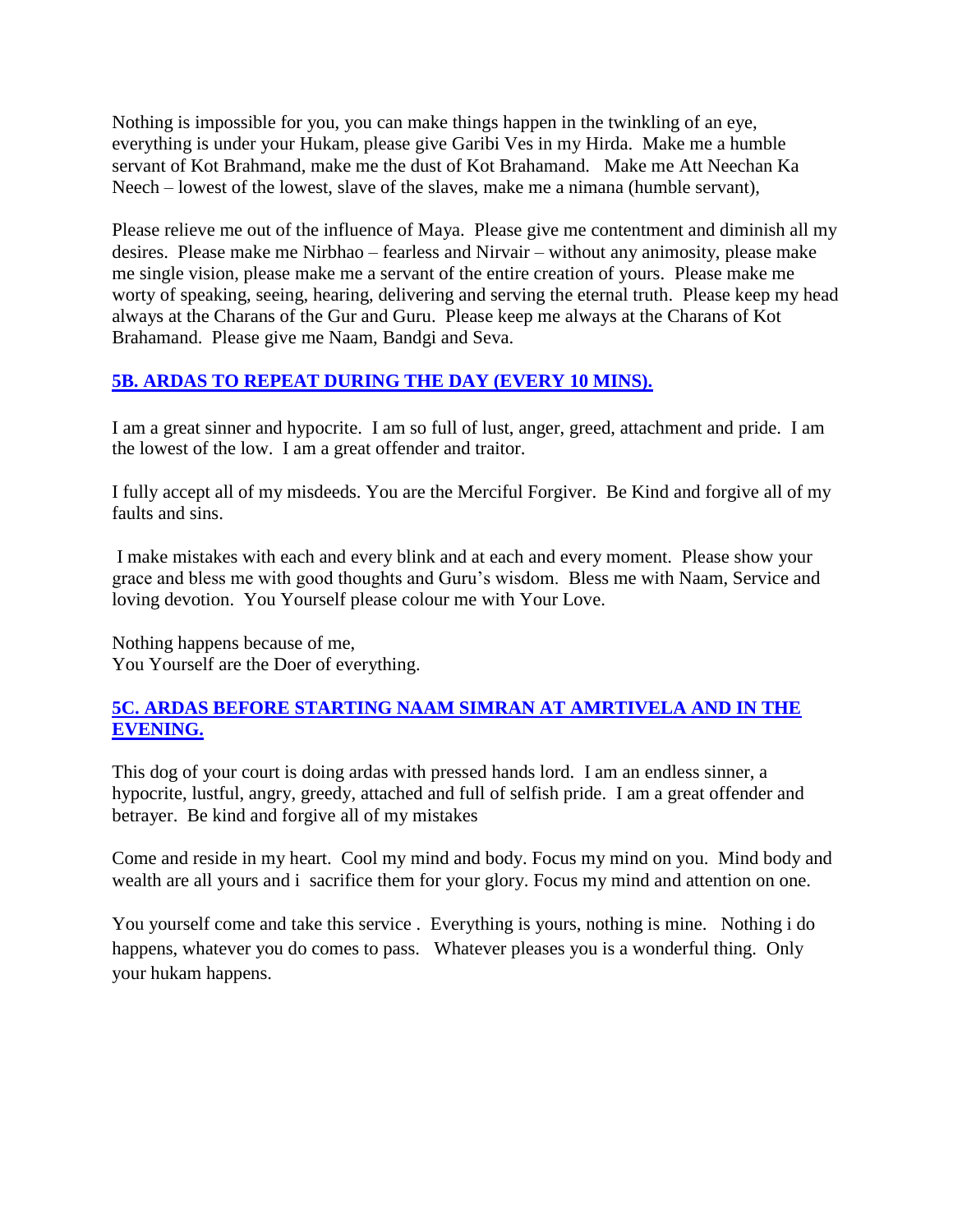# **6. Simran Stages**

In terms of a layman *AJAPA JAAP* is the spiritual condition of a person when the Simran goes on an auto pilot mode in your Surat and then in Hirdey and so on as explained below. It means that Simran becomes a round the clock thing inside you, Simran doesn't stop at any moment, it carries on and such a condition comes with Gurkirpa and after a lot of Bhagti Kamai or can also be attained with the Kirpa of a Puran Braham Gyani. The normal sequence is as follows:

1. Jaap with Tounge – Rasna – this happens in Dharam Khand

2. Jaap with the breathing – with Swaas – this happens in Gyan Khand and Saram Khand

3. Then Naam goes into your mind – Surat, in your thinking, then it becomes Simran from Jaap – this is a very good stage – this happens in Saram Khand and Karam Khand – some people go into Smadhi at this stage.

4. The next stage is when Simran goes into Hirdey – this one is even much higher stage when Naam goes into Hirdey – this is where it goes on an automatic mode, this is where the real bhagti starts, one goes into Smadhi and Sun Smadhi– Karam Khand - this is when you go into Smadhi and the real bhagti starts, your bhagti account is opened in the Dargah.

5. The next stage is when Simran travels to the Nabhi, when Nabhi Kamal blossoms – Karam Khand

6. The next Stage is when Simran goes into Kundlini – Mooladhaar Chakkar and spine – Karam Khand

7. The next stage is when Simran travels through the spine to the brain, and back to Surat where it completes the cycle. This is what the real Mala of Naam is. When this happens then the Gyan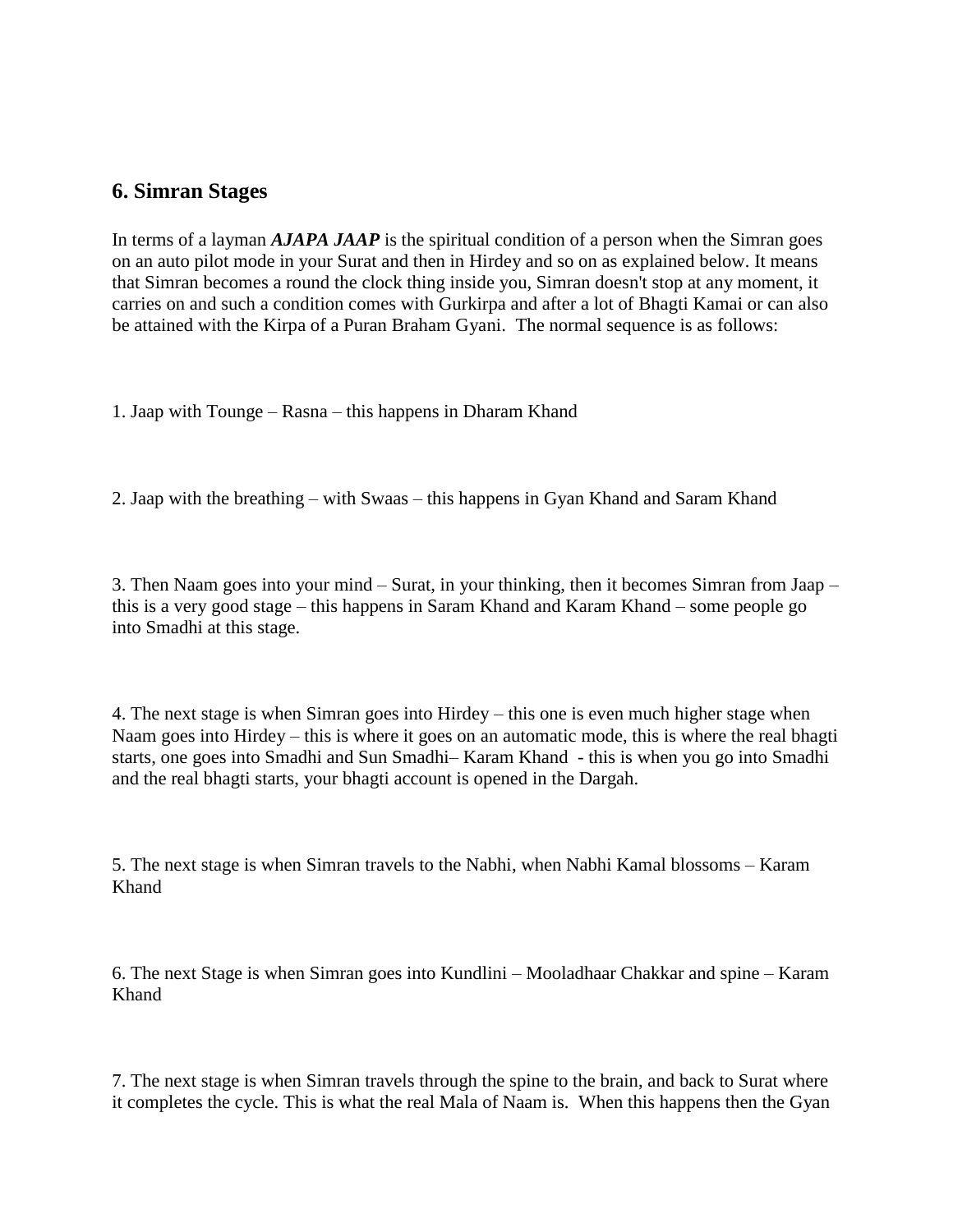Netter and Dassam Duaar opens and you form a permanent connection with Akal Purakh, you start to get divine knowledge – Braham Gyan. This happens in Sach Khand. Enjoyment – Anand in Smadhi and Sun Smadhi is beyond description. That is why the Maha Purakhs go into very deep meditation some time for days together. You experience a lot of things during your Smadhi and Sun Smadhi, see a lot of things, meet a lot of Sants, Gurus, see Param Jyot, conversation with the Sants and Akal Purakh and what not, it is beyond description what happens and through what you go when you go into deep meditation. This is the stage when all the doors – Bajjar Kapaat are opened and there is a continuous flow of Amrit, body is always full of Amrit.

8. The Simran in Smadhi and Sun Smadhi continues until NIRGUN AND SARGUN becomes one, at this point Simran goes into rom-rom – every bit of your body does Naam Simran, your Suksham Dehi becomes as pure as gold, your entire body is filled with Naam Amrit all the time. You become Braham Leen, and reach Atal Awastha. These stages are beyond description. Sat Chit Anand Ghar Hamare – Gurmukh Rom Rom Har Dhyae – Nirgun Sargun Nirankaar Sun Smadhi Aap, Apan Kia Nanka Apan Hi Fir Jaap and so on. One lives in Puran Parkash all the time and listens to Ilahi Kirtan – Anhad Naad Dhunis all the time. It is just incredible experience. This is when one becomes Sat Ram Dass and is directed by the Almighty to serve the Sangat. And this is what your target should be when you have been prompted to move on the Bhagti Marg.

Following is the benefit sequence:

Jaap with Rasna  $1000$  times = Jaap in Swaas one time

Jaap in Swaas 1000 times = Simran in Surat one time

Simran in Surat 1000 times = Simran in Hirdey or elsewhere one time

So Simran in Hirdey and beyond is the most rewarding one. Again some people might think we are getting into counting the benefit, and it is correct to say that we should not indulge in counting, but it is just a way to make the Sangat understand that which way and where Simran will bring what kind of rewards.

The 1000 numbers signify that the rewards of Simran in Hirdey are much higher than doing Jaap with Rasna. If you do Jaap with Rasna your Rasna will become pavitter - pious, by doing jaap in along breathing - swass your swass will become pious - pavitter, by doing Simran in mind-Surat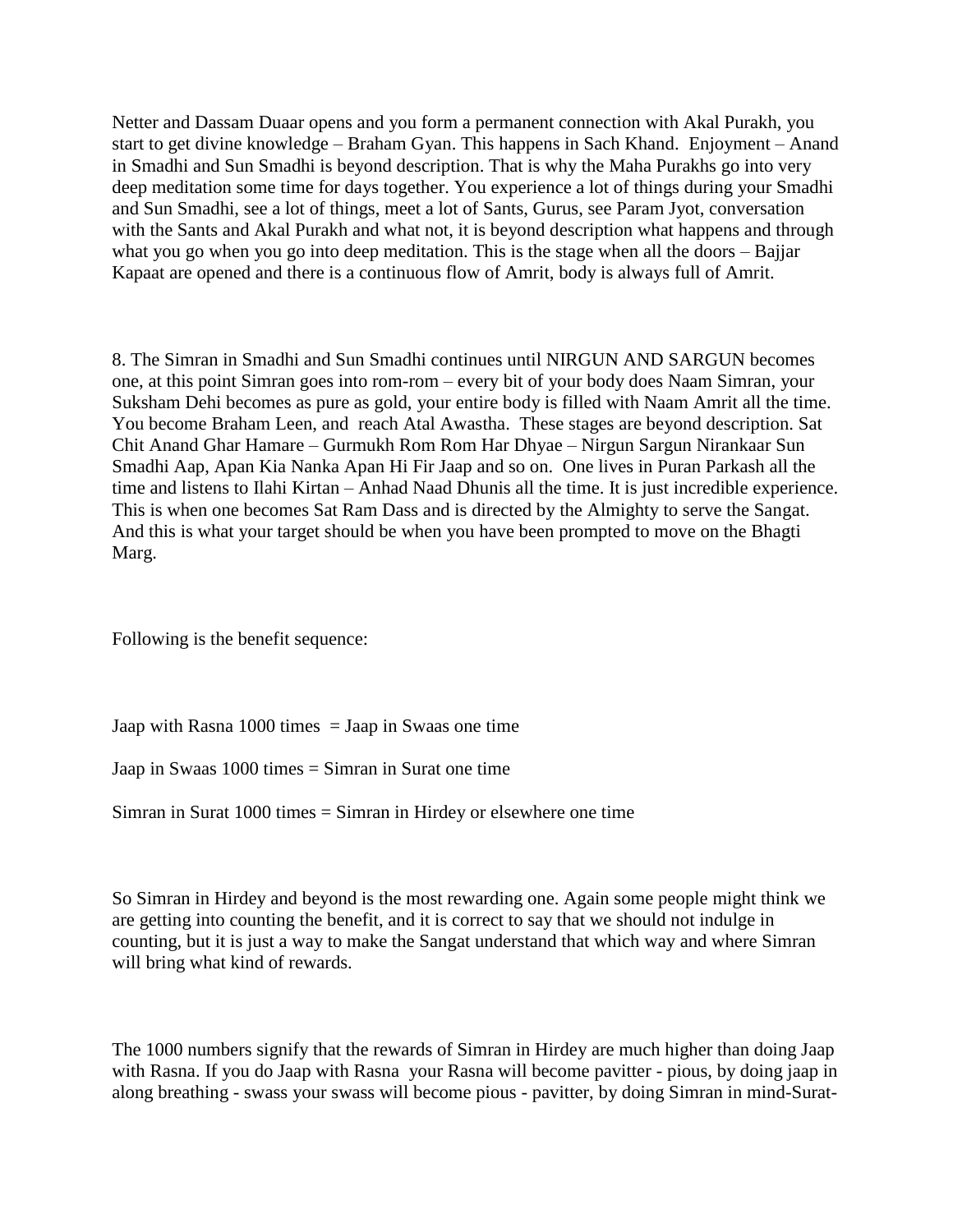Chit- mind will become pious - pavitter, and that is what you need to do to make your mind pious - pavitter, that is how you will have control on your mind - *MAN JEETE JAG JEET - MAN TU JYOT SAROOP HAI* and you will be able to rise above *Panj Doots - KAAM, KRODH, LOBH, MOH, AHANKAAR AND ALSO ASA, TRISHNA, MANSHA, NINDYA, CHUGLI, BAKHILI, RAJ, JOBAN, DHAN, MAAL, ROOP, RAS, GANDH, THESE THUGS – MENTAL SICKNESSES*.

And when Simran goes in to Hirdey - and Simran will go to Hirdey by itself with Gurkirpa only, and so in Chit, Hirdey will become pavitter - pious and a pious Hirdey will become Mahaparupkari *and Dana Dina, NIRBHAO, NIRVAIR* and so on, it will start to absorb all the vital qualities of Akal Purakh and will become a Puran Sant Hirda, and will achieve *JIVAN MUKTI - PARAM PADVI-BRAHAM GYAN*.

The true definition of a Sant is not by wearing a chola – outside dress and outside rituals, it is the Hirda that becomes Puran Sachyara – completely truthful and that - *HIRDA IS SANT* and when the Naam Rattan goes into Hirdey - jad naam rattn Hirdey vich jad da hai taan Braham Gyan di neev rakhi jandi hai ji, so please try to understand it and put it into your daily lives to get Naam Rattan planted in your Hirdey - then naam goes to Nabhi and spine and so on, and again it happens by itself and with Gurkirpa and not by our own efforts, it will happen only under Hukam.

Again higher state of *AMRIT IS NAAM AMRIT* and - *PRABH KA SIMRAN SABH TE UNCHA - HAR SIMRAN ME AAP NIRANKAARA - KINKA EK JIS JEE BASAVE TAKI MAHIMA GANI NAA AAWE - HAR KE NAAM SAMSR KICHU NAAHIN - TUDH BAAJH KUDO KOOD - EH DHAN SANCHO HOWO BHAGWANT*, so please try to make your life cleaner, rise above Panj Doots, kill your desires and don't indulge in Nindya, rise above all the doubts – Dubidha – Dharam De Bharam – follow the Braham Gyan of Gurbani in your daily lives, become a Puran Sachyara – completely truthful person, serve the truth and achieve your goal of Jivan Mukti.

As you continue on this path, and as you make more and more progress by following and living according to Gurbani, and Simran is the most important ingradient over here, and you become more and more Sachyara, your Atmik Awastha will keep on moving upwards through the Five Khands.In Sach Khand you reach Chad Di Kala - this is a very high stage of spirituality, it is the completeness stage, it comes only after reaching the Atal Awastha, means when the soul is always in the Nirlep Awastha, means can't be distracted or deviated due to any happening around you, doesn't bring any doubts and bharams in side you concerning the Gur, Guru and Gurbani, it is the highest stage of bandgi, it is the Puran Braham Gyan Stage, Param Padvi Stage, the Sach Khand Stage, when nothing can break you up from the Gur, Guru and Gurbani, when you have completely won over the maya. The soul becomes a single vision, no worldly sukh or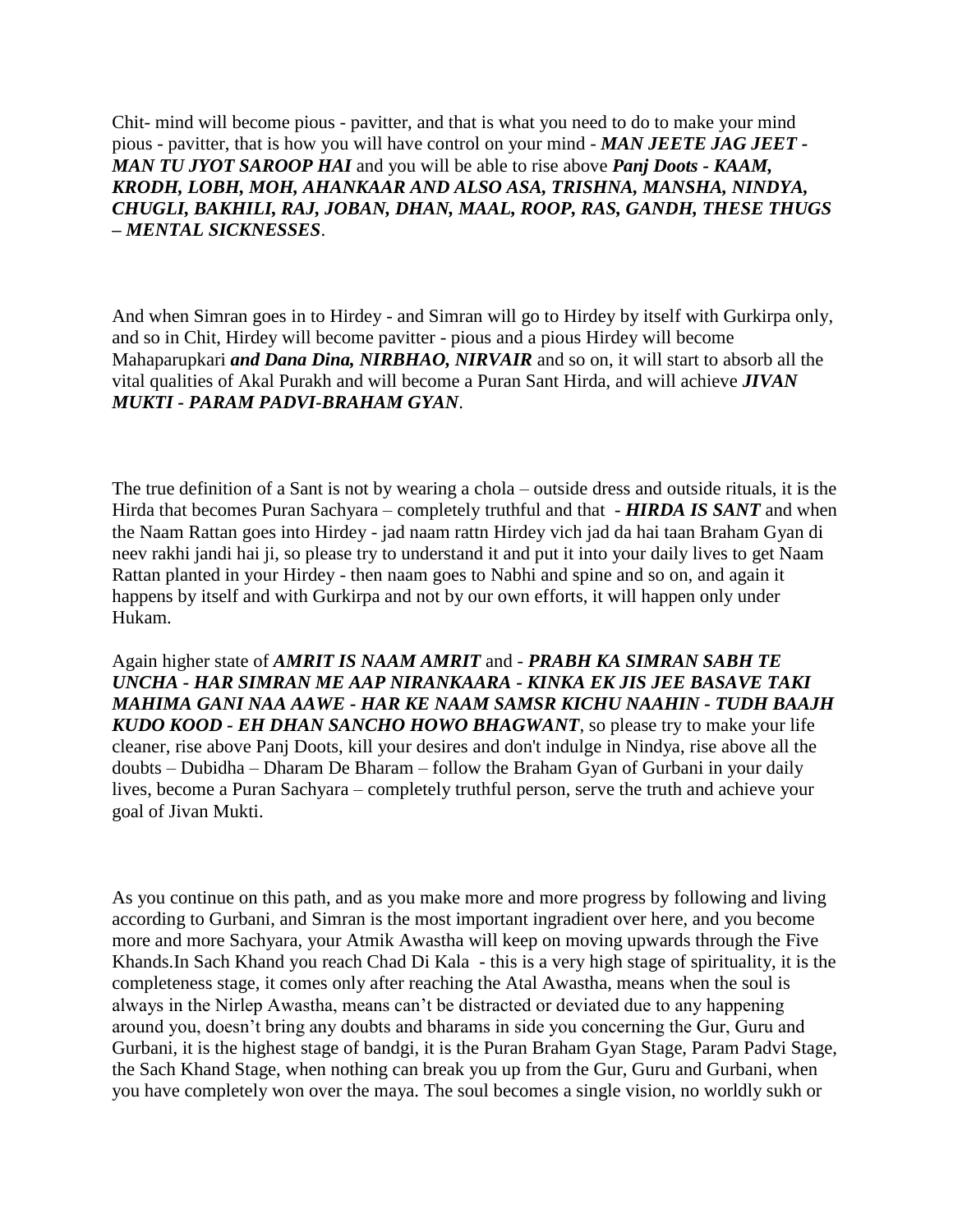dukh can effect it, no animosity with anybody, no effect of ustat or nindya, always absorbed in Almighty, always doing good to others, no harming or hurting of anybody, win over panj doots, desires and maya. **This state of Chad Di Kala comes through Naam. In Gurbani this is what the Satguru's prayed to God if it is in God's Will, that Naam Chad di kala be given to EVERYONE IN THE WHOLE WORLD FOR THEIR UPLIFMENT. 'Nanak Naam Chad di kala. Teray Bhanay Sarbatt Da Bhalla." When you are this state you also help others to reach it too. That is a SANT reason for being in this world.**

# **7. Controlling A Wandering Mind**

Yesterday in amritvela simran this mind finally started concentrating. And as soon as that happened, my mind wandered and got onto the money topic, then started thinking of all the money people owed it over the years , and that it should go and chase those people for the money. While it carried on getting more emotional and angry and frustrated - before I knew it my mind was totally absorbed in getting 'EVEN' with family and friends. When I realised it was a real struggle to let it go. Here were the stages

a) if you have some weakness, that it where maya will get you ..eg may feel you are poor, lonely etc

b) the thought will come in and take root because it is something you desire

c) you will justify it with all kinds of reason, including religious ones ..like I'm only being fair, 'Its MY money', 'they owe me', 'Guru made us stand up for ourselves etc

Then once the mind has decided that is what it has to do, you notice you cant do any more naam simran, you want to get up right away and start on the new course of action - to fulfill the desire

...now without a guru thats as far as your bhagati gets...but with the satguru ji's kirpa here;s what happened next

d) when we couldnt concentrate on naam simran, then realised something was wrong e) did ardas to baba ji that 'maya' had come to rob us and we were in desparate need for baba ji to pull us out of the quicksand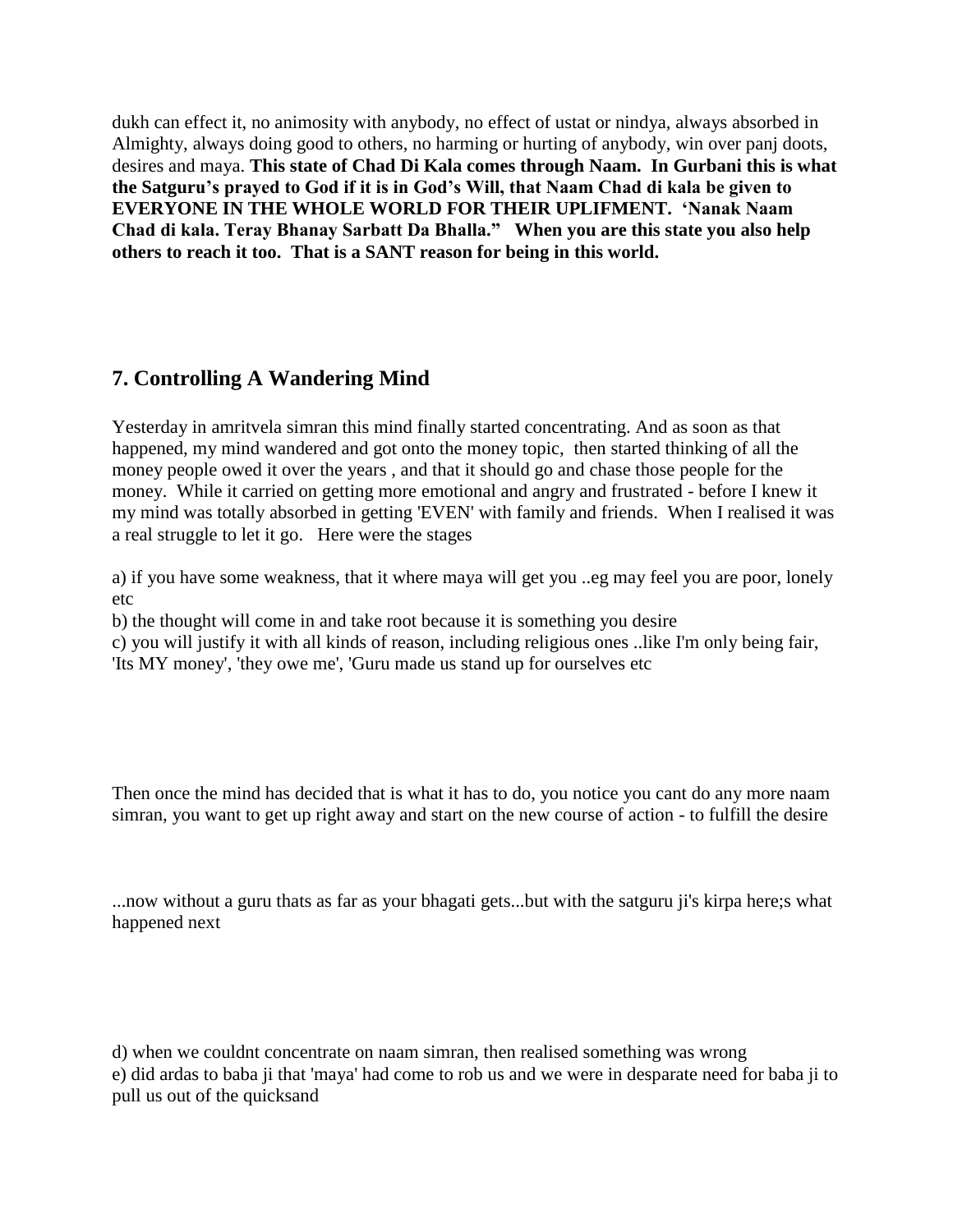f) imagined maya standing infront of us and just cut her to pirces repeating satnaam satnaam satnaam

g) then the desires diminshed but kept coming back in lesser form ..ok we'll just get our money from one person....

h) carried on imagining the cool water of satnaam flowing down the body quenching the fire of desire, leaving a sggy mess of ashes on the floor

i) each person we thought of getting even with, we touched their feet and thought only og GIVING them love and more love

j) removed all thoughts of taking anything from anyone, nothing is mine ..mind body and wealth all been given to satguru so how can mind say this is mine so if its not mine then dont worry about it

h) remember always be a sacrifice to naam, baba ji even if all money goes, property goes, health goes, family goes, may I never forget the satnaam

and then the mind was still ,and there was love and the battle was won. Everything baba ji and sant sangat has told us came and saved us -- always think of giving love to others, never think of receivng anything for yourself

dust of the saints feet

### **8. Dreams**

#### DREAMS

M: I've never had dreams before about devi's so it was so amazing to have that happen. is this a sign of progression?

DD : Yes, it is good, Gurbani says: Braham Gyani Ko Khojey Maheysur – Shiva is always in search of a Braham Gyani. In the early days of our Bandgi we saw Vishnu Bhagwaan for a long time in one of our deep meditation sessions.

M : How do i become more aware of satnaam ji in my dreams, cos right now im not at all?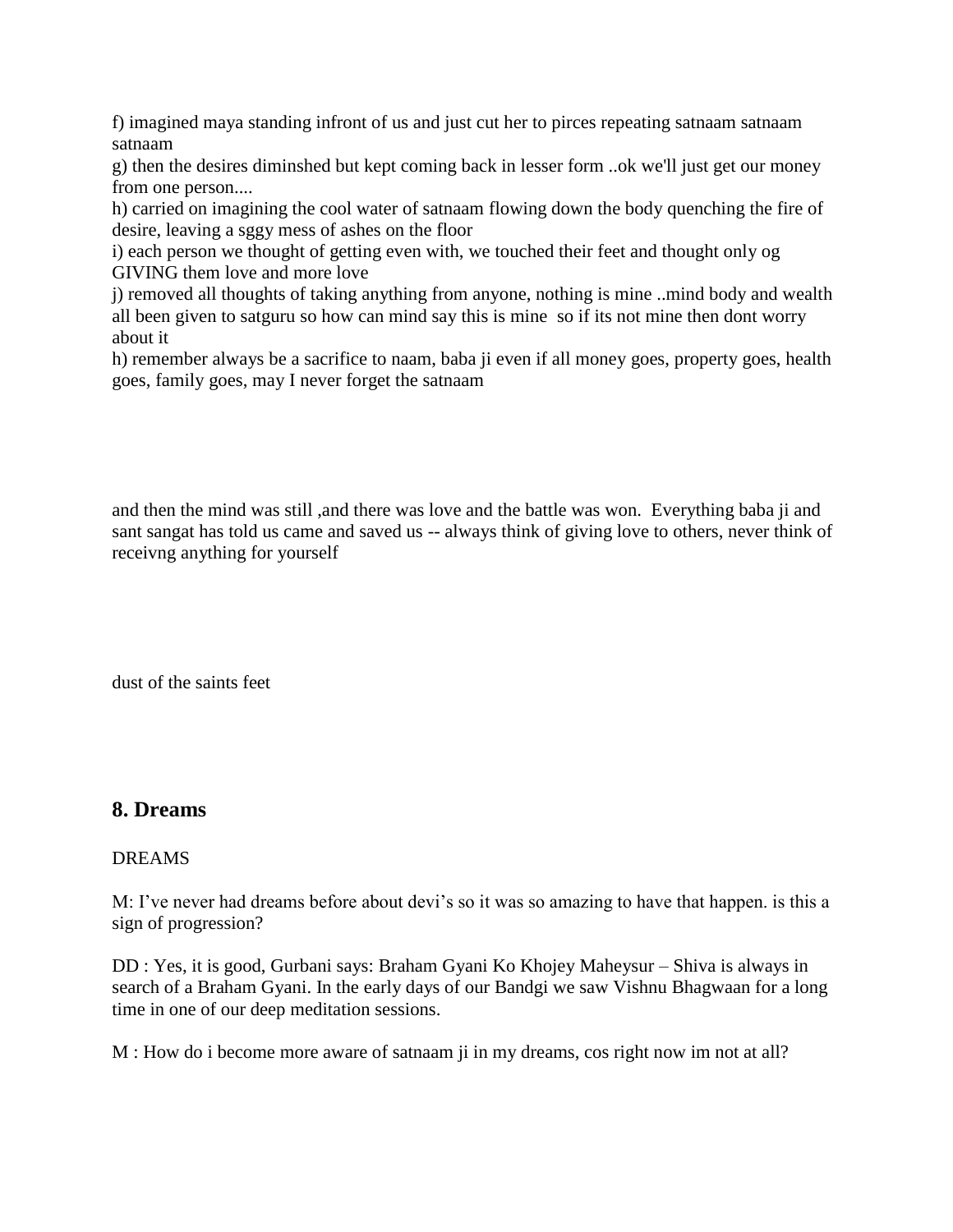DD : You need to do more and more Naam Simran, become a Kanchan Dehi – pure from inside with all the divine qualities, complete surrender as we have said in the beginning, and when the Naam will blossom all the Sat Sarovar and you will go on auto pilot mode of Naam simran, then the Naam will go in Rom Rom and you will go in Sahaj Smaadhi then you will stay alert and awake inside your soul and nothing can distract you, you will reach Puran Braham Gyan Stage by getting the Tatt Gyan, then you will see the difference yourself inside your ownself.

M : What is the significance of dreams in terms of spirituality?

DD : Already explained – provide learning opportunities, enhances confidence and trust, blessings and love, Gur Parsaad – in one of our visions in the recent past a big Sant came in and we did dandaut to Him and we could feel the corrections being made in our spine area, gave a lot of blessings and told us not to think bad about any one – Buraa Nahin Chatwana Kisey Daa – actually we had some bad feelings about the people backing out from Baba Ji's Sangat and then doing their Nindya to the extent which can't be described, so much bad mouthing and abuse and so on which was hard to tolerate, so that was the reason for cursing thoughts for these people and then the correction came in right away – and this Maha Purakh Ji – and probably He was Akal Purakh Himself, because He was too Big and there was a lot of Parkash everywhere, but didn't ask Him anything – just did dandaut and heard the golden divine wisdom - Buraa Nahin Chatwana Kisey Daa, and this was the GurParsaad – the bad feelings disappeared right away, and the learning to even forgive the slanderers, to forgive even the killers and the highest level of criminals, this is the height of forgiveness where one has to reach when He becomes Nirvair – becoming Nirbhao and Nirvair are the most difficult things to achieve, these are the most difficult divine qualities to absorb inside your Hirda.

M : Could they be a distraction?

DD : Yes, if they bring in negativity, if they are Maya related, if they are incidents which will involve you in the doubts and illusions.

M : Is dreaming being in mansarovar?

DD : Some times yes, being in Dargah is being in Mansarovar, meeting Sants and Bhagats of the Puran Braham Gyan level is being in Mansarovar, having Akal Purakh Darshan, Guru Darshan, Guru Sahiban's Darshans is being in Mansarovar.

M : Can you stop/train urself from not having dreams....is that possible?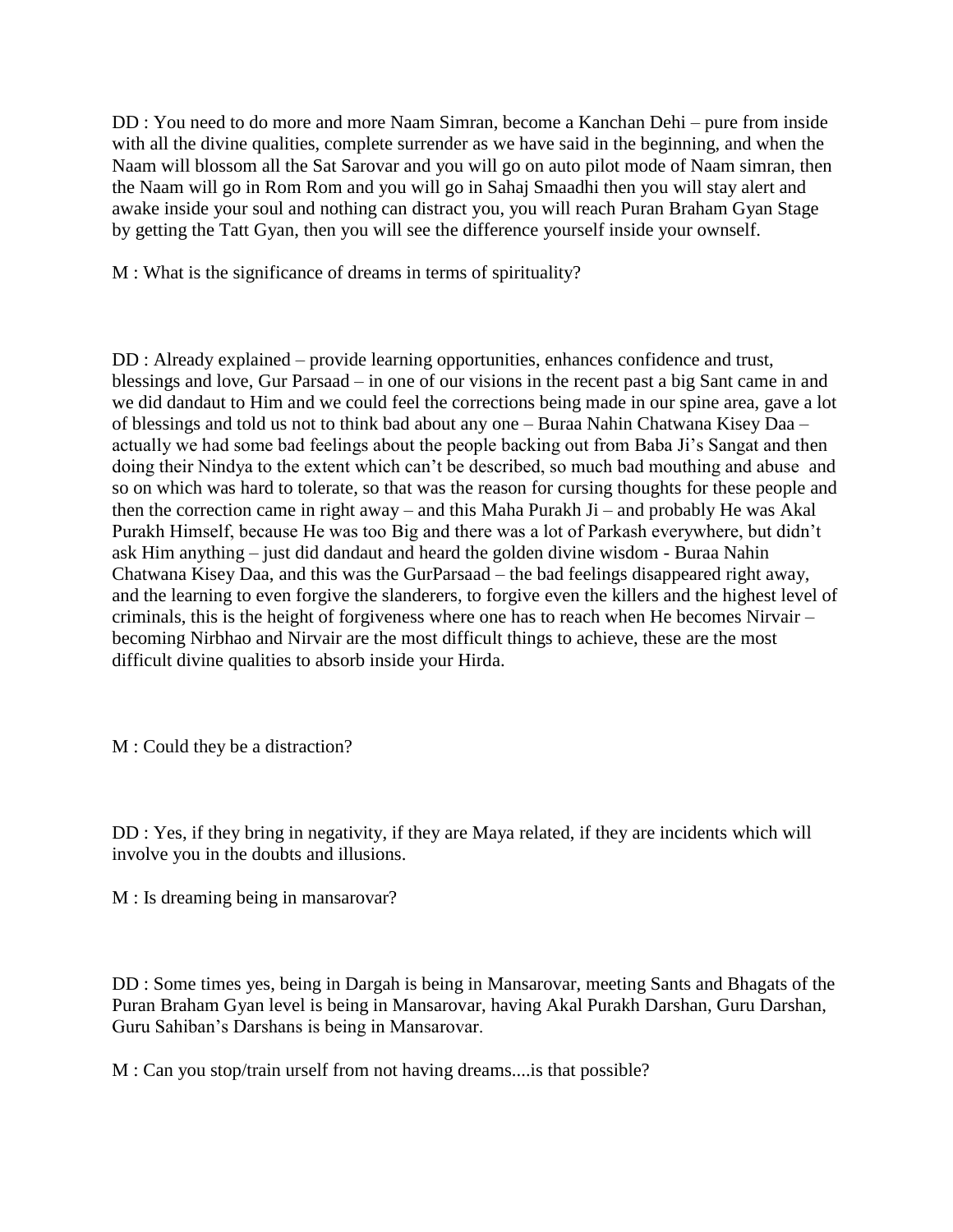DD : It is beyond your control, for that matter anything is beyond your control, to try to put a control is Haumai, everything is in Hukam, it all depends on your destiny and your Bandgi and Seva, some of the Sants do Seva in the Visions that you get in DreamS as just explained above.

M : Are dreams a bad thing?

DD : Not necessarily, they can be very rewarding and blessful as explained earlier and can be negative also if they are Maya related.

# **9. Key Divine Laws To Follow**

The eternal essence (Sat Tat) of the word Dharam is a set of rules, regulations and divine laws for us to remain under the:-

- unlimited kingdom of the Almighty,
- the kingdom of Eternal Truth,
- · the kingdom of spirituality, and
- · the kingdom of Divinity.

These divine laws have been here from the beginning. They are here now. And they will remain here forever. Anybody who follows these laws of Eternity will be able to enjoy this kingdom of Akal Purakh. They will be able to enjoy the eternal blessings and the real eternal Dharam, the real religion. These divine laws are very clearly and well defined in GurBani. They were exercised by the Guru Sahibs, Sants and Bhagats and promoted to be used by the masses. They were compiled in the form of a "Constitution of Eternity's Kingdom" in Shri Guru Granth Sahib Ji.

The whole of GurBani is the definition and very detailed description of these divine laws. For ease of understanding and without getting into the details of the entire GurBani, we have written down some of these divine laws as formulated and kept in the Mansarovar – unlimited sea of Divine Light – Puran Param Jyot Puran Param Parkash. These divine gifts are available to everyone around the entire creation. They are same for all of us. They never change. They will remain intact forever, and they are listed below:-

Full and complete belief, trust, faith, Shardha and Preet (devotion with unconditional love) and commitment in and to the Gur, Guru and GurBani.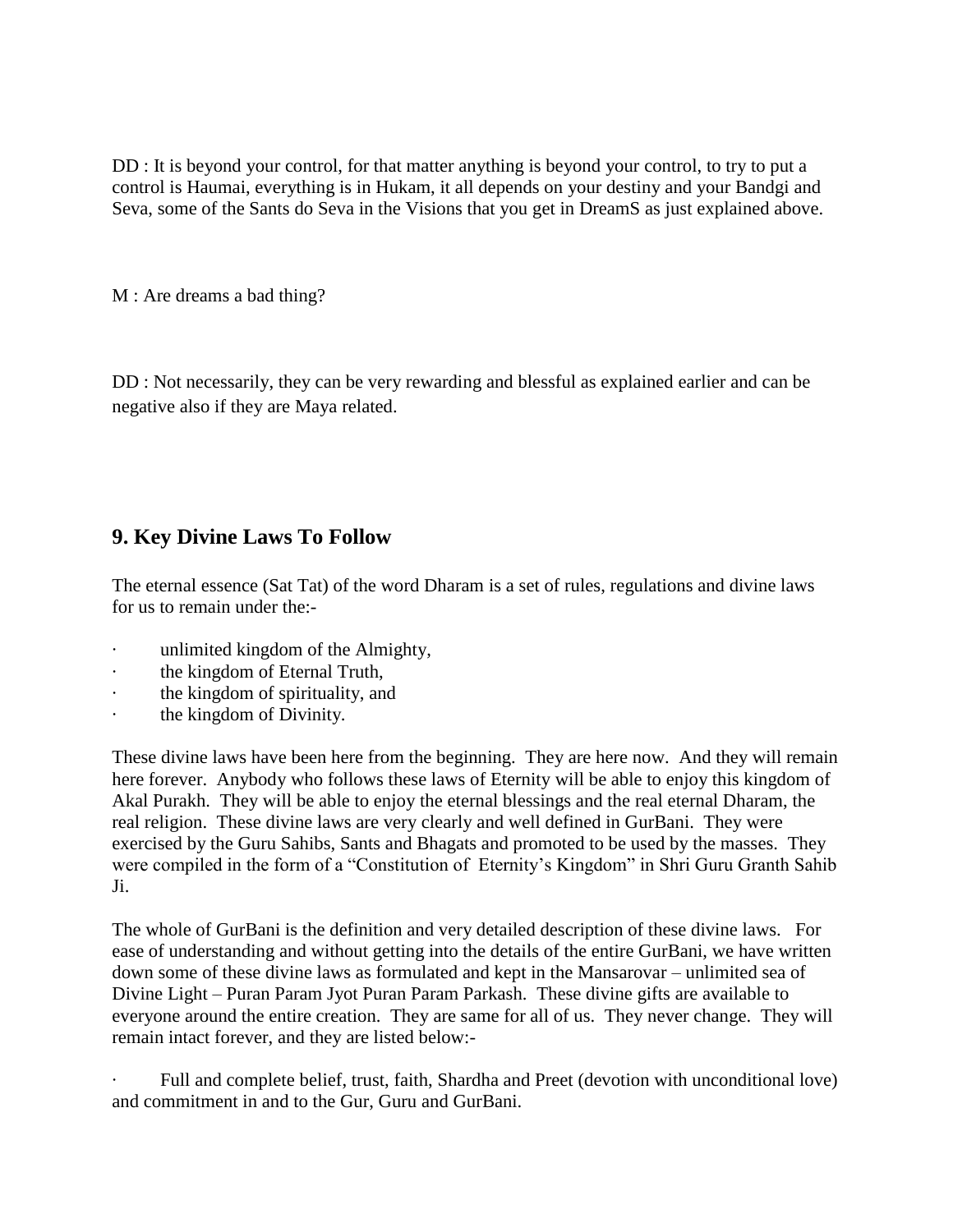Full and complete surrender to the Gur and Guru, "Tunn, Munn Dhann Sabh Tera"; "Tunn, Munn Dhann Sabh Saup Guru Ko". The Guru is great and very kind, if we give 10% of our time and earnings to the Guru and follow His words, He will pay for the remaining 90% from His own pocket.

Giving 10% of our time to the Guru. Spend this time in Amrit Vela (early hours) to do Naam Simran, "Prabh Kaa Simran Sabh Tey Oochaa." This is the highest service of the Almighty and this is the only means of cleaning us up from inside and keep us like that and eventually take us beyond the three aspects of Maya. This is the only way we can win over our mind. Win over the five thieves and desires and win over Maya completely.

Always pray for GurParsaad. Nothing can be done by us. Everything that happens is in Hukam. The will of God prevails no matter what happens. Only by having GurParsaad can we live under the Will of God without any issues. The GurParsaad will bring Naam inside us. It will take us to Jivan Mukti - salvation.

Always see, speak, hear, deliver and serve the Truth. This is the highest service to Almighty.

Exercise utmost humbleness in our communication with others. Consider our self the lowest of the lowest, "Aapas ko jo janey neecha so hi ganye sabh tey oocha." Consider everybody else as being above us. Concentrate on self-reformation. Don't point fingers at others. Keep the finger firmly pointed at our own self. Humbleness is the only weapon to kill our Haumai. Utmost humbleness and humility – Gareebi Ves Hirda. Utmost Nimrata (humilty) inside is the key to the kingdom of Akal Purakh – Dargah of Akal Purakh.

Delete "me, mine and my" from our conversations and communications. Always keep in mind that our existence is due to the life element inside us. And this is due to the Eternal Jyot inside us. There is God inside us. Always keep this Eternal Jyot element which is the Sat Tat and the Param Tat above us. Use "we, ours and us" in our communications by keeping this divine element recognized all of the time inside us.

Accept our sins and bad deeds. Open confession in the Sangat is the way to wash our sins and clean us up from inside. To make us truthful and take us closer to the Creator.

· Do not involve our self in any kind of negative criticism, gossip and jealousy.

· Do not hurt anybody's Hirda. Unconditional love for all His creations will determine how much we love Him. There is no place for hatred for anybody in the Mansarovar – Amrit Sagar Nirgun Saroop. Unconditional love with devotion and sacrifice is the language of Almighty. Only love, sacrifice and service with devotion can bring us closer to the Almighty.

Don't crave for anything. Thank the Almighty for everything He has given us and keeps on giving us. Remain contented in whatever we have and whatever we are getting. Desires are the root cause of all of the problems.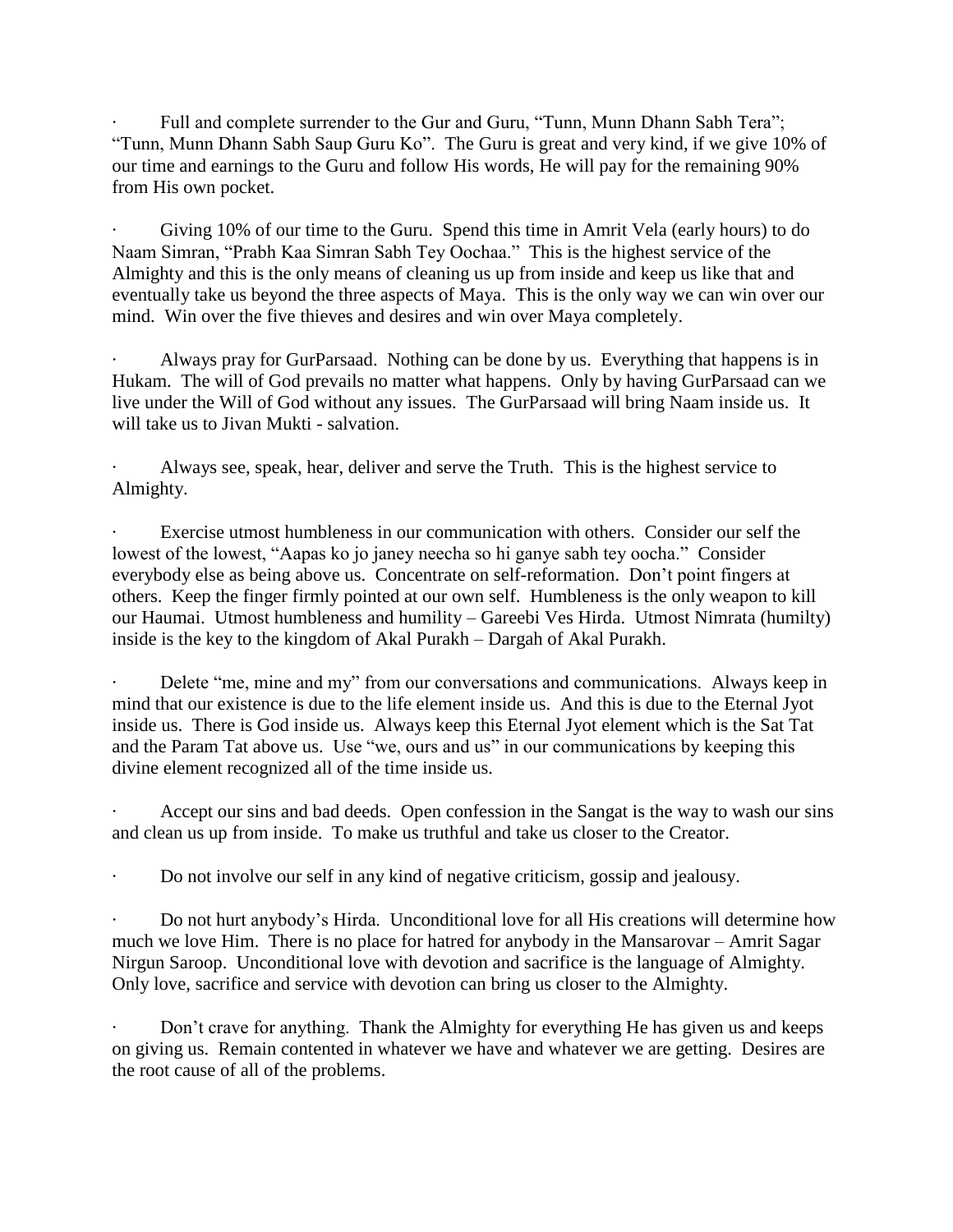Exercise forgiveness in our day to day communications with others. This is the way to control our anger. Wherever there is forgiveness there is God. Forgiveness is a divine quality and brings kindness inside us. Together these divine qualities make our heart very vital. We have no hatred or animosity with anyone. This makes us single vision – Ik Drisht. We become Nirvair which is one of the most vital qualities of Divinity. Forgiveness makes us anger free. Anger and ego are complementary to each other. Anger comes due to ego and ego brings in anger. So both of these mental sicknesses become our slaves, they no longer hurt us.

When we give 10% (Dasvandh) of our earnings to charity, we eventually become free of greed. The feeling of greed which then prompted untrue deeds starts to diminish. Our heart becomes kind, loving and self-sacrificing. We serving the poor and needy. This eventually relieves us of the deep mental sickness of greed.

Consider our family and friends, our parents and children as a Sangat and serve them with the same feeling and in the same way we serve the Gur Sangat. Love them and respect them the same way we do in Gur Sangat. This removes Moh from within us and converts it to the real deep, divine love with compassion, full of sharing, selflessness and sacrifice in our Hirda.

Other than our wife, respect every women as either our sister, mother or daughter. Other than our husband, respect every male as either brother, father and son. This removea the feeling of Kaam from within. This is a deep mental sickness and is cured by exercising this rule.

Delete the past, don't think about the future and seize the current moment. Be truthful in this current moment. Engage our self in truthful and only truthful deeds in each moment. Once our current moment is truthful our future will be truthful. Eventually this will erase all of the negative effects of the past from our Karni. Truthful deeds are the key to shape our own destiny. To shape our own future. When our present is truthful our future will eventually come very rewarding.

Practice GurBani in our daily life. Whatever little bit we understand, please bring that eternal essence inside our self right away by practicing it in our daily life. GurBani is an eternal prescription for all of our problems and mental and physical ailments. By doing Naam Ki Kamai and practicing GurBani we eliminate all of these sicknesses from our mind, soul and body. This make them absolutely clean of the scum of Maya. Watch our daily deeds in light of GurBani and keep on reforming it forever. There is no end to the divine qualities. By practising them we bring these priceless jewels of Divinity within us. This reforms us completely from inside and out. Eventually we become a Puran Sachyara (completely Truthful one) and the Sachyaar (True One) comes inside our Hirda forever.

· Involve our self in Seva with devotion and love. Do selfless service for the benefit of others. Serve the poor and needy. Serve the orphans. Serve the sick. Serve our own family with love and devotion.

Always remember that the highest service to the Almighty is Naam Simran. And all of the above points when exercised with Naam Simran bring tremendous rewards and results and make our life:-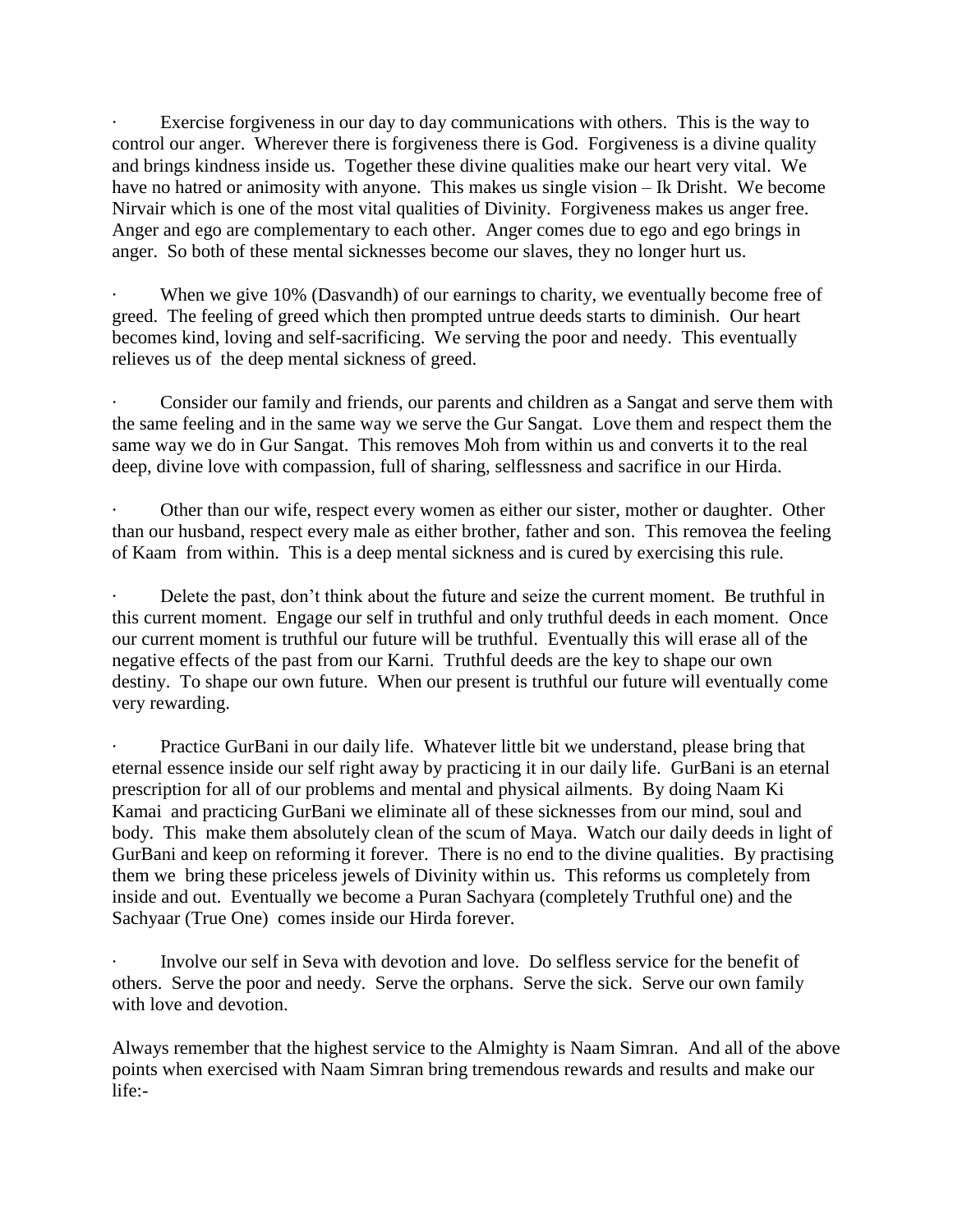- · sublime,
- · full of eternal enjoyment,
- · full of happiness,
- · full of eternal blessings, and
- · eventually our spiritual dreams come true.

We then become a Sant Hirda. We become Jivan Mukt and achieve our objective of this life by being one with Almighty and this is the real Dharam. This can only happen with the grace, GurParsaad, of Dhan Dhan Paar Braham Parmeshwar.

Dassan Dass

# **10. Continuous Self-Assessment against Truth Benchmark**

Some of the key points to the spiritual progress are:

- 1. Complete surrender to the Gur and Guru.
- 2. Giving Dasvandh of time and earnings; dedicate yourself 100% to the Gur and Guru

3. Consistent and persistent efforts to do Naam Simran on a daily basis, no breaks, no excuses, sitting in longer Smadhee every day, morning time and also evening time.

4. Full committment, belief, trust and faith in Gur, Guru and Gurbani.

5. Practice Gurbani in everyday life.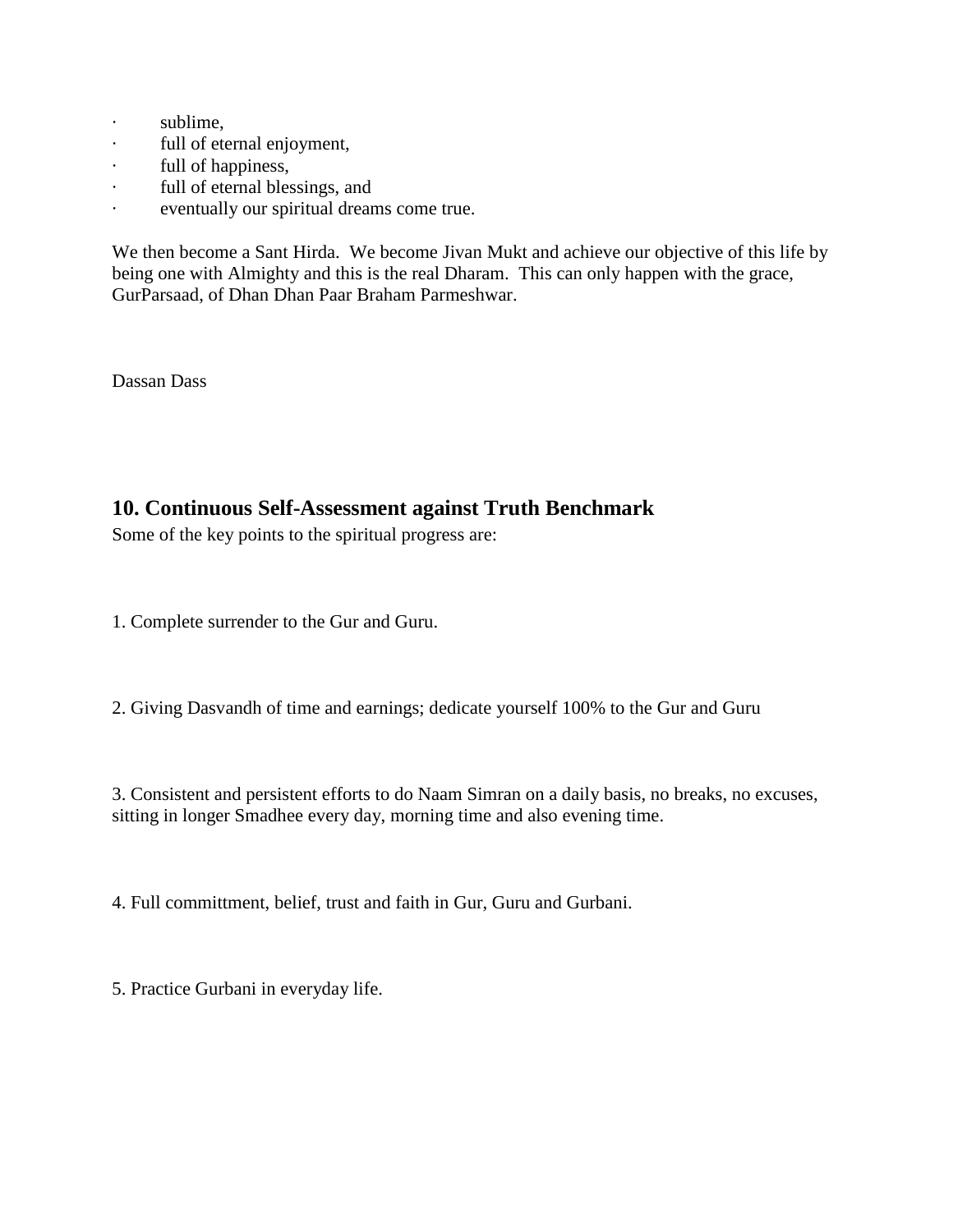6. Watch your daily actions and reactions, be apollogetic on a continuous basis of your bad and untrue deeds, perform ardas on a continuous basis to keep your inside clean on a continuous basis, accepting your misdeeds on a continuous basis.

7. Continue doing Simran inside while working, travelling, and during the performance of daily life activities.

Your spiritual progress depends upon your

- · committment,
- faith and trust in the Gur, Guru and Gurbani,
- enhancement of devotion and love inside for the Gur and Guru on a continuous basis,
- · sacrifice of your ownself to the Gur and Guru.

"Measure yourself against the above becnmark of Truth "SACH DI TAKDI" - and you "

will find your own defficiencies and road blocks. A continuous self assessment is mandatory. Naam Simran, Seva and Parupkaar are never enough. There is no limit to these things. There is no limit to the

committment, belief, faith and trust, sachee preet and shardha, devotion and sacrifice. So there should be a continuous self measurement in light of these divine requirements and mandatory divine laws for Puran Bandgi. Then you will be able to know where you are and what you need to do to uplift yourself on the

spiritual ladder.

Gur and Guru bless you all with all the eternal blessings on a continuous basis, and all your spiritual dreams come true.

Sada Sukhi Raho, Dhan Dhan Satnaam Bano, Dhan Dhan Sada Suhagan Bano, Naam Bano, Naam Vartao, Naam Di Seva Karo.

Thanks,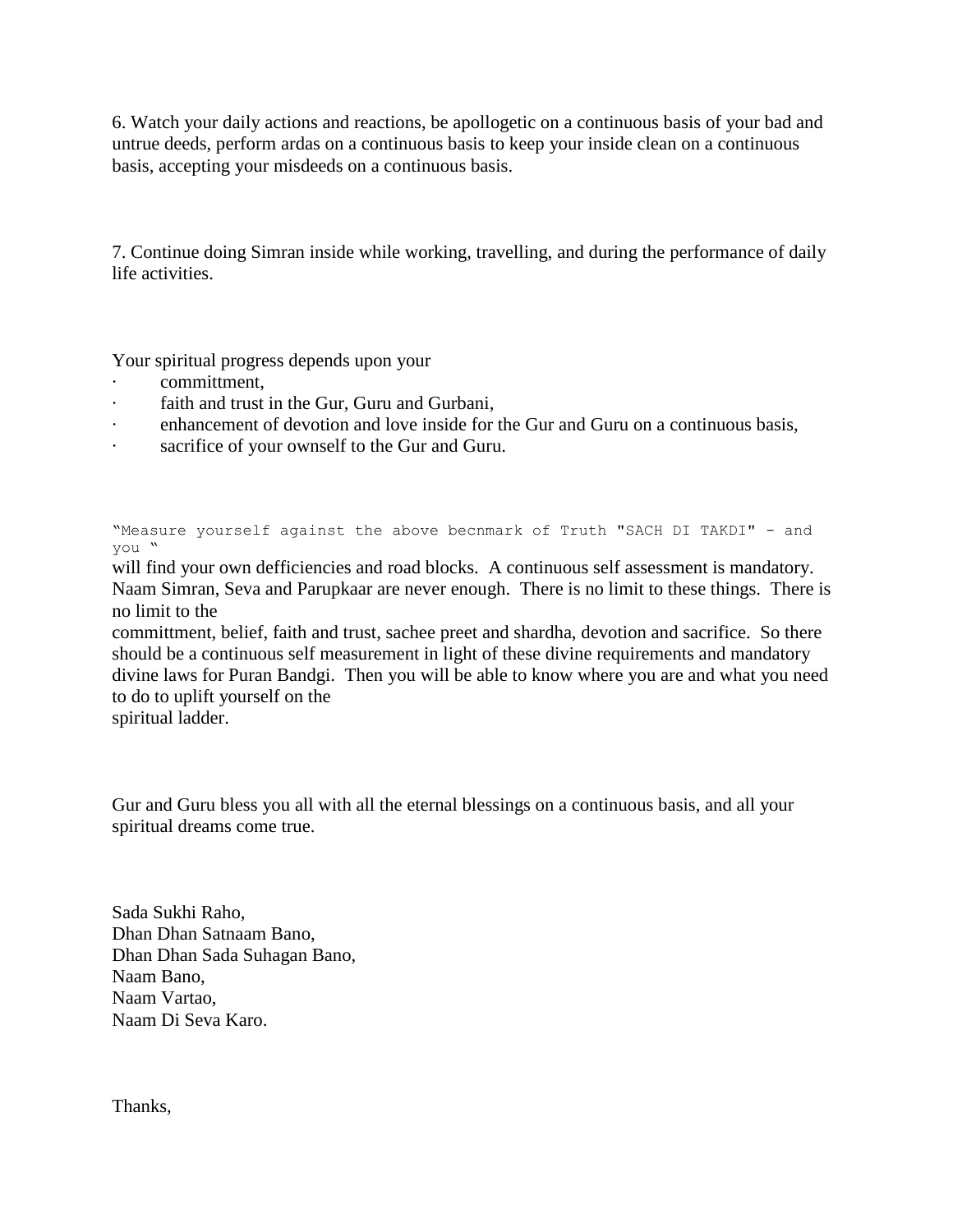Dassan Das

## **11. Getting Amrit From Nature**

The entire nature does Naam Simran and keeps on collecting the Amrit. In particular the air, water and fire are always engaged in Naam Simran and singing the praise of Akal Purakh Ji:

*Gaavan Tudh Nu Pawan Pani Baisenter.* Air, water and fire sing Your praises. (Guru Nanak Ji)

The presence of one or all these three vital elements of nature in every creation is unquestionable.

Let us look at the magic of the Hukam (God's command under which the whole Creation is operating). For example, fire is contained in wood, so when the wood burns the fire can be seen. But at the same time fire and wood are non compatible elements, yet they stay together. What keeps them together? The Hukam (God's command).

The entire creation is singing the praise of the Almighty except the human mind. Because Maya can only effects the human mind (not animal mind or plants or any other species is effected by Maya. They all live and die under God's Will and not under their desires. Eg an animal will only kill for food. Only man kills for sport or revenge … only the human mind operates under desire.)

Maya has three aspects : Rajo, Tamo and Sato. The mind that is operating under Rajo and Tamo aspects is consumed by the five thieves, hopes, wishes and desires and so on. The Rajo (fulfilling desires) and Tamo (doing ungodly deeds) aspects of Maya are running the entire human race. In fact, the human mind itself is the Maya. The human mind itself keeps your soul away from its source, from its origin - the Parent - the Almighty.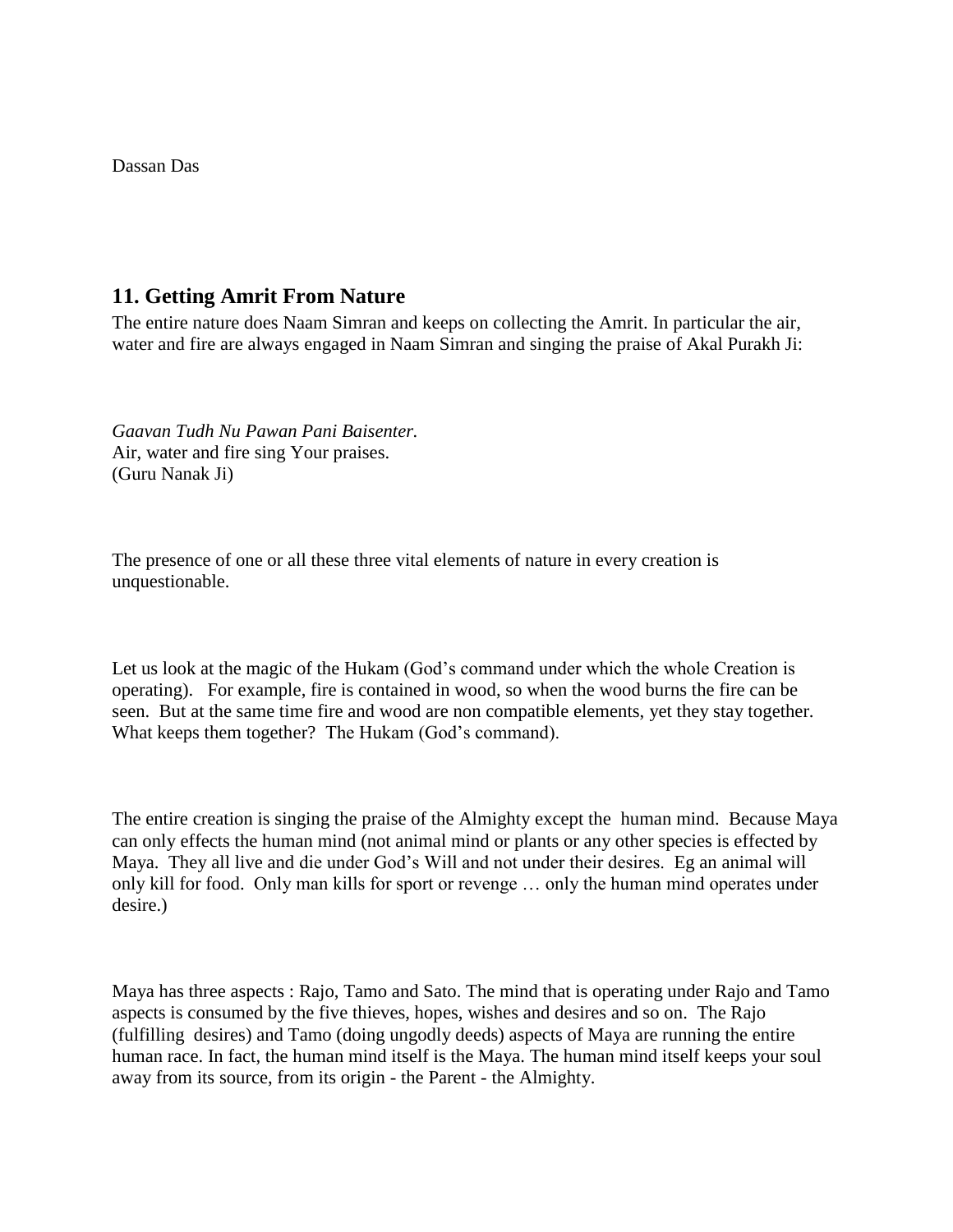When your mind is eliminated then the "Param Jyot" (Supreme Light of God) prevails :-

*Munn Tu Jyot Saroop Hai Apnaa Mool Pehchaan* Mind, you are the embodiment of God's Light, recognise your source. (Guru Amar Das ji)

The first step to eliminating the mind, is to get it to stop doing Rajo and Tamo deeds and instead shift its focus to the third aspect of Maya known as Sato. Sato (goodness) helps you in breaking the barriers of Maya. Doing Sato, meaning good and truthful deeds, is a move in the right direction. But by itself its still not going to get you very far. Like people say "I don't believe in God, but I do give lots in charity and I don't do anything bad." Guru Nanak Ji says that all their donations are not even worth a sesame seed to God.

To break out of maya, you need to stop doing bad things and start doing good deeds. When God is pleased He will give you His Graceful Name via the Guru – the GurPrasadi Naam. This is your connection to the Light of God inside you. Never forget that the spiritual path is GurPrasaad (By God's Grace) only. If we think we can attain God through our own efforts alone then we are still trapped by our ego.

Having been blessed with GurPrasadi Naam, we start earning it by doing more and more meditation – naam simran and truthful deeds – seva. This takes us to the peaks of Bandagi (seva plus simran). Maya is finally defeated with the death of the ego. Ego dies, maya is defeated and the mind is eliminated. This is the victory for the soul. The death of ego lets the soul prevail. The death of ego allows the "Param jyot" (Supreme Light of God) in you prevail and take over. And since Maya is defeated then it comes to serve you, it becomes your slave, and that is what is Jivan Mukti – Salvation before physcial death – your soul is liberated while you are still in a living body.

At this point Nirgun (Formless God the Creator) and Sargun (God in every part of the Creation) becomes one and the Nirgun prevails. (Before you saw Creator and Creation as two separate things. You could see the Creation but the Creator was invisible. But now you are connected to the Creator in the Creation at all times and all places). Now you feel connection with the entire nature and with this you can attract and absorb the Amrit from any part of the nature.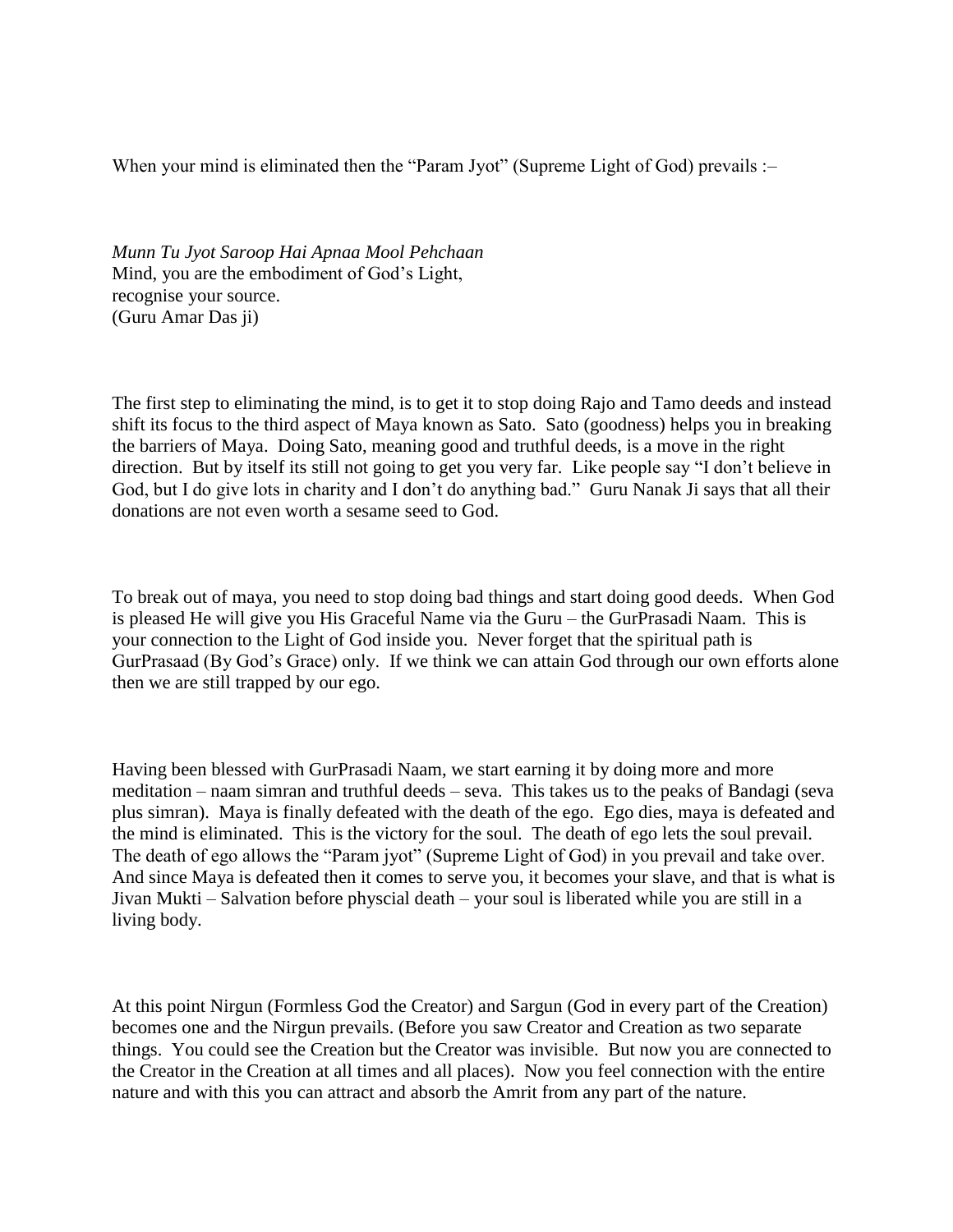At this stage you get connected to the ManSarovar (God's Body of Light / God's Mind Ocean) on a permanent basis and can tap the Amrit from the ManSarovar whenever you want to do so. The connections with the ManSarovar are inside you. They are called "Sat Sarovar" (seven lakes / seven chakras) seven centres of spiritual energy. These Sat Sarovar absorb and disseminate spiritual energy to and from ManSarovar.

Next time when you sit for meditation – particularly in your Sangat try this. After you've settled down settle down, do Ardas to the Gur and Guru to please blossom all the Sat Sarovars. Then take your attention to them one by one and by concentrating on each one of them for a few minutes do Naam Simran. The Sat Sarovar are behind the :

- 1. forehead ( third eye ),
- 2. throat,
- 3. heart (hirda centre of the chest),
- 4. navel area
- 5. sex organ area,
- 6. base of the spine
- 7. top of the head (dassam duar / tenth gate).

Feel the difference of how the Amrit is flowing in and out of your body. This practice will also be even more effective and rewarding if you do it in the open and near a lake or river and forest – in a natural place.

Dassan Das

# **12. Erasing Ego In Sangat**

You all are very fortunate to have the Gur Parsaad of the Sat Sangat together in the rememberance of the Almighty. May Gur and Guru bless you with unlimted flow of Amrit and cleanup your Hirda of all the

distractions and illusions and replace them with Satnaam Param Jyot Puran Parkash. In today's Sat Sangat we will make a request at the Charans of you all to concentrate on:

…I cut my body and mind into pieces, and sacrifice it all to You by burning it in the fire. Tunn Munn Kaat Kaat Sabh Arpee Vich Agnee Aap Jalaain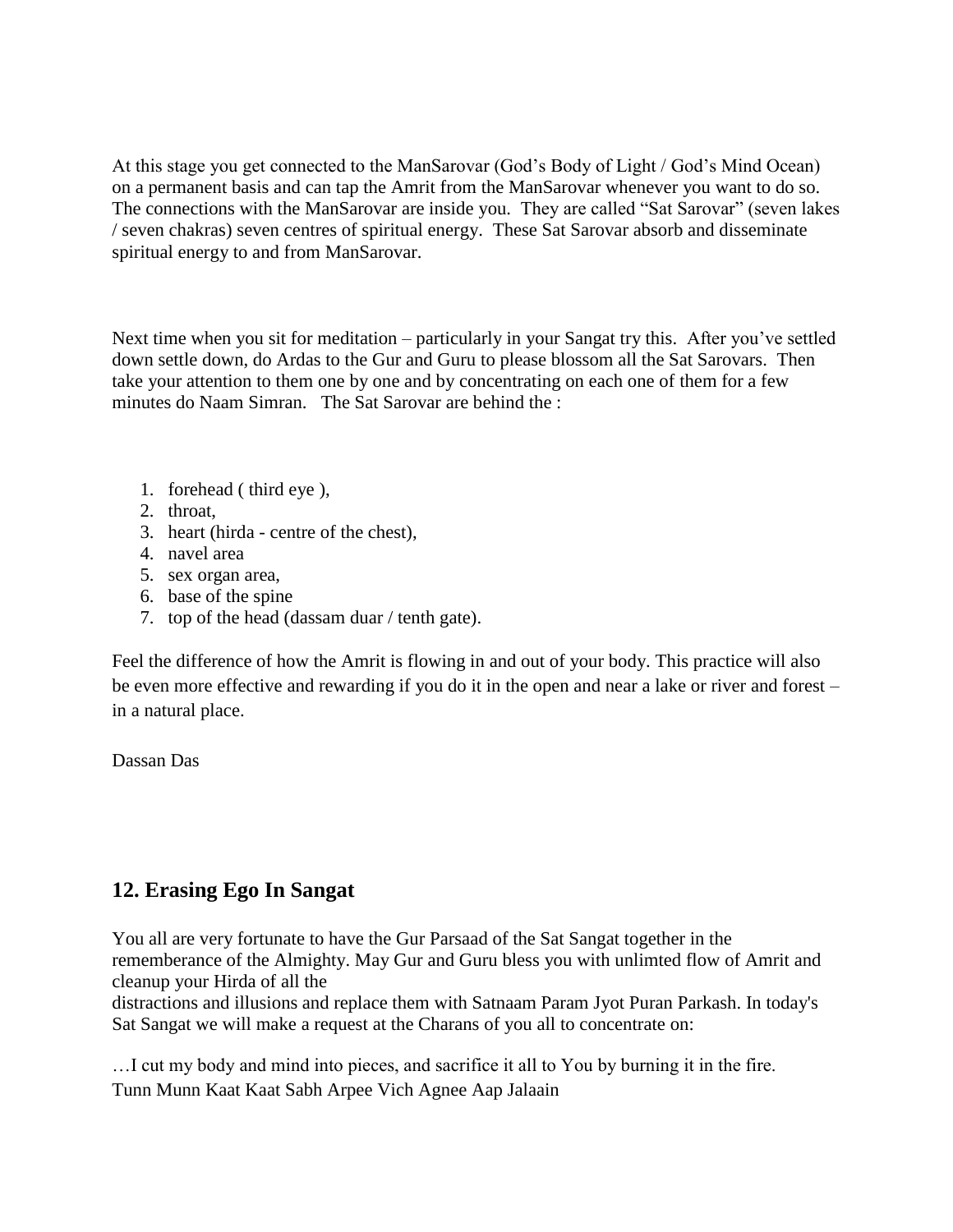Tunn Munn Kaat Kaat Sabh Arpee Vich Agnee Aap Jalaain Tunn Munn Kaat Kaat Sabh Arpee Vich Agnee Aap Jalaain Tunn Munn Kaat Kaat Sabh Arpee Vich Agnee Aap Jalaain Tunn Munn Kaat Kaat Sabh Arpee Vich Agnee Aap Jalaain Tunn Munn Kaat Kaat Sabh Arpee Vich Agnee Aap Jalaain Tunn Munn Kaat Kaat Sabh Arpee Vich Agnee Aap Jalaain Tunn Munn Kaat Kaat Sabh Arpee Vich Agnee Aap Jalaain Tunn Munn Kaat Kaat Sabh Arpee Vich Agnee Aap Jalaain

. . . . . . . . . . . . . . . . . . . . . . . . . . . . . . . . . . .

Band Band Kaat Agni Mey Saareen Band Band Kaat Agni Mey Saareen Band Band Kaat Agni Mey Saareen Band Band Kaat Agni Mey Saareen Band Band Kaat Agni Mey Saareen Band Band Kaat Agni Mey Saareen Band Band Kaat Agni Mey Saareen Band Band Kaat Agni Mey Saareen Band Band Kaat Agni Mey Saareen Band Band Kaat Agni Mey Saareen Band Band Kaat Agni Mey Saareen

Haumai Nahin Tu Hi Tu Haumai Nahin Tu Hi Tu Haumai Nahin Tu Hi Tu Haumai Nahin Tu Hi Tu Haumai Nahin Tu Hi Tu Haumai Nahin Tu Hi Tu Haumai Nahin Tu Hi Tu Haumai Nahin Tu Hi Tu Haumai Nahin Tu Hi Tu Haumai Nahin Tu Hi Tu Haumai Nahin Tu Hi Tu Haumai Nahin Tu Hi Tu Haumai Nahin Tu Hi Tu Haumai Nahin Tu Hi Tu Haumai Nahin Tu Hi Tu Haumai Nahin Tu Hi Tu

Continue with these words until your Simran is automatically switched to Satnaam Simran. For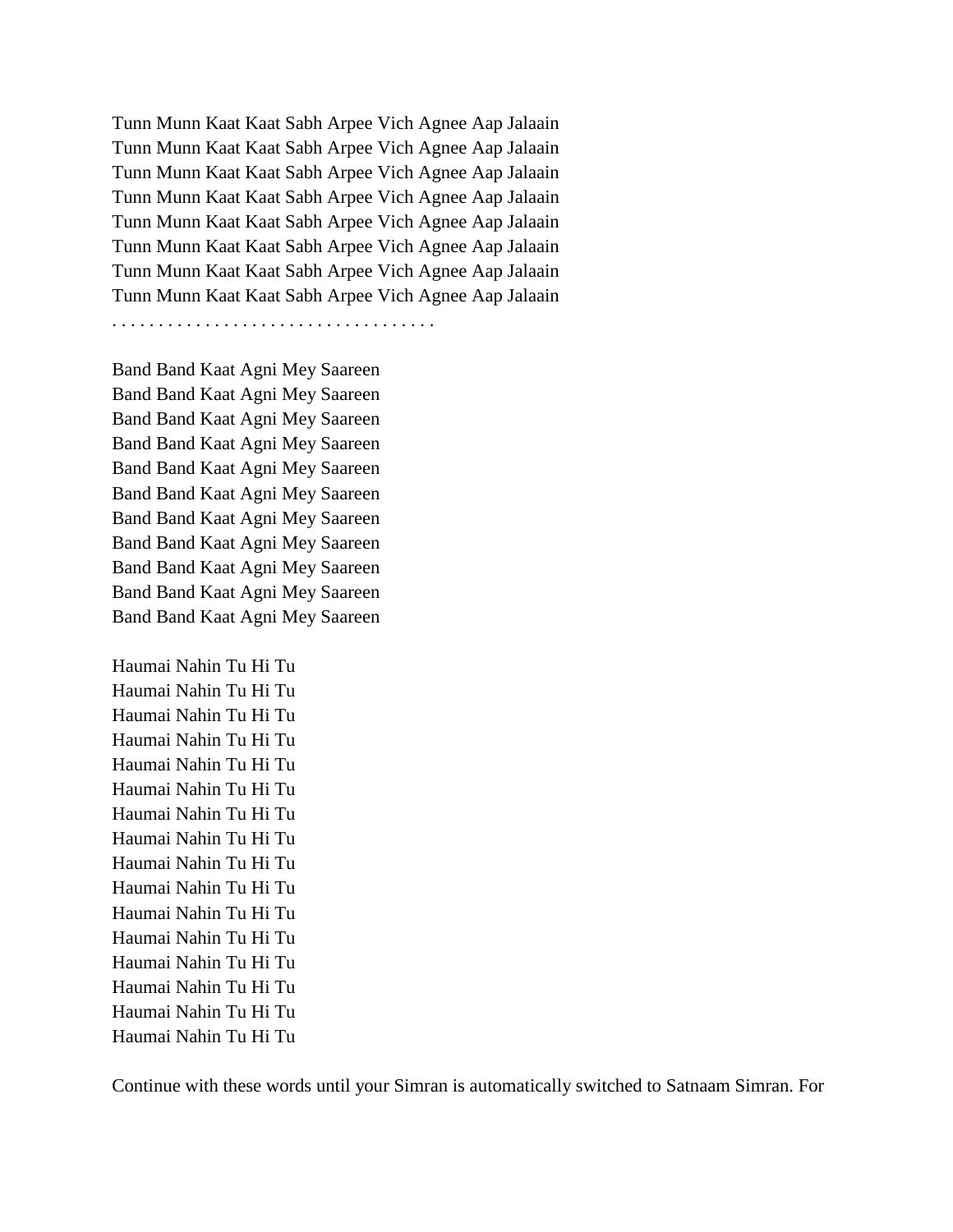those who don't read this message please explain them before you start the Simran tonight.

With this Simran your ego – ahankaar will disappear and your Hirda will become free of Haumai.

Dassan Das

## **13. Tongue Goes Into Meditation**

# IK OANKAAR SAT NAAM SATGUR PARSAAD DHAN DHAN PAAR BRAHAM PARMESAR DHAN DHAN GUR-GURU-SATGUR-GURBANI-SAT SANGAT-SAT NAAM DHAN DHAN GURU PYARI SAT SANGAT JI GUR FATEH PARVAAN KARNA JI, KOTTAN KOT DANDAUT TEY SHUKRAN PARVAAN KARNA JI. SEVA PARVAAN KARNA JI

#### RASNA JAPTI HAR HAR NEET

With the Gur Kirpa and Gur Parsaad of Dhan Dhan Agam Agochar Anant Beyant Paar Braham Pita Parmesar and Dhan Dhan Guru Patshah Ji let us pray with folded hands and with our head at the Charans of Dhan Dhan Akal Purakh and Dhan Dhan Guru and with kottan kot dandaut bandhna and shukrana at the Charans of Dhan Dhan Paar Braham Pita Parmesar and Dhan Dhan Guru, try to understand the meaning of "RASNA DAA JAPNA" – (tounge goes in to meditation mode); and "RASNA NAAL JAPNA" – (when we recite Naam with our tounge). Rasna Daa Japna is a very high spiritual stage and comes only after the Naam Simran goes in to every bit of your body, when every cell of your body vibrates with the Naam, when the entire body gets filled with Naam Amrit physically. At this stage you can experience physically every bit of your body vibrating with Sat Naam and at this stage when you concentrate on your Rasna – Tounge then you will physically experience that your toung is vibrating with Sat Naam. this is what means when Gurbani says "RASNA JAPTI HAR HAR NEET" This happens when the Bandgi goes in to advanced stage in Karam Khand and Sach Khand and your Suksham Dehi becomes pure like gold – Kanchan Dehi. Whereas Rasna Naal Japna – means reciting Naam with the toung which is the first stage of Bandgi – which is called Dharam Khand (next stages are Gyan Khand, Saram Khand, Karam Khand – when you are blessed with the Gur Parsaad of Naam, Naam Simran, Naam Ki Kamai, Puran Bandgi and Seva – and then Sach Khand). So there is no comparison with these two stages, one is reeal high spiritual stage and the other one is just the beginning.

Dassan Dass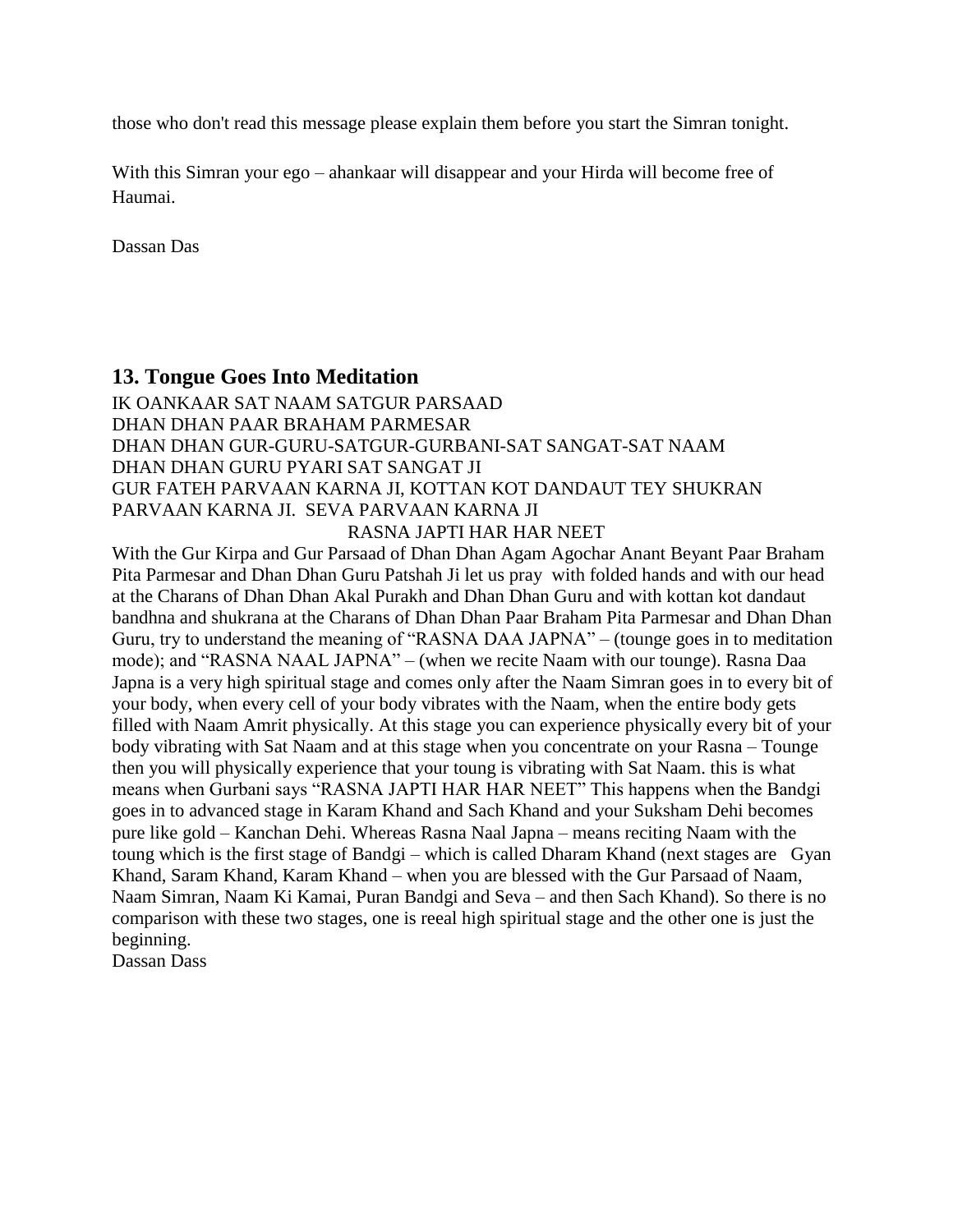# **14. What does Gur Parsaad - the Eternal Blessings, feel like?**

Satnaam Ji - Dandauth Bandhana Ji.

What does Gur Parsaad - the Eternal Blessings, feel like? How do we know when we are under the Gur Parsaad?

Well, an easy way to understand is to look at the opposite, look at how we feel and think when we are not under Gur Parsaad. I have had a strong experience of this over the last few days so thought it would be nice to share with the Sangat.

Over the last few weeks strong thoughts have come up about why am I not having spiritual expereinces any more. This has lead to thoughts of you must have done something wrong, you must have failed a test, you chose maya over the guru and now are back to square one. These thoughts built up every day, triggerring feelings of failure and despair that nothing I have done has turned out as I wanted. So a constant nagging feeling was hanging over my head like a black cloud for the last few weeks, getting heavier and heavier. Then on sunday morning got up from Simran and had felt some love for Baba Ji's lotus feet, but istead of becomgni humble did the opposite.

Get upset with the kids for making a mess and not helping to tidy up.

Said some upsetting things to our wife.

Fumed around the house like a control freak.

Then even stronger thoughts came that this spiritual path is not for everyone and I should give up another thing I've failed at.

Should just go into worldy pursuits and whatever.

Then I went and talked negatively about our wife with our parents.

The next day the cloud was still there heavy and strong.

No desire to pray for forgiveness, no desire to forgive anyone, just a stubborness that I was right, that the others aggravated me.

Then went back to eating some junk food - comfort eating and having a long hot shower - more comfort.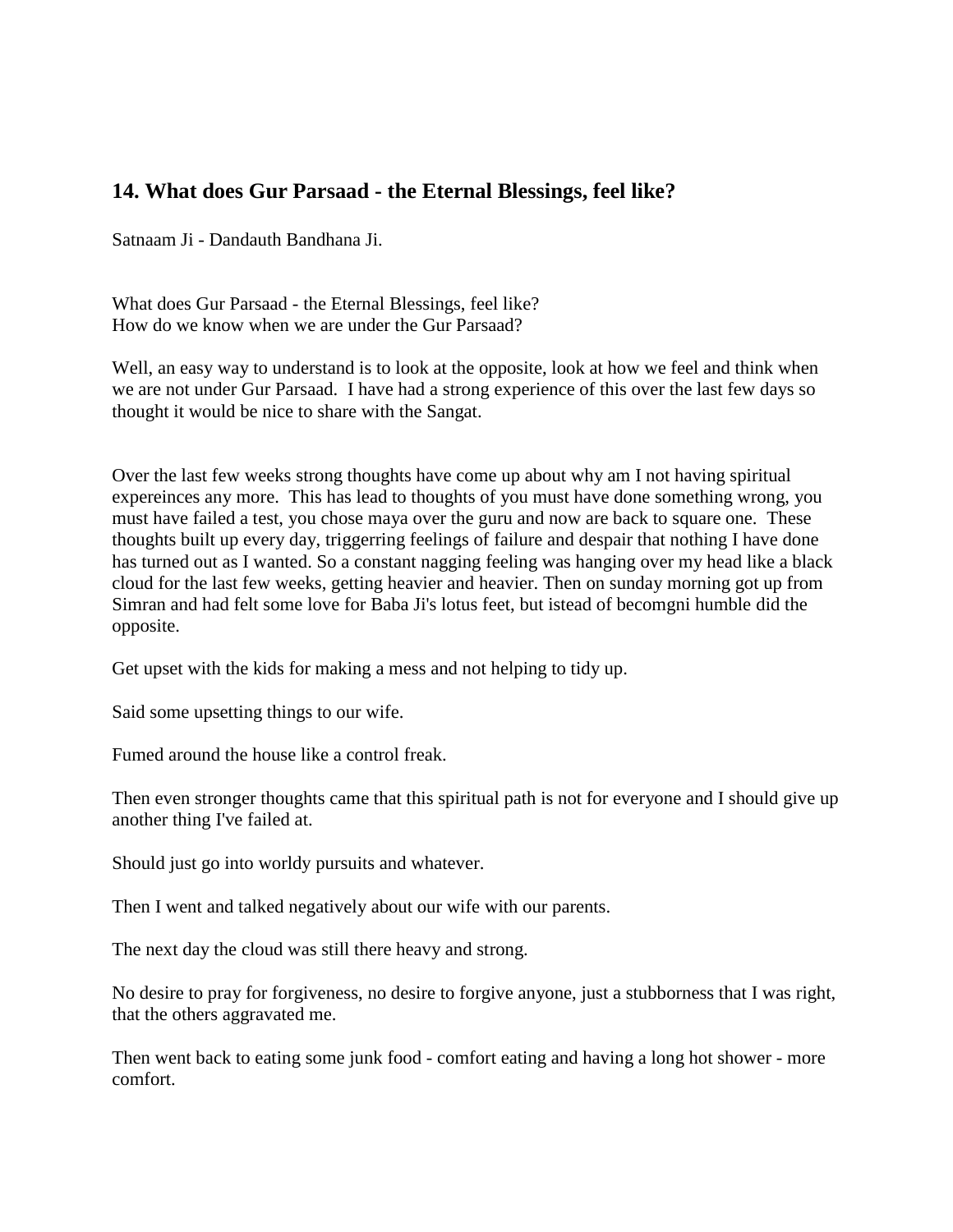Struggled to get to the gym, but didnt feel like training so left without doing so.

So then the Gur Parsaad started.

First, the thought came to look at the root cause of my state of mind, and the root cause was me sending out anger to the wife and kids after doing simran.

Then the realisation that I was reaping what I had sown.

Then the humblness to accept that it was my misdeed.

Then the acceptance that anger and ego is my own and I cannot blame anyone else for it.

Then apologising in my heart to God and the wife and kids for my bad behaviour and washing their feet in my heart whilst doing Sat Naam.

The mind cooled down alot.

Then another piece of wisdom that the past is just a trail behind us and what matters is the energy we bring to this current day.

Just like the sun comes out everyday blasting light into all the corners of the world, not taking long to shift the heavy darkness. To be like the sun and not to worry about yesterdays failures, focus on being bright and full of energy today.

Then did our ardas to accept all of our mistakes and for the gift of Gur Parsaad of Naam and Seva.

With Gur Parsaad we sat down and did the editing seva of the Sukhmani book by Dassan Dass ji and within a few minutes our mind went into humbleness, became focused on the words, became soothed and calm the more we read.

By the end we realised that the last few weeks had been an atttack of our own ego. Ego is dying when we do more naam simran and seva, but ego tried one last time to stand up and tell us that "I am a failure in the worldy pursuits and spiritual pursuits and relationships." so that I should go back to ego, to becoming something in the world.

But with Gur Parsaad we say to Baba Ji to please save us, we have seen the worldy pursuits and we will always be worse off compared to someone else and better off somprared to someone else, so we are happy we we are and dont want to ride into maya again on the horse of ego chasing desires.

So always be alert as to the state of our mind - is it under Maya or under Gur Parsaad?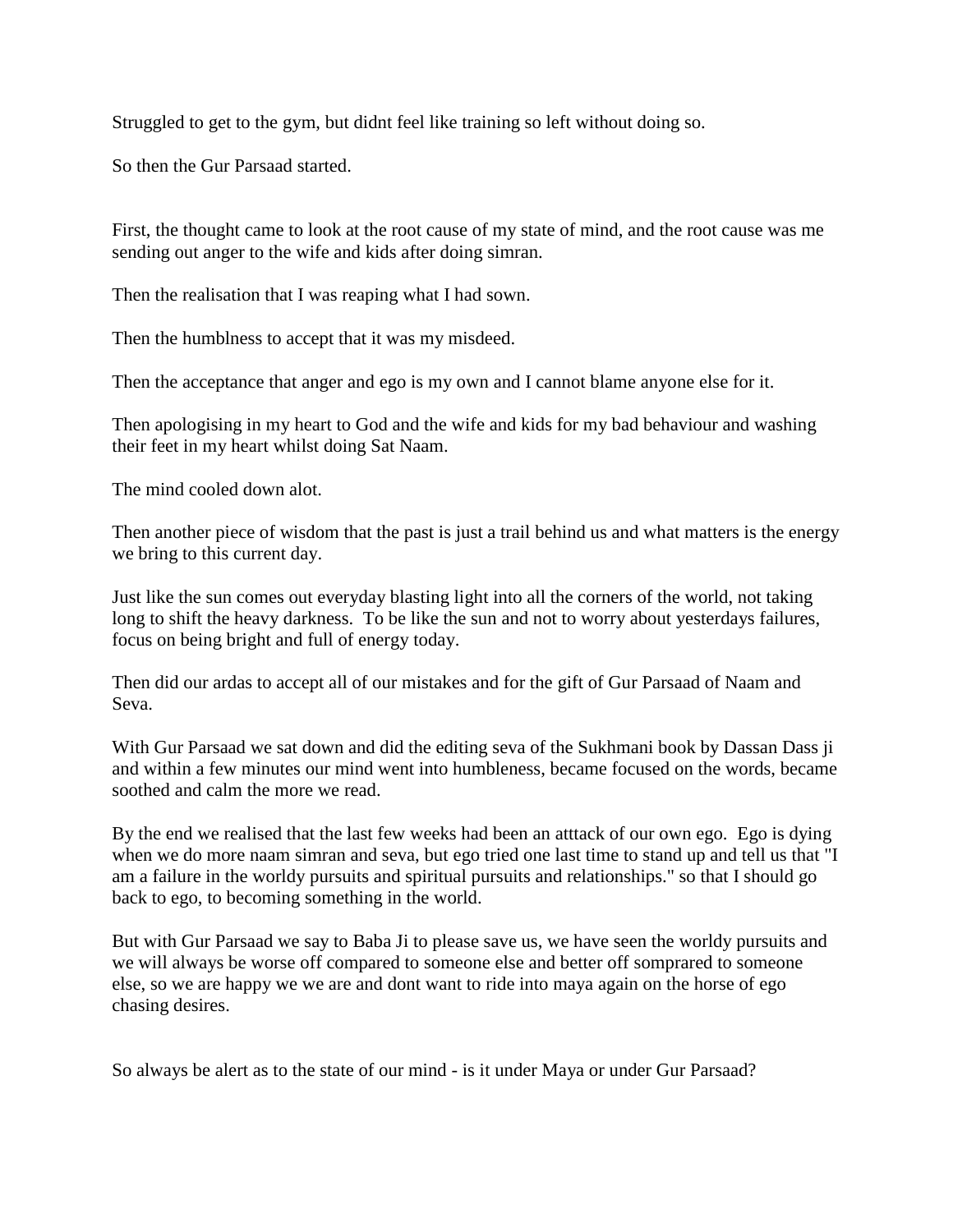That is why Dassan Dass Ji has asked us to keep doing our [ardas](http://www.satnaam.info/index.php?option=com_content&task=view&id=59&Itemid=14) every 5 minutes for Gur Parsaad and also reading the articles on the website also cools the mind down, they are saturated in Gur Parsaad - eternal blessings of Dassan Dass Ji.

Dust of your feet

Harjit

# **15. Amrit Vela Naam Simran**

## **DEDICATE YOURSELF TO 2.5 HOURS OF NAAM SIMRAN A DAY PLEASE**

Ik Oankaar Sat Naam Satgur Parsaad Dhan Dhan Paar Braham Pita Parmesar Ji Dhan Dhan Gur Guru Satgur Gurbani Satsangat Satnaam

Guru Pyare Satnaam Parivaar Jee: Kottan Kot Dandaut Parvaan Karna Jee

The entire population on this earth is suffering with some kind of a pain and sorrow – Nanak Dukhya Sabh Sansaar. The one who has achieved the eternal truth and have become one with the eternal truth is the only one who is beyond these sufferings – Jo Jo Disey So So Rogi, Rog Rehit Mera Satgur Jogi, which means that only a Puran Sant is the one who is beyond these sufferings. Therefore, only achievement of the eternal truth is the way to go beyond these sufferings. Dedicating completely ourselves to the Sat Naam Simran will eliminate these pains and sufferings from our lives. When all of you dedicate yourselves to Sat Naam Simran for atleast 2.5 Hours a day, every day without a break then this Sat Naam Parivaar will become very strong spiritually.

When this happens then there will be a unbelievable divine effect on the new Sangat who joins us, not only that it will have an unimaginable divine effect all over the Globe. This is the best way we can help others and the people around the Globe in diminishing their sufferings and pains and make this earth a more livable and clean place. There is tremendous – infinite divine power in the Simran – Har Simran Meh Aap Nirankaara; therefore, this dedication to the Sat Naam Simran will have an unimaginable effect on spreading this divine message of eternal truth. We know you all can do it, we also know that you all want to do it and do want to dedicate yourselves to the Sat Naam Simran. Therefore, we will strongly appeal to you all as well as request at all your Charans to please start doing a 2.5 hours Sat Naam Simran every day and reap the unimaginable rewards by doing so and make Satnaam Parivaar stronger by the day.

Dassan Dass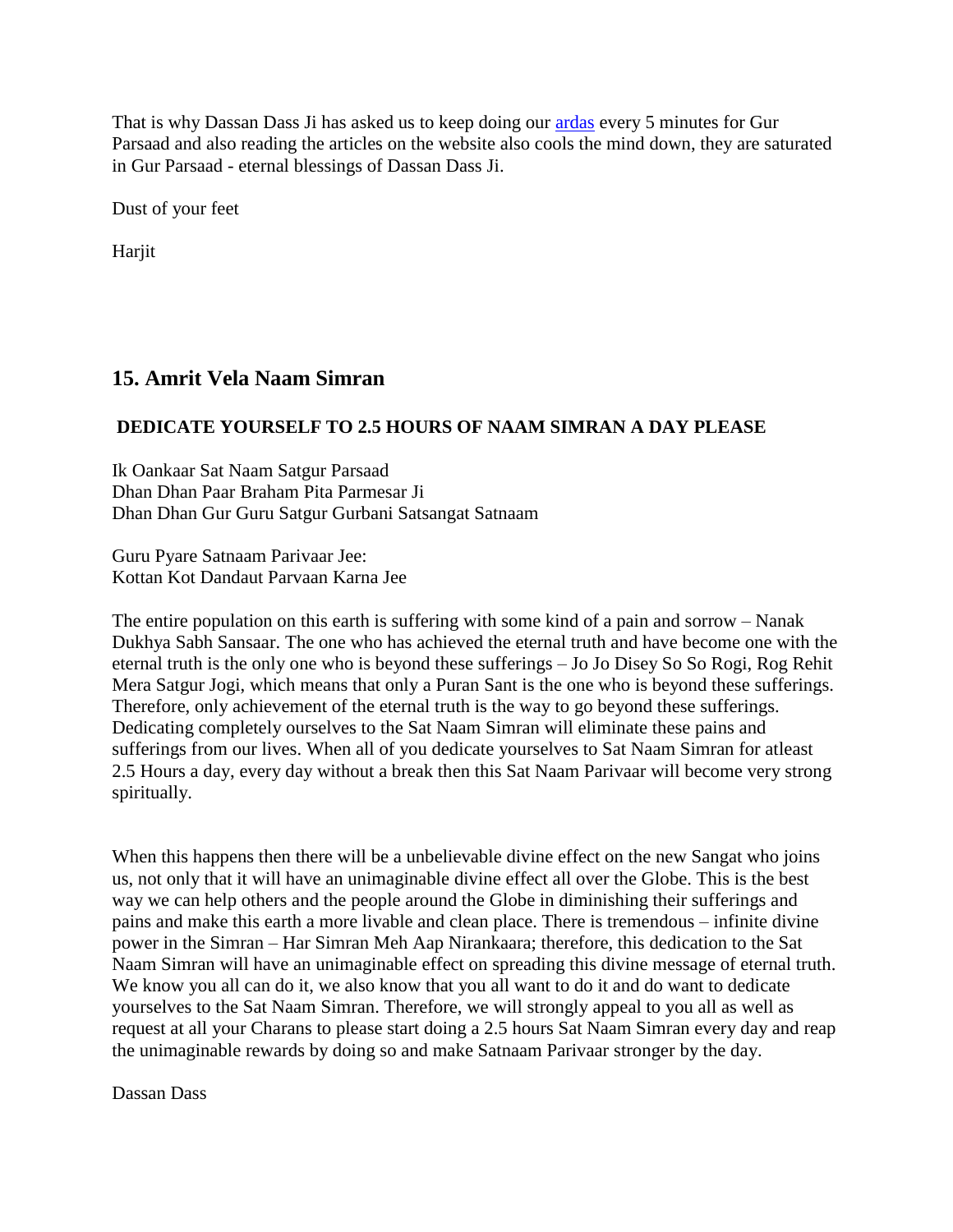#### **TIPS FOR DOING AMRITVELA NAAM SIMRAN**

Sat Naam Ji - Dandauth Bandhna ji

recently there have been questions about getting up at Amritvela and what words to meditate upon. Here are some extracts from Dassan Dass Ji on this topic from the **Sant Marg Q&A** section on the website.

### **AMRIT VELA**

HOW DO YOU MANAGE TO GET UP AT 12:30 AM? MY KIDS DONT STOP SCREAMING UNTIL 10:30 PM!! SO HAVE ONLY BEEN MANAGING TO GET UP AT ABOUT 4AM SO FAR -- WHICH IS GREAT AND I THANK GURU JI FOR THAT GIFT AND MAY IT CONTINUE AND GET BETTER.

We do have children but they are grown ups, they are doing thir medicine degrees now. But we do have a full time job, you are right when you say waking up at 12:30 am ? Infact you are doing good getting up at 4:00 am, but getting up earlier will be more beneficial, and don't worry about less sleep, now when you do simran you will get so much spiritual energy that you will not feel tired at all, no matter what time you wakeup, whatever time you get to sleep, your sleep will be complete, you will feel as if you have slept long hours.also your kids will start to become more and more sober and they will start to go to sleep earlier. All your sleep defficiency will be compensated by simran. We used to do the same thing, and never felt lethargic during the day, no yawning at all during the day, feel absolutely fresh all the time, this is what cosmic energy spiritual energy does - and as you said you felt power in your head you will feel that power all over slowly and slowly - infect this power you guys are feeling is the naam amrit going inside you, this feeling will continue to increase, and then slowly and slowly your body and soul gets more and more cleaner from inside, more energy you will get inside, so when you go to sleep at night just do ardas inside your hirda that please wake me up at 12:30 or whatever time - and he will wake you up. Now since you folks have been blessed with gurparsadi naam you have also been put under the protection of at least one sant - and this sant will be always with you in his suksham dehi (astral body). When you do simran for 2 hours you are sitting on earth, in the third hour your simran will go in dargah and in 4, 5, and so on hours your simran will be in dargah, so try to go beyond 2 hours in the morning, at least 2 and half hours if you can, for fast progress. We used to sit in for 4-6 hours. Now our bhagti is complete and also our rom rom (every hair and cell) have become sat naam - physically every bit of body is reciting sat naam - and we feel this spiritual energy all the time in each and every cell of our body, so we don't sit in long smadhi anymore - actually at this level you are 24 hours in smadhi with open eyes, walking, talking, sleeping, and whatever you are doing will always be in smadhi.

### **STRUGGLING DURING SIMRAN**

We remember when we started early morning simran. First day it was 30 minutes next day 45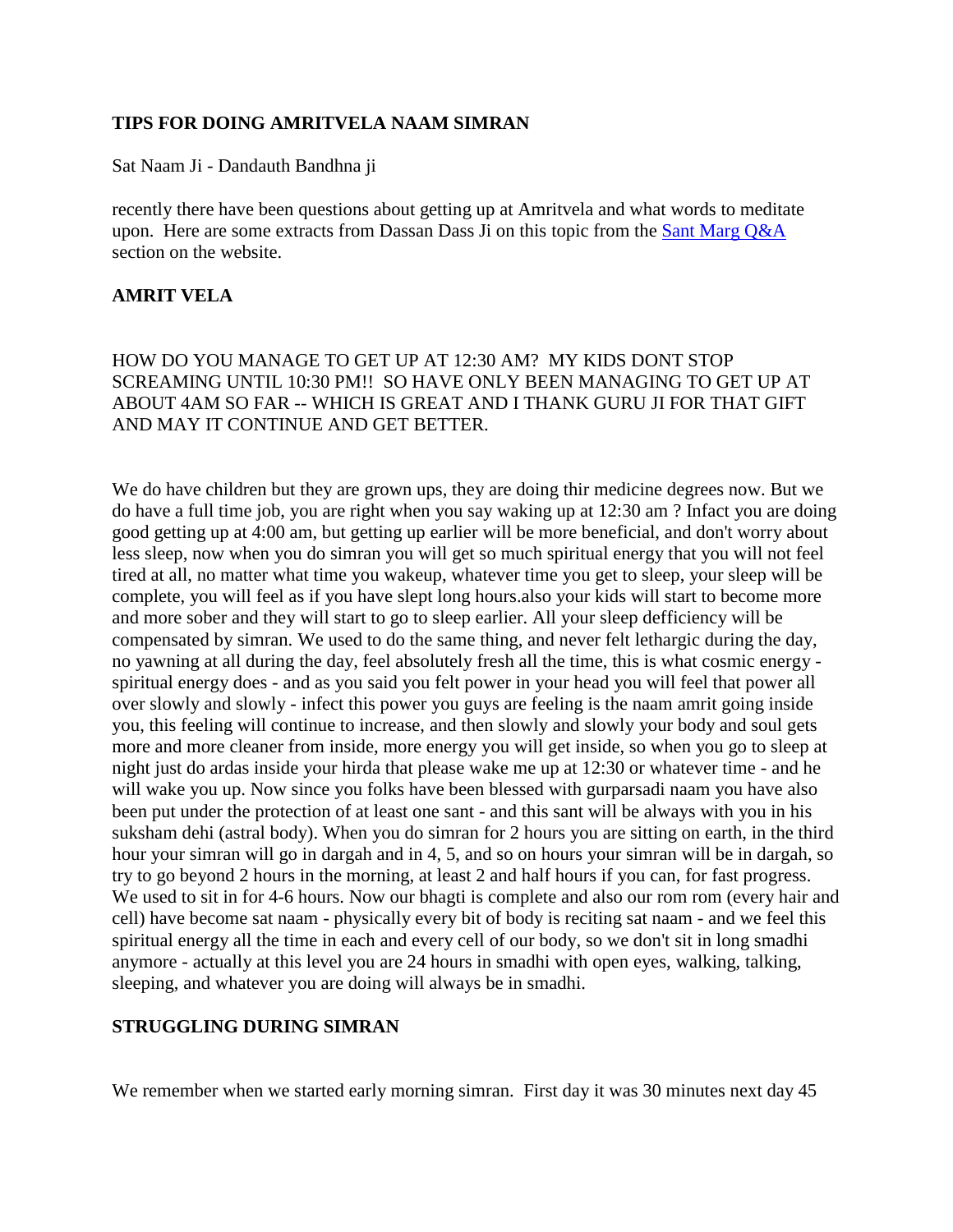minutes and so on took couple weeks to go to longer hours, so you are doing good keep it up. God has brought you to this level he will definately help true servants to come up to him.

Seva you are doing is great keep it up, but do dandaut bandhna (prostrate lying on belly) when you go to Gurudwara and also dust the shoes and put the dust on your forehead. If there is langar do the cleaning of dishes. And while doing seva keep on reciting "sat naam waheguru" inside you at all the times.

We will pray to help you in your efforts, it might be too much in the beginning for you to sit for early and long hours, so you can start later and then slowly when you start getting the energy and more anand you will go to longer hours, ardaas helps a lot, so keep on praying – apni seva aap le (Dear God, You Yourself please come and do this seva) – humre kiye kichu naa hoi kare karawe aphi aap (if I do it then it doesn't work out, You Yourself are the Doer Lord), and the ardaas we wrote yesterday. Just keep on reciting satnaam inside you all the time. One thing more you don't need to sit cross legged, you can sit in sukh-assan (any comfortable position) on a chair or sofa so that your body feels comfortable, and sometimes you might feel like you have gone to sleep, but actually you don't go to sleep, you will go in deep meditation, and even if you go to sleep it doesn't matter, after a nap again pray ardaas and start again, as we have said these kinds of problems can be very easily over come by ardaas. Also you can email us , don't feel hesitant to do so, we fill you up with spirituality when you email us, tell us your difficulties and we will remove them.

### **WAKING UP**

Akal purakh is very kind on you, he is waking you up and you have done a great start so keep it up, don't look back just keep on capturing the current moment – sat karam – seva simran and parupkaar, and you will make it. Just stay away from distractions

### **STAYING AWAKE AT AMRITVELA**

Probably late dinner is the reason for your difficulty to keep awake, a lighter and simpler diet will definitely help you, but there are no restrictions. Also eating earlier in the evening will definetely help you. We take our dinner around 6:00 pm. But you can eat as early as you are done with your evening simran. If you are eating late for some reason then have a light diet.

Also wash your hair if you can every morning and leave them wet under your dastaar, they will dry by the time your simran concludes. Everytime we wakeup in the morning we do wash our hair and leave them like that, but we don't have too much hair. Also we take shower every evening as well so that will also help if you are not taking evening shower. Pani – pita will make your dehi pavitter. Pani is amrit too, so we need to respect pani pita, and pawan as guru – dharti as maa – pawan guru pani pita mata dhart mahat.

# **STAYING AWAKE**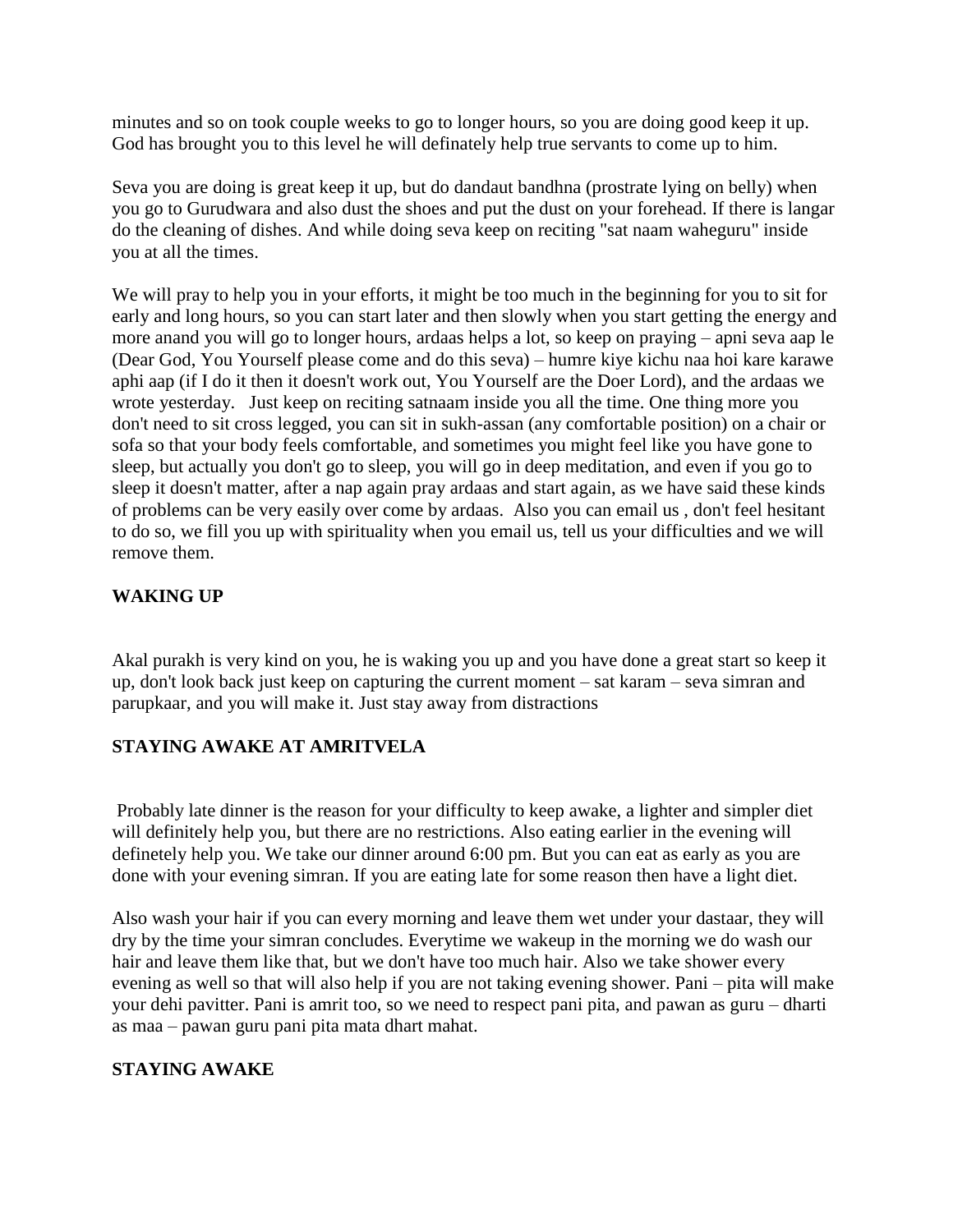### WHEN YOU DID SIMRAN FOR LONG HOURS, WERE YOU LYING ON A BED OR SITTING PHYSICALLY IN THE LOTUS POSITION? CAN YOU GIVE US ANY TIPS IN TERMS OF STAYING AWAKE FOR LONG HOURS?

We could not sit on the floor in lotus position at all due to lower back stiffness problems, so we chose to sit in a comfortable sofa chair in Sukh Assan, just completely relaxed position, no body stress or strains at all. Staying awake for long hours is only a Gur Parsaad and you can pray for it; and if you do so you will get it. But once the Naam Goes on auto mode then it doesn't matter; and also when Naam goes in to Rom Rom then it becomes very easy, you can hear Naam whenever you want going on in surat, hirda and all parts of the body. When you wake up in early hours take a complete shower, wet your hair and keep them wet don't dry them; that will help you.

### **KEEP FIGHTING SLEEP AND LAZINESS**

Just be persistent and insistent in your efforts and you will be blessed with the Gur Kirpa. Keep your belief level higher and higher, it is only the trust that makes a difference, trust is like the Almighty Himself, there is no dimension of the trust, trust is the Bandgi, higher and higher trust goes, higher the higher Bandgi goes, it is only the trust that will bring you closer and closer to the Almighty, and the trust should be on the Satguru, on the Braham Gyan, on the bandgi, on the Naam, on the Almighty, and so on, only trust can win you over the Panj Doots, and only trust will bring you the paar Braham Darshan. The only truth is the Paar Braham Parmesar, the only Amrit is Paar Braham Parmesar, and the only way to realize it is the Trust.

### **SIMRAN EVERYDAY**

Keep one thing in mind you have to do simran everyday, don't miss a day - morning and evening - evening can be less time but will help you a great deal, and doing simran doesn't take any physical effort while driving, walking, sitting, standing, doing something not requiring any brain work, so try to do it on a 24 hrs basis. This will prevent any bad thoughts entering your mind, and you will remain truthful in the day time.

#### **DAILY NITNEM ROUTINE AND SANGAT**

When you start your simran please start with namaskaar (palms together greeting) and dandaot bandhna (lying flat greeting) in your mind to – Akal purakh, Baba ji, Das patshahian, Guru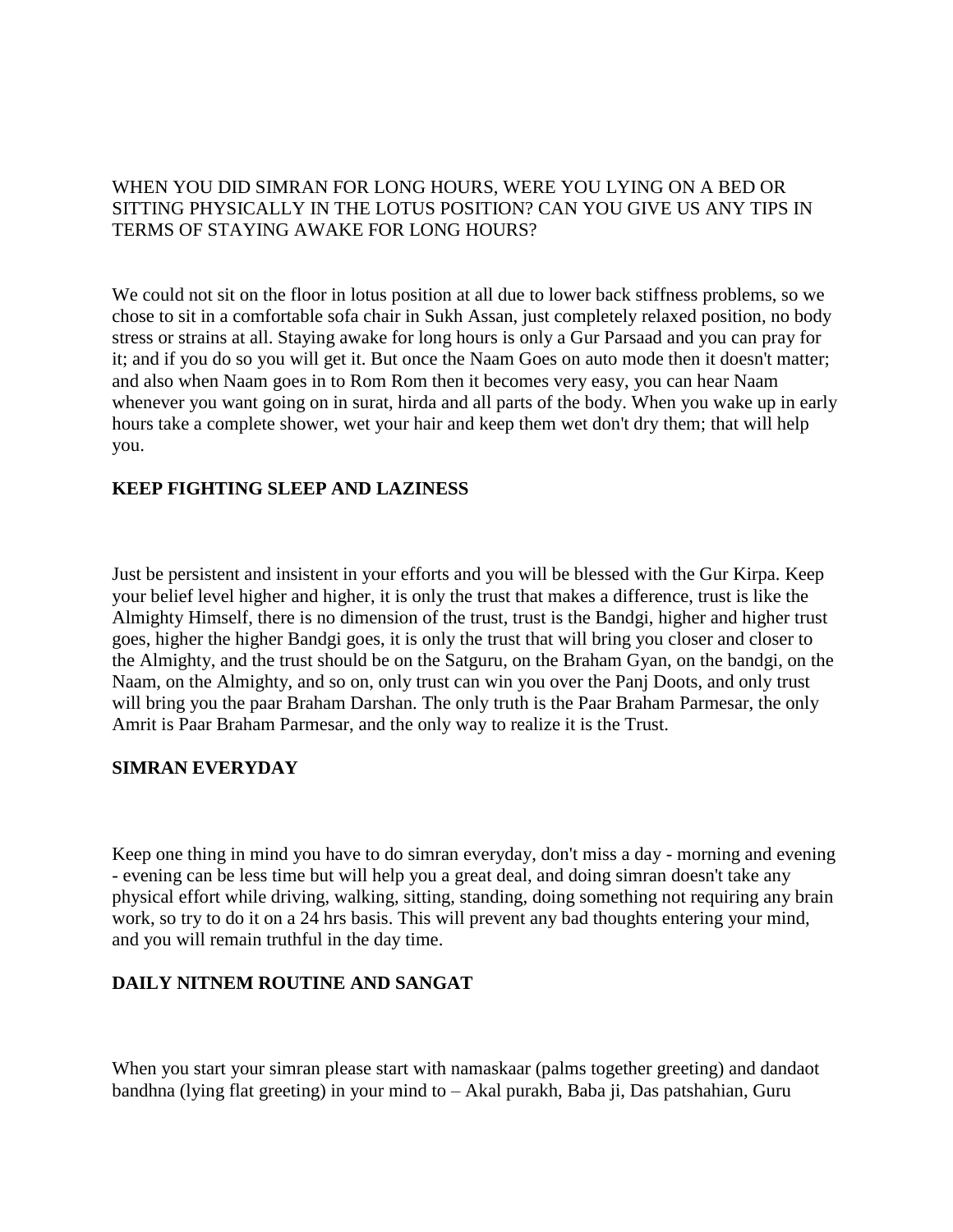Granth sahib ji, all braham gyanis, sants, bhagats and the sangat – and then start your ardaas as follows:

Hum maha paapi hain pakhandi hain kami hain krodhi hain lobhi hain mohi hain ahankaari hain, kirpa kar ke sadhe guneh baksh de – hum paapi wad guneh gaar tu bakshan haar – kirpa ka mere ghar aa ( mind) – hum bhikhan bhikhari tere tunijhpat hai data – kirpa kar sadhe te – sadhe panj doot vas karde – ek man ek chit karde – garibi ves hirda bana de – man te hirda pavitter karde – esi bhagti te seva le ke es dehi da guldasta ban jaye – sadha sees sada sada tere te guru de charna te rahe, kot brahmand de charna di dhool bana de, bishta de kire da bhi dass bana de, dassan dass bana de, sat naam di seva karye yugan yugan tak, neechan de neech bana de, nimane bana de – smadhi di daat baksh de – visar naahin dataar apna naam deo

Or in English :

I am a great sinner and hypocrite. I am so full of lust, anger, greed, attachment and pride. I am the lowest of the low. I am a great offender and traitor. I fully accept all of my misdeeds. You are the Merciful Forgiver. Be Kind and forgive all of my faults and sins. I make mistakes with each and every blink and at each and every moment, Please show your grace and bless me with good thoughts and Guru's wisdom. Bless me with Naam, Service and loving devotion. You Yourself please colour me with Your Love. Nothing happens because of me, You Yourself are the Doer of everything.

And then start your simran.

Prabh ka simran sabh te uncha – so continue simran in the morning hours until you need to get ready for going to work and so on. You have done enough of nitnem already, so concentrate on simran, that is the highest service to the akal purakh at this stage of yours – you can play the nitnem on cd in the evening hours, and continue simran as well as listening the gurbani, but devote all of the morning time on simran. Reading and listening to the gurbani is rewarding, listening to kirtan is also rewarding, but the highest rewards will be from simran. Please read first ashtpadi of sukhmani and you will know what are the rewards of simran – prabh ke simran anhad zhunkaar – the vibrations you feel in your body is anhad zhunkaar – prabh ke simran trishna bujhe – prabh ke simran sabh kuch sujhe – prabh ke simran hoe so bhala - prabh ke simran sufal phala – prabh simrat kichu boghan naa laage – prabh ke simran andin jaage – prabh ke simran udhre mucha and so on – the rewards are just incredible !

Understanding sukhmani is more important than mechanical reading and for that you will have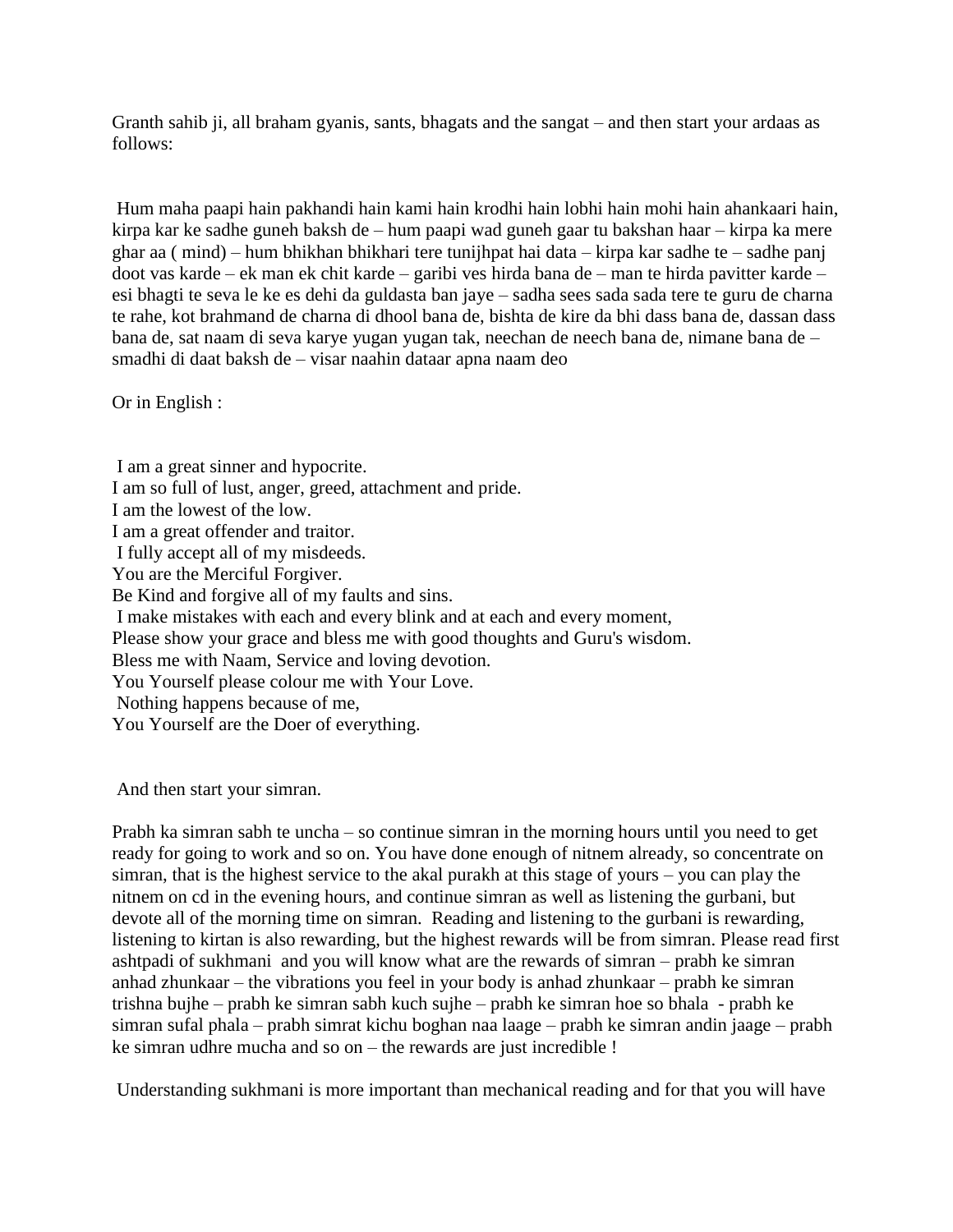to listen to it – but in the end – sukhmani sukh amrit prabh naam – the real sukhmani is the naam amrit and you have that already going inside you. But we will definetely suggest you to listen to sukhmani, you don't need to follow your nitnem schedule very strictly – just listen to whatever bani you feel from inside you should be listening today – we listen bani for gyan ke moti – and that is the thing you should be looking from listening to gurbani.

### **BELIEVE IN NAAM**

Naam will answer all your questions, just believe in naam and stay away from all distractions, we have already spoken about distractions, these distractions come when negative mind works, and doots come in to play - now when you have start bhagti these doots are getting upset on you so they will try to distract you more and more, but you have to be persistant in your efforts to win over these doots, and naam simran will do that, infact some people see these doots in the form of giant demons when they leave the body - kaam doot resides in lower portion of your body, krodh in stomach, lobh and moh in heart chest area and ahankaar in the head, so they have to leave your body and stay below your feet to serve you and naam will do that. So concentrate all your efforts on naam simran.

### **WHAT WORDS TO MEDITATE UPON IN SIMRAN?**

We will always tell you the truth, our job is to serve the truth only, but whatever your inner is self telling you just keep on doing it. Infact when we started we were doing – "sat naam shree waheguru ji", then it changed by itself to "sat naam", and then later on it changed to "ek oankaar sat naam", then again it changed to "sat naam" and now there is nothing – complete silence only – the naam remains upto sach khand – but in the inner dargah – also called braham khand – where the akal takhat is – there is no naam at all there is only nirgun saroop of akal purakh – param jyot and puran parkash only - and that is what has been explained in dassam patshah ji's bani – jaap sahib.

While doing simran, just follow whatever words come in your mind – sometimes it will be a tuk from gurbani – or like sat kartaar or ek oankaar or akal murat or so, so just follow that hukam from your inside and keep on doing that. Never try to put your control on these shabads.

Just keep on doing whatever you are doing, there is nothing wrong in doing so. You will automatically switch to sat naam as time goes along, probably at this stage you are right you maight not be able to handle the power of sat naam siman so continue doing whatever is your inner voice is telling you to do.

#### **FOCUS**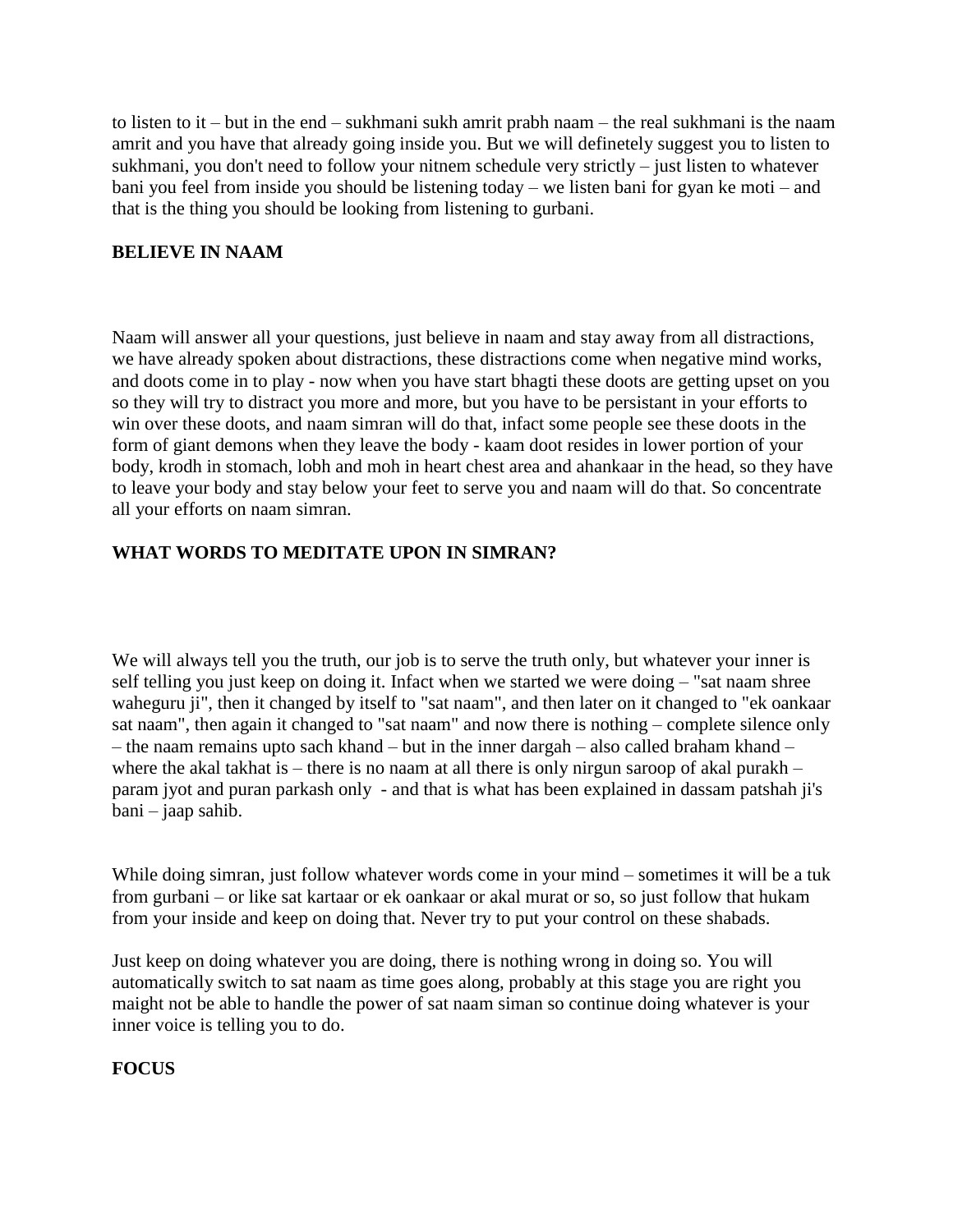## WHEN YOU DID SIMRAN, DID U FOCUS ON YOUR FOREHEAD ALWAYS, HIRDA OR CONTINOUSLY FOCUSED ALL OVER LIKE A MALA?

Started with focus on the forehead – Trikuti Area; and then the Naam moved to Hirda, Nabhi and all over the spine by itself; didn't pay any attention at all to it. It was all Baba Ji's Gur Kirpa that made it all happen. For you concentration on Hirda will be very good at this point. It will become a mala by itself. You can only pray; we pray: Humrey Keeye Kichu Naa Hoye Karey Karawey Aap Hi Aap; Jivey Jiv Hukam Tivey Tiv Kaar; Jo Tudh Bhawey Sahi Bhali Kaar; Jivey Jiv Tera Hukam Tivey Tiv Howna; Hum Bhikhat Bhikhaaree Tere Tu Nijpat Hai Data.

## **WHAT'S YOUR TARGET**

All we care to know is that Param Padvi is Jivan Mukti and such a spiritual stage is the Sach Khand, we don't even care about that anymore, just simran seva and parupkaar is the thrust, don't worry or think of such things anymore. Whatever is in store for you will happen by itself, if you are destined for Sach Khand no matter what happens you will reach there, if you are destined for Swarg or Narak no matter what you do that will happen for sure, so do your bandgi, get to the Braham Gyan Stage, Jivan Mukti and Param Padvi and then you will know all about such things about the world and yourself, so the key is your bandgi, stop wasting your time in such fruitless efforts and thinging pattern, control over Panj Doots, desires and Maya and you will do fine, you are not going to compete with others, there is no competetion in spirituality, it is all Gur Kirpa that matters, and that is what will take you to the place where you are destined for.

### **SIMRAN TOGETHER**

One thing more it will be beneficial for all of you if you can meet couple times in a week and sit down for an hour and do simran together and share your experiences with each other. This will be of tremendous help – at least twice a week – in the evening hours. And if both the families can't meet then at least all the members of one family should do the evening simran together and if possible in morning also do it together. This way you will create your own sangat and will enjoy the benefit of the sangat in the house.

One thing in mind when you folks get together – avoid discussing household matters, concentrate on sat naam and sift salah (praises) only. It will be good if you folks can share your experiences with us also, need not be very ellobrative but just a feel of what you folks are experiencing. One thing very important and is the next step to follow after you stablize on your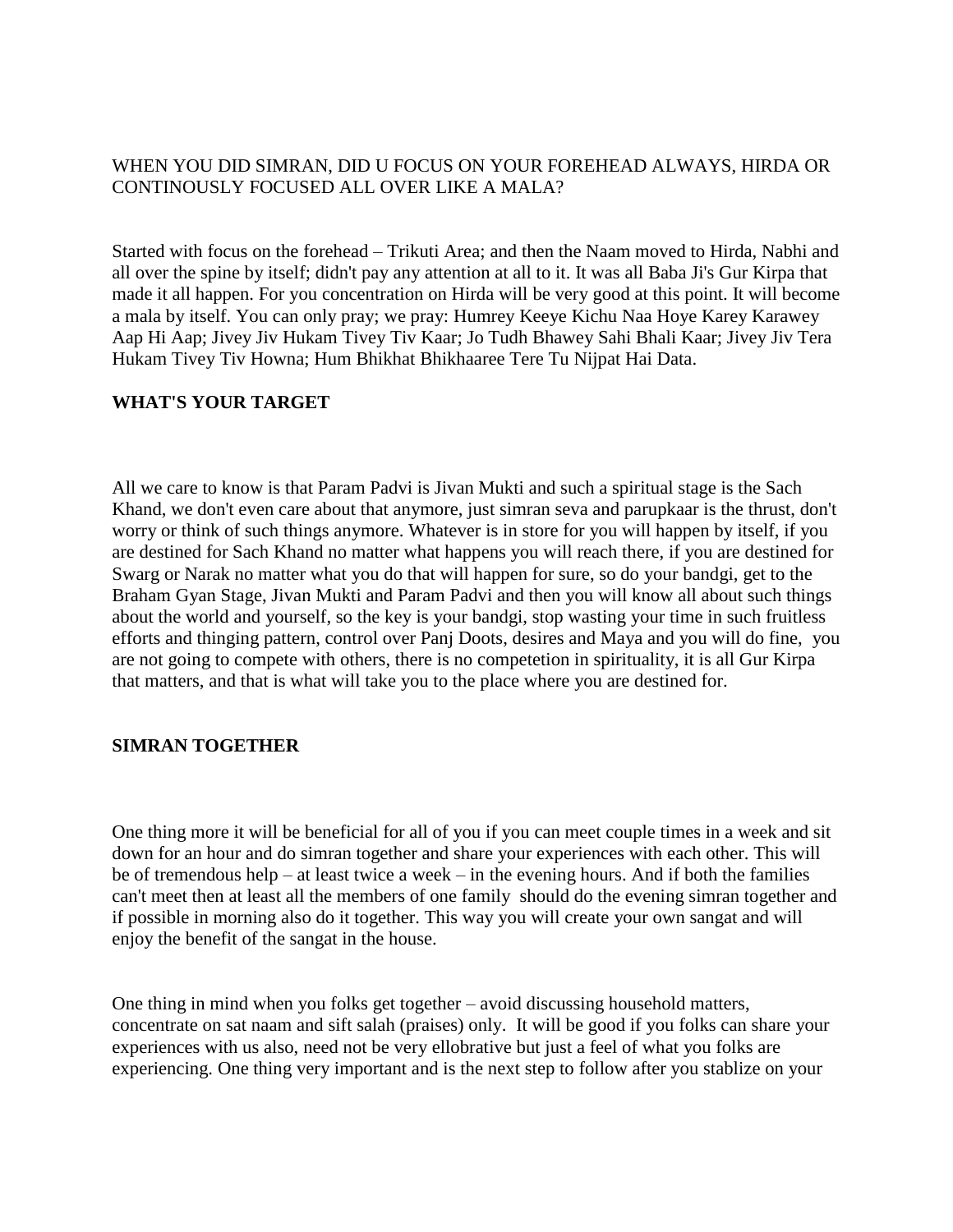simran at amritvela, is to relieve yourself from the effect of the past life and previous lives so for that please read the article on [spiritual cleaning pocess](http://satnaam.info/index.php?option=com_content&task=view&id=63&Itemid=14) and follow that practice.

Dassan Dass

# **16. Daily Routine Based On Dassan Dass Ji**

DAILY ROUTINE BASED ON WHAT DASSAN DASS JI HIMSELF DID TO START WITH FOR SIX MONTHS AND WHAT HE ASKS US TO BUILD UP TO

Ik Oankaar SatNaam SatGurParsaad

Dandauth Bandhna Ji.

Dassan Dass ji always says to the sangat that he only asks them to do what He Himself has done in order to complete his Bandagi.

We have put together a daily routine based on what we have learned from Dassan Dass ji.

Bandagi is waging war on Maya, so God Bless You warriors!!!!

Bhai Nand Lal ji wrote, "Khalsa soi jo karay nit jang – the Khalsa is the one who fights daily." So fight with your own mind and free it from the

Web of Maya, then you will become Pure Divine Light that is the Khalsa, you will become the Infinite Divine Power that is SatNaam.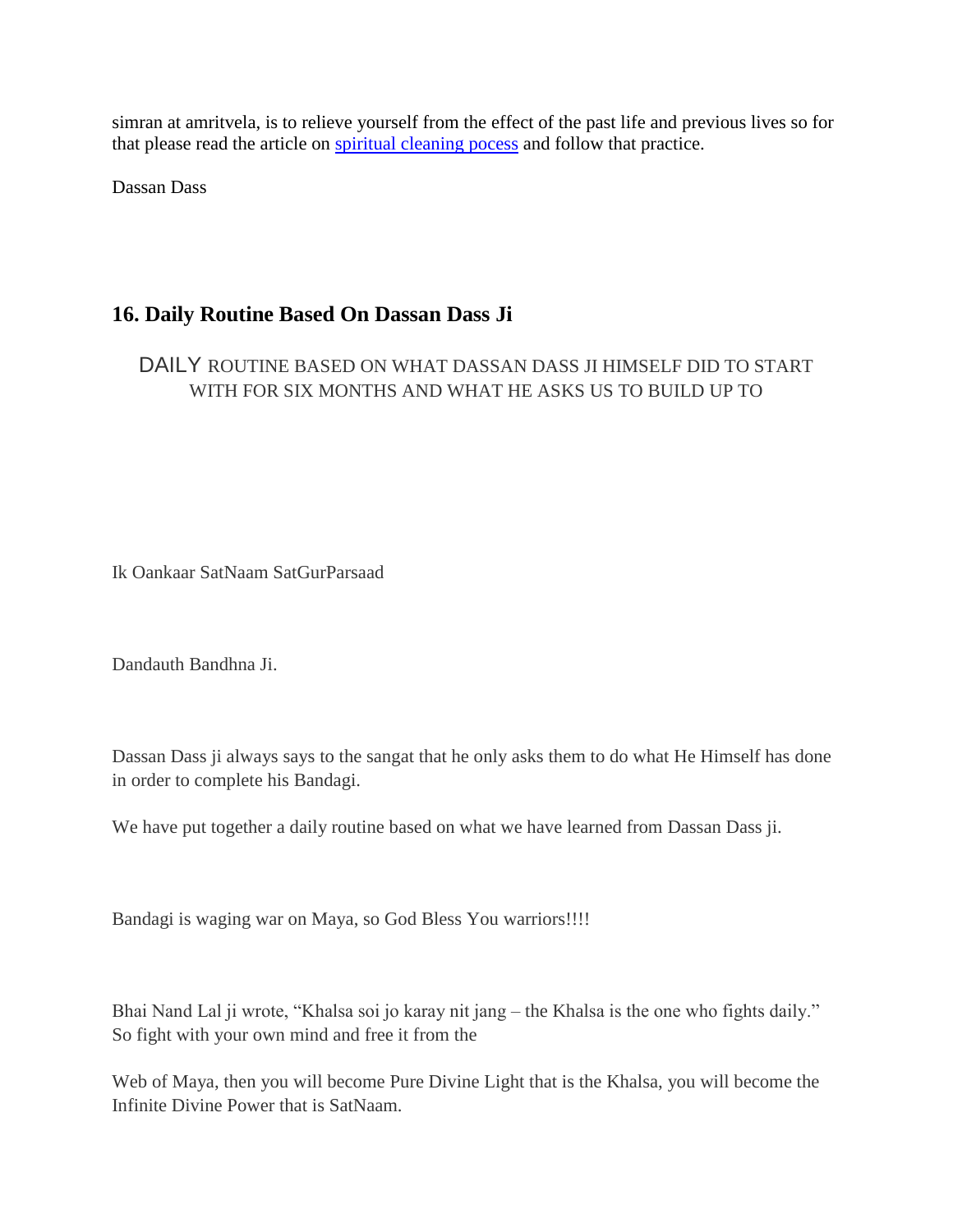Before starting this Daily Routine, please [Make sure you understand "How To Do Naam](http://satnaam.info/component/content/61.html?task=view)  [Simran."](http://satnaam.info/component/content/61.html?task=view)

You can [print the Ardases \(5A, 5B and 5C\)](http://satnaam.info/component/content/2257.html?task=view) mentioned below on to one A4 sheet and keep in your meditation area for easy reference.

**WHAT TO DO**

# **MORNING – 2.5 TO 6 HRS**

MIDNIGHT

Wakeup, shower/wash face, get ready for Simran. Do 10 min yoga stretching ( Eg intro and follow along). Do few minutes of KapalBhati breathing exercises to get rid of tiredness and stiffness.

[Stand and do this "5C. Ardas Before Starting Naam Simran"](http://satnaam.info/component/content/1934.html?task=view)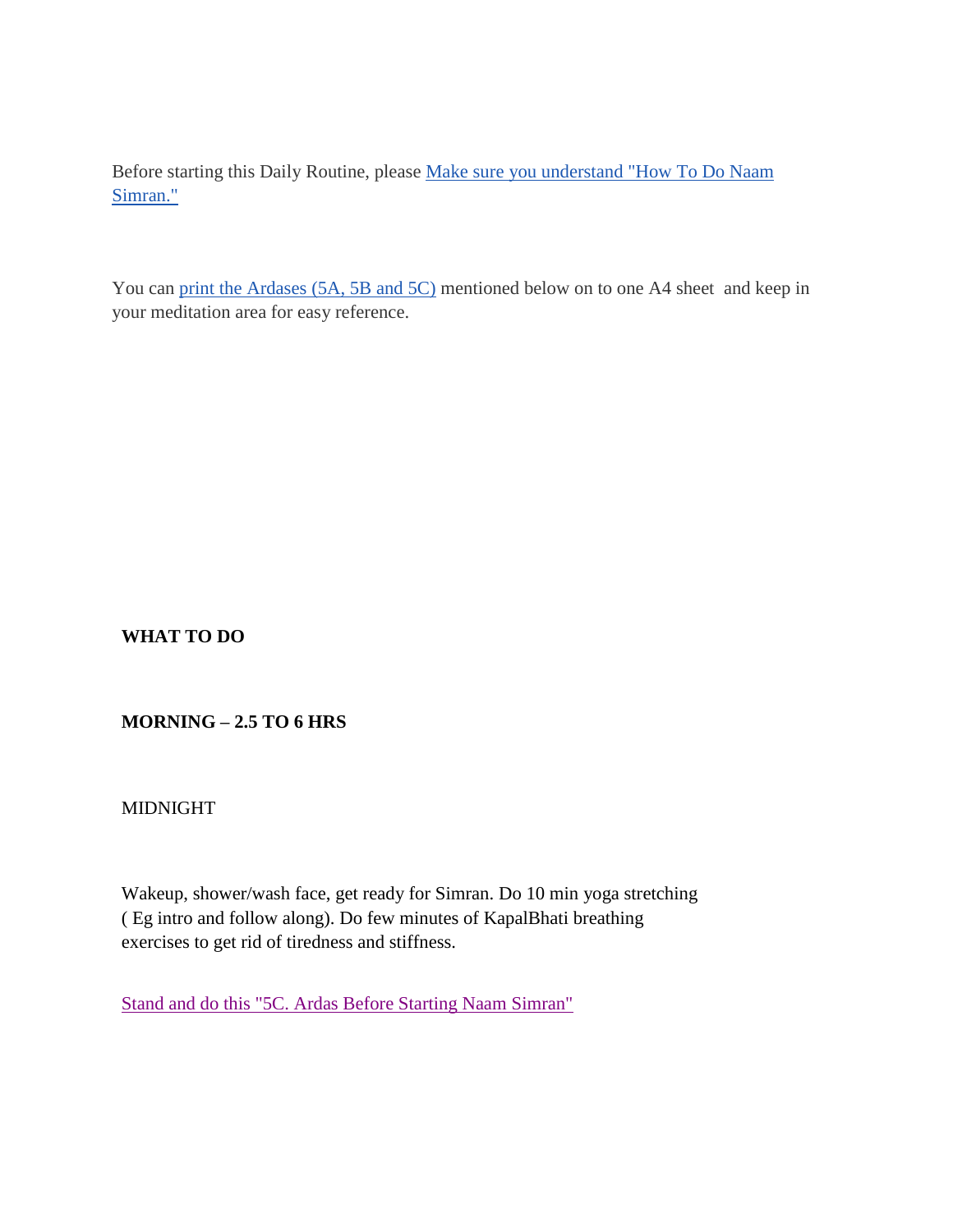[Do Dandauth Bandhna to ten gurus, all sants past and present, to SatGuru](http://satnaam.info/component/content/1893.html?task=view)  [Baba Ji and Dassan Dass ji and Sant Sangat and all those who have helped](http://satnaam.info/component/content/1893.html?task=view)  [you.](http://satnaam.info/component/content/1893.html?task=view)

Sit comfortably – on the floor, in a chair, on the bed, on a sofa – whatever suits you.

Play Gurbani CD/ Kirtan / Sukhmani / SatNaam Singing in the background. Or to make it even easier we have recorded this [Guided Meditation in](https://satnaam.box.com/s/f4f1b3521fb1135761ee)  [English for doing 2.5hrs of Satnaam Simran.](https://satnaam.box.com/s/f4f1b3521fb1135761ee) It starts with ardas and relaxation, then "no ego only You", then "cut the body joint by join and throw into the fire", followed by slow "Satnaam SatNaam" and verses from Gurbani to use as prayers. At the end there is some Kirtan and Satnaam singing to finish joyously and thanks to SatGuru ji.

[Recite with tongue & listen 15 minutes –](http://satnaam.info/component/content/1871.html?task=view) SatNaam Waheguru (praise Guru), [or SatNaam KartaPurakh \(overcome ego\) , or SatNaam Nirbhau \(overcome](http://satnaam.info/component/content/1871.html?task=view)  [fear\).](http://satnaam.info/component/content/1871.html?task=view)

[Do inner cleansing programme to clear past deeds -](http://satnaam.info/component/content/63.html?task=view) 5 minutes.

[Recite "haumai nahee tuhee tu / No ego only You" -](http://satnaam.info/component/content/52.html?task=view) to get rid of ego, wash [others feet in your mind until animosity goes -](http://satnaam.info/component/content/52.html?task=view) 5 minutes.

Recite "band band kat aganee meh saray / Cut cut joint by joint – throw it in the fire" - to get out of attachment to body and everything else - 5 mins.

Do silent simran, focus on third eye or even better the hirda, recite satnaam satnaam inside for as long as you can.

Start by doing 30 minutes, increase everyday upto 2.5 hrs and longer upto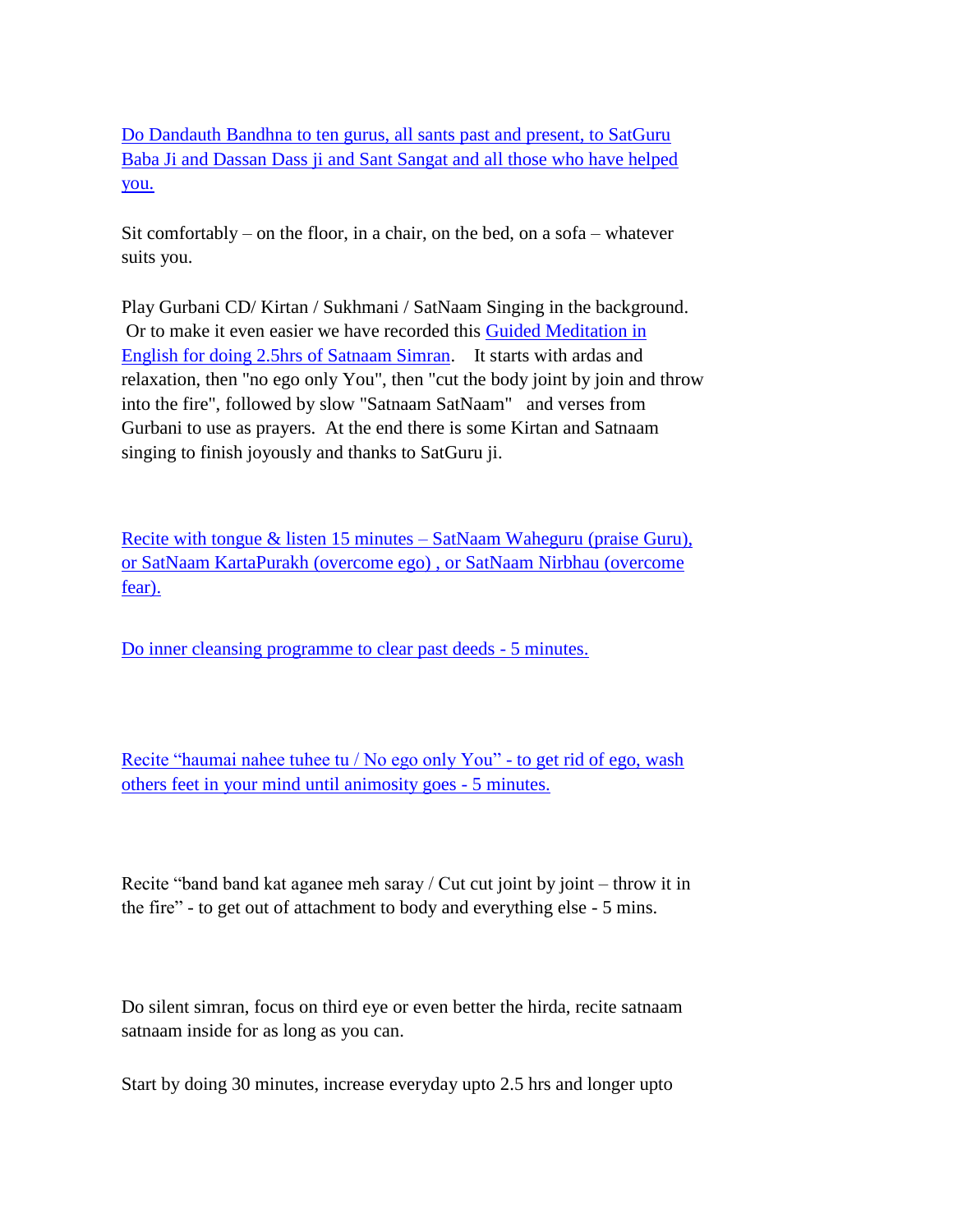6am eventually.

If you fall asleep, that's ok. When you wake up do ardas and start reciting in third eye again.

Go to sleep – this will reduce as you do more simran and go into Samadhi. Will feel like sleep but is Samadhi.

### **DAYTIME**

[Work with humble attitude of seva, boss is guru, colleagues are sangat](http://satnaam.info/component/content/2143.html?task=view)

Everyone you meet or see, keep washing their feet with your mind and keep blessing them.

[Keep doing this ardas "5B. Ardas To Repeat"](http://satnaam.info/component/content/59.html?task=view) for forgiveness every 5-10 minutes, [whenever you can](http://satnaam.info/component/content/59.html?task=view)

Concentrate on your work. When you are free then take mind back to satnaam simran

Have quick lunch – Dassan Dass ji used to eat packed lunch and then do simran for rest of lunch time.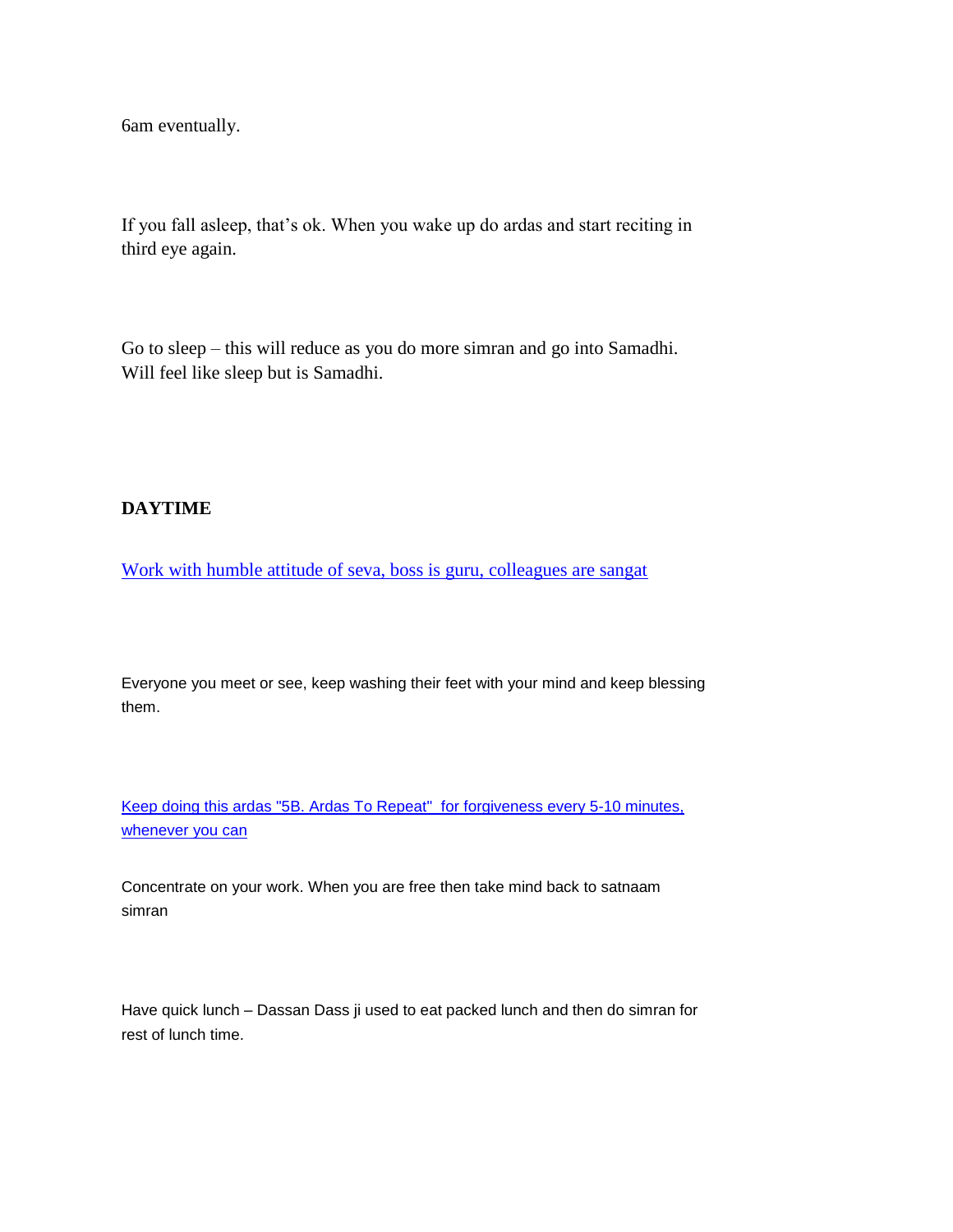Practise bringing in the divine qualities – Truth, Love, Compassion, Service, Humility, Giving, giving, giving Attitude to all.

[If you get struck by Maya eg the 5 thieves eg blow up in anger or get lustful, then do](http://satnaam.info/component/content/9.html?task=category§ionid=2)  [ardas to confess and ask for forgiveness and wash other person feet in your mind.](http://satnaam.info/component/content/9.html?task=category§ionid=2)

#### **EVENING – 1 TO 2 HRS**

Freshen up, get changed if needed. Stand and do ardas. Dandauth Bandhna. Sit comfortably. Play your CD if you like.

Do self-evaluation of your deeds . Measure yourself against benchmark of Truth.

As in the morning start with tongue then do silent simran, focus on third eye or hirdha, recite satnaam satnaam inside for as long as you can.

Start by doing 30 minutes, try and carry on for an hour or so.

Exercise, eat, spend time with family,  $TV - 30$  to 60 min etc

[Read some of the "The Explanation of Sri Sukhmani" by Dassan Dass ji](http://sukhmani.info/index.php?option=com_content&view=article&id=47&Itemid=64) for [inspiration and blessings.](http://sukhmani.info/index.php?option=com_content&view=article&id=47&Itemid=64)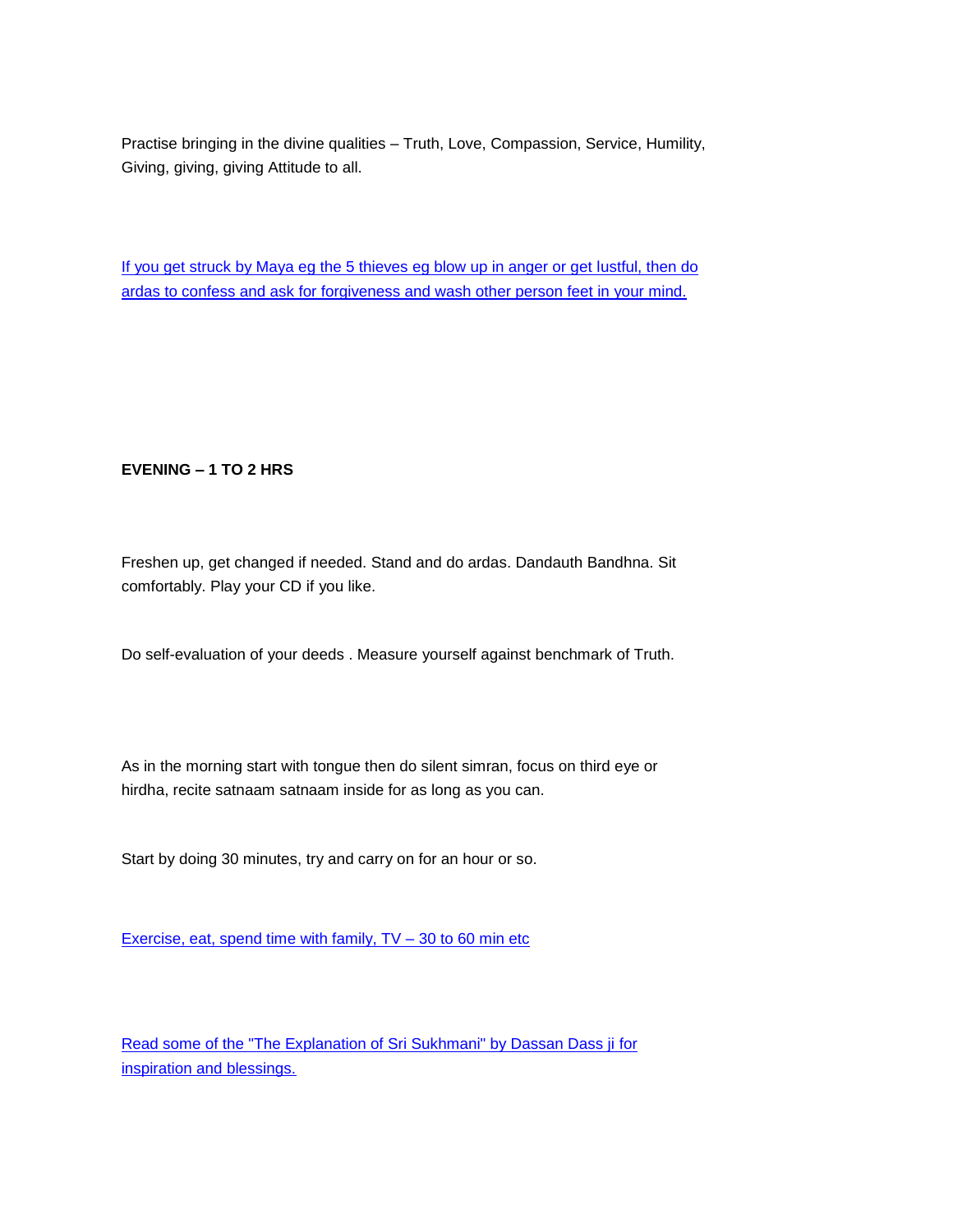Do this [Ardas to wake up early "5A Ardas Before Going to Sleep" , start doing](http://satnaam.info/component/content/60.html?task=view)  [NaamSimran as you fall asleep.](http://satnaam.info/component/content/60.html?task=view)

#### **WEEKLY:**

Try and attend a sangat once or preferably twice a week. (if no local sangat, go to the Gurdwara with same attitude it is Baba ji's sangat). Company Of Sants is essential.

At sangat don't get into gossiping and just socialising.

[Wash the sangats feet in your mind at least or for real.](http://satnaam.info/component/content/2136.html?task=view)

Dust the shoes of the sangat with your beard/hair if you can.

Make/take something for sangat out of love for them – they are Guru Ke Pyare – beloved of the Guru.

Go to sangat with attitude of giving and serving, not attitude of getting spiritual buzz/experiences – that will happen as he wills, not as we want.

[Do open confession at the sangat and your simran will be super all week long.](http://satnaam.info/component/content/1153.html?task=view)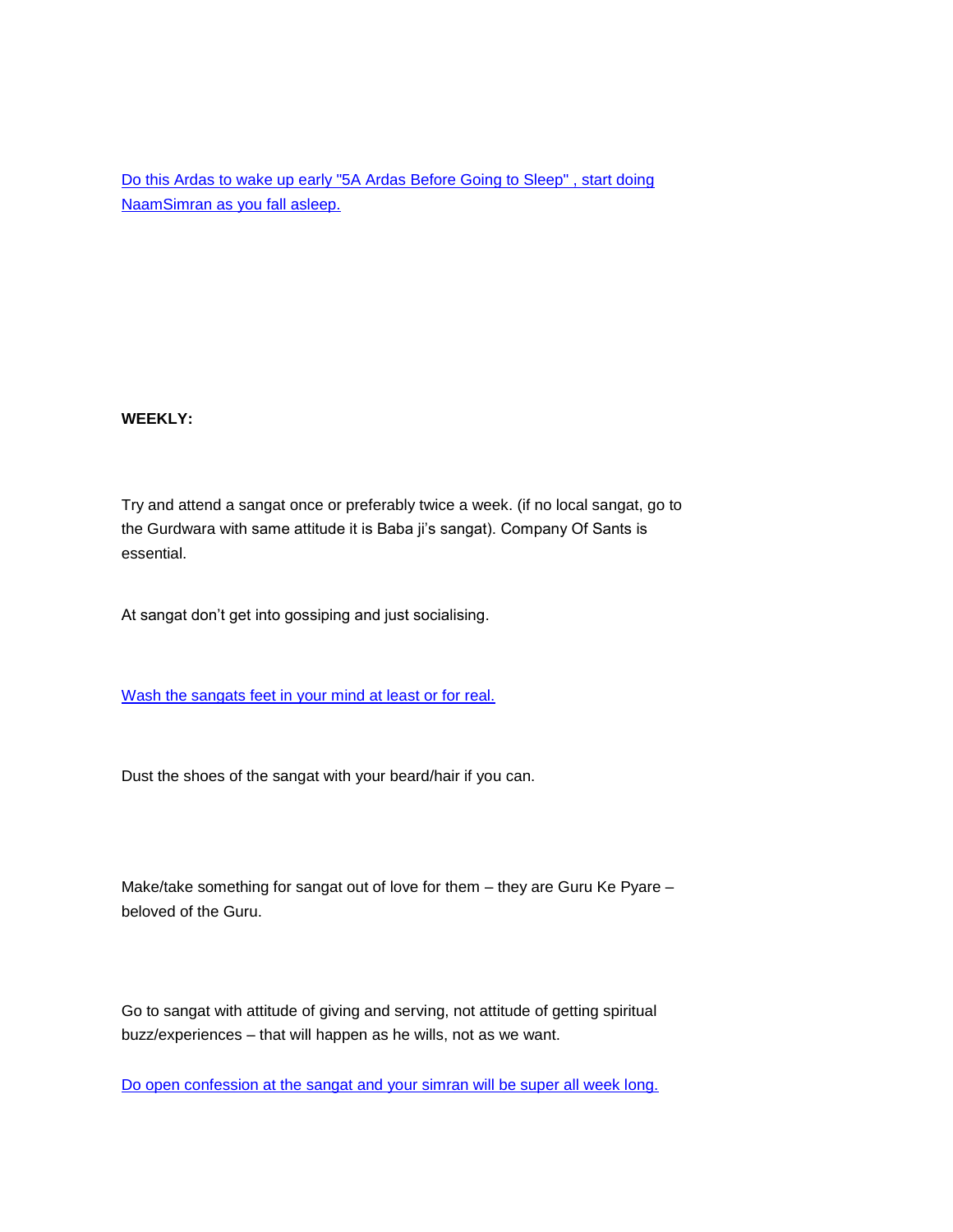[Recite haumai nahee tuhi tu to delete ego and "band band kat aganee meh saray –](http://satnaam.info/component/content/52.html?task=view) [to delete attachment.](http://satnaam.info/component/content/52.html?task=view)

**HOW LONG?**

TARGET : 6 MONTHS DON'T MISS A DAY. AFTER THAT SEE WHAT HE WANTS YOU TO DO.

**ATTITUDE:**

[Make simran number one priority in life –](http://satnaam.info/component/content/241.html?task=view) "prabh ka simran sabh te ucha – Simran is [the Highest".](http://satnaam.info/component/content/241.html?task=view)

SURRENDER EVERYTHING FOR NAAM – mind, body, wealth. Give Daswand to the Guru – don't think about it, just do it.

Don't miss one morning or evening session for 6 months. Otherwise you start again from day one.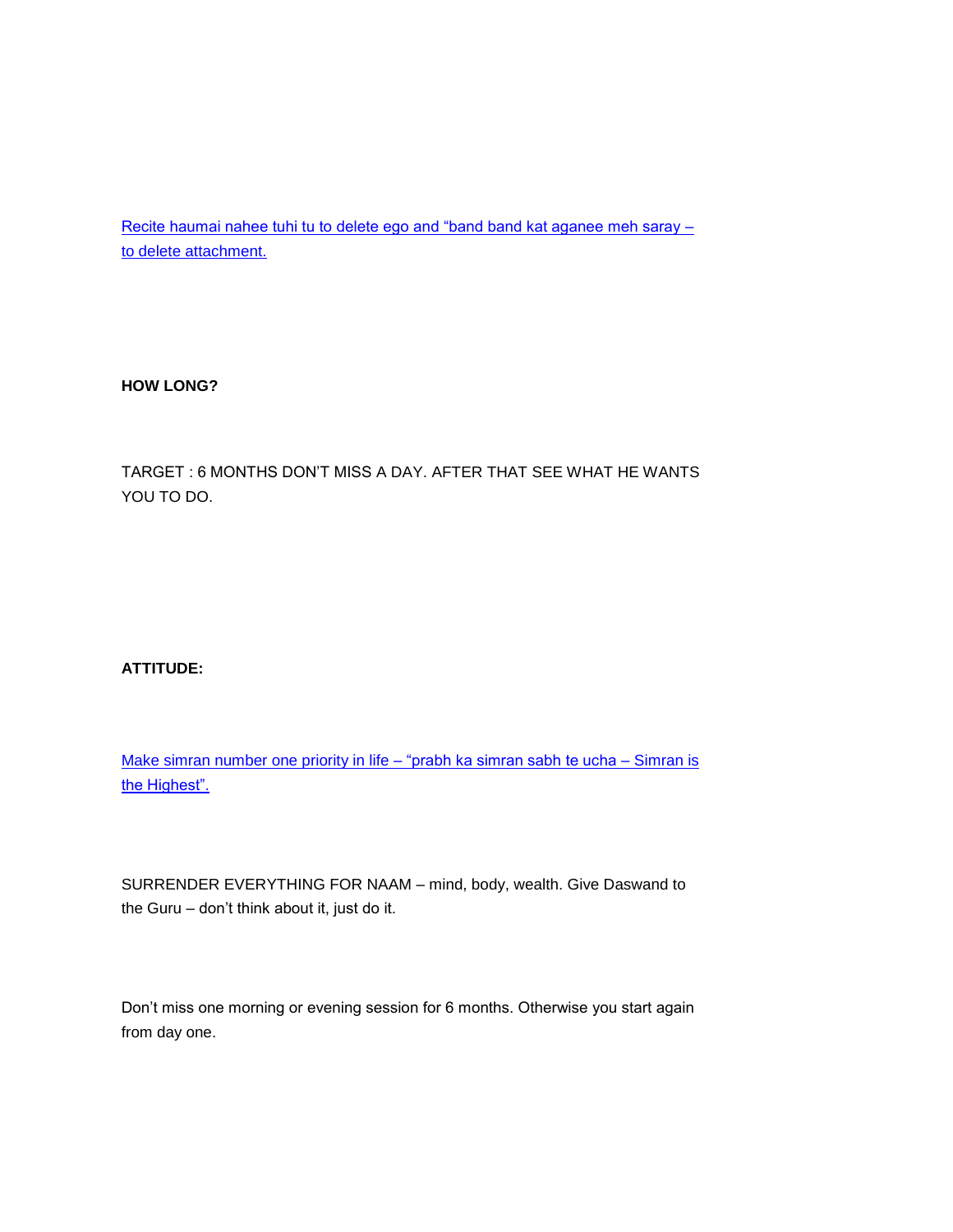[Give up desires for anything and everything –](http://satnaam.info/component/content/1981.html?task=view) including desires for spirtual [experiences as well.](http://satnaam.info/component/content/1981.html?task=view)

[Do simran to cultivate an attitude of loving devotion for satguru ji's lotus feet.](http://satnaam.info/component/content/1769.html?task=view)

[Remember highest reward is to hear "satnaam satnaam" going on inside you and](http://satnaam.info/component/content/58.html?task=view)  then it will go automatic and [he will be doing his own simran then.](http://satnaam.info/component/content/58.html?task=view)

Read Gurbani, sing Gurbani. Read the website. Take part in the yahoogroup – use it to discuss problems, make confessions, ask for blessings, pray for others, inspire others by sharing experiences.

[Have a positive attitude all day long.](http://satnaam.info/component/content/35.html?task=view)

[Remember Bandagi is Waging War against Maya and you are God's warrior.](http://satnaam.info/component/content/81.html?task=view)

Do some charity work, and/or if you go to the Gurdwara, go to wipe the shoes and do seva, seva, seva – eat little.

#### **COMMON PROBLEMS:**

Cant sit for long – [surrender completely.](http://satnaam.info/component/content/1831.html?task=view)

[Control wandering mind](http://satnaam.info/component/content/57.html?task=view)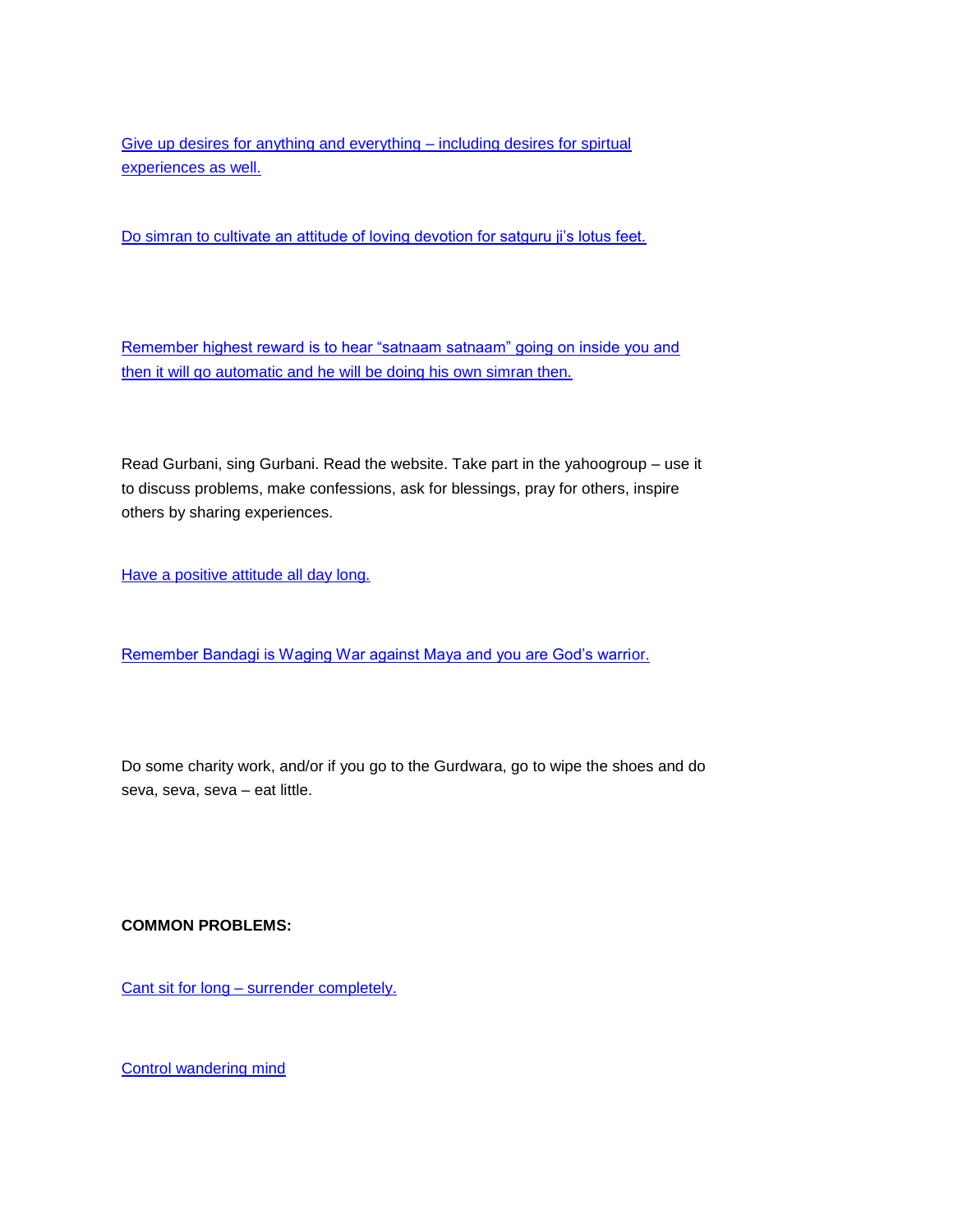[Tips for amritvela](http://satnaam.info/component/content/1152.html?task=view)

#### [Q&A About Naam Simran](http://satnaam.info/component/content/1898.html?task=view)

You will need at least 4hrs continuous sleep before getting up for AmritVela Naam Simran, otherwise you will become exhausted. Its OK to go to sleep afterwards as well. Or you may find in the beginning it is easier to sleep at 9pm, get up at 3am and do Simran until 6am/7am. Important thing is find what works for you and to keep praying to SatGuru Ji to keep blessing you with more amritvela, as we have to be a beggar and not think we are able to do it. Guess who is doing Naam Simran? Not you, but Him, so don't get ego of it.

[Dealing With Unfulfilled Desires](http://satnaam.info/component/content/1881.html?task=view)

[Falling back after going forward spiritually –](http://satnaam.info/component/content/1858.html?task=view) be aware of Maya's tests.

# **17. Stablising The Mind by Listening to Gurbani**

## ENHANCE YOUR LEARNING FROM GURBANI BY LISTENING TO GURBANI AND DOING JAP

### SAT NAAM SAT NAAM SAT NAAM SAT NAAM SAT NAAM SADA SADA SAT NAAM

One of the common problem the Sangat faces is the stability of mind while listening to the Kirtan, reading Gurbani or listening Gurbani. The mind flies everywhere in the world while you are trying to concentrate on such activities. It is never stable, it is constantly thinking, good or bad thoughts don't stop at all, except when you are in sound sleep. In other words mind is never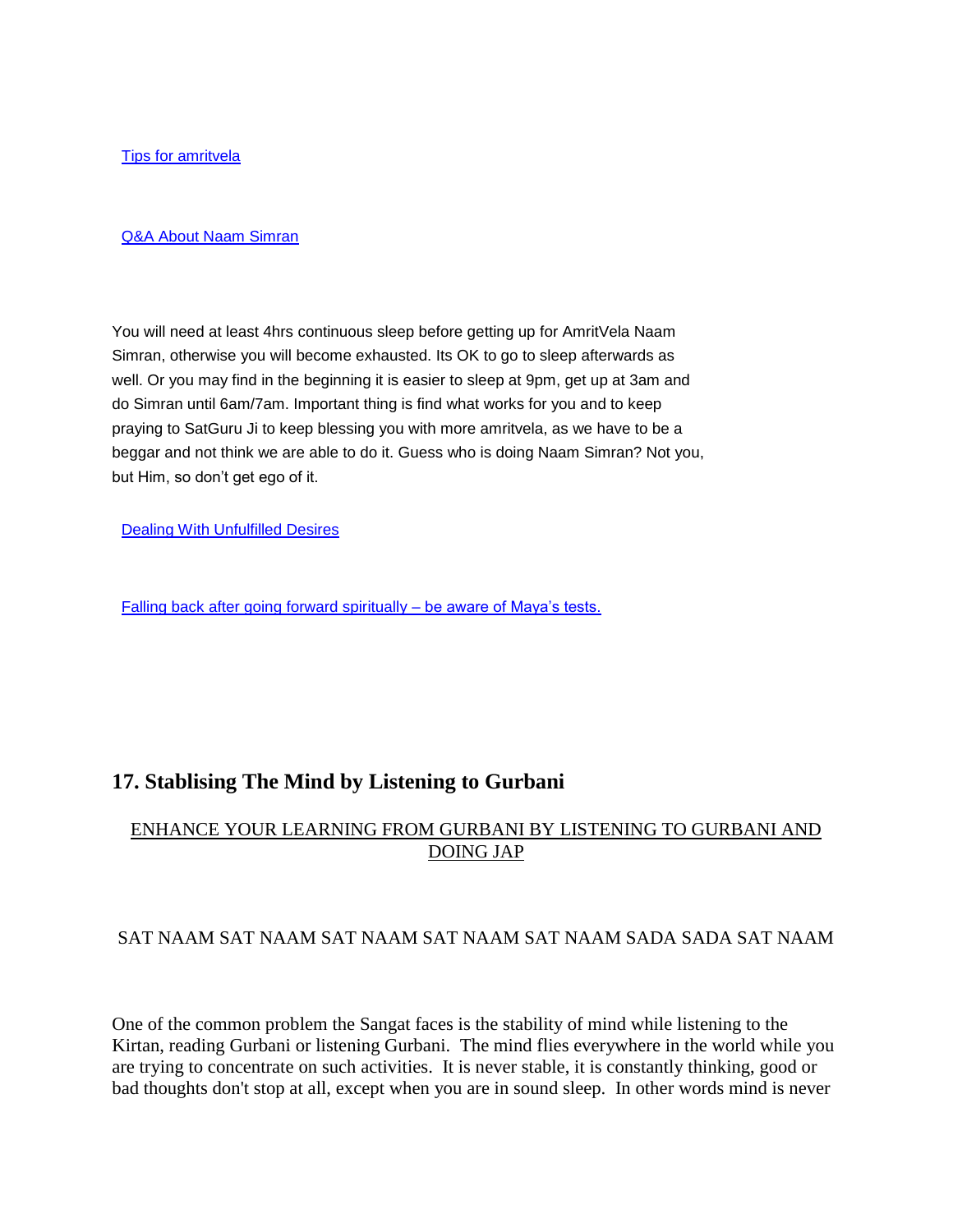quiet, it is constantly making all kind of stupid noises, it is not peaceful at all. And unless your mind is stable and peaceful you will not be able to learn anything by listening or reading Gurbani.

Again the PANJ DOOT will always try to distract you while you will be struggling to concentrate on the Gurbani, as described in the previous article sent by this sevak (Maximize Benefits Of Simran), the mind is being controlled by the PANJ DOOT, all of the running thoughts in your mind can be attributed to one of these five enemy of yours.

In order to maximize your learning from Gurbani please believe in it 100%, whatever it says is nothing but complete and absolute truth, it came directly from Akal Purakh, it is HIS GYAN SAROOP. That is why it is called Primal Word (TURKI BAANI). It is a COMPLETE BRAHAM GYAN, it lays down all the divine laws for you to follow very honestly and with utmost devotion and faith (SHRADHA AND VISHVAAS). There is no limit to VISHVAAS AND SHRADHA, the more it is the better it is. Bhagti is nothing but VISHVAAS AND SHRADHA on your GURU AND GOD. Gurbani is not just for reading or listening only, you have to learn the divine laws and practice them in your daily life then only you will be able to advance in spirituality.

## *JIS KE HIRDEY VISHVAAS PRABH AYEA TAT GYAN TIS MAN PARGATYEA (Sukhmani)*

The question is how will you be able to increase your concentration while reading or listening to Gurbani?

Here are a few very effective ways to do it:

There are nine doors to your body that are open and there is a tenth door that is closed – DASSAM DWAAR.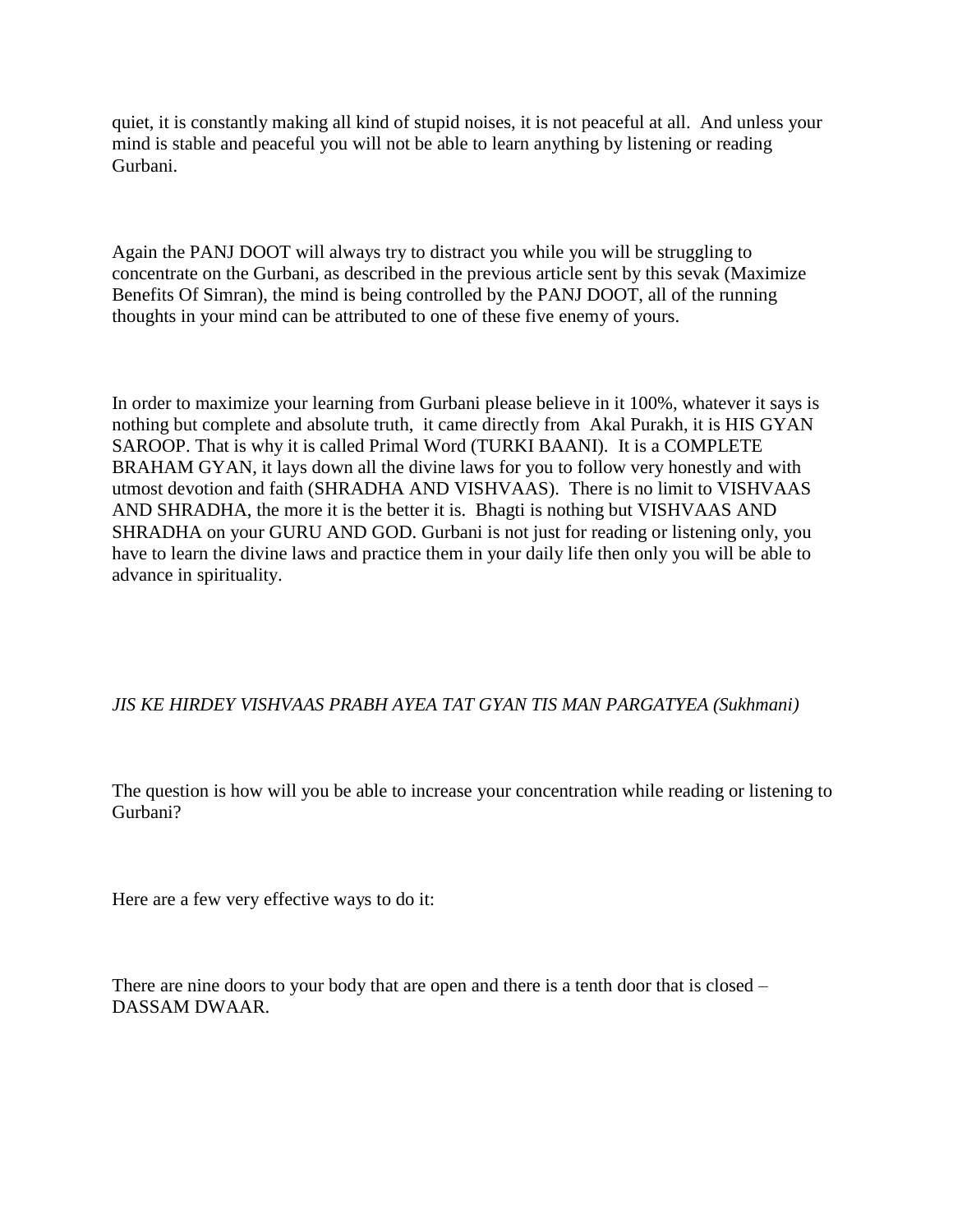## *NAU DWARE PARGAT KIEY DASWAN GUPT RAKHAYEA (Anand Sahib)*

These nine doors are: eyes, ears, nose, skin, ears, mouth, gupt organs. A lot of the distractions or the thoughts in the mind travels through these doors, like seeing something which is very distracting, hearing something that is very distracting, smelling something that can distract your attention in the wrong direction, tasting something that is not very conducive with the path you want to follow, or saying something that will divert your and the listener's attention in a wrong way, touching something that can distract you and so on. So you can eliminate a lot of distractions by keeping some of these doors closed while listening to the Gurbani. Infect the best way is to sit down in a very calm and quite place, early morning hours will be best, and listen to the Gurbani with eyes closed:

### *MOONDH LIYE DARWAJE (Sant Kabir)*

While listening to the Gurbani, whenever, there is a pause, or the sentence finishes, or the music goes on, say SAT NAAM WAHE GURU IN YOUR MIND. If it is still wavering too much then say:

## MAN TU JYOT SAROOP HAI APNA MOOL PEHCHAAN

This will do wonders to your mind, it will be listening to the Gurbani, as well as doing Simran, dual benefits, also this way since you will really start listening Gurbani, you will also start to understand what it means. This will really enhance your Gurbani listening skills, and you will start enjoying it more and more since you will start learning it more and more.

## AMRIT BAANI HAR HAR TERI SUN SUN HOWE PARAM GAT MERI

In the olden days when the tapes and CDs were not available it was O.K. to read Gurbani, but now with the availability of these things it has become very easy to listen to the Gurbani with closed eyes. Always keep in mind to CLOSE YOUR EYES when in SANGAT, DOING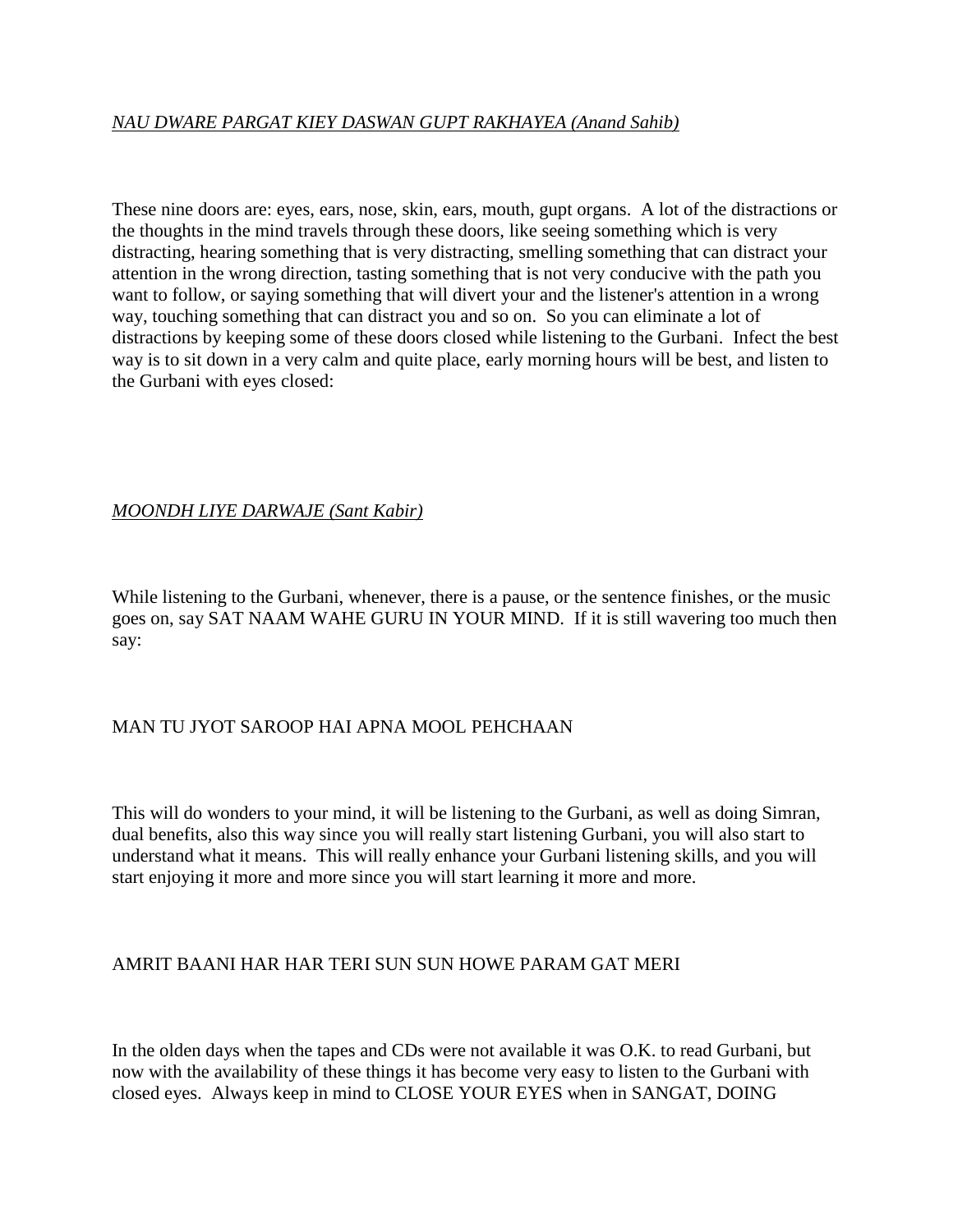SIMRAN, LISTENING TO GURBANI, OR KIRTAN. THIS WAY YOU WILL KEEP YOUR EARS ONLY OPEN AND ALL THE OTHER DOORS WILL BE CLOSED. THIS WILL MAXIMIZE THE LISTENING EFFECT BECAUSE YOU ARE FOLLOWING SANT KABIR'S GYAN.

In order to create more and more interest in Gurbani, get a steek – translation of Jap Ji, Sukhmani, Rehraas, Anand Sahib, Chopayee Sahib, and read it slowly, like if you are reading Sukhmani, read and understand one Ashtpadi at a time. This will increase your learning of Gurbani.

# **18. Praising God With Different Names**

Question : Why is the praise "Parbrahm Parmesar" so imporant? Is this phrase used once one enters karam khand? I remember Dassan Das Ji writing we need tosay this a few times before meditating, and also a gurmukh told me the same thing the other day. He said that when Guru Nanak Dev ji was in the river, parbram parmesar spoke to him and said there is no difference between us.

Answer : The word "Parbrahm-Parmeshar" refers to the Almighty. His bhagats remember him with several names with love. As you progress through your spiritual journey, he makes you remember Him in many different ways and with many different names. This will not be something you plan on. It occurs by itself with His blessing. Based on personal experiences, He made daas remember Him by several names at different times-

"Tu he Tu" - You, Only You, "Aape-Aap" - Him Himself "Tu Tu ..." - You You "Ma Ma..." - Divine Mother "Tu mera Pita Tu mera Mata" - You are my Father, You are my Mother